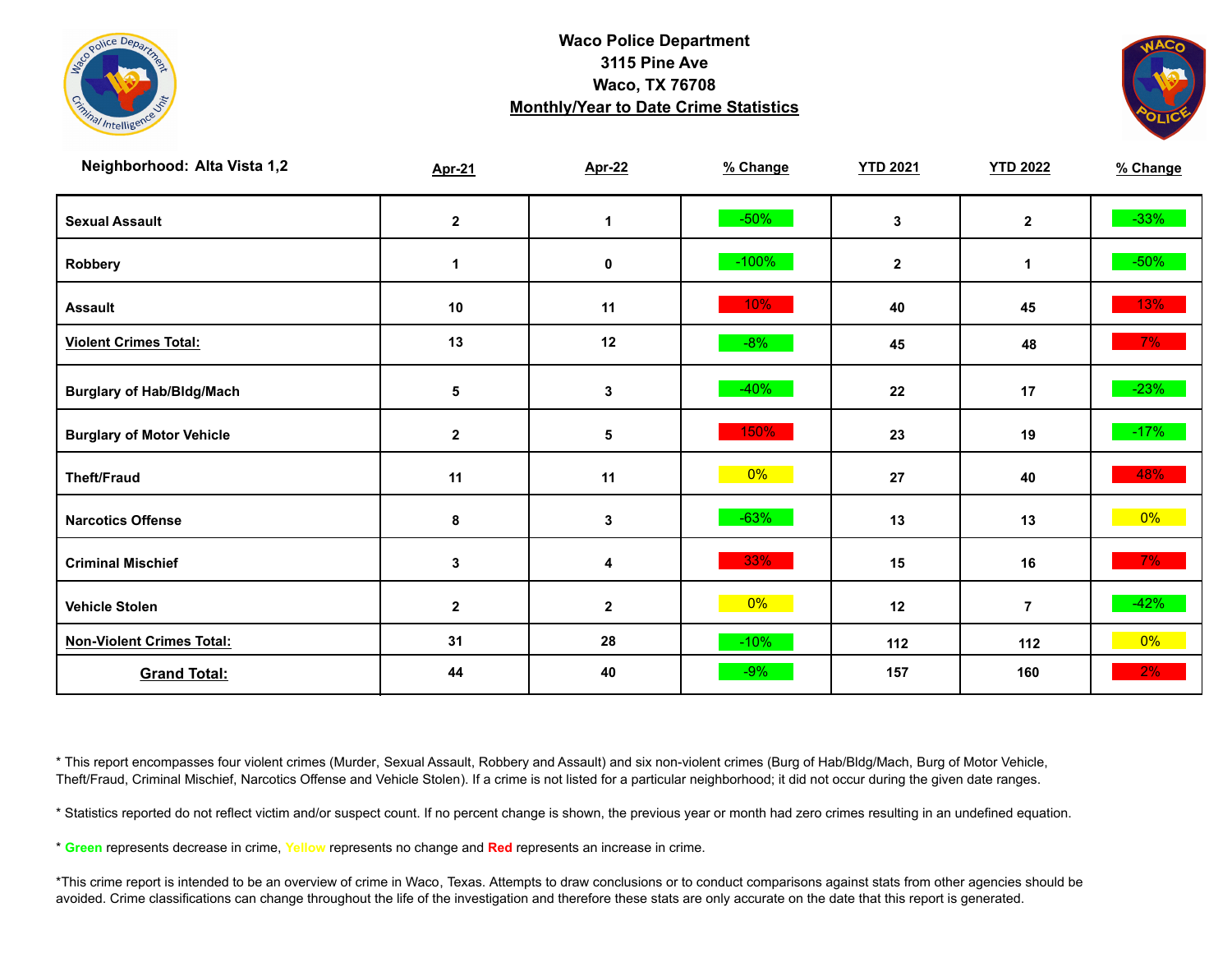



| <b>Neighborhood: Austin Avenue 3,4</b> | <b>Apr-21</b> | <b>Apr-22</b>  | % Change | <b>YTD 2021</b> | <b>YTD 2022</b> | % Change |
|----------------------------------------|---------------|----------------|----------|-----------------|-----------------|----------|
| <b>Sexual Assault</b>                  | 0             | $\pmb{0}$      | $0\%$    | $\mathbf 2$     | 1               | $-50\%$  |
| Robbery                                | 1             | 0              | $-100%$  | 1               | $\mathbf{2}$    | 100%     |
| <b>Assault</b>                         | 5             | 1              | $-80%$   | 12              | $\overline{7}$  | $-42%$   |
| <b>Violent Crimes Total:</b>           | 6             | 1              | $-83%$   | 15              | 10              | $-33%$   |
| <b>Burglary of Hab/Bldg/Mach</b>       | 5             | $\mathbf 2$    | $-60%$   | 17              | $\overline{7}$  | $-59\%$  |
| <b>Burglary of Motor Vehicle</b>       | 4             | 6              | 50%      | 9               | 15              | 67%      |
| <b>Theft/Fraud</b>                     | 9             | $\overline{7}$ | $-22%$   | 30              | 25              | $-17%$   |
| <b>Narcotics Offense</b>               | 5             | $\overline{7}$ | 40%      | 9               | 18              | 100%     |
| <b>Criminal Mischief</b>               | 6             | $\mathbf{2}$   | $-67%$   | 35              | $\overline{7}$  | $-80%$   |
| <b>Vehicle Stolen</b>                  | 3             | 3              | 0%       | 4               | 9               | 125%     |
| <b>Non-Violent Crimes Total:</b>       | 32            | 27             | $-16%$   | 104             | 81              | $-22%$   |
| <b>Grand Total:</b>                    | 38            | 28             | $-26%$   | 119             | 91              | $-24%$   |

\* This report encompasses four violent crimes (Murder, Sexual Assault, Robbery and Assault) and six non-violent crimes (Burg of Hab/Bldg/Mach, Burg of Motor Vehicle, Theft/Fraud, Criminal Mischief, Narcotics Offense and Vehicle Stolen). If a crime is not listed for a particular neighborhood; it did not occur during the given date ranges.

\* Statistics reported do not reflect victim and/or suspect count. If no percent change is shown, the previous year or month had zero crimes resulting in an undefined equation.

\* **Green** represents decrease in crime, **Yellow** represents no change and **Red** represents an increase in crime.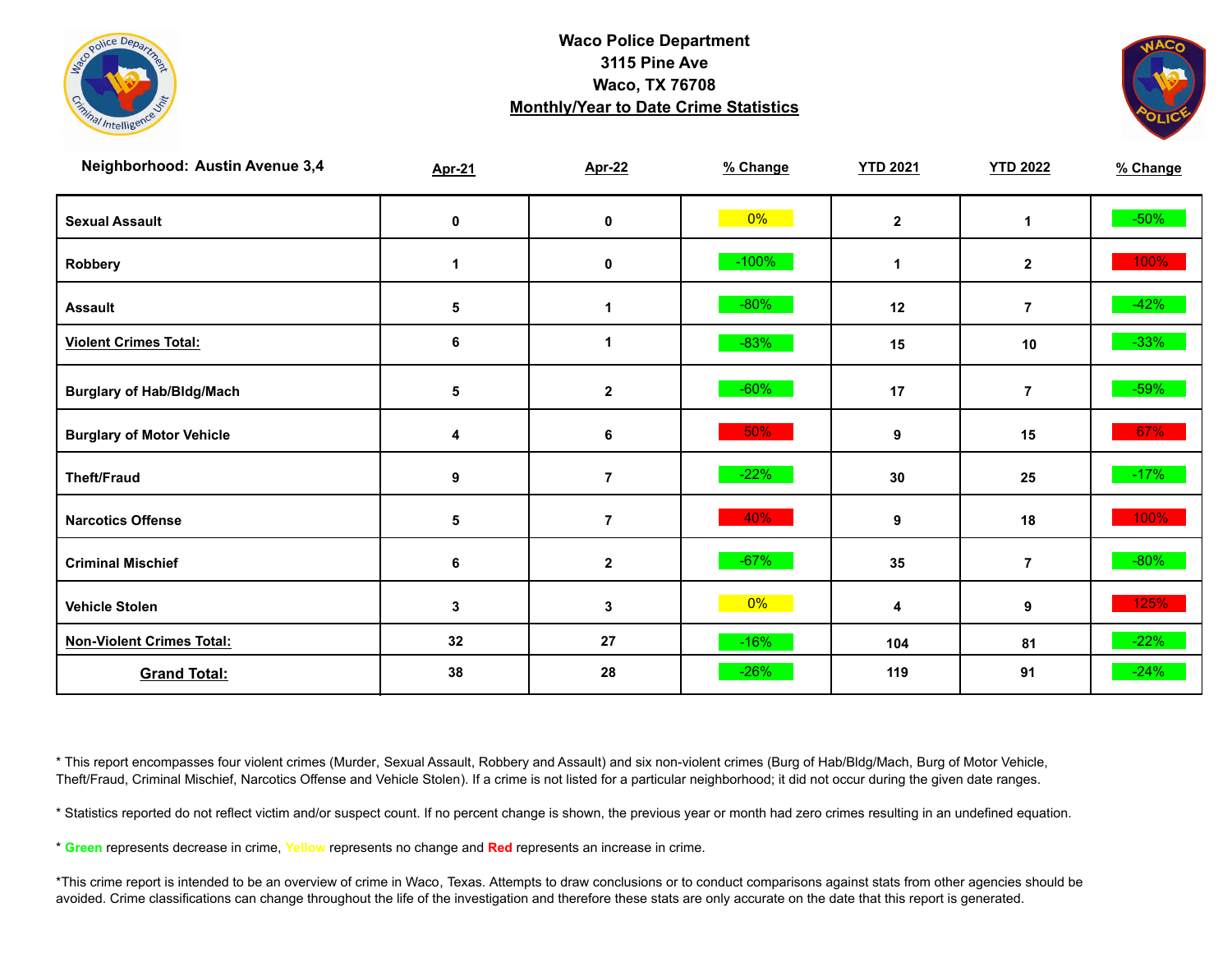



| Neighborhood: Baylor 2           | <b>Apr-21</b> | <b>Apr-22</b> | % Change | <b>YTD 2021</b> | <b>YTD 2022</b> | % Change |
|----------------------------------|---------------|---------------|----------|-----------------|-----------------|----------|
| <b>Murder</b>                    | $\mathbf 0$   | $\pmb{0}$     | $0\%$    | $\mathbf{1}$    | $\mathbf 0$     | $-100%$  |
| <b>Sexual Assault</b>            | 0             | 0             | $0\%$    | 4               | $\mathbf 1$     | $-75%$   |
| Robbery                          | 1             | 0             | $-100%$  | 3               | $\mathbf{2}$    | $-33%$   |
| <b>Assault</b>                   | 4             | $\mathbf{1}$  | $-75%$   | 16              | 13              | $-19%$   |
| <b>Violent Crimes Total:</b>     | 5             | 1             | $-80%$   | 24              | 16              | $-33%$   |
| <b>Burglary of Hab/Bldg/Mach</b> | $\mathbf{3}$  | $\mathbf 3$   | $0\%$    | 11              | 10              | $-9\%$   |
| <b>Burglary of Motor Vehicle</b> | 6             | 6             | $0\%$    | 53              | 20              | $-62%$   |
| <b>Theft/Fraud</b>               | 13            | 8             | $-38%$   | 44              | 43              | $-2\%$   |
| <b>Narcotics Offense</b>         | $\mathbf{3}$  | $\mathbf{1}$  | $-67%$   | 8               | 10              | 25%      |
| <b>Criminal Mischief</b>         | $\mathbf{3}$  | 5             | 67%      | 16              | 16              | $0\%$    |
| <b>Vehicle Stolen</b>            | 4             | $\pmb{0}$     | $-100%$  | 12              | $\overline{7}$  | $-42%$   |
| <b>Non-Violent Crimes Total:</b> | 32            | 23            | $-28%$   | 144             | 106             | $-26%$   |
| <b>Grand Total:</b>              | 37            | 24            | $-35%$   | 168             | 122             | $-27%$   |

\* This report encompasses four violent crimes (Murder, Sexual Assault, Robbery and Assault) and six non-violent crimes (Burg of Hab/Bldg/Mach, Burg of Motor Vehicle, Theft/Fraud, Criminal Mischief, Narcotics Offense and Vehicle Stolen). If a crime is not listed for a particular neighborhood; it did not occur during the given date ranges.

\* Statistics reported do not reflect victim and/or suspect count. If no percent change is shown, the previous year or month had zero crimes resulting in an undefined equation.

\* **Green** represents decrease in crime, **Yellow** represents no change and **Red** represents an increase in crime.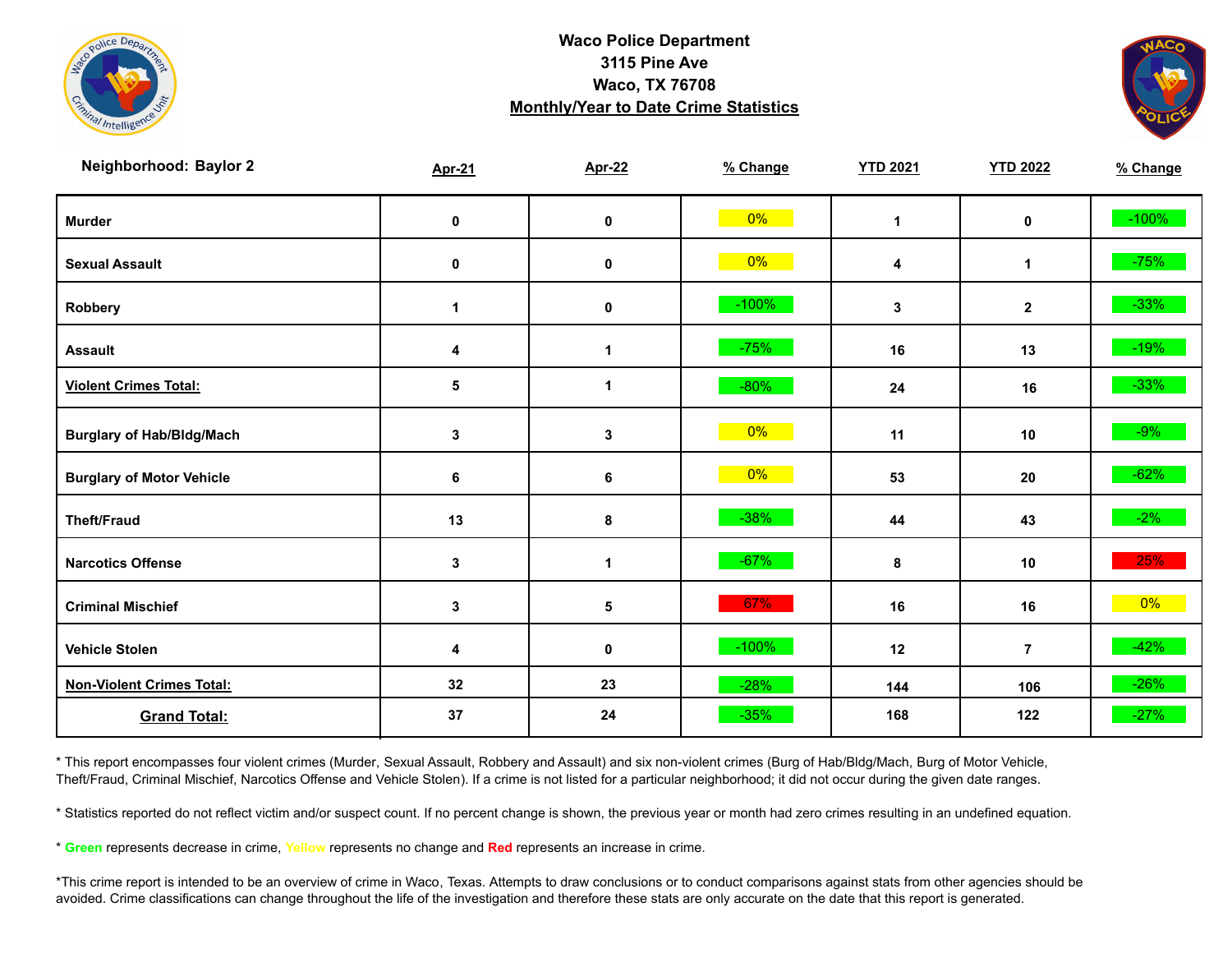



| Neighborhood: Brook Oaks 4       | <b>Apr-21</b> | <b>Apr-22</b>  | % Change | <b>YTD 2021</b> | <b>YTD 2022</b> | % Change |
|----------------------------------|---------------|----------------|----------|-----------------|-----------------|----------|
| <b>Murder</b>                    | $\pmb{0}$     | $\mathbf 1$    |          | $\mathbf 1$     | $\mathbf{1}$    | $0\%$    |
| <b>Sexual Assault</b>            | $\pmb{0}$     | $\pmb{0}$      | $0\%$    | $\mathbf{2}$    | $\mathbf{2}$    | $0\%$    |
| Robbery                          | $\mathbf 1$   | $\mathbf{2}$   | 100%     | $\mathbf{2}$    | 3               | 50%      |
| <b>Assault</b>                   | 13            | 8              | $-38%$   | 54              | 39              | $-28%$   |
| <b>Violent Crimes Total:</b>     | 14            | 11             | $-21%$   | 59              | 45              | $-24%$   |
| <b>Burglary of Hab/Bldg/Mach</b> | $10$          | 4              | $-60%$   | 26              | 17              | $-35%$   |
| <b>Burglary of Motor Vehicle</b> | $\mathbf 2$   | 1              | $-50%$   | 4               | 9               | 125%     |
| <b>Theft/Fraud</b>               | 8             | $\overline{7}$ | $-13%$   | 26              | 23              | $-12%$   |
| <b>Narcotics Offense</b>         | 6             | 4              | $-33%$   | 12              | 11              | $-8%$    |
| <b>Criminal Mischief</b>         | $\sqrt{5}$    | $\mathbf{2}$   | $-60%$   | 20              | 18              | $-10\%$  |
| <b>Vehicle Stolen</b>            | $\mathbf{1}$  | $\pmb{0}$      | $-100%$  | $\overline{7}$  | $\mathbf{2}$    | $-71%$   |
| <b>Non-Violent Crimes Total:</b> | 32            | 18             | $-44%$   | 95              | 80              | $-16%$   |
| <b>Grand Total:</b>              | 46            | 29             | $-37%$   | 154             | 125             | $-19%$   |

\* This report encompasses four violent crimes (Murder, Sexual Assault, Robbery and Assault) and six non-violent crimes (Burg of Hab/Bldg/Mach, Burg of Motor Vehicle, Theft/Fraud, Criminal Mischief, Narcotics Offense and Vehicle Stolen). If a crime is not listed for a particular neighborhood; it did not occur during the given date ranges.

\* Statistics reported do not reflect victim and/or suspect count. If no percent change is shown, the previous year or month had zero crimes resulting in an undefined equation.

\* **Green** represents decrease in crime, **Yellow** represents no change and **Red** represents an increase in crime.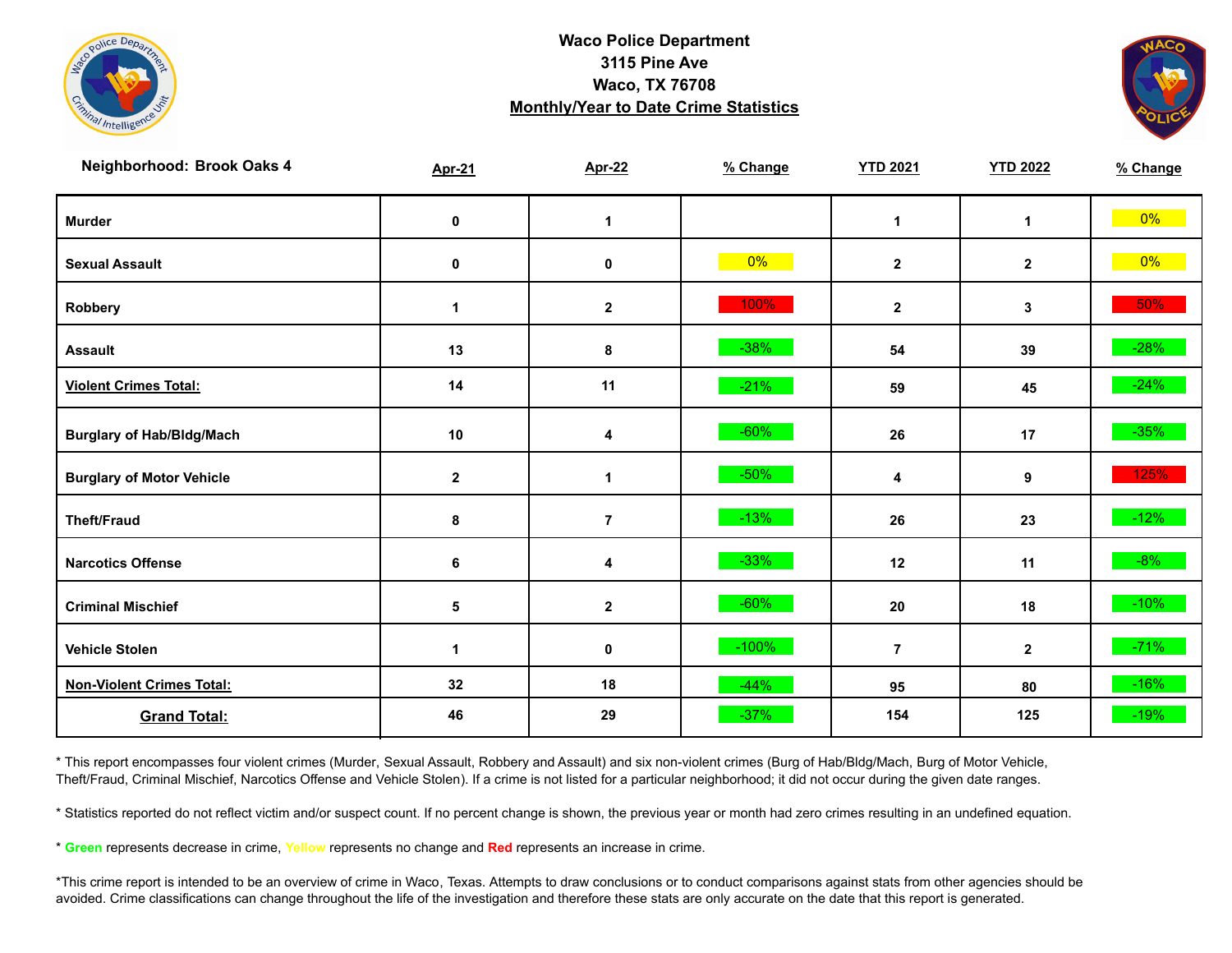



| Neighborhood: Brookview 4        | <b>Apr-21</b> | <b>Apr-22</b>  | % Change | <b>YTD 2021</b> | <b>YTD 2022</b> | % Change |
|----------------------------------|---------------|----------------|----------|-----------------|-----------------|----------|
| <b>Sexual Assault</b>            | 0             | $\mathbf 1$    |          | $\mathbf 1$     | 1               | $0\%$    |
| Robbery                          | 0             | 0              | $0\%$    | $\mathbf{2}$    | 1               | $-50\%$  |
| <b>Assault</b>                   | 3             | 6              | 100%     | 26              | 31              | 19%      |
| <b>Violent Crimes Total:</b>     | $\mathbf 3$   | $\overline{7}$ | 133%     | 29              | 33              | 14%      |
| <b>Burglary of Hab/Bldg/Mach</b> | $\mathbf{1}$  | $\mathbf 1$    | $0\%$    | $\overline{7}$  | 8               | 14%      |
| <b>Burglary of Motor Vehicle</b> | 1             | $\mathbf 1$    | $0\%$    | 9               | 4               | $-56%$   |
| <b>Theft/Fraud</b>               | $\mathbf{2}$  | 5              | 150%     | 26              | 33              | 27%      |
| <b>Narcotics Offense</b>         | 6             | 4              | $-33%$   | 13              | 10              | $-23%$   |
| <b>Criminal Mischief</b>         | 4             | 4              | $0\%$    | 12              | 10              | $-17%$   |
| <b>Vehicle Stolen</b>            |               | $\mathbf 2$    | 100%     | 5               | 9               | 80%      |
| <b>Non-Violent Crimes Total:</b> | 15            | 17             | 13%      | 72              | 74              | 3%       |
| <b>Grand Total:</b>              | 18            | 24             | 33%      | 101             | 107             | $6\%$    |

\* This report encompasses four violent crimes (Murder, Sexual Assault, Robbery and Assault) and six non-violent crimes (Burg of Hab/Bldg/Mach, Burg of Motor Vehicle, Theft/Fraud, Criminal Mischief, Narcotics Offense and Vehicle Stolen). If a crime is not listed for a particular neighborhood; it did not occur during the given date ranges.

\* Statistics reported do not reflect victim and/or suspect count. If no percent change is shown, the previous year or month had zero crimes resulting in an undefined equation.

\* **Green** represents decrease in crime, **Yellow** represents no change and **Red** represents an increase in crime.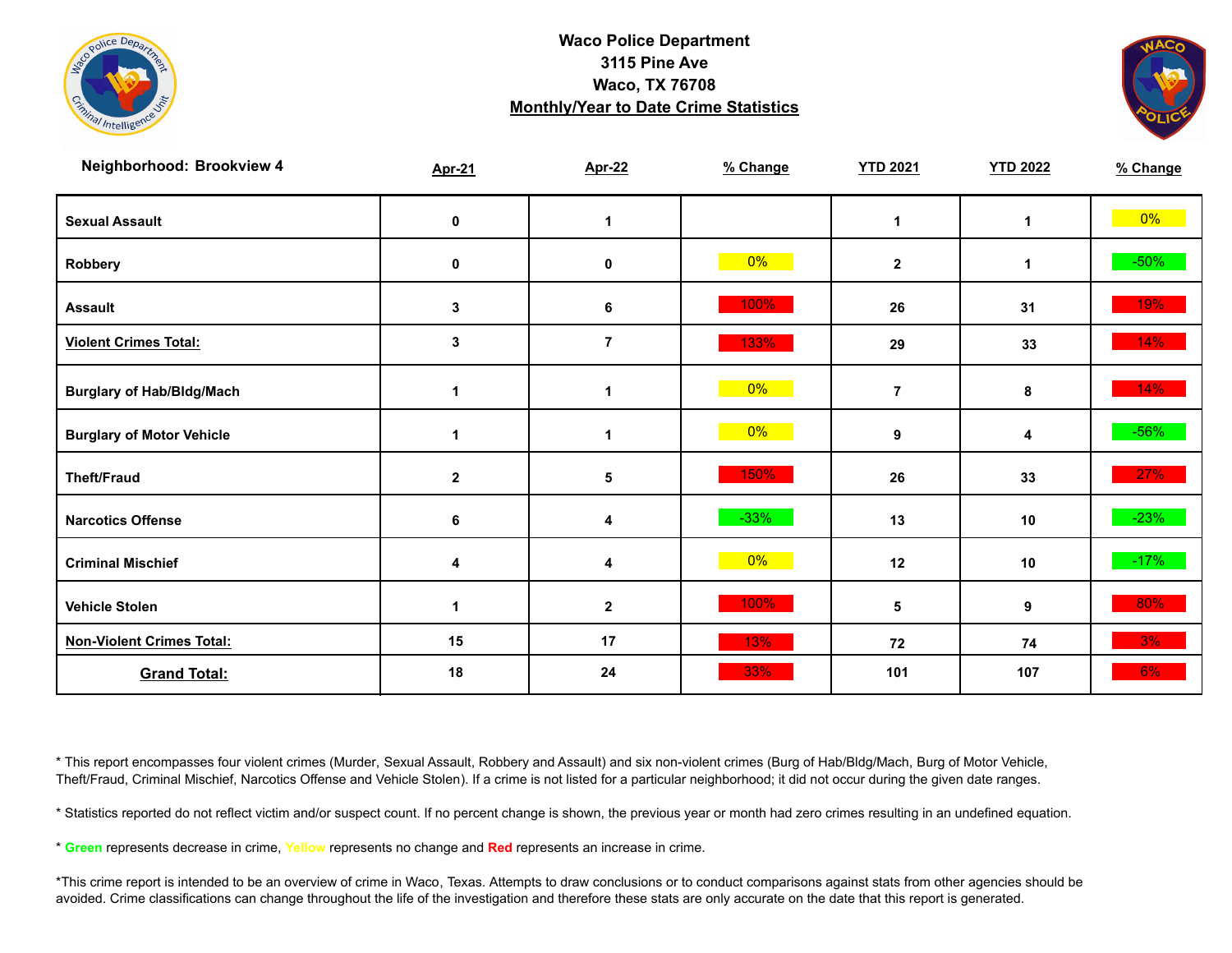



| Neighborhood: Cameron Park 1     | <b>Apr-21</b> | <b>Apr-22</b> | % Change | <b>YTD 2021</b> | <b>YTD 2022</b> | % Change |
|----------------------------------|---------------|---------------|----------|-----------------|-----------------|----------|
| Robbery                          | 0             | 0             | $0\%$    | 3               | 0               | $-100%$  |
| <b>Assault</b>                   | 6             | 6             | 0%       | 12              | 19              | 58%      |
| <b>Violent Crimes Total:</b>     | 6             | 6             | $0\%$    | 15              | 19              | 27%      |
| <b>Burglary of Hab/Bldg/Mach</b> | 0             | 0             | $0\%$    | 1               | $\mathbf{2}$    | 100%     |
| <b>Burglary of Motor Vehicle</b> | 0             | $\mathbf 2$   |          | 1               | $\overline{7}$  | 600%     |
| <b>Theft/Fraud</b>               | 3             | 3             | 0%       | 6               | 9               | 50%      |
| <b>Narcotics Offense</b>         |               | 4             | 300%     | $\mathbf 2$     | 9               | 350%     |
| <b>Criminal Mischief</b>         | 1             | 0             | $-100%$  | 3               | 3               | $0\%$    |
| <b>Vehicle Stolen</b>            | 0             | 0             | $0\%$    | 3               | 0               | $-100%$  |
| <b>Non-Violent Crimes Total:</b> | 5             | 9             | 80%      | 16              | 30              | 88%      |
| <b>Grand Total:</b>              | 11            | 15            | 36%      | 31              | 49              | 58%      |

\* This report encompasses four violent crimes (Murder, Sexual Assault, Robbery and Assault) and six non-violent crimes (Burg of Hab/Bldg/Mach, Burg of Motor Vehicle, Theft/Fraud, Criminal Mischief, Narcotics Offense and Vehicle Stolen). If a crime is not listed for a particular neighborhood; it did not occur during the given date ranges.

\* Statistics reported do not reflect victim and/or suspect count. If no percent change is shown, the previous year or month had zero crimes resulting in an undefined equation.

\* **Green** represents decrease in crime, **Yellow** represents no change and **Red** represents an increase in crime.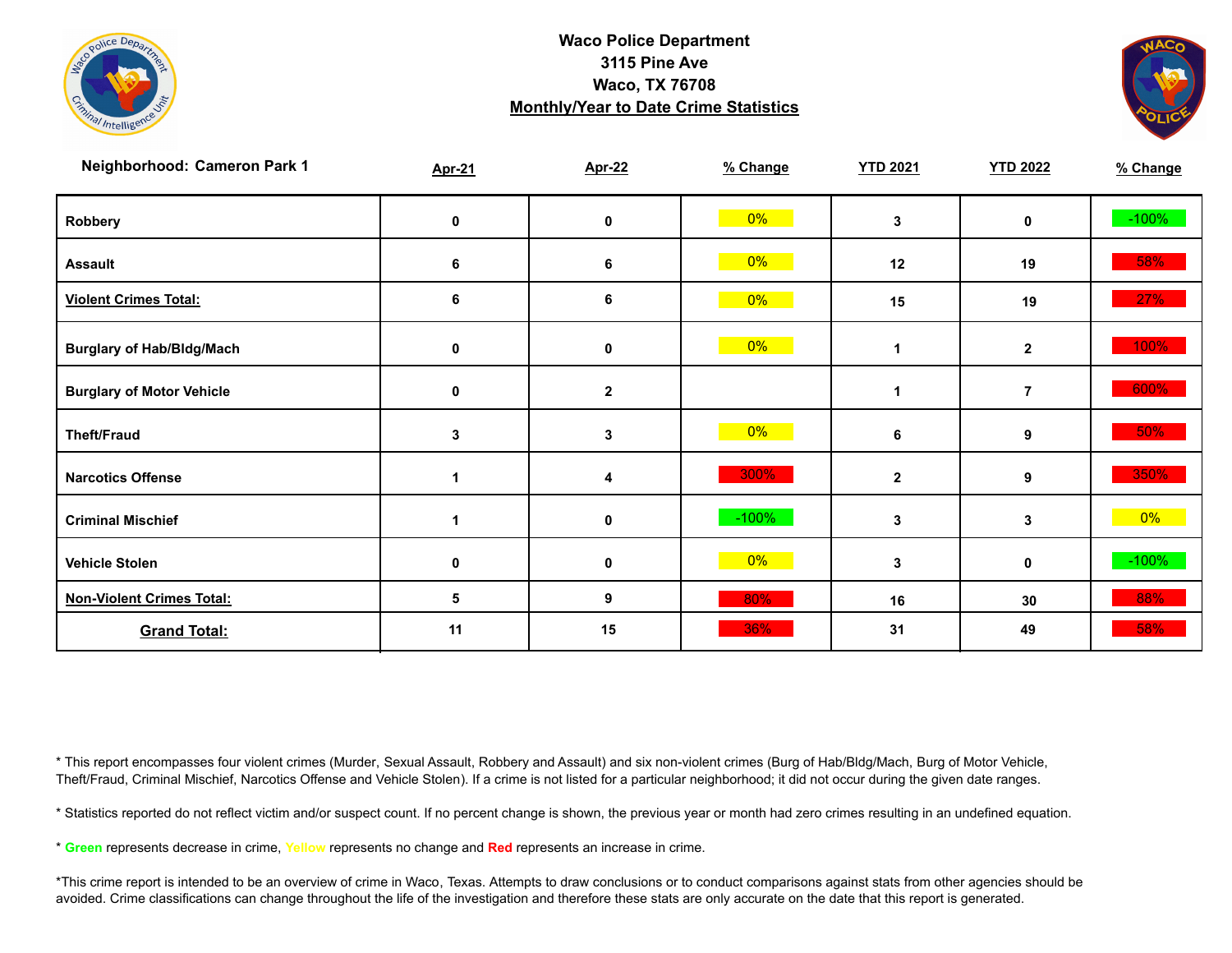



| Neighborhood: Carver 1           | <b>Apr-21</b>    | <b>Apr-22</b>    | % Change | <b>YTD 2021</b> | <b>YTD 2022</b> | % Change |
|----------------------------------|------------------|------------------|----------|-----------------|-----------------|----------|
| <b>Murder</b>                    | $\mathbf 1$      | $\mathbf 0$      | $-100%$  | $\mathbf{1}$    | $\mathbf{2}$    | 100%     |
| <b>Sexual Assault</b>            | $\boldsymbol{2}$ | $\boldsymbol{2}$ | $0\%$    | $\mathbf{2}$    | 4               | 100%     |
| Robbery                          | $\mathbf 1$      | 0                | $-100%$  | 4               | $\mathbf{2}$    | $-50\%$  |
| <b>Assault</b>                   | 14               | 18               | 29%      | 52              | 68              | 31%      |
| <b>Violent Crimes Total:</b>     | 18               | 20               | 11%      | 59              | 76              | 29%      |
| <b>Burglary of Hab/Bldg/Mach</b> | $\mathbf{2}$     | 8                | 300%     | 16              | 17              | $6\%$    |
| <b>Burglary of Motor Vehicle</b> | 8                | $\overline{7}$   | $-13%$   | 17              | 22              | 29%      |
| <b>Theft/Fraud</b>               | $10$             | 13               | 30%      | 33              | 42              | 27%      |
| <b>Narcotics Offense</b>         | 5                | 6                | 20%      | 15              | 21              | 40%      |
| <b>Criminal Mischief</b>         | $\boldsymbol{9}$ | 6                | $-33%$   | 22              | 37              | 68%      |
| <b>Vehicle Stolen</b>            | $\boldsymbol{2}$ | 3                | 50%      | 5               | $\overline{7}$  | 40%      |
| <b>Non-Violent Crimes Total:</b> | 36               | 43               | 19%      | 108             | 146             | 35%      |
| <b>Grand Total:</b>              | 54               | 63               | 17%      | 167             | 222             | 33%      |

\* This report encompasses four violent crimes (Murder, Sexual Assault, Robbery and Assault) and six non-violent crimes (Burg of Hab/Bldg/Mach, Burg of Motor Vehicle, Theft/Fraud, Criminal Mischief, Narcotics Offense and Vehicle Stolen). If a crime is not listed for a particular neighborhood; it did not occur during the given date ranges.

\* Statistics reported do not reflect victim and/or suspect count. If no percent change is shown, the previous year or month had zero crimes resulting in an undefined equation.

\* **Green** represents decrease in crime, **Yellow** represents no change and **Red** represents an increase in crime.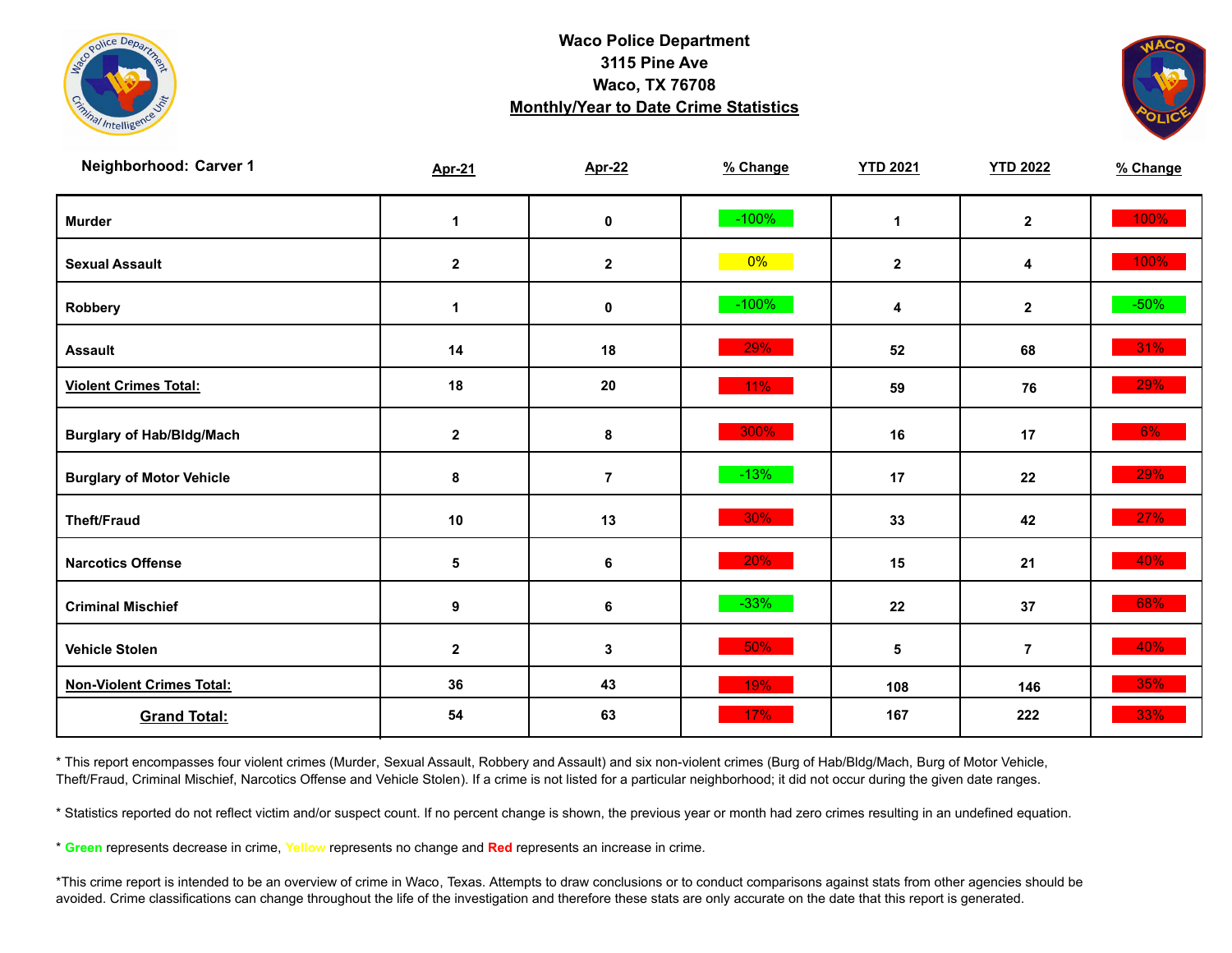



| Neighborhood: Cedar Ridge 1,5    | <b>Apr-21</b> | <b>Apr-22</b> | % Change | <b>YTD 2021</b> | <b>YTD 2022</b> | % Change |
|----------------------------------|---------------|---------------|----------|-----------------|-----------------|----------|
| <b>Sexual Assault</b>            |               | 0             | $-100%$  | 1               | 1               | $0\%$    |
| <b>Assault</b>                   | 7             | 3             | $-57%$   | 12              | 10              | $-17%$   |
| <b>Violent Crimes Total:</b>     | 8             | 3             | $-63%$   | 13              | 11              | $-15%$   |
| <b>Burglary of Hab/Bldg/Mach</b> | 0             | 0             | $0\%$    | 3               | 3               | 0%       |
| <b>Burglary of Motor Vehicle</b> | 0             | 0             | $0\%$    | 8               | 6               | $-25%$   |
| <b>Theft/Fraud</b>               | 3             | 8             | 167%     | 15              | 21              | 40%      |
| <b>Narcotics Offense</b>         |               |               | 0%       | 3               | 6               | 100%     |
| <b>Criminal Mischief</b>         |               | 4             | 300%     | 6               | 11              | 83%      |
| <b>Vehicle Stolen</b>            | 0             | 1             |          | $\mathbf 2$     | 3               | $50\%$   |
| <b>Non-Violent Crimes Total:</b> | 5             | 14            | 180%     | 37              | 50              | 35%      |
| <b>Grand Total:</b>              | 13            | 17            | 31%      | 50              | 61              | 22%      |

\* This report encompasses four violent crimes (Murder, Sexual Assault, Robbery and Assault) and six non-violent crimes (Burg of Hab/Bldg/Mach, Burg of Motor Vehicle, Theft/Fraud, Criminal Mischief, Narcotics Offense and Vehicle Stolen). If a crime is not listed for a particular neighborhood; it did not occur during the given date ranges.

\* Statistics reported do not reflect victim and/or suspect count. If no percent change is shown, the previous year or month had zero crimes resulting in an undefined equation.

\* **Green** represents decrease in crime, **Yellow** represents no change and **Red** represents an increase in crime.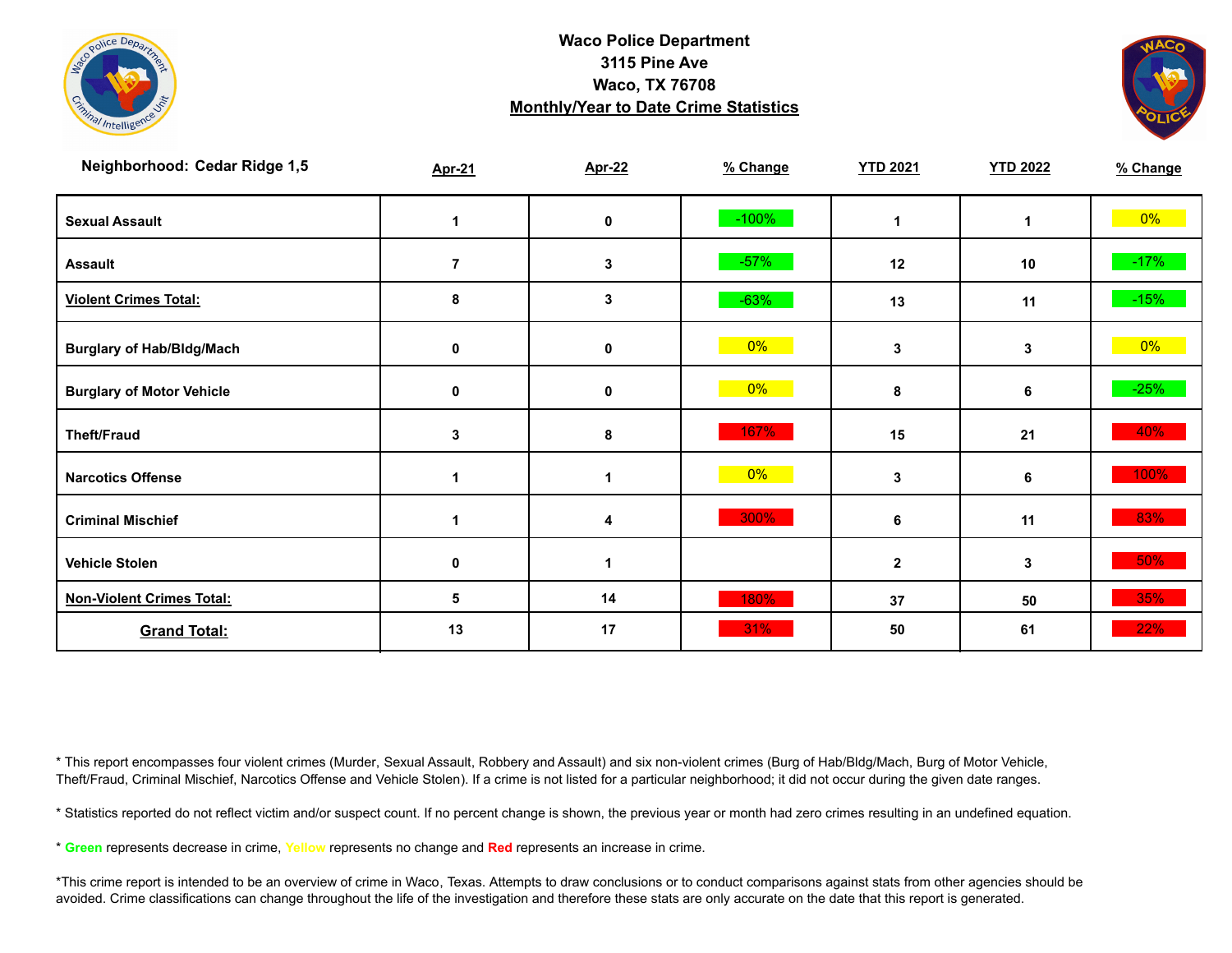



| <b>Neighborhood: China Spring 5</b> | <b>Apr-21</b> | <b>Apr-22</b>        | % Change | <b>YTD 2021</b> | <b>YTD 2022</b> | % Change |
|-------------------------------------|---------------|----------------------|----------|-----------------|-----------------|----------|
| <b>Sexual Assault</b>               | 0             | 0                    | $0\%$    | $\overline{2}$  | 1               | $-50%$   |
| Robbery                             | 0             | $\pmb{0}$            | 0%       | 1               | 0               | $-100%$  |
| <b>Assault</b>                      | 6             | $6\phantom{1}6$      | $0\%$    | 13              | 18              | 38%      |
| <b>Violent Crimes Total:</b>        | 6             | $\bf 6$              | 0%       | 16              | 19              | 19%      |
| <b>Burglary of Hab/Bldg/Mach</b>    | 0             | 1                    |          | 3               | $\overline{7}$  | 133%     |
| <b>Burglary of Motor Vehicle</b>    | 6             | $\blacktriangleleft$ | $-83%$   | $\pmb{8}$       | 4               | $-50\%$  |
| <b>Theft/Fraud</b>                  | 3             | 9                    | 200%     | $\overline{7}$  | 18              | 157%     |
| <b>Narcotics Offense</b>            | $\mathbf 0$   | 1                    |          | $\mathbf 0$     | 1               |          |
| <b>Criminal Mischief</b>            | 4             | 1                    | $-75%$   | 8               | $\mathbf{2}$    | $-75%$   |
| <b>Vehicle Stolen</b>               | 0             | $\mathbf 0$          | 0%       | 1               | $\mathbf{3}$    | 200%     |
| <b>Non-Violent Crimes Total:</b>    | 13            | 13                   | 0%       | 27              | 35              | 30%      |
| <b>Grand Total:</b>                 | 19            | 19                   | 0%       | 43              | 54              | 26%      |

\* This report encompasses four violent crimes (Murder, Sexual Assault, Robbery and Assault) and six non-violent crimes (Burg of Hab/Bldg/Mach, Burg of Motor Vehicle, Theft/Fraud, Criminal Mischief, Narcotics Offense and Vehicle Stolen). If a crime is not listed for a particular neighborhood; it did not occur during the given date ranges.

\* Statistics reported do not reflect victim and/or suspect count. If no percent change is shown, the previous year or month had zero crimes resulting in an undefined equation.

\* **Green** represents decrease in crime, **Yellow** represents no change and **Red** represents an increase in crime.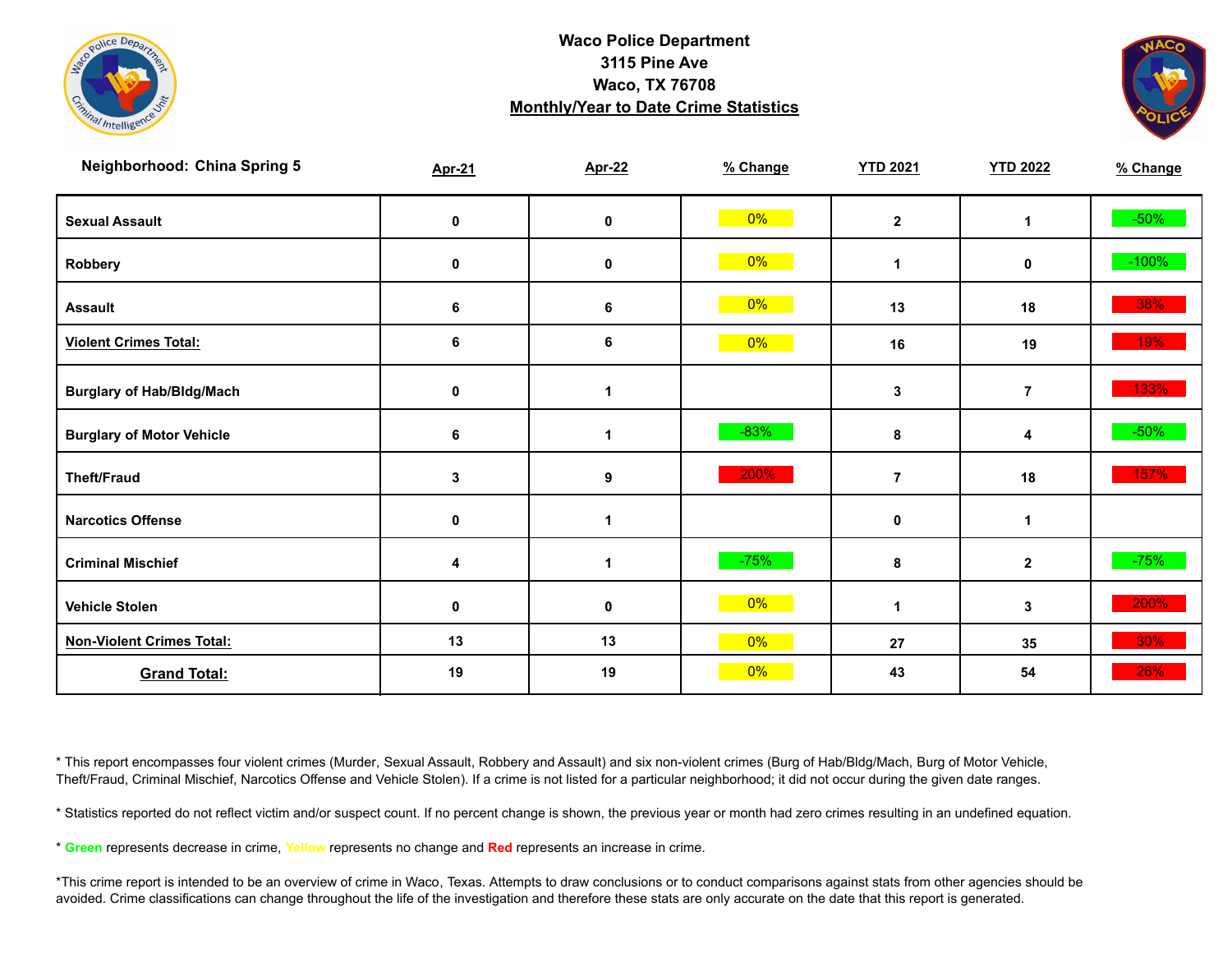



| Neighborhood: Dean Highland 1,4  | <b>Apr-21</b>  | <b>Apr-22</b>  | % Change | <b>YTD 2021</b> | <b>YTD 2022</b> | % Change |
|----------------------------------|----------------|----------------|----------|-----------------|-----------------|----------|
| <b>Sexual Assault</b>            | 5              |                | $-80%$   | 8               | 5               | $-38%$   |
| <b>Assault</b>                   | $\overline{7}$ | $\overline{7}$ | $0\%$    | 35              | 25              | $-29%$   |
| <b>Violent Crimes Total:</b>     | 12             | 8              | $-33%$   | 43              | 30              | $-30\%$  |
| <b>Burglary of Hab/Bldg/Mach</b> |                | 4              | 300%     | 10              | $\overline{7}$  | $-30\%$  |
| <b>Burglary of Motor Vehicle</b> | 0              |                |          | 6               | 5               | $-17%$   |
| <b>Theft/Fraud</b>               | 6              | 6              | 0%       | 25              | 20              | $-20%$   |
| <b>Narcotics Offense</b>         | 0              | $\mathbf{2}$   |          | 4               | 4               | $0\%$    |
| <b>Criminal Mischief</b>         | 3              | 1              | $-67%$   | 10              | $\overline{7}$  | $-30\%$  |
| <b>Vehicle Stolen</b>            | 0              | 1              |          | $\mathbf{2}$    | $\mathbf{2}$    | $0\%$    |
| <b>Non-Violent Crimes Total:</b> | 10             | 15             | 50%      | 57              | 45              | $-21%$   |
| <b>Grand Total:</b>              | 22             | 23             | 5%       | 100             | 75              | $-25%$   |

\* This report encompasses four violent crimes (Murder, Sexual Assault, Robbery and Assault) and six non-violent crimes (Burg of Hab/Bldg/Mach, Burg of Motor Vehicle, Theft/Fraud, Criminal Mischief, Narcotics Offense and Vehicle Stolen). If a crime is not listed for a particular neighborhood; it did not occur during the given date ranges.

\* Statistics reported do not reflect victim and/or suspect count. If no percent change is shown, the previous year or month had zero crimes resulting in an undefined equation.

\* **Green** represents decrease in crime, **Yellow** represents no change and **Red** represents an increase in crime.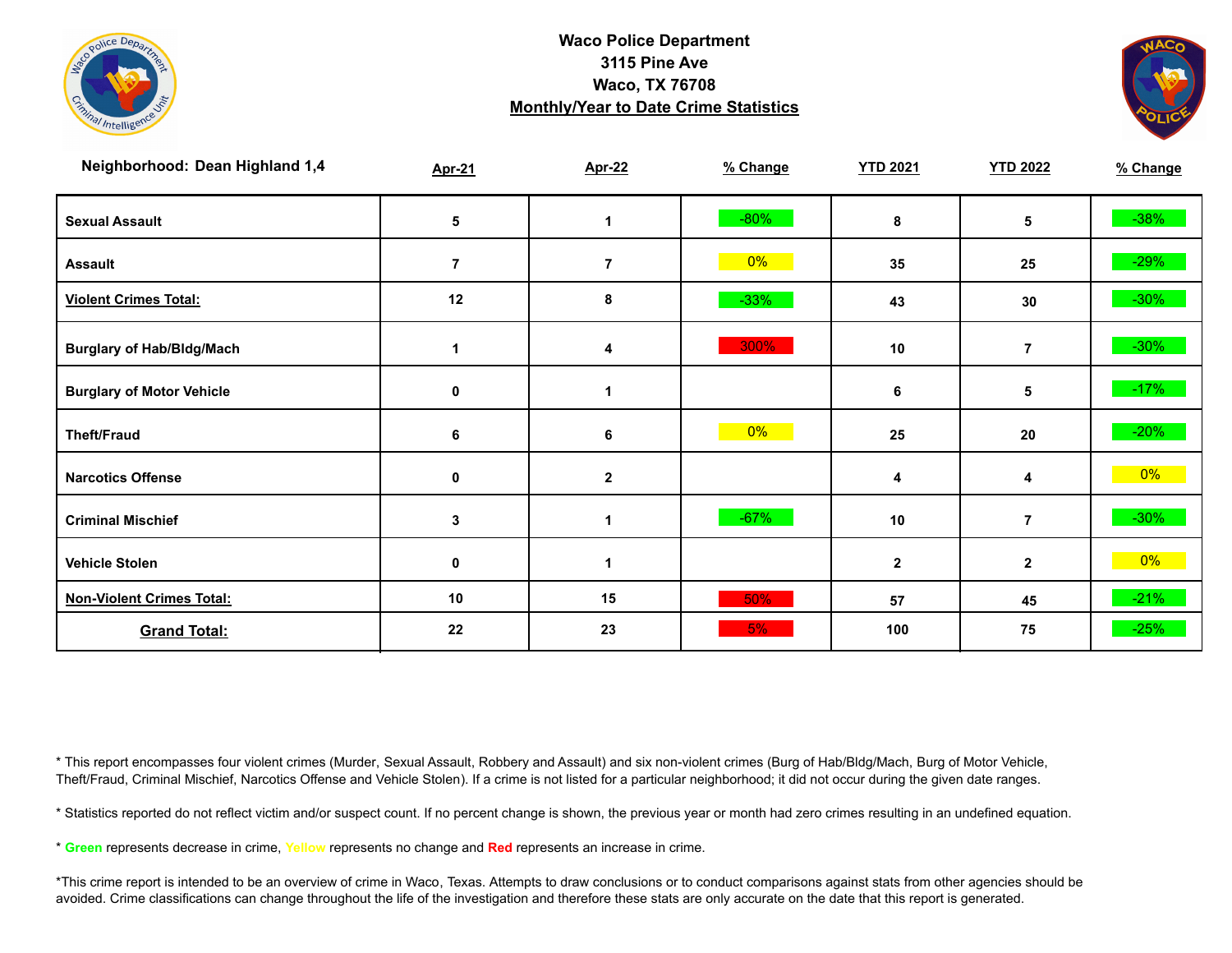



| Neighborhood: Downtown (Brazos) 2,5 | <b>Apr-21</b> | <b>Apr-22</b>           | % Change | <b>YTD 2021</b> | <b>YTD 2022</b> | % Change |
|-------------------------------------|---------------|-------------------------|----------|-----------------|-----------------|----------|
| <b>Murder</b>                       | $\pmb{0}$     | $\mathbf 0$             | $0\%$    | $\mathbf{1}$    | $\mathbf{1}$    | $0\%$    |
| <b>Sexual Assault</b>               | $\mathbf{1}$  | $\pmb{0}$               | $-100%$  | $\mathbf{2}$    | 0               | $-100%$  |
| Robbery                             | 1             | 1                       | $0\%$    | 5               | 4               | $-20%$   |
| <b>Assault</b>                      | 16            | 14                      | $-13%$   | 47              | 46              | $-2%$    |
| <b>Violent Crimes Total:</b>        | 18            | 15                      | $-17%$   | 55              | 51              | $-7%$    |
| <b>Burglary of Hab/Bldg/Mach</b>    | $\pmb{0}$     | $\overline{\mathbf{4}}$ |          | 13              | 14              | 8%       |
| <b>Burglary of Motor Vehicle</b>    | 3             | 9                       | 200%     | 13              | 52              | 300%     |
| <b>Theft/Fraud</b>                  | 8             | 10                      | 25%      | 32              | 47              | 47%      |
| <b>Narcotics Offense</b>            | 6             | 12                      | 100%     | 36              | 23              | $-36\%$  |
| <b>Criminal Mischief</b>            | 15            | 4                       | $-73%$   | 34              | 27              | $-21%$   |
| <b>Vehicle Stolen</b>               | $\mathbf{2}$  | $\mathbf{1}$            | $-50%$   | $\overline{7}$  | 9               | 29%      |
| <b>Non-Violent Crimes Total:</b>    | 34            | 40                      | 18%      | 135             | 172             | 27%      |
| <b>Grand Total:</b>                 | 52            | 55                      | 6%       | 190             | 223             | 17%      |

\* This report encompasses four violent crimes (Murder, Sexual Assault, Robbery and Assault) and six non-violent crimes (Burg of Hab/Bldg/Mach, Burg of Motor Vehicle, Theft/Fraud, Criminal Mischief, Narcotics Offense and Vehicle Stolen). If a crime is not listed for a particular neighborhood; it did not occur during the given date ranges.

\* Statistics reported do not reflect victim and/or suspect count. If no percent change is shown, the previous year or month had zero crimes resulting in an undefined equation.

\* **Green** represents decrease in crime, **Yellow** represents no change and **Red** represents an increase in crime.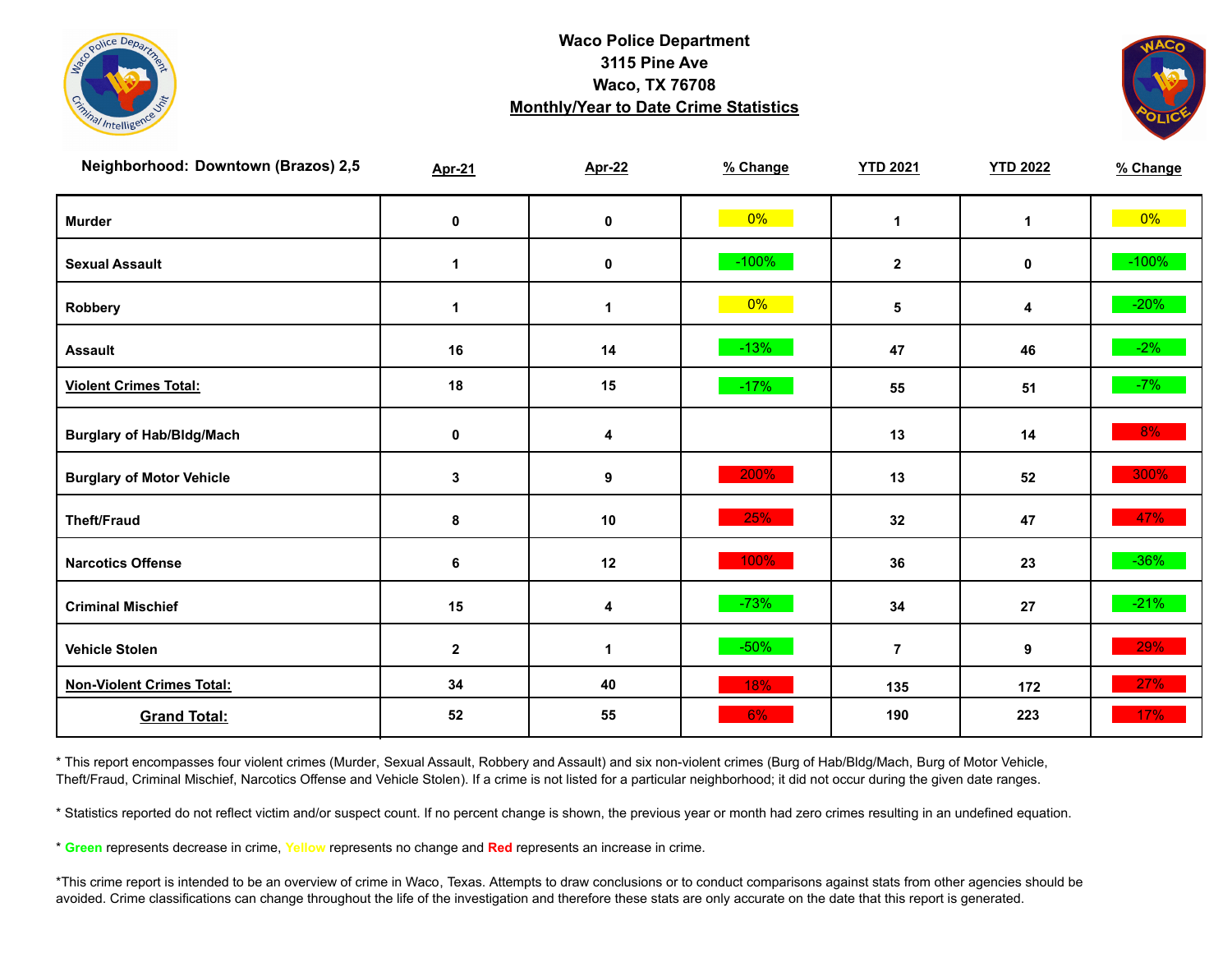



| Neighborhood: Heart of Texas 3,4 | <b>Apr-21</b> | <b>Apr-22</b>  | % Change | <b>YTD 2021</b> | <b>YTD 2022</b> | % Change |
|----------------------------------|---------------|----------------|----------|-----------------|-----------------|----------|
| <b>Sexual Assault</b>            | 0             | $\mathbf{1}$   |          | 1               | $\mathbf{2}$    | 100%     |
| Robbery                          | $\pmb{0}$     | 1              |          | 0               | $\mathbf{2}$    |          |
| <b>Assault</b>                   | 9             | $\bf 6$        | $-33%$   | 32              | 33              | 3%       |
| <b>Violent Crimes Total:</b>     | 9             | 8              | $-11%$   | 33              | 37              | 12%      |
| <b>Burglary of Hab/Bldg/Mach</b> | 1             | 1              | $0\%$    | 8               | 5               | $-38%$   |
| <b>Burglary of Motor Vehicle</b> | $\mathbf{2}$  | 3              | 50%      | 9               | 9               | $0\%$    |
| <b>Theft/Fraud</b>               | 5             | 4              | $-20%$   | 29              | 17              | $-41%$   |
| <b>Narcotics Offense</b>         | 1             | 4              | 300%     | 4               | 13              | 225%     |
| <b>Criminal Mischief</b>         | 3             | $\overline{7}$ | 133%     | 12              | 13              | 8%       |
| <b>Vehicle Stolen</b>            | 1             | 1              | 0%       | 4               | 8               | 100%     |
| <b>Non-Violent Crimes Total:</b> | 13            | ${\bf 20}$     | 54%      | 66              | 65              | $-2%$    |
| <b>Grand Total:</b>              | 22            | 28             | 27%      | 99              | 102             | 3%       |

\* This report encompasses four violent crimes (Murder, Sexual Assault, Robbery and Assault) and six non-violent crimes (Burg of Hab/Bldg/Mach, Burg of Motor Vehicle, Theft/Fraud, Criminal Mischief, Narcotics Offense and Vehicle Stolen). If a crime is not listed for a particular neighborhood; it did not occur during the given date ranges.

\* Statistics reported do not reflect victim and/or suspect count. If no percent change is shown, the previous year or month had zero crimes resulting in an undefined equation.

\* **Green** represents decrease in crime, **Yellow** represents no change and **Red** represents an increase in crime.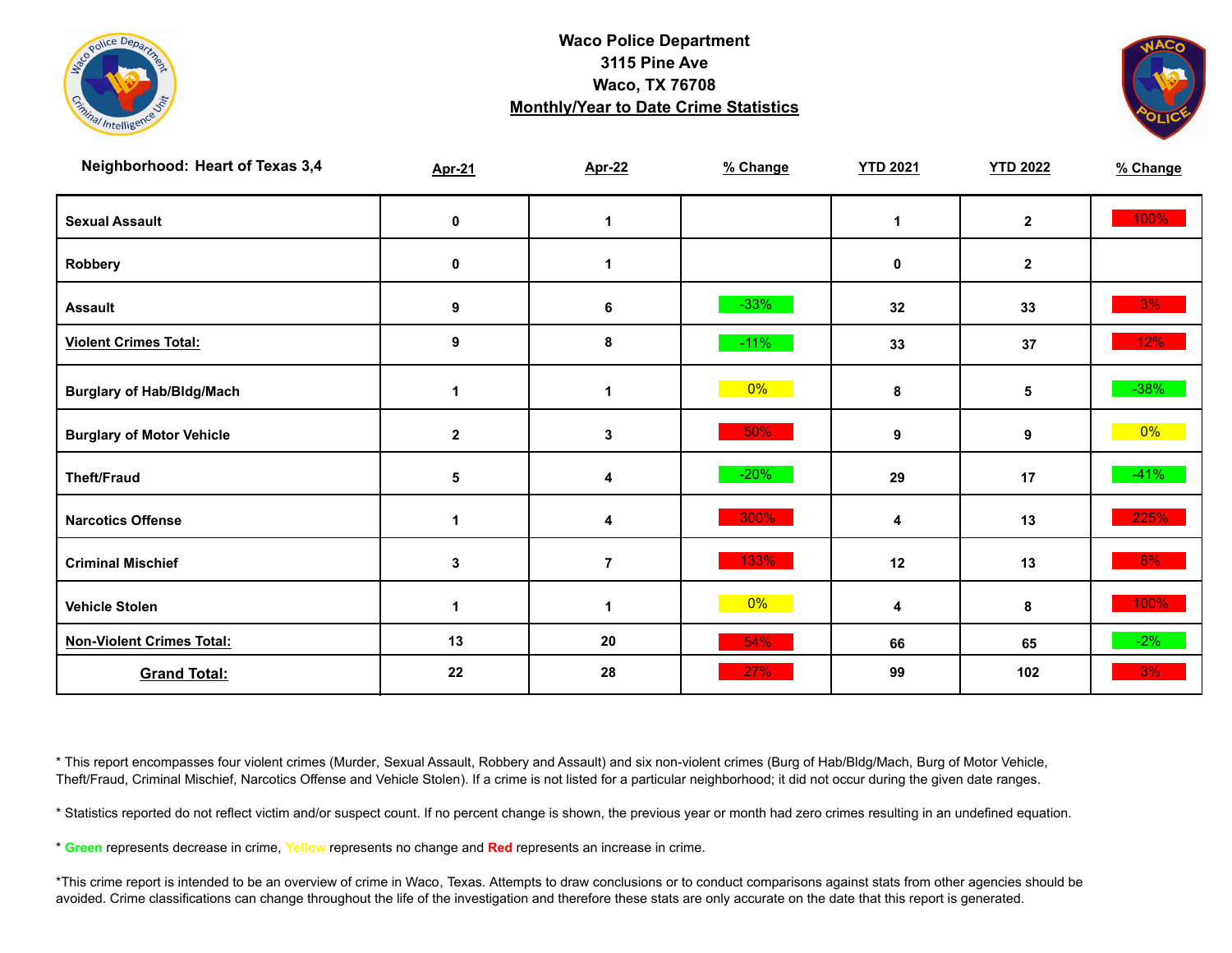



| Neighborhood: Hwy 84 Corridor 5  | <b>Apr-21</b> | <b>Apr-22</b> | % Change | <b>YTD 2021</b> | <b>YTD 2022</b> | % Change |
|----------------------------------|---------------|---------------|----------|-----------------|-----------------|----------|
| <b>Sexual Assault</b>            | 0             | 0             | $0\%$    |                 | 0               | $-100%$  |
| <b>Assault</b>                   | 0             |               |          | 0               |                 |          |
| <b>Violent Crimes Total:</b>     | 0             |               | $0\%$    |                 | 4               | 300%     |
| <b>Burglary of Hab/Bldg/Mach</b> | 0             | 0             | $0\%$    |                 | $\mathbf{2}$    | 100%     |
| <b>Burglary of Motor Vehicle</b> |               | 0             | $-100%$  | 3               |                 | $-67%$   |
| <b>Theft/Fraud</b>               | $\mathbf{2}$  | 6             | 200%     |                 | 8               | 14%      |
| <b>Criminal Mischief</b>         | 0             | 0             | $0\%$    |                 | $\overline{2}$  | 100%     |
| <b>Non-Violent Crimes Total:</b> | 3             | 6             | 100%     | 12              | 13              | 8%       |
| <b>Grand Total:</b>              |               |               | 133%     | 13              | 17              | 31%      |

\* This report encompasses four violent crimes (Murder, Sexual Assault, Robbery and Assault) and six non-violent crimes (Burg of Hab/Bldg/Mach, Burg of Motor Vehicle, Theft/Fraud, Criminal Mischief, Narcotics Offense and Vehicle Stolen). If a crime is not listed for a particular neighborhood; it did not occur during the given date ranges.

\* Statistics reported do not reflect victim and/or suspect count. If no percent change is shown, the previous year or month had zero crimes resulting in an undefined equation.

\* **Green** represents decrease in crime, **Yellow** represents no change and **Red** represents an increase in crime.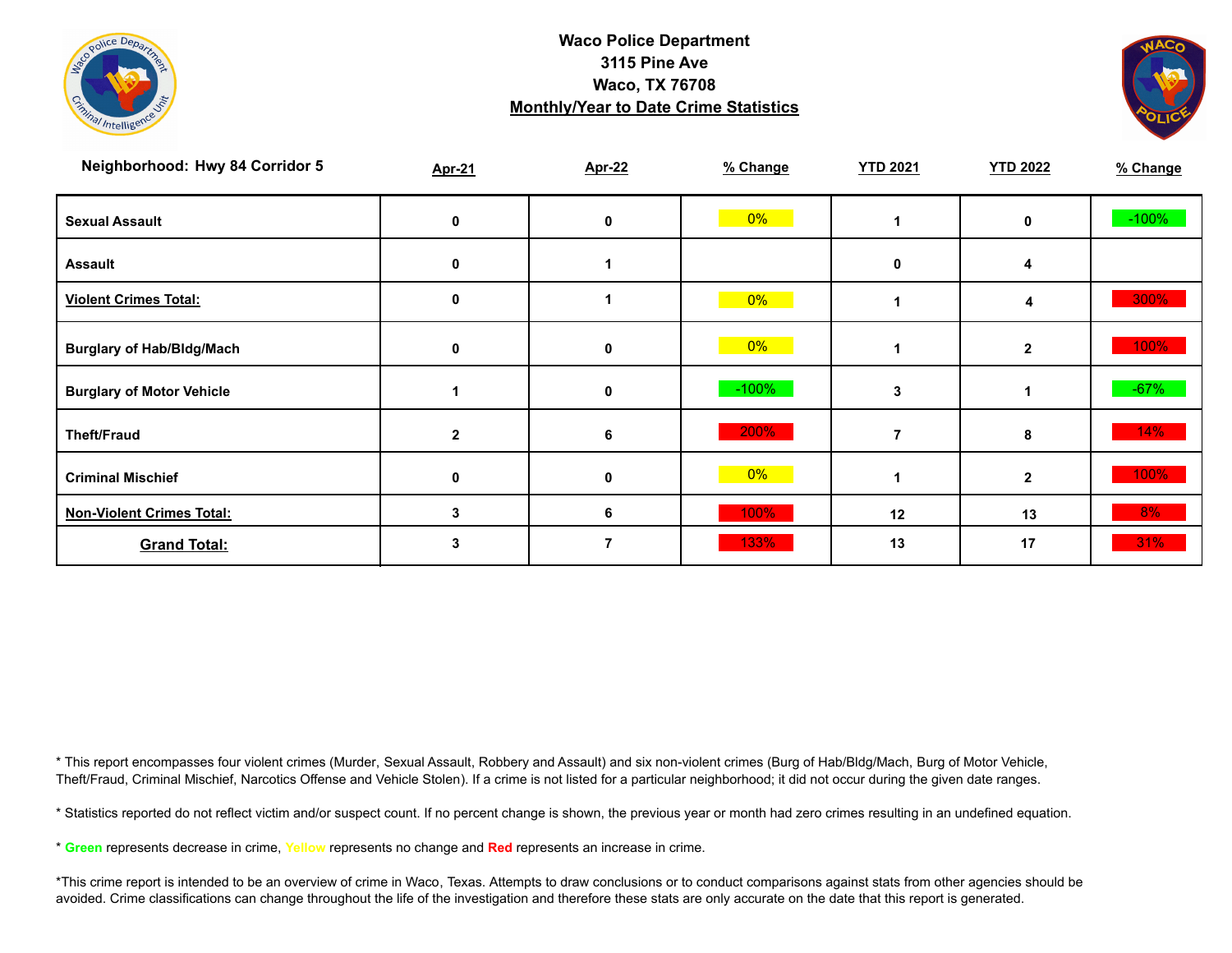



| Neighborhood: Kendrick 2,3       | <b>Apr-21</b> | <b>Apr-22</b> | % Change | <b>YTD 2021</b> | <b>YTD 2022</b> | % Change |
|----------------------------------|---------------|---------------|----------|-----------------|-----------------|----------|
| <b>Murder</b>                    | $\pmb{0}$     | $\pmb{0}$     | $0\%$    | $\mathbf 0$     | $\mathbf{1}$    |          |
| <b>Sexual Assault</b>            | $\mathbf{2}$  | 0             | $-100%$  | $\overline{7}$  | 3               | $-57\%$  |
| Robbery                          | 1             | $\mathbf 1$   | $0\%$    | $\mathbf{2}$    | 3               | 50%      |
| <b>Assault</b>                   | 9             | 11            | 22%      | 39              | 40              | 3%       |
| <b>Violent Crimes Total:</b>     | 12            | 12            | $0\%$    | 48              | 47              | $-2\%$   |
| <b>Burglary of Hab/Bldg/Mach</b> | $\mathbf{2}$  | $\pmb{0}$     | $-100%$  | 10              | 6               | $-40%$   |
| <b>Burglary of Motor Vehicle</b> | 14            | 8             | $-43%$   | 33              | 32              | $-3%$    |
| <b>Theft/Fraud</b>               | 17            | 16            | $-6%$    | 87              | 79              | $-9%$    |
| <b>Narcotics Offense</b>         | 8             | 3             | $-63%$   | 20              | 9               | $-55%$   |
| <b>Criminal Mischief</b>         | 5             | 6             | 20%      | 22              | 26              | 18%      |
| <b>Vehicle Stolen</b>            | 4             | 1             | $-75%$   | 17              | 10              | $-41%$   |
| <b>Non-Violent Crimes Total:</b> | 50            | 34            | $-32%$   | 189             | 162             | $-14%$   |
| <b>Grand Total:</b>              | 62            | 46            | $-26%$   | 237             | 209             | $-12%$   |

\* This report encompasses four violent crimes (Murder, Sexual Assault, Robbery and Assault) and six non-violent crimes (Burg of Hab/Bldg/Mach, Burg of Motor Vehicle, Theft/Fraud, Criminal Mischief, Narcotics Offense and Vehicle Stolen). If a crime is not listed for a particular neighborhood; it did not occur during the given date ranges.

\* Statistics reported do not reflect victim and/or suspect count. If no percent change is shown, the previous year or month had zero crimes resulting in an undefined equation.

\* **Green** represents decrease in crime, **Yellow** represents no change and **Red** represents an increase in crime.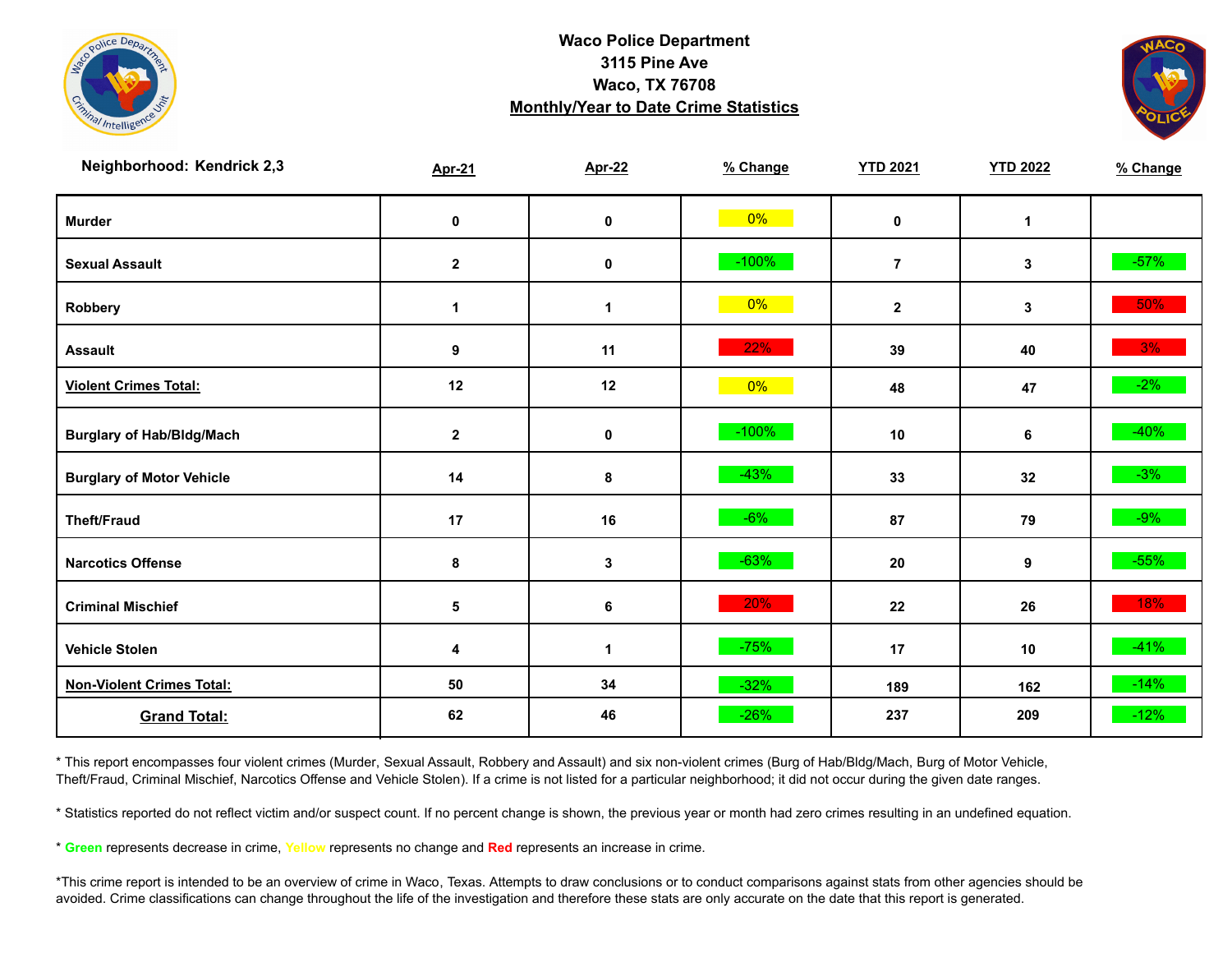



| Neighborhood: Landon Branch 1,5  | <b>Apr-21</b> | <b>Apr-22</b> | % Change | <b>YTD 2021</b> | <b>YTD 2022</b> | % Change |
|----------------------------------|---------------|---------------|----------|-----------------|-----------------|----------|
| <b>Sexual Assault</b>            | 0             | 0             | $0\%$    | $\mathbf{1}$    | 0               | $-100%$  |
| Robbery                          | 0             | $\pmb{0}$     | 0%       | $\mathbf{2}$    | 0               | $-100%$  |
| <b>Assault</b>                   | 4             | 5             | 25%      | 21              | 14              | $-33%$   |
| <b>Violent Crimes Total:</b>     | 4             | 5             | 25%      | 24              | 14              | $-42%$   |
| <b>Burglary of Hab/Bldg/Mach</b> | 0             | $\mathbf{2}$  |          | 8               | 5               | $-38%$   |
| <b>Burglary of Motor Vehicle</b> | 3             | $\mathbf{2}$  | $-33%$   | 18              | 4               | $-78%$   |
| <b>Theft/Fraud</b>               | 3             | 6             | 100%     | 20              | 16              | $-20%$   |
| <b>Narcotics Offense</b>         | $\mathbf{2}$  | 1             | $-50%$   | 4               | $\mathbf{2}$    | $-50\%$  |
| <b>Criminal Mischief</b>         |               | $\mathbf 2$   | 100%     | $\overline{7}$  | $\overline{7}$  | $0\%$    |
| <b>Vehicle Stolen</b>            | 0             | 1             |          | 3               | 3               | $0\%$    |
| <b>Non-Violent Crimes Total:</b> | 9             | 14            | 56%      | 60              | 37              | $-38%$   |
| <b>Grand Total:</b>              | 13            | 19            | 46%      | 84              | 51              | $-39%$   |

\* This report encompasses four violent crimes (Murder, Sexual Assault, Robbery and Assault) and six non-violent crimes (Burg of Hab/Bldg/Mach, Burg of Motor Vehicle, Theft/Fraud, Criminal Mischief, Narcotics Offense and Vehicle Stolen). If a crime is not listed for a particular neighborhood; it did not occur during the given date ranges.

\* Statistics reported do not reflect victim and/or suspect count. If no percent change is shown, the previous year or month had zero crimes resulting in an undefined equation.

\* **Green** represents decrease in crime, **Yellow** represents no change and **Red** represents an increase in crime.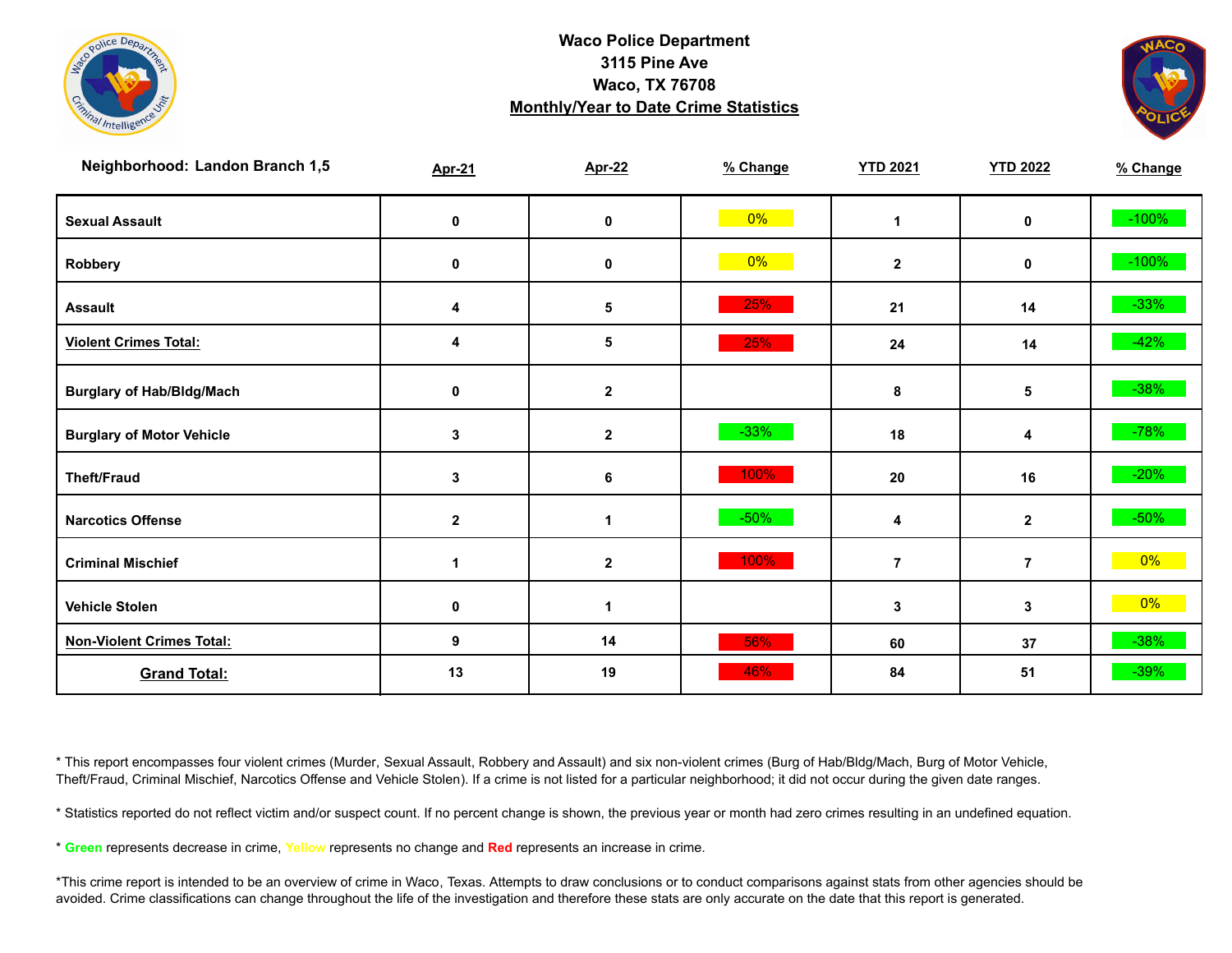



| <b>Neighborhood: Mountainview 5</b> | <b>Apr-21</b>  | <b>Apr-22</b> | % Change | <b>YTD 2021</b> | <b>YTD 2022</b> | % Change |
|-------------------------------------|----------------|---------------|----------|-----------------|-----------------|----------|
| Robbery                             | 0              | 0             | 0%       |                 | $\mathbf 0$     | $-100%$  |
| <b>Assault</b>                      | 0              | $\mathbf 0$   | $0\%$    | $\mathbf 0$     | 6               |          |
| <b>Violent Crimes Total:</b>        | 0              | 0             | $0\%$    |                 | 6               | 500%     |
| <b>Burglary of Hab/Bldg/Mach</b>    |                |               | $0\%$    | 4               | 1               | $-75%$   |
| <b>Burglary of Motor Vehicle</b>    | 3              | 3             | $0\%$    | 11              | 5               | $-55%$   |
| <b>Theft/Fraud</b>                  | $\overline{7}$ | 6             | $-14%$   | 32              | 26              | $-19%$   |
| <b>Narcotics Offense</b>            | 0              | 0             | $0\%$    |                 | 1               | $0\%$    |
| <b>Criminal Mischief</b>            |                | $\mathbf 2$   | 100%     | $\overline{2}$  | 6               | 200%     |
| <b>Vehicle Stolen</b>               | 1              |               | $0\%$    | 3               | 4               | 33%      |
| <b>Non-Violent Crimes Total:</b>    | 13             | 13            | 0%       | 53              | 43              | $-19%$   |
| <b>Grand Total:</b>                 | 13             | 13            | 0%       | 54              | 49              | $-9%$    |

\* This report encompasses four violent crimes (Murder, Sexual Assault, Robbery and Assault) and six non-violent crimes (Burg of Hab/Bldg/Mach, Burg of Motor Vehicle, Theft/Fraud, Criminal Mischief, Narcotics Offense and Vehicle Stolen). If a crime is not listed for a particular neighborhood; it did not occur during the given date ranges.

\* Statistics reported do not reflect victim and/or suspect count. If no percent change is shown, the previous year or month had zero crimes resulting in an undefined equation.

\* **Green** represents decrease in crime, **Yellow** represents no change and **Red** represents an increase in crime.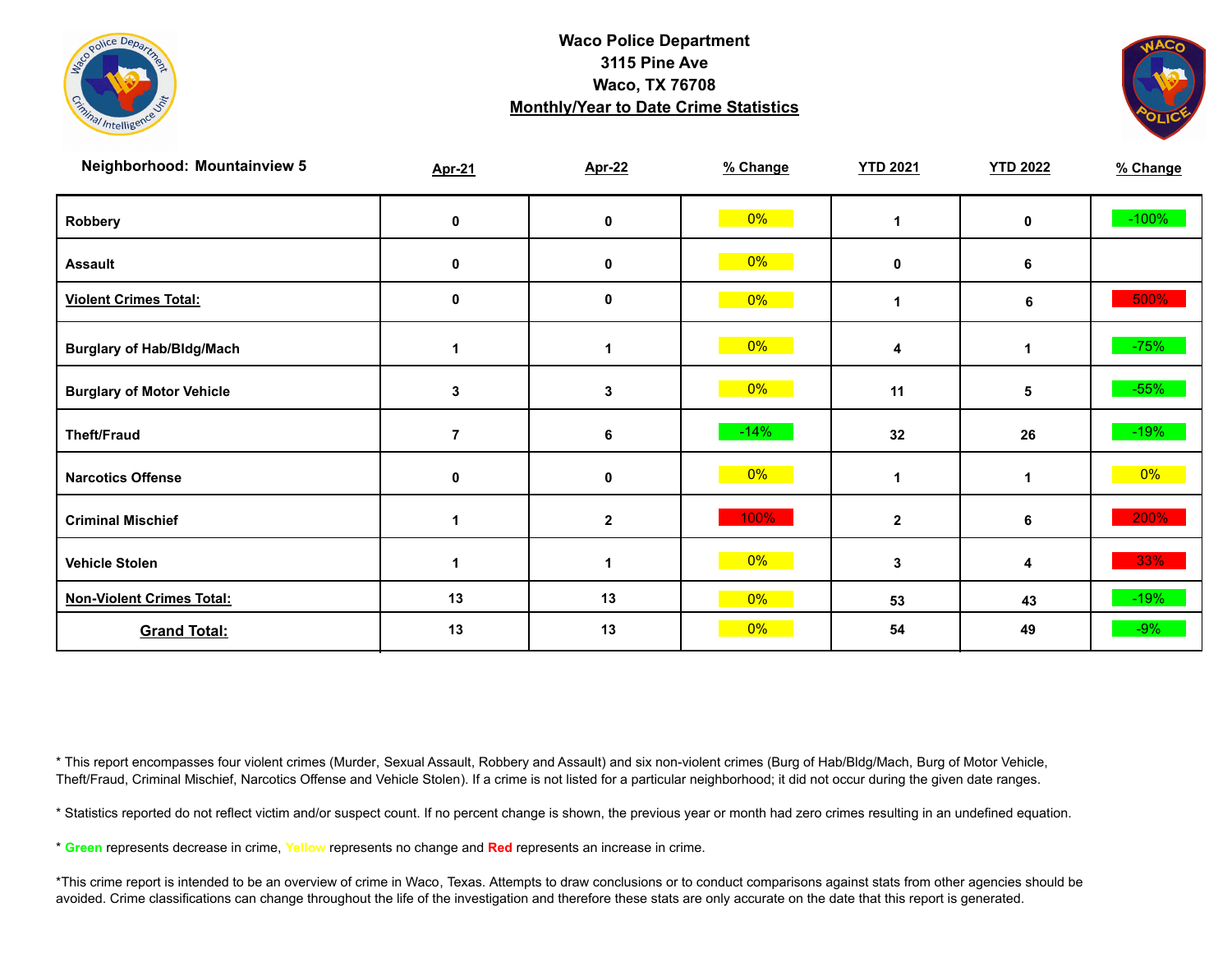



| Neighborhood: North East Riverside 1 | <b>Apr-21</b> | <b>Apr-22</b>        | % Change | <b>YTD 2021</b> | <b>YTD 2022</b> | % Change |
|--------------------------------------|---------------|----------------------|----------|-----------------|-----------------|----------|
| <b>Sexual Assault</b>                | 0             | $\blacktriangleleft$ |          | $\mathbf 1$     | 4               | 300%     |
| Robbery                              | $\mathbf 0$   | 0                    | $0\%$    | $\mathbf{2}$    | $\mathbf{2}$    | $0\%$    |
| <b>Assault</b>                       | 10            | 12                   | 20%      | 30              | 30              | $0\%$    |
| <b>Violent Crimes Total:</b>         | 10            | 13                   | $30\%$   | 33              | 36              | 9%       |
| <b>Burglary of Hab/Bldg/Mach</b>     | $\mathbf 3$   | $\mathbf{1}$         | $-67%$   | 9               | 10              | $11\%$   |
| <b>Burglary of Motor Vehicle</b>     | $\pmb{0}$     | $\blacktriangleleft$ |          | 3               | 3               | $0\%$    |
| <b>Theft/Fraud</b>                   | 5             | 8                    | 60%      | 19              | 22              | 16%      |
| <b>Narcotics Offense</b>             | $\mathbf{2}$  | 4                    | 100%     | 5               | 9               | 80%      |
| <b>Criminal Mischief</b>             | $\mathbf{2}$  | $\mathbf{3}$         | 50%      | 6               | 10              | 67%      |
| <b>Vehicle Stolen</b>                | $\mathbf 0$   | $\mathbf{3}$         |          | 5               | 6               | $20\%$   |
| <b>Non-Violent Crimes Total:</b>     | 12            | 20                   | 67%      | 47              | 60              | 28%      |
| <b>Grand Total:</b>                  | 22            | 33                   | 50%      | 80              | 96              | 20%      |

\* This report encompasses four violent crimes (Murder, Sexual Assault, Robbery and Assault) and six non-violent crimes (Burg of Hab/Bldg/Mach, Burg of Motor Vehicle, Theft/Fraud, Criminal Mischief, Narcotics Offense and Vehicle Stolen). If a crime is not listed for a particular neighborhood; it did not occur during the given date ranges.

\* Statistics reported do not reflect victim and/or suspect count. If no percent change is shown, the previous year or month had zero crimes resulting in an undefined equation.

\* **Green** represents decrease in crime, **Yellow** represents no change and **Red** represents an increase in crime.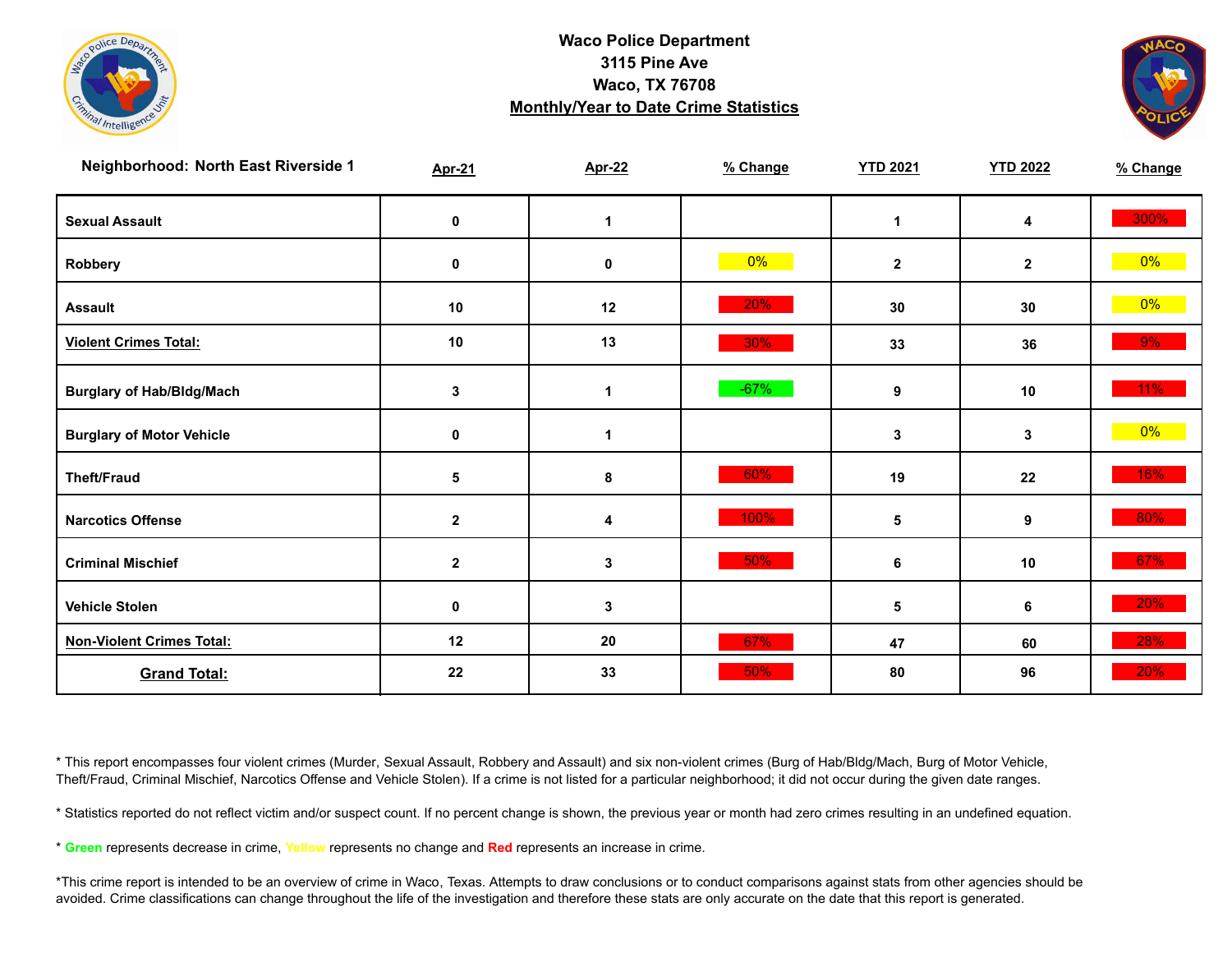



| Neighborhood: North Lake Waco 5  | <b>Apr-21</b> | <b>Apr-22</b>  | % Change | <b>YTD 2021</b> | <b>YTD 2022</b> | % Change |
|----------------------------------|---------------|----------------|----------|-----------------|-----------------|----------|
| <b>Assault</b>                   |               |                | $0\%$    | 3               | 3               | $0\%$    |
| <b>Violent Crimes Total:</b>     |               |                | $0\%$    | 3               | 3               | $0\%$    |
| <b>Burglary of Hab/Bldg/Mach</b> | 0             | 0              | $0\%$    | 3               |                 | $-67%$   |
| <b>Burglary of Motor Vehicle</b> | 0             |                |          |                 | 8               | 14%      |
| <b>Theft/Fraud</b>               |               | $\overline{2}$ | 100%     | 5               |                 | 40%      |
| <b>Criminal Mischief</b>         | 0             |                |          | 0               |                 |          |
| <b>Vehicle Stolen</b>            | 0             | 0              | $0\%$    |                 | $\bf{0}$        | $-100%$  |
| <b>Non-Violent Crimes Total:</b> |               | 4              | 300%     | 16              | 17              | 6%       |
| <b>Grand Total:</b>              | 2             | 5              | 150%     | 19              | 20              | 5%       |

\* This report encompasses four violent crimes (Murder, Sexual Assault, Robbery and Assault) and six non-violent crimes (Burg of Hab/Bldg/Mach, Burg of Motor Vehicle, Theft/Fraud, Criminal Mischief, Narcotics Offense and Vehicle Stolen). If a crime is not listed for a particular neighborhood; it did not occur during the given date ranges.

\* Statistics reported do not reflect victim and/or suspect count. If no percent change is shown, the previous year or month had zero crimes resulting in an undefined equation.

\* **Green** represents decrease in crime, **Yellow** represents no change and **Red** represents an increase in crime.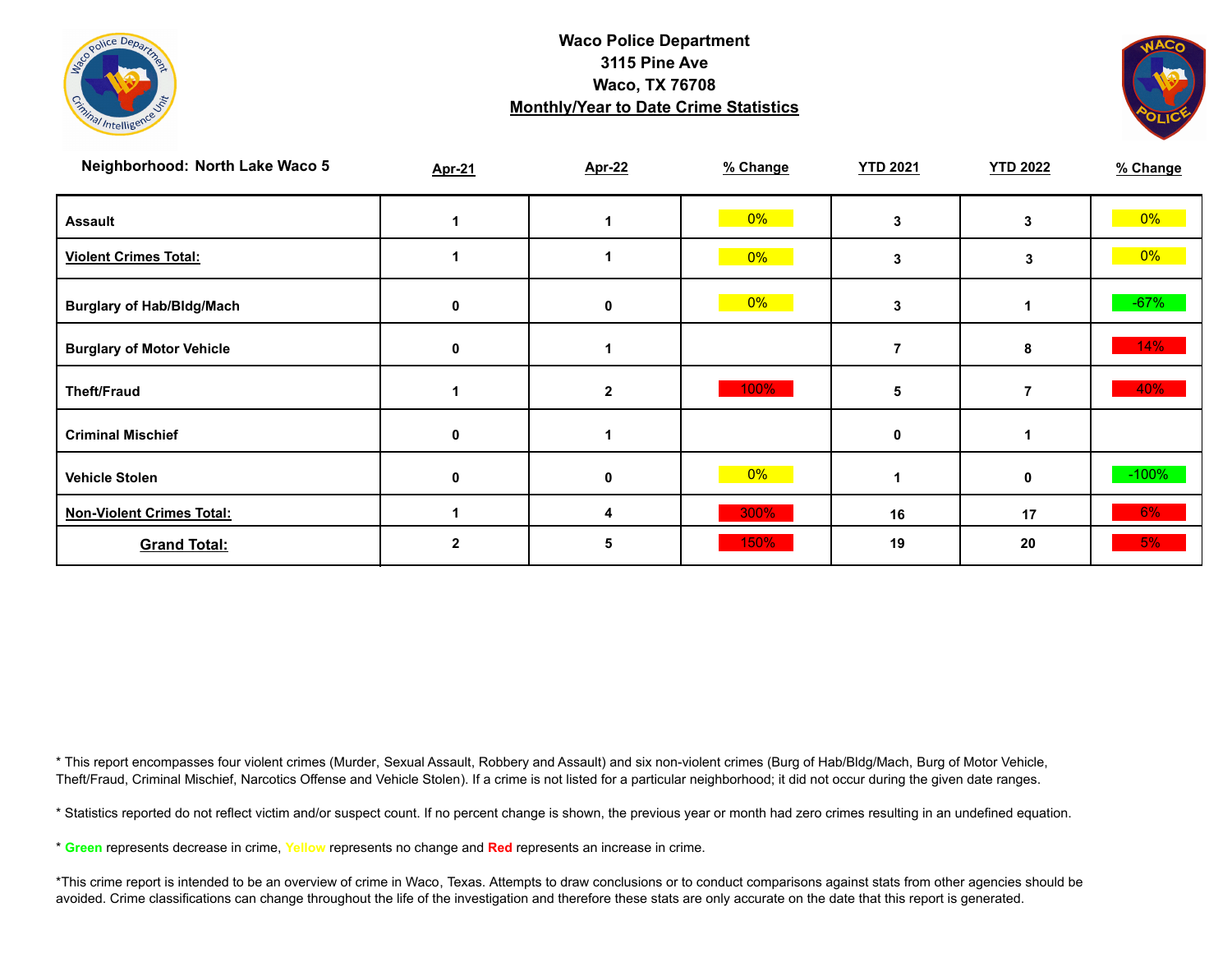



| Neighborhood: North Waco 1,4     | <b>Apr-21</b> | <b>Apr-22</b>        | % Change | <b>YTD 2021</b>      | <b>YTD 2022</b> | % Change |
|----------------------------------|---------------|----------------------|----------|----------------------|-----------------|----------|
| <b>Sexual Assault</b>            | 0             | 0                    | $0\%$    | 3                    | 3               | $0\%$    |
| Robbery                          | $\mathbf 0$   | $\mathbf 0$          | 0%       | $\blacktriangleleft$ | $\mathbf 0$     | $-100%$  |
| <b>Assault</b>                   | 11            | $\boldsymbol{9}$     | $-18%$   | 22                   | 31              | 41%      |
| <b>Violent Crimes Total:</b>     | 11            | 9                    | $-18%$   | 26                   | 34              | $31\%$   |
| <b>Burglary of Hab/Bldg/Mach</b> | $\mathbf{2}$  | $\mathbf 1$          | $-50%$   | 9                    | 13              | 44%      |
| <b>Burglary of Motor Vehicle</b> | 1             | 0                    | $-100%$  | 3                    | 5               | 67%      |
| <b>Theft/Fraud</b>               | 4             | $\blacktriangleleft$ | $-75%$   | 8                    | 11              | 38%      |
| <b>Narcotics Offense</b>         | $\mathbf 0$   | $\mathbf 2$          |          | 8                    | 8               | $0\%$    |
| <b>Criminal Mischief</b>         | 5             | 3                    | $-40%$   | 8                    | 19              | 138%     |
| <b>Vehicle Stolen</b>            | 1             | 1                    | $0\%$    | 3                    | $\mathbf{2}$    | $-33%$   |
| <b>Non-Violent Crimes Total:</b> | 13            | 8                    | $-38%$   | 39                   | 58              | 49%      |
| <b>Grand Total:</b>              | 24            | 17                   | $-29%$   | 65                   | 92              | 42%      |

\* This report encompasses four violent crimes (Murder, Sexual Assault, Robbery and Assault) and six non-violent crimes (Burg of Hab/Bldg/Mach, Burg of Motor Vehicle, Theft/Fraud, Criminal Mischief, Narcotics Offense and Vehicle Stolen). If a crime is not listed for a particular neighborhood; it did not occur during the given date ranges.

\* Statistics reported do not reflect victim and/or suspect count. If no percent change is shown, the previous year or month had zero crimes resulting in an undefined equation.

\* **Green** represents decrease in crime, **Yellow** represents no change and **Red** represents an increase in crime.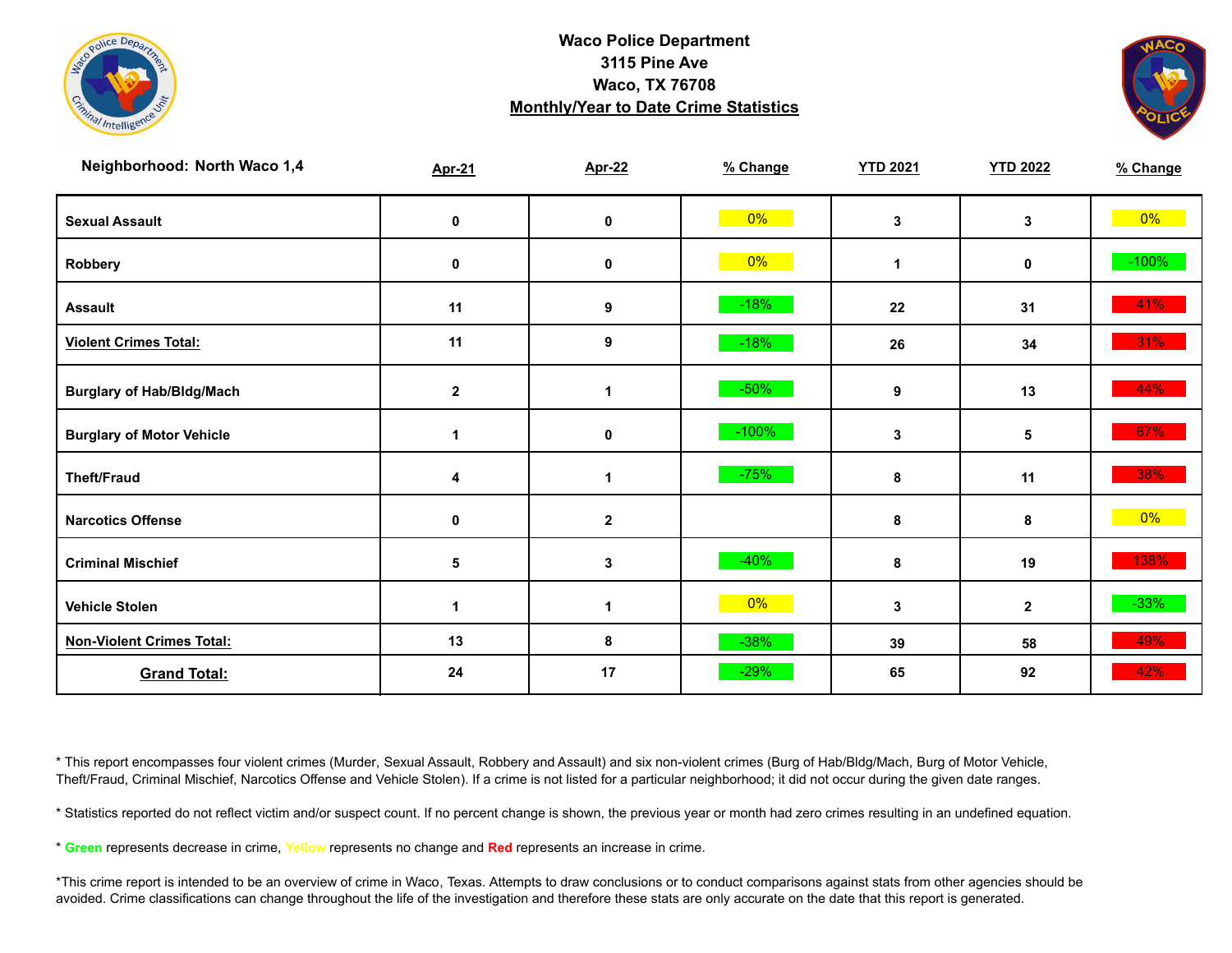



| Neighborhood: Oakwood 1          | <b>Apr-21</b> | <b>Apr-22</b>    | % Change | <b>YTD 2021</b> | <b>YTD 2022</b> | % Change |
|----------------------------------|---------------|------------------|----------|-----------------|-----------------|----------|
| <b>Murder</b>                    | $\mathbf 0$   | $\mathbf{1}$     |          | $\mathbf 0$     | $\mathbf{1}$    |          |
| <b>Sexual Assault</b>            | 0             | 0                | $0\%$    | $\mathbf{3}$    | 4               | 33%      |
| Robbery                          | 0             | 0                | $0\%$    | $\mathbf 0$     | 1               |          |
| <b>Assault</b>                   | $\bf 6$       | $\sqrt{5}$       | $-17%$   | 26              | 14              | $-46%$   |
| <b>Violent Crimes Total:</b>     | 6             | 6                | $0\%$    | 29              | 20              | $-31\%$  |
| <b>Burglary of Hab/Bldg/Mach</b> | $\mathbf{2}$  | $\mathbf{1}$     | $-50%$   | 17              | 6               | $-65%$   |
| <b>Burglary of Motor Vehicle</b> | $\bf 6$       | 6                | $0\%$    | 34              | 19              | $-44%$   |
| <b>Theft/Fraud</b>               | 13            | 8                | $-38%$   | 29              | 21              | $-28%$   |
| <b>Narcotics Offense</b>         | 1             | 1                | $0\%$    | $\mathbf{3}$    | 3               | $0\%$    |
| <b>Criminal Mischief</b>         | 5             | $\boldsymbol{9}$ | 80%      | 16              | 18              | 13%      |
| <b>Vehicle Stolen</b>            | $\mathbf 2$   | 4                | 100%     | 11              | 6               | $-45%$   |
| <b>Non-Violent Crimes Total:</b> | 29            | 29               | $0\%$    | 110             | 73              | $-34%$   |
| <b>Grand Total:</b>              | 35            | 35               | $0\%$    | 139             | 93              | $-33%$   |

\* This report encompasses four violent crimes (Murder, Sexual Assault, Robbery and Assault) and six non-violent crimes (Burg of Hab/Bldg/Mach, Burg of Motor Vehicle, Theft/Fraud, Criminal Mischief, Narcotics Offense and Vehicle Stolen). If a crime is not listed for a particular neighborhood; it did not occur during the given date ranges.

\* Statistics reported do not reflect victim and/or suspect count. If no percent change is shown, the previous year or month had zero crimes resulting in an undefined equation.

\* **Green** represents decrease in crime, **Yellow** represents no change and **Red** represents an increase in crime.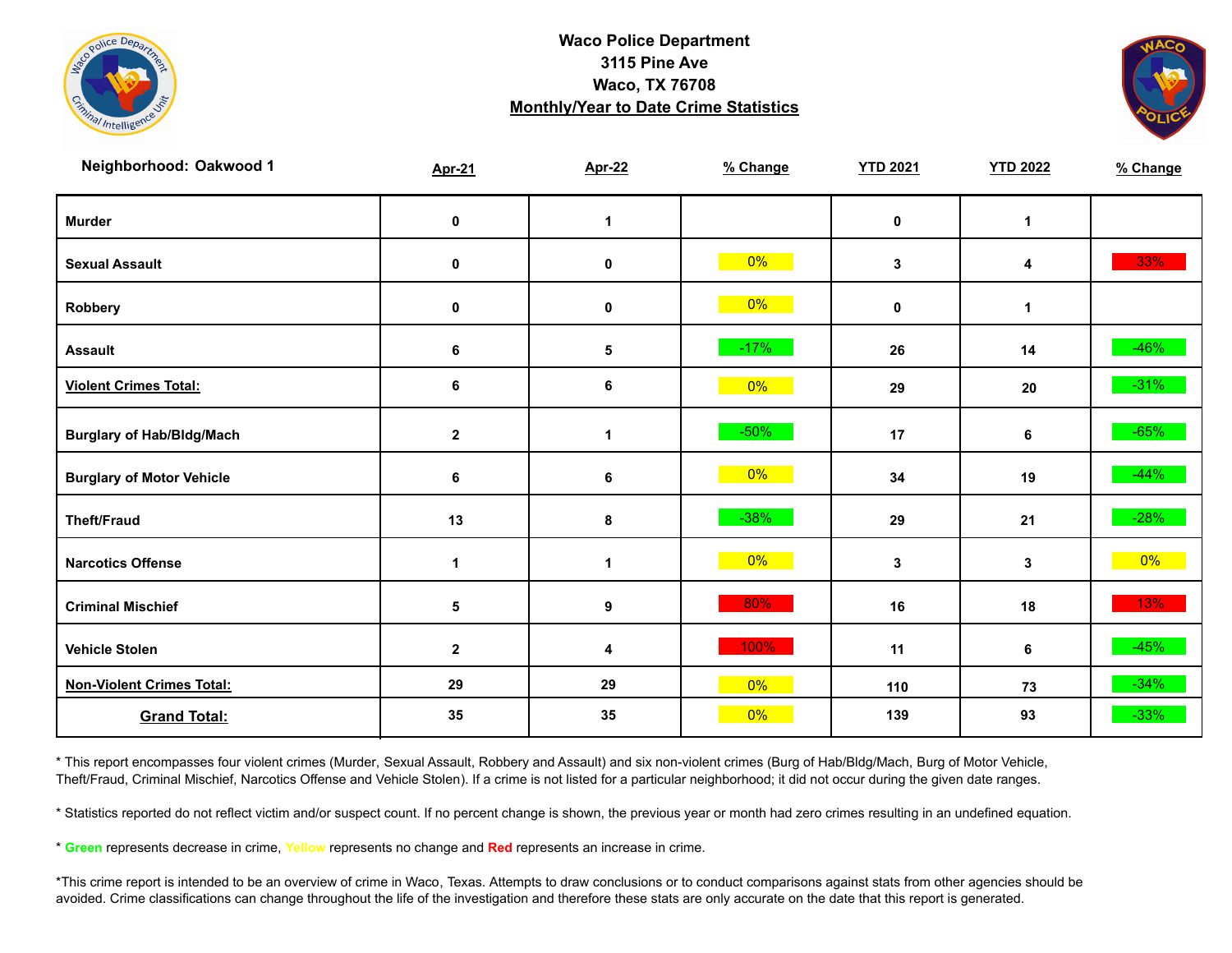



| Neighborhood: Parkdale / Viking Hills 3,5 | <b>Apr-21</b>  | <b>Apr-22</b>        | % Change | <b>YTD 2021</b> | <b>YTD 2022</b> | % Change |
|-------------------------------------------|----------------|----------------------|----------|-----------------|-----------------|----------|
| <b>Sexual Assault</b>                     | 1              | $\blacktriangleleft$ | $0\%$    | $\mathbf{2}$    | 5               | 150%     |
| Robbery                                   | 1              | 0                    | $-100\%$ | 6               | 0               | $-100%$  |
| <b>Assault</b>                            | $\overline{7}$ | $\overline{7}$       | $0\%$    | 29              | 41              | 41%      |
| <b>Violent Crimes Total:</b>              | 9              | 8                    | $-11%$   | 37              | 46              | 24%      |
| <b>Burglary of Hab/Bldg/Mach</b>          | $\mathbf 3$    | 3                    | $0\%$    | 8               | 9               | 13%      |
| <b>Burglary of Motor Vehicle</b>          | $\overline{7}$ | 1                    | $-86%$   | 18              | 13              | $-28%$   |
| <b>Theft/Fraud</b>                        | 11             | $\bf 6$              | $-45%$   | 35              | 26              | $-26%$   |
| <b>Narcotics Offense</b>                  | 4              | 4                    | $0\%$    | 10              | $\overline{7}$  | $-30\%$  |
| <b>Criminal Mischief</b>                  | 4              | 3                    | $-25%$   | 11              | 15              | 36%      |
| <b>Vehicle Stolen</b>                     | 3              | 0                    | $-100\%$ | 8               | 1               | $-88%$   |
| <b>Non-Violent Crimes Total:</b>          | 32             | 17                   | $-47%$   | 90              | 71              | $-21%$   |
| <b>Grand Total:</b>                       | 41             | 25                   | $-39%$   | 127             | 117             | $-8%$    |

\* This report encompasses four violent crimes (Murder, Sexual Assault, Robbery and Assault) and six non-violent crimes (Burg of Hab/Bldg/Mach, Burg of Motor Vehicle, Theft/Fraud, Criminal Mischief, Narcotics Offense and Vehicle Stolen). If a crime is not listed for a particular neighborhood; it did not occur during the given date ranges.

\* Statistics reported do not reflect victim and/or suspect count. If no percent change is shown, the previous year or month had zero crimes resulting in an undefined equation.

\* **Green** represents decrease in crime, **Yellow** represents no change and **Red** represents an increase in crime.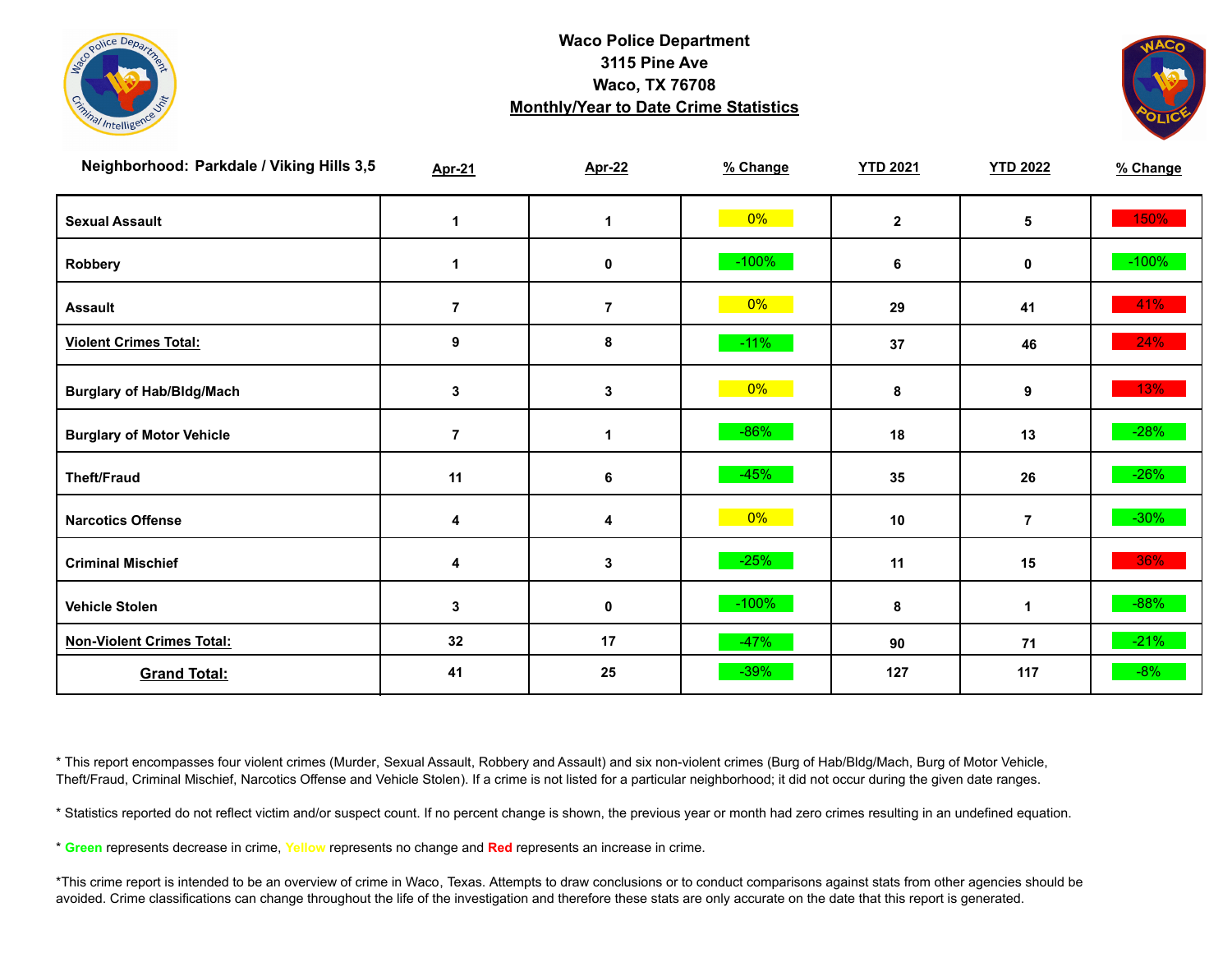



| <b>Neighborhood: Richland Hills 3</b> | <b>Apr-21</b> | <b>Apr-22</b>  | % Change | <b>YTD 2021</b> | <b>YTD 2022</b> | % Change |
|---------------------------------------|---------------|----------------|----------|-----------------|-----------------|----------|
| <b>Murder</b>                         | $\mathbf 0$   | $\pmb{0}$      | $0\%$    | $\mathbf 0$     | $\mathbf{2}$    |          |
| <b>Sexual Assault</b>                 | 5             | $\mathbf{2}$   | $-60%$   | 8               | 3               | $-63%$   |
| Robbery                               | $\mathbf{2}$  | $\mathbf{1}$   | $-50%$   | 15              | 5               | $-67%$   |
| <b>Assault</b>                        | 16            | 15             | $-6%$    | 61              | 70              | 15%      |
| <b>Violent Crimes Total:</b>          | 23            | 18             | $-22%$   | 84              | 80              | $-5%$    |
| <b>Burglary of Hab/Bldg/Mach</b>      | 8             | $\overline{7}$ | $-13%$   | 23              | 24              | $4\%$    |
| <b>Burglary of Motor Vehicle</b>      | $\bf 7$       | $\bf 7$        | $0\%$    | 29              | 32              | $10\%$   |
| <b>Theft/Fraud</b>                    | 55            | 56             | 2%       | 180             | 211             | $17\%$   |
| <b>Narcotics Offense</b>              | 5             | 6              | 20%      | 22              | 25              | $14\%$   |
| <b>Criminal Mischief</b>              | 16            | $\bf8$         | $-50%$   | 37              | 30              | $-19%$   |
| <b>Vehicle Stolen</b>                 | $\mathbf{1}$  | 6              | 500%     | 6               | 18              | 200%     |
| <b>Non-Violent Crimes Total:</b>      | 92            | 90             | $-2%$    | 297             | 340             | 14%      |
| <b>Grand Total:</b>                   | 115           | 108            | $-6%$    | 381             | 420             | 10%      |

\* This report encompasses four violent crimes (Murder, Sexual Assault, Robbery and Assault) and six non-violent crimes (Burg of Hab/Bldg/Mach, Burg of Motor Vehicle, Theft/Fraud, Criminal Mischief, Narcotics Offense and Vehicle Stolen). If a crime is not listed for a particular neighborhood; it did not occur during the given date ranges.

\* Statistics reported do not reflect victim and/or suspect count. If no percent change is shown, the previous year or month had zero crimes resulting in an undefined equation.

\* **Green** represents decrease in crime, **Yellow** represents no change and **Red** represents an increase in crime.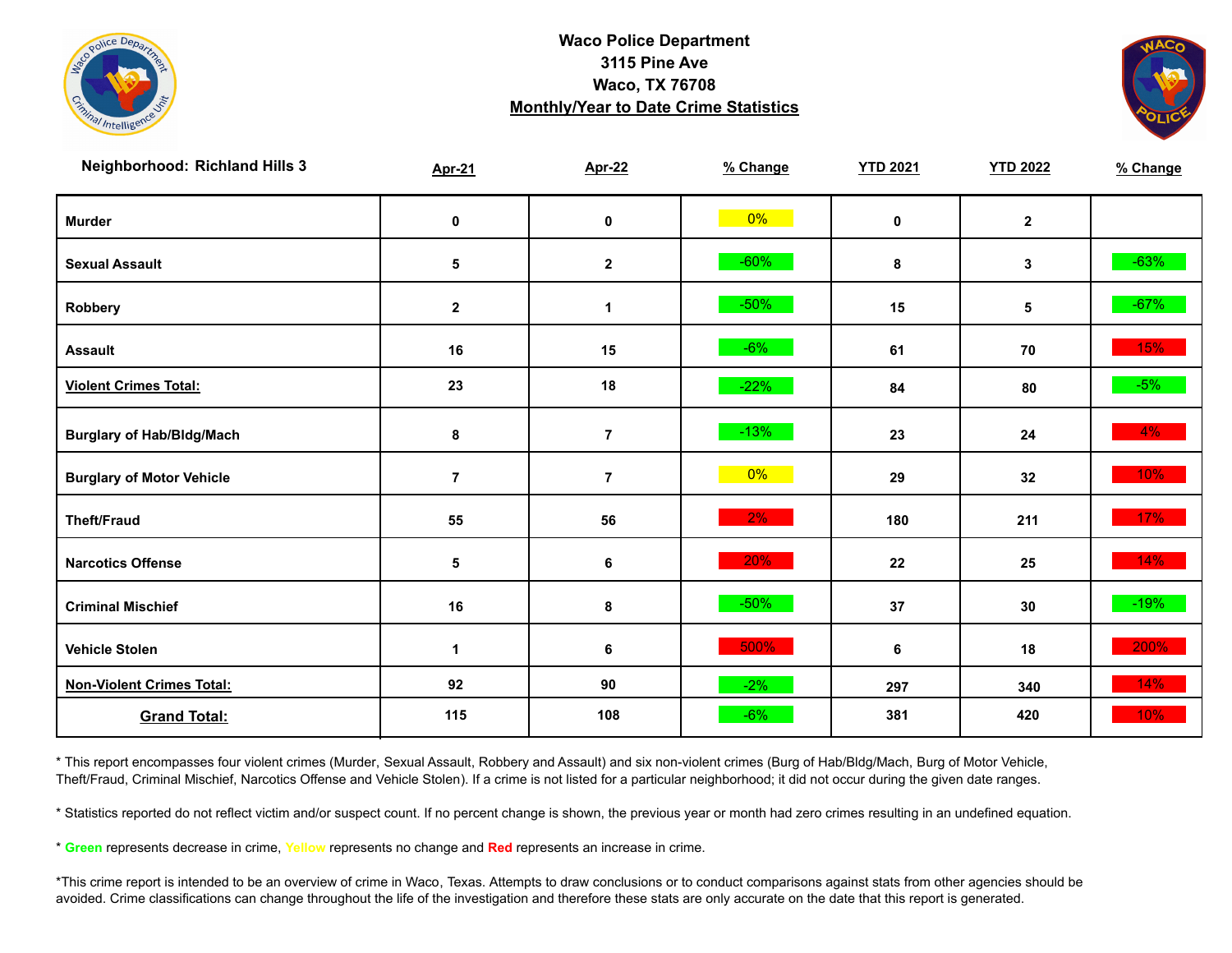



| Neighborhood: Sanger Heights 4   | <b>Apr-21</b>    | <b>Apr-22</b> | % Change | <b>YTD 2021</b> | <b>YTD 2022</b> | % Change |
|----------------------------------|------------------|---------------|----------|-----------------|-----------------|----------|
| <b>Sexual Assault</b>            | 1                | 1             | $0\%$    | 1               | 3               | 200%     |
| Robbery                          | 1                | 1             | $0\%$    | 4               | 3               | $-25%$   |
| <b>Assault</b>                   | 9                | 13            | 44%      | 31              | 32              | 3%       |
| <b>Violent Crimes Total:</b>     | 11               | 15            | 36%      | 36              | 38              | 6%       |
| <b>Burglary of Hab/Bldg/Mach</b> | $\bf 6$          | 4             | $-33%$   | 15              | 5               | $-67%$   |
| <b>Burglary of Motor Vehicle</b> | $\boldsymbol{2}$ | 1             | $-50%$   | 5               | 6               | 20%      |
| <b>Theft/Fraud</b>               | 5                | 5             | 0%       | 20              | 28              | 40%      |
| <b>Narcotics Offense</b>         | 1                | $\mathbf 2$   | 100%     | 15              | 15              | $0\%$    |
| <b>Criminal Mischief</b>         | 9                | 6             | $-33%$   | 15              | 15              | $0\%$    |
| <b>Vehicle Stolen</b>            | $\mathbf{1}$     | 1             | $0\%$    | 4               | 8               | 100%     |
| <b>Non-Violent Crimes Total:</b> | 24               | 19            | $-21%$   | 74              | 77              | $4\%$    |
| <b>Grand Total:</b>              | 35               | 34            | $-3%$    | 110             | 115             | 5%       |

\* This report encompasses four violent crimes (Murder, Sexual Assault, Robbery and Assault) and six non-violent crimes (Burg of Hab/Bldg/Mach, Burg of Motor Vehicle, Theft/Fraud, Criminal Mischief, Narcotics Offense and Vehicle Stolen). If a crime is not listed for a particular neighborhood; it did not occur during the given date ranges.

\* Statistics reported do not reflect victim and/or suspect count. If no percent change is shown, the previous year or month had zero crimes resulting in an undefined equation.

\* **Green** represents decrease in crime, **Yellow** represents no change and **Red** represents an increase in crime.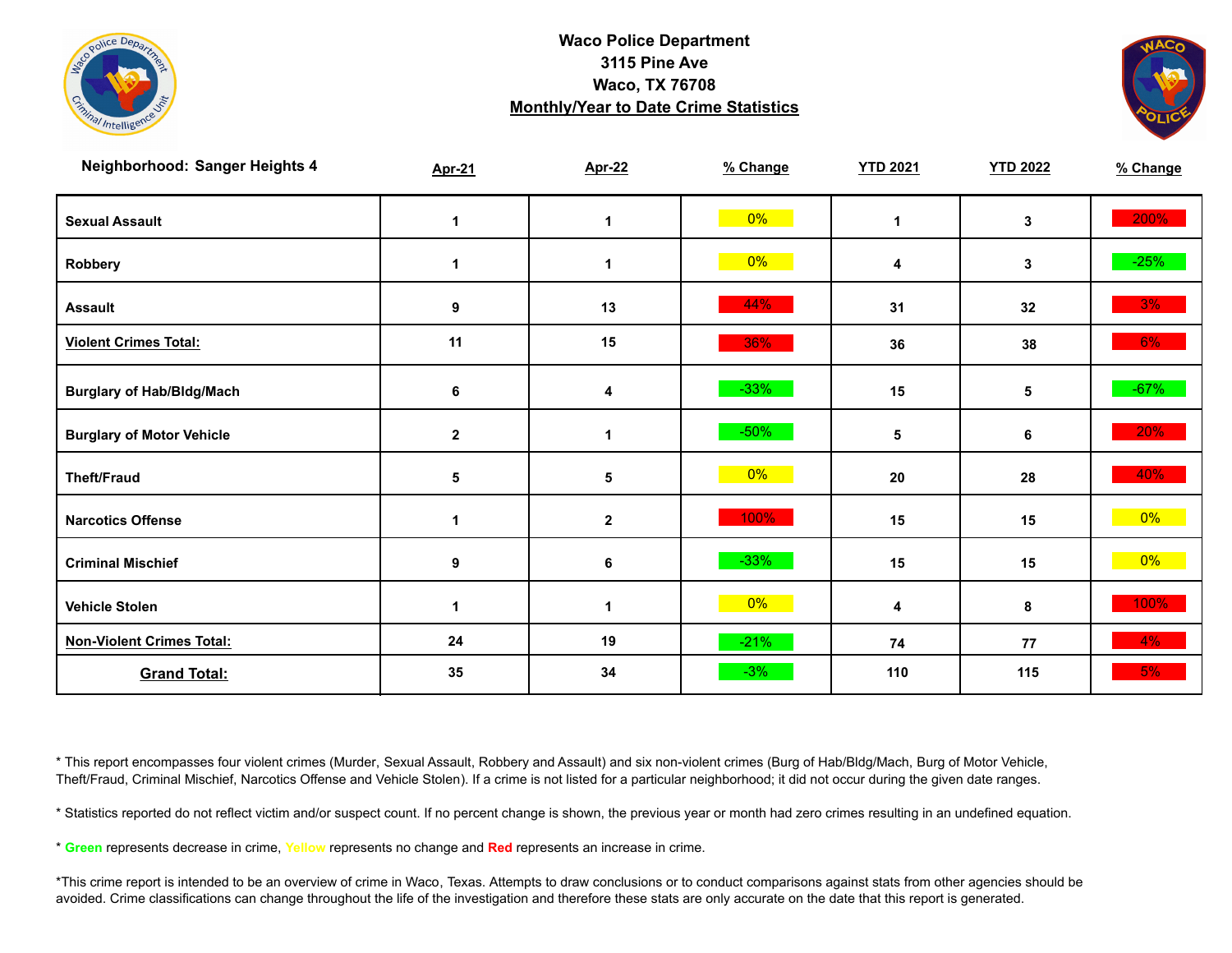



| Neighborhood: Technology Village 1 | <b>Apr-21</b> | <b>Apr-22</b> | % Change | <b>YTD 2021</b> | <b>YTD 2022</b> | % Change |
|------------------------------------|---------------|---------------|----------|-----------------|-----------------|----------|
| <b>Theft/Fraud</b>                 | 0             |               |          | 0               |                 |          |
| <b>Vehicle Stolen</b>              | 0             | 0             | $0\%$    |                 | 0               | $-100\%$ |
| <b>Non-Violent Crimes Total:</b>   | 0             |               | $0\%$    |                 |                 | $0\%$    |
| <b>Grand Total:</b>                | 0             |               | $0\%$    |                 |                 | 0%       |

\* This report encompasses four violent crimes (Murder, Sexual Assault, Robbery and Assault) and six non-violent crimes (Burg of Hab/Bldg/Mach, Burg of Motor Vehicle, Theft/Fraud, Criminal Mischief, Narcotics Offense and Vehicle Stolen). If a crime is not listed for a particular neighborhood; it did not occur during the given date ranges.

\* Statistics reported do not reflect victim and/or suspect count. If no percent change is shown, the previous year or month had zero crimes resulting in an undefined equation.

\* **Green** represents decrease in crime, **Yellow** represents no change and **Red** represents an increase in crime.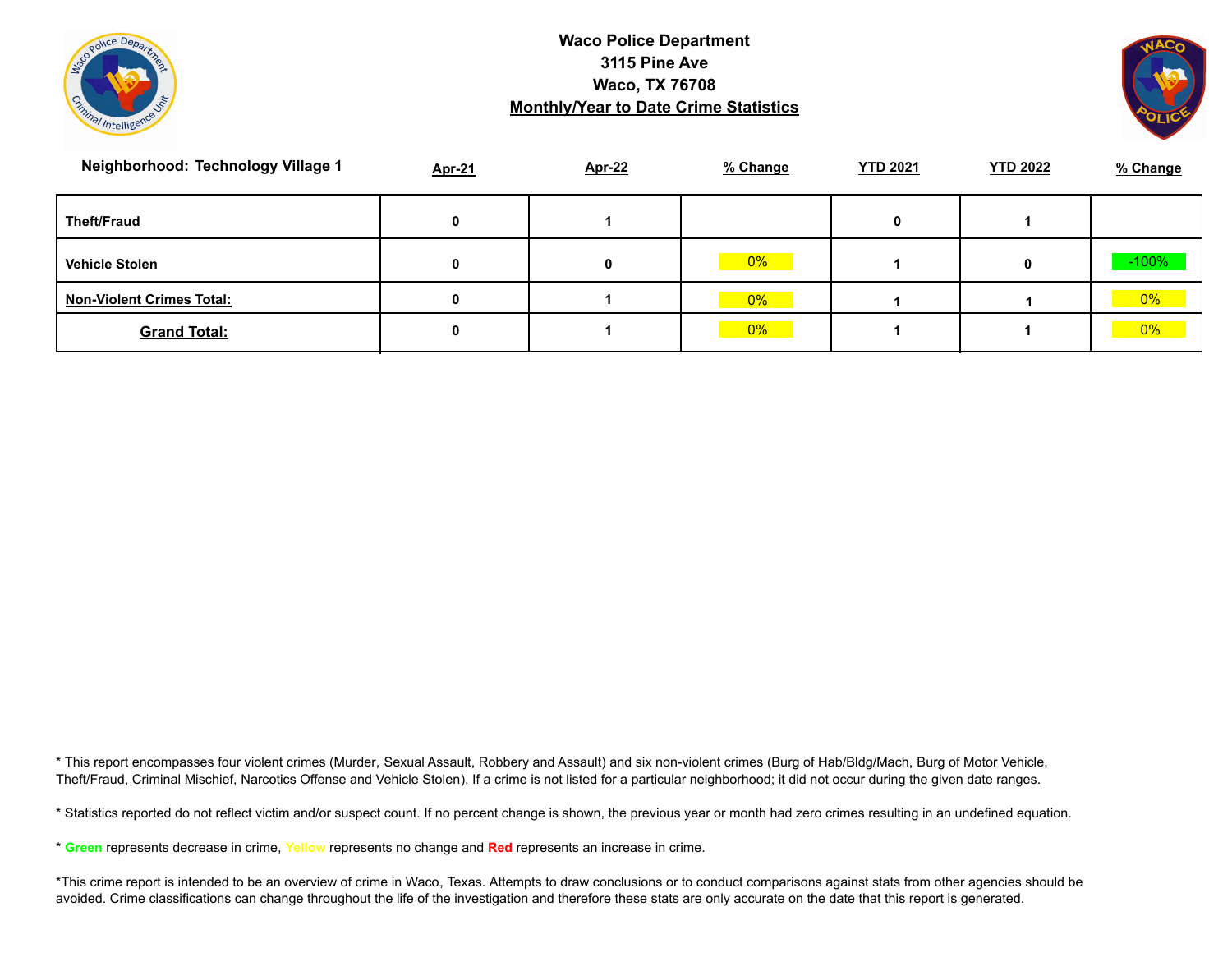



| Neighborhood: Timbercrest 1      | <b>Apr-21</b>        | <b>Apr-22</b>    | % Change | <b>YTD 2021</b> | <b>YTD 2022</b> | % Change |
|----------------------------------|----------------------|------------------|----------|-----------------|-----------------|----------|
| <b>Murder</b>                    | $\pmb{0}$            | $\mathbf 1$      |          | $\pmb{0}$       | $\mathbf{1}$    |          |
| <b>Sexual Assault</b>            | 0                    | 0                | $0\%$    | 0               | $\mathbf 1$     |          |
| Robbery                          | 0                    | 0                | $0\%$    | 0               | 1               |          |
| <b>Assault</b>                   | $\boldsymbol{2}$     | $\mathbf 3$      | 50%      | 8               | 8               | $0\%$    |
| <b>Violent Crimes Total:</b>     | $\mathbf 2$          | 4                | 100%     | 8               | 11              | 38%      |
| <b>Burglary of Hab/Bldg/Mach</b> | $\pmb{0}$            | $\boldsymbol{2}$ |          | 4               | 3               | $-25%$   |
| <b>Burglary of Motor Vehicle</b> | 0                    | $\mathbf 2$      |          | $\mathbf 1$     | 6               | 500%     |
| <b>Theft/Fraud</b>               | 3                    | 4                | 33%      | $\sqrt{5}$      | 9               | 80%      |
| <b>Narcotics Offense</b>         | $\overline{1}$       | 0                | $-100%$  | 3               | $\mathbf{1}$    | $-67%$   |
| <b>Criminal Mischief</b>         | $\mathbf 0$          | $\mathbf 0$      | $0\%$    | $\mathbf{2}$    | 4               | 100%     |
| <b>Vehicle Stolen</b>            | $\blacktriangleleft$ | $\pmb{0}$        | $-100%$  | 4               | 3               | $-25%$   |
| <b>Non-Violent Crimes Total:</b> | 5                    | 8                | 60%      | 19              | 26              | 37%      |
| <b>Grand Total:</b>              | $\overline{7}$       | 12               | 71%      | 27              | 37              | 37%      |

\* This report encompasses four violent crimes (Murder, Sexual Assault, Robbery and Assault) and six non-violent crimes (Burg of Hab/Bldg/Mach, Burg of Motor Vehicle, Theft/Fraud, Criminal Mischief, Narcotics Offense and Vehicle Stolen). If a crime is not listed for a particular neighborhood; it did not occur during the given date ranges.

\* Statistics reported do not reflect victim and/or suspect count. If no percent change is shown, the previous year or month had zero crimes resulting in an undefined equation.

\* **Green** represents decrease in crime, **Yellow** represents no change and **Red** represents an increase in crime.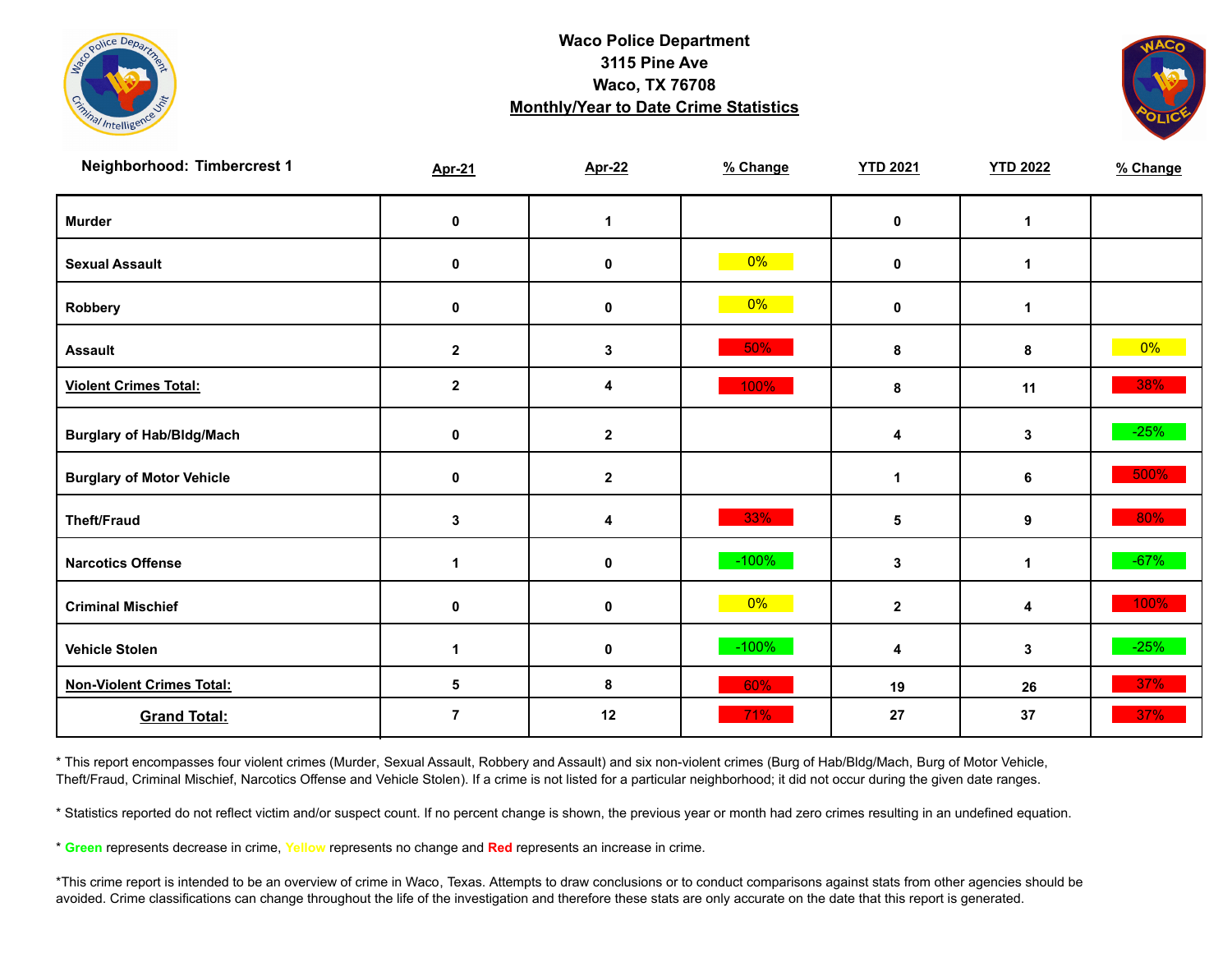



| <b>Neighborhood: University 1,2</b> | <b>Apr-21</b>    | <b>Apr-22</b> | % Change | <b>YTD 2021</b> | <b>YTD 2022</b> | % Change |
|-------------------------------------|------------------|---------------|----------|-----------------|-----------------|----------|
| <b>Sexual Assault</b>               | 0                | 0             | $0\%$    | $\mathbf{2}$    | $\mathbf 1$     | $-50\%$  |
| Robbery                             | 1                | 1             | $0\%$    | $\mathbf 2$     | 1               | $-50\%$  |
| <b>Assault</b>                      | 1                | 13            | 1,200%   | 17              | 29              | 71%      |
| <b>Violent Crimes Total:</b>        | $\boldsymbol{2}$ | 14            | 600%     | 21              | 31              | 48%      |
| <b>Burglary of Hab/Bldg/Mach</b>    | 0                | 5             |          | 11              | 10              | $-9%$    |
| <b>Burglary of Motor Vehicle</b>    | 1                | 4             | 300%     | 3               | 9               | 200%     |
| <b>Theft/Fraud</b>                  | 3                | 6             | 100%     | 17              | 24              | 41%      |
| <b>Narcotics Offense</b>            | 3                | 4             | 33%      | $\overline{7}$  | 15              | 114%     |
| <b>Criminal Mischief</b>            | 1                | 1             | $0\%$    | 15              | 9               | $-40%$   |
| <b>Vehicle Stolen</b>               | 0                | 5             |          | 4               | 10              | 150%     |
| <b>Non-Violent Crimes Total:</b>    | 8                | 25            | 213%     | 57              | 77              | 35%      |
| <b>Grand Total:</b>                 | 10               | 39            | 290%     | 78              | 108             | 38%      |

\* This report encompasses four violent crimes (Murder, Sexual Assault, Robbery and Assault) and six non-violent crimes (Burg of Hab/Bldg/Mach, Burg of Motor Vehicle, Theft/Fraud, Criminal Mischief, Narcotics Offense and Vehicle Stolen). If a crime is not listed for a particular neighborhood; it did not occur during the given date ranges.

\* Statistics reported do not reflect victim and/or suspect count. If no percent change is shown, the previous year or month had zero crimes resulting in an undefined equation.

\* **Green** represents decrease in crime, **Yellow** represents no change and **Red** represents an increase in crime.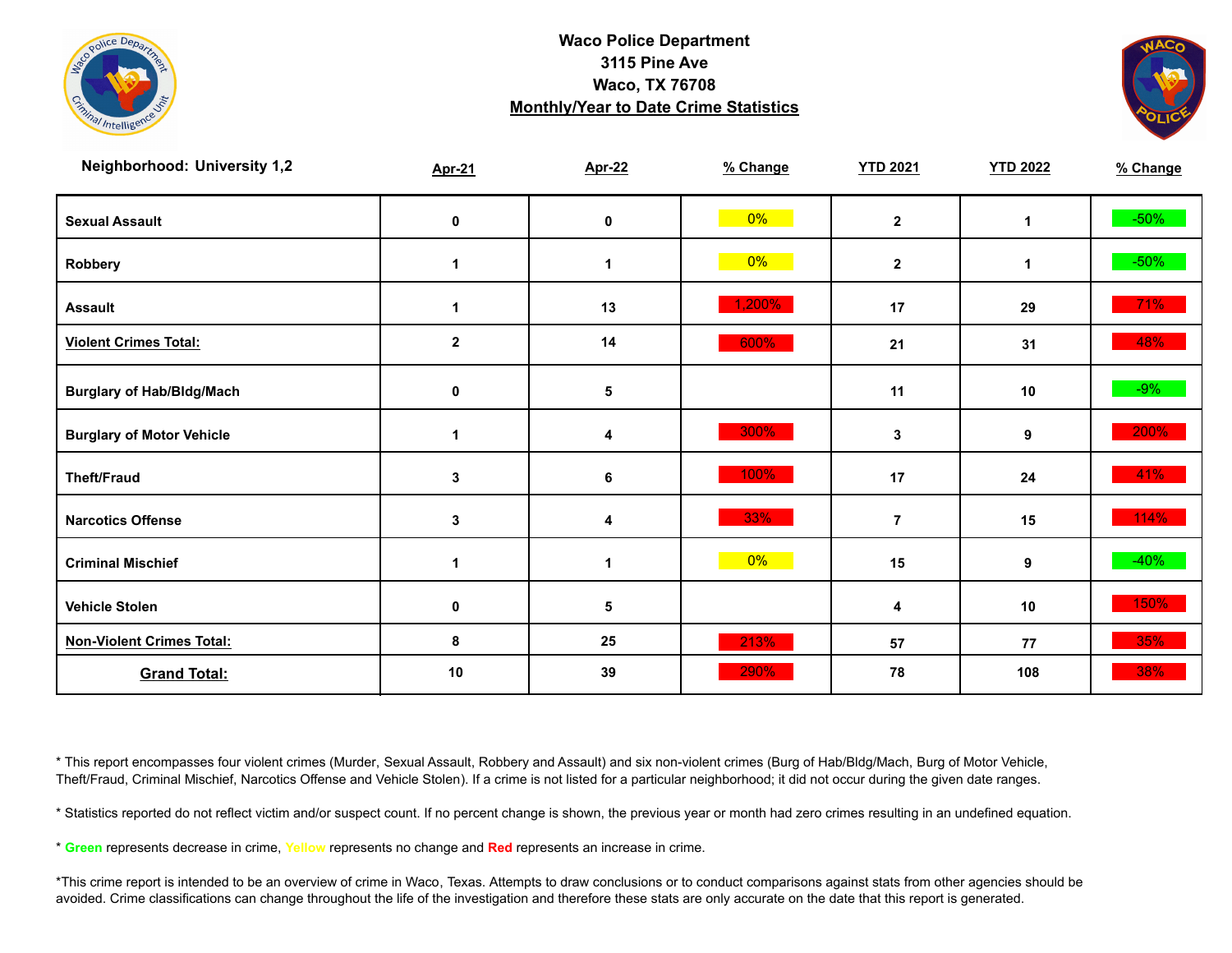



| Neighborhood: West Waco 3        | <b>Apr-21</b>  | <b>Apr-22</b> | % Change | <b>YTD 2021</b> | <b>YTD 2022</b> | % Change |
|----------------------------------|----------------|---------------|----------|-----------------|-----------------|----------|
| Robbery                          | 0              | 1             |          | 1               | $\mathbf 1$     | $0\%$    |
| <b>Assault</b>                   | 4              | 3             | $-25%$   | 23              | 18              | $-22%$   |
| <b>Violent Crimes Total:</b>     | 4              | 4             | 0%       | 24              | 19              | $-21%$   |
| <b>Burglary of Hab/Bldg/Mach</b> |                | 8             | 700%     | 5               | 16              | 220%     |
| <b>Burglary of Motor Vehicle</b> | $\overline{7}$ | 1             | $-86%$   | 27              | 8               | $-70%$   |
| <b>Theft/Fraud</b>               | 21             | 33            | $57\%$   | 76              | 84              | $11\%$   |
| <b>Narcotics Offense</b>         |                |               | 0%       | 12              | 3               | $-75%$   |
| <b>Criminal Mischief</b>         | 0              | $\mathbf 2$   |          | 5               | 5               | $0\%$    |
| <b>Vehicle Stolen</b>            | $\mathbf{2}$   | $\mathbf 2$   | $0\%$    | 10              | 3               | $-70%$   |
| <b>Non-Violent Crimes Total:</b> | 32             | 47            | 47%      | 135             | 119             | $-12%$   |
| <b>Grand Total:</b>              | 36             | 51            | 42%      | 159             | 138             | $-13%$   |

\* This report encompasses four violent crimes (Murder, Sexual Assault, Robbery and Assault) and six non-violent crimes (Burg of Hab/Bldg/Mach, Burg of Motor Vehicle, Theft/Fraud, Criminal Mischief, Narcotics Offense and Vehicle Stolen). If a crime is not listed for a particular neighborhood; it did not occur during the given date ranges.

\* Statistics reported do not reflect victim and/or suspect count. If no percent change is shown, the previous year or month had zero crimes resulting in an undefined equation.

\* **Green** represents decrease in crime, **Yellow** represents no change and **Red** represents an increase in crime.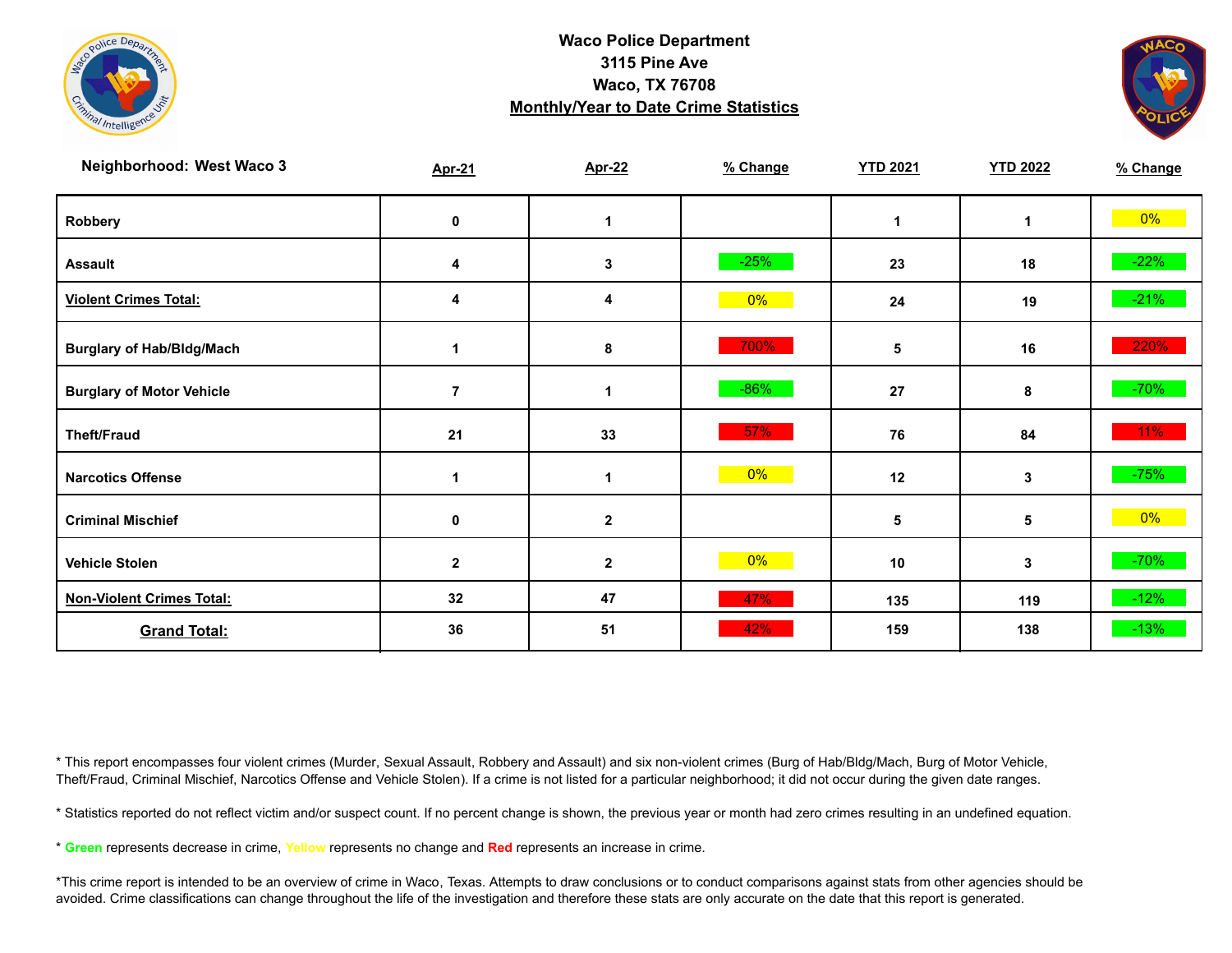



| <b>WACO, TX</b>                  | <b>Apr-21</b> | <b>Apr-22</b> | % Change | <b>YTD 2021</b> | <b>YTD 2022</b> | % Change |
|----------------------------------|---------------|---------------|----------|-----------------|-----------------|----------|
| <b>Murder</b>                    | $\mathbf 1$   | 3             | 200%     | 4               | 9               | 125%     |
| <b>Sexual Assault</b>            | 20            | 11            | $-45%$   | 57              | 47              | $-18%$   |
| Robbery                          | 12            | 9             | $-25%$   | 59              | 34              | $-42%$   |
| <b>Assault</b>                   | 180           | 185           | 3%       | 661             | 694             | 5%       |
| <b>Violent Crimes Total:</b>     | 213           | 208           | $-2%$    | 781             | 784             | $0\%$    |
| <b>Burglary of Hab/Bldg/Mach</b> | 56            | 66            | 18%      | 264             | 225             | $-15%$   |
| <b>Burglary of Motor Vehicle</b> | 86            | 79            | $-8%$    | 355             | 323             | $-9%$    |
| <b>Theft/Fraud</b>               | 231           | 255           | 10%      | 840             | 911             | 8%       |
| <b>Narcotics Offense</b>         | ${\bf 70}$    | ${\bf 77}$    | 10%      | 229             | 237             | 3%       |
| <b>Criminal Mischief</b>         | 106           | 86            | $-19%$   | 340             | 334             | $-2\%$   |
| <b>Vehicle Stolen</b>            | 32            | 39            | 22%      | 144             | 140             | $-3%$    |
| <b>Non-Violent Crimes Total:</b> | 581           | 602           | 4%       | 2,172           | 2,170           | $0\%$    |
| <b>Grand Total:</b>              | 794           | 810           | 2%       | 2,953           | 2,954           | $0\%$    |

\* This report encompasses four violent crimes (Murder, Sexual Assault, Robbery and Assault) and six non-violent crimes (Burg of Hab/Bldg/Mach, Burg of Motor Vehicle, Theft/Fraud, Criminal Mischief, Narcotics Offense and Vehicle Stolen). If a crime is not listed for a particular neighborhood; it did not occur during the given date ranges.

\* Statistics reported do not reflect victim and/or suspect count. If no percent change is shown, the previous year or month had zero crimes resulting in an undefined equation.

\* **Green** represents decrease in crime, **Yellow** represents no change and **Red** represents an increase in crime.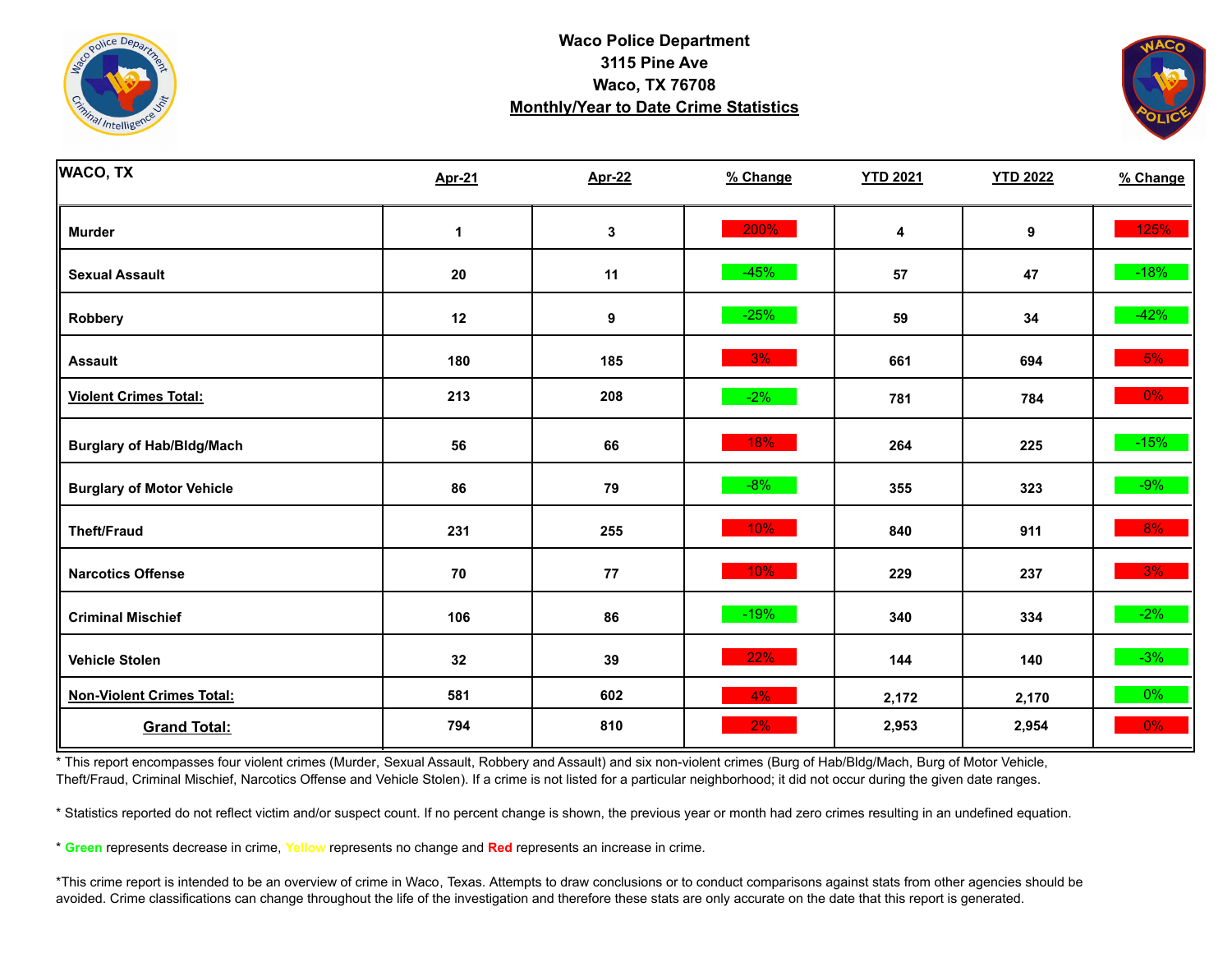

 $PQLI$  $\odot$ 

**Waco Police Department 3115 Pine Ave Waco, TX 76708 Monthly/Year to Date Crime Statistics**



Waco Police Department

**Waco PD reports**

Neighborhood & Council District(s)

3115 Pine 254-750-7500

**\*\*The reports shown on this list have a preliminary offense attached to the case. It is important to note that the final offense reported for year end reporting may very likely change due to new evidence or circumstances coming to light during the investigation.**

| Reported Date | Case #                       | Report Time | <b>Preliminary Description</b> | <b>Preliminary Offense</b> | NA / Council Dist. | <b>Location</b>             |
|---------------|------------------------------|-------------|--------------------------------|----------------------------|--------------------|-----------------------------|
|               | Neighborhood: Alta Vista 1,2 |             |                                |                            |                    |                             |
| 4/2/2022      | 22-005343                    | 0331        | Assault                        | PC 22.01 AM FV             | Alta Vista 1,2     | 3001 S NEW RD #10206        |
| 4/10/2022     | 22-005851                    | 0126        | Assault                        | PC 22.02 2F FV             | Alta Vista 1,2     | 2425 S 21ST ST #206         |
| 4/10/2022     | 22-005896                    | 2118        | Assault                        | PC 22.01 AM                | Alta Vista 1,2     | 2428 LA SALLE AV #128       |
| 4/10/2022     | 22-005898                    | 2113        | Assault                        | PC 22.01 AM FV             | Alta Vista 1,2     | 3001 S NEW RD #6202         |
| 4/12/2022     | 22-005989                    | 1428        | Assault                        | PC 22.01 AM FV             | Alta Vista 1,2     | 4000 S JACK KULTGEN EX #226 |
| 4/12/2022     | 22-006001                    | 1653        | Assault                        | PC 22.01 CM FV             | Alta Vista 1,2     | 3211 ROBINSON DR            |
| 4/13/2022     | 22-006078                    | 2121        | Assault                        | PC 22.01 AM                | Alta Vista 1,2     | 1800 PRIMROSE DR #332S      |
| 4/16/2022     | 22-006262                    | 1359        | Assault                        | PC 22.02 2F FV             | Alta Vista 1,2     | 3201 S NEW RD               |
| 4/21/2022     | 22-006384                    | 0916        | Assault                        | PC 22.04 FS                | Alta Vista 1,2     | 3335 GARDEN DR #206         |
| 4/24/2022     | 22-006747                    | 0256        | Assault                        | PC 22.02 2F                | Alta Vista 1,2     | 1400 LA SALLE AV            |
| 4/29/2022     | 22-007121                    | 2145        | Assault                        | PC 22.01 AM FV             | Alta Vista 1,2     | 3509 LISBON DR              |
| 4/2/2022      | 22-005335                    | 0102        | Burglary / Vehicle             | PC 30.04 AM                | Alta Vista 1,2     | 2315 ROBINSON DR            |
| 4/10/2022     | 22-005849                    | 0100        | Burglary / Vehicle             | PC 30.04 AM                | Alta Vista 1,2     | 2315 ROBINSON DR            |
| 4/13/2022     | 22-006042                    | 1112        | Burglary / Vehicle             | PC 30.04 AM                | Alta Vista 1,2     | 2428 LA SALLE AV            |
| 4/24/2022     | 22-006745                    | 0223        | Burglary / Vehicle             | PC 30.04 AM                | Alta Vista 1,2     | 2315 ROBINSON DR            |
| 4/26/2022     | 22-006910                    | 2005        | Burglary / Vehicle             | PC 30.04 AM                | Alta Vista 1,2     | 4000 S JACK KULTGEN EX      |
| 4/6/2022      | 22-005600                    | 1356        | Burglary of Hab/Bldg/Mach      | PC 30.02 FS                | Alta Vista 1,2     | 2518 LA SALLE AV            |
| 4/12/2022     | 22-006008                    | 1941        | Burglary of Hab/Bldg/Mach      | PC 30.02 2F                | Alta Vista 1,2     | 3301 SOUTHERLAND DR         |
| 4/14/2022     | 22-006116                    | 1444        | Burglary of Hab/Bldg/Mach      | PC 30.02 2F                | Alta Vista 1,2     | 2909 MADISON DR #A          |

\* This report encompasses four violent crimes (Murder, Sexual Assault, Robbery and Assault) and six non-violent crimes (Burg of Hab/Bldg/Mach, Burg of Motor Vehicle, Theft/Fraud, Criminal Mischief, Narcotics Offense and Vehicle Stolen). If a crime is not listed for a particular neighborhood; it did not occur during the given date ranges.

\* Statistics reported do not reflect victim and/or suspect count. If no percent change is shown, the previous year or month had zero crimes resulting in an undefined equation.

\* **Green** represents decrease in crime, **Yellow** represents no change and **Red** represents an increase in crime.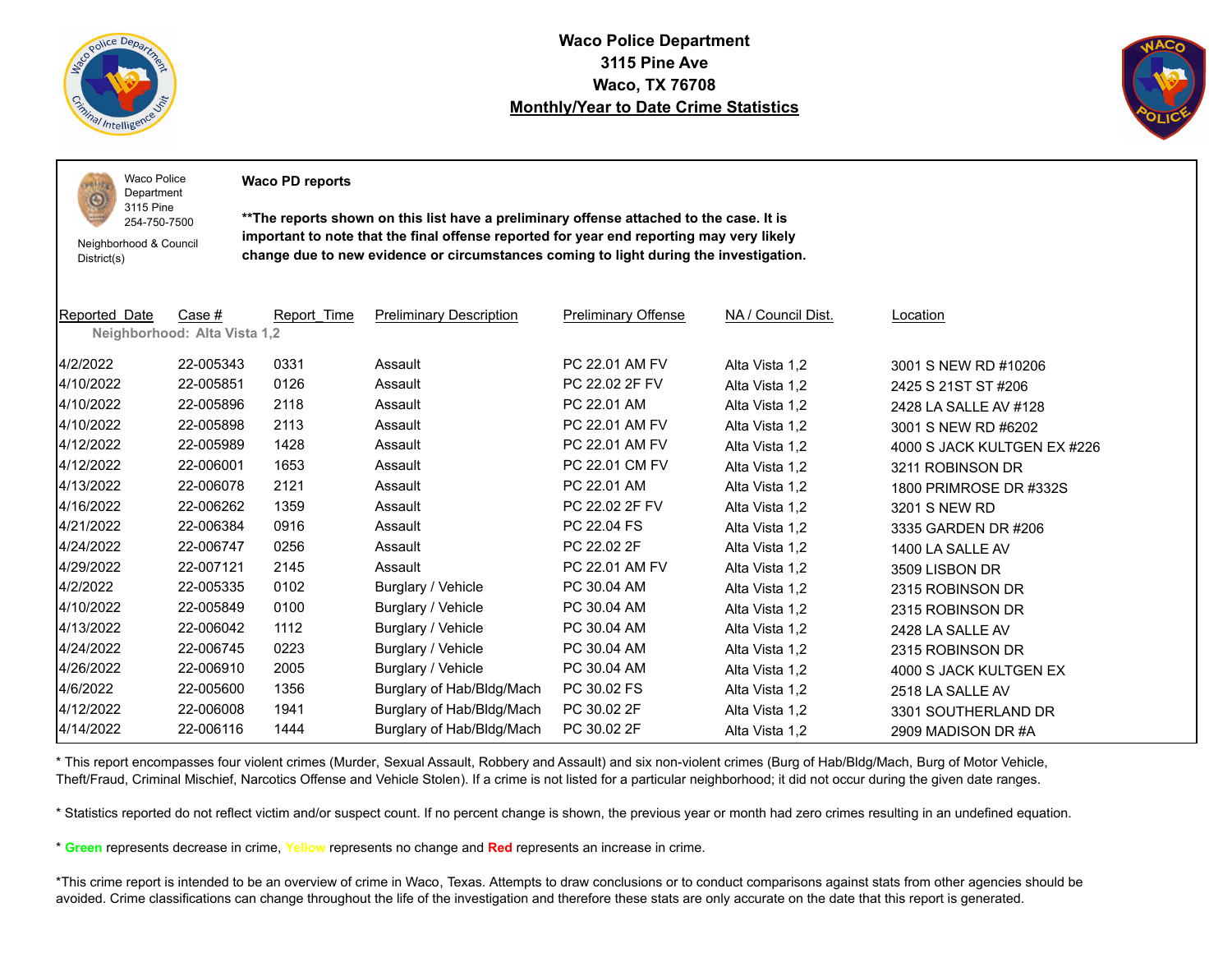



| 4/2/2022  | 22-005345                       | 0801 | <b>Criminal Mischief</b> | PC 28.03 CM    | Alta Vista 1,2    | 3713 WINGATE DR             |
|-----------|---------------------------------|------|--------------------------|----------------|-------------------|-----------------------------|
| 4/12/2022 | 22-005971                       | 0827 | <b>Criminal Mischief</b> | PC 28.03 BM    | Alta Vista 1,2    | 3505 LISBON DR              |
| 4/13/2022 | 22-006043                       | 1122 | <b>Criminal Mischief</b> | PC 28.03 CM    | Alta Vista 1,2    | 2428 LA SALLE AV            |
| 4/29/2022 | 22-007111                       | 1704 | <b>Criminal Mischief</b> | PC 28.03 AM    | Alta Vista 1,2    | 3309 ROBINSON DR            |
| 4/7/2022  | 22-005719                       | 2243 | Narcotics Offense        | HS 481.121 AM  | Alta Vista 1,2    | 2519 S 27TH ST              |
| 4/7/2022  | 22-005720                       | 2243 | Narcotics Offense        | HS 481.121 BM  | Alta Vista 1,2    | 2519 S 27TH ST              |
| 4/29/2022 | 22-007095                       | 1349 | Narcotics Offense        | HS 481.112 1F  | Alta Vista 1,2    | S NEW RD/S JACK KULTGEN EX  |
| 4/9/2022  | 22-005835                       | 1802 | Sexual Assault           | PC 22.021 1F   | Alta Vista 1,2    | <b>Address Witheld</b>      |
| 4/1/2022  | 22-005256                       | 0146 | Theft /Fraud             | PC 32.31 FS    | Alta Vista 1,2    | 2315 ROBINSON DR            |
| 4/3/2022  | 22-005428                       | 1905 | Theft /Fraud             | PC 31.03 CM    | Alta Vista 1,2    | 3726 CHESSER DR             |
| 4/4/2022  | 22-005452                       | 0418 | Theft /Fraud             | PC 31.03 AM    | Alta Vista 1,2    | 2401 ROBINSON DR            |
| 4/7/2022  | 22-800182                       | 1711 | Theft /Fraud             | PC 31.03 BM    | Alta Vista 1,2    | 2504 LA SALLE AV            |
| 4/8/2022  | 22-005748                       | 1126 | Theft /Fraud             | PC 32.31 FS    | Alta Vista 1,2    | 3324 ROBINSON DR            |
| 4/12/2022 | 22-800194                       | 0940 | Theft /Fraud             | PC 31.03 BM    | Alta Vista 1,2    | 3000 S NEW RD               |
| 4/12/2022 | 22-006007                       | 2026 | Theft /Fraud             | PC 31.03 BM    | Alta Vista 1,2    | 4000 S JACK KULTGEN EX #130 |
| 4/15/2022 | 22-006185                       | 0731 | Theft /Fraud             | PC 31.03 CM    | Alta Vista 1,2    | 2401 ROBINSON DR            |
| 4/17/2022 | 22-006311                       | 1049 | Theft /Fraud             | PC 31.03 CM    | Alta Vista 1,2    | 2401 ROBINSON DR            |
| 4/19/2022 | 22-006436                       | 0858 | Theft /Fraud             | PC 31.03 BM    | Alta Vista 1,2    | UNK SANGER AV               |
| 4/19/2022 | 22-006450                       | 1311 | Theft /Fraud             | PC 31.03 FS    | Alta Vista 1,2    | 3001 S NEW RD               |
| 4/3/2022  | 22-005401                       | 0843 | Vehicle Stolen           | PC 31.03 FS SV | Alta Vista 1,2    | 3627 JIM TOM DR             |
| 4/7/2022  | 22-005684                       | 1515 | Vehicle Stolen           | PC 31.07 FS    | Alta Vista 1,2    | 2905 ROBINSON DR            |
|           | Neighborhood: Austin Avenue 3,4 |      |                          |                |                   |                             |
| 4/27/2022 | 22-006966                       | 1600 | Assault                  | PC 22.01 AM FV | Austin Avenue 3,4 | 1717 AUSTIN AV              |
| 4/11/2022 | 22-005936                       | 1324 | Burglary / Vehicle       | PC 30.04 AM    | Austin Avenue 3,4 | 2325 FRANKLIN AV            |
| 4/19/2022 | 22-006441                       | 0959 | Burglary / Vehicle       | PC 30.04 AM    | Austin Avenue 3,4 | 1920 FRANKLIN AV            |
| 4/20/2022 | 22-006493                       | 0956 | Burglary / Vehicle       | PC 30.04 AM    | Austin Avenue 3,4 | 2201 WASHINGTON AV          |
| 4/26/2022 | 22-006868                       | 0750 | Burglary / Vehicle       | PC 30.04 AM    | Austin Avenue 3,4 | 2900 COLUMBUS AV            |
| 4/26/2022 | 22-006869                       | 0847 | Burglary / Vehicle       | PC 30.04 AM    | Austin Avenue 3,4 | 3725 CASTLE AV              |
|           |                                 |      |                          |                |                   |                             |

\* This report encompasses four violent crimes (Murder, Sexual Assault, Robbery and Assault) and six non-violent crimes (Burg of Hab/Bldg/Mach, Burg of Motor Vehicle, Theft/Fraud, Criminal Mischief, Narcotics Offense and Vehicle Stolen). If a crime is not listed for a particular neighborhood; it did not occur during the given date ranges.

\* Statistics reported do not reflect victim and/or suspect count. If no percent change is shown, the previous year or month had zero crimes resulting in an undefined equation.

\* **Green** represents decrease in crime, **Yellow** represents no change and **Red** represents an increase in crime.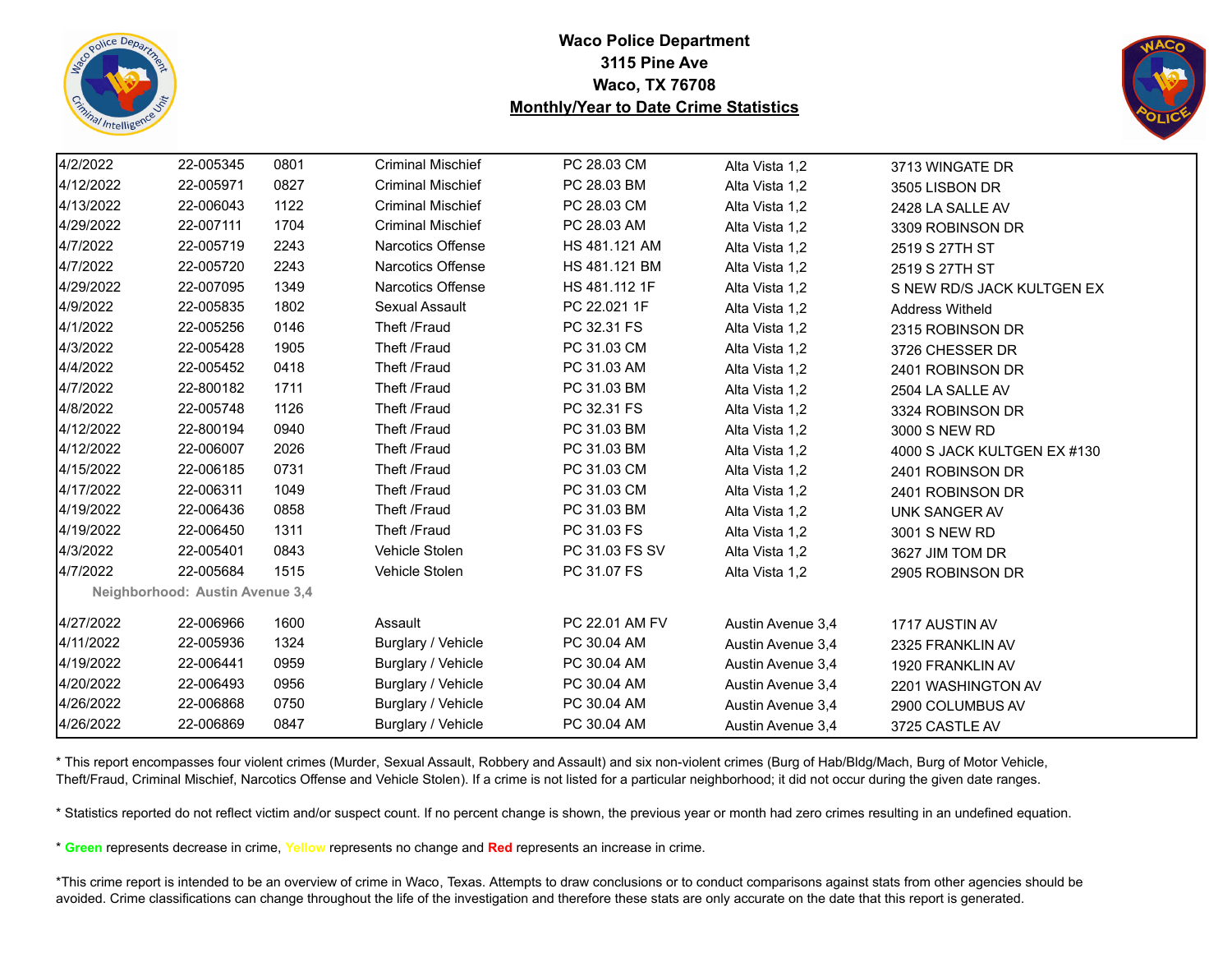



| 4/26/2022 | 22-006875              | 1033 | Burglary / Vehicle        | PC 30.04 AM    | Austin Avenue 3,4 | 3603 CHATEAU AV       |
|-----------|------------------------|------|---------------------------|----------------|-------------------|-----------------------|
| 4/4/2022  | 22-005460              | 0853 | Burglary of Hab/Bldg/Mach | PC 30.02 FS    | Austin Avenue 3,4 | 2414 W WACO DR        |
| 4/22/2022 | 22-006633              | 1104 | Burglary of Hab/Bldg/Mach | PC 30.02 FS    | Austin Avenue 3.4 | 2124 FRANKLIN AV      |
| 4/18/2022 | 22-006353              | 0733 | <b>Criminal Mischief</b>  | PC 28.03 BM    | Austin Avenue 3.4 | 415 S 21ST ST         |
| 4/26/2022 | 22-006879              | 1054 | <b>Criminal Mischief</b>  | PC 28.03 FS    | Austin Avenue 3,4 | 2500 W WACO DR        |
| 4/4/2022  | 22-005450              | 0141 | <b>Narcotics Offense</b>  | HS 481.134 AM  | Austin Avenue 3,4 | 2500-BL FRANKLIN AV   |
| 4/7/2022  | 22-005725              | 2339 | <b>Narcotics Offense</b>  | HS 481.121 BM  | Austin Avenue 3,4 | 2100-BLK COLUMBUS AV  |
| 4/7/2022  | 22-005726              | 2339 | <b>Narcotics Offense</b>  | HS 481.121 BM  | Austin Avenue 3,4 | 2100-BLK COLUMBUS AV  |
| 4/9/2022  | 22-005819              | 1338 | <b>Narcotics Offense</b>  | HS 481.121 BM  | Austin Avenue 3,4 | N 38TH ST/CHATEAU AV  |
| 4/11/2022 | 22-005908              | 0205 | <b>Narcotics Offense</b>  | HS 481.115 FS  | Austin Avenue 3,4 | 1700-BL W WACO DR     |
| 4/14/2022 | 22-006143              | 1919 | Narcotics Offense         | HS 481.125 CM  | Austin Avenue 3,4 | S 32ND ST/FRANKLIN AV |
| 4/28/2022 | 22-007058              | 2211 | <b>Narcotics Offense</b>  | HS 481.115 3F  | Austin Avenue 3.4 | 3000-BL FRANKLIN AV   |
| 4/1/2022  | 22-005264              | 0654 | Theft /Fraud              | PC 31.03 AM    | Austin Avenue 3.4 | 3550 W WACO DR #B     |
| 4/7/2022  | 22-005727              | 2339 | Theft /Fraud              | PC 31.03 FS    | Austin Avenue 3,4 | 2100-BL COLUMBUS AV   |
| 4/8/2022  | 22-005768              | 1644 | Theft /Fraud              | PC 31.03 CM    | Austin Avenue 3,4 | 2902 AUSTIN AV        |
| 4/11/2022 | 22-005932              | 1334 | Theft /Fraud              | PC 31.03 CM    | Austin Avenue 3,4 | 2112 COLUMBUS AV      |
| 4/18/2022 | 22-800198              | 1740 | Theft /Fraud              | PC 31.03 BM    | Austin Avenue 3,4 | 3828 CHATEAU AV       |
| 4/28/2022 | 22-007000              | 0717 | Theft /Fraud              | PC 31.03 BM    | Austin Avenue 3,4 | 3849 FRANKLIN AV      |
| 4/29/2022 | 22-800220              | 1035 | Theft /Fraud              | PC 31.03 BM    | Austin Avenue 3,4 | 417 S 17TH ST         |
| 4/13/2022 | 22-006046              | 1146 | Vehicle Stolen            | PC 31.03 FS SV | Austin Avenue 3,4 | 3400 FRANKLIN AV      |
| 4/18/2022 | 22-006357              | 0922 | Vehicle Stolen            | PC 31.03 FS SV | Austin Avenue 3,4 | 3528 W WACO DR        |
| 4/28/2022 | 22-800217              | 1437 | Vehicle Stolen            | PC 31.03 FS SV | Austin Avenue 3,4 | 4216 W WACO DR        |
|           | Neighborhood: Baylor 2 |      |                           |                |                   |                       |
| 4/18/2022 | 22-006342              | 0001 | Assault                   | PC 22.01 AM    | Baylor 2          | 1300 S 11TH ST #5207  |
| 4/3/2022  | 22-005403              | 0938 | Burglary / Vehicle        | PC 30.04 AM    | Baylor 2          | 1314 SPEIGHT AV       |
| 4/10/2022 | 22-005863              | 0909 | Burglary / Vehicle        | PC 30.04 AM    | Baylor 2          | 1900 S 12TH ST        |
| 4/23/2022 | 22-006694              | 0150 | Burglary / Vehicle        | PC 30.04 AM    | Baylor 2          | 1508 SPEIGHT AV       |
| 4/23/2022 | 22-006711              | 1244 | Burglary / Vehicle        | PC 30.04 AM    | Baylor 2          | 2010 S 11TH ST #136   |

\* This report encompasses four violent crimes (Murder, Sexual Assault, Robbery and Assault) and six non-violent crimes (Burg of Hab/Bldg/Mach, Burg of Motor Vehicle, Theft/Fraud, Criminal Mischief, Narcotics Offense and Vehicle Stolen). If a crime is not listed for a particular neighborhood; it did not occur during the given date ranges.

\* Statistics reported do not reflect victim and/or suspect count. If no percent change is shown, the previous year or month had zero crimes resulting in an undefined equation.

\* **Green** represents decrease in crime, **Yellow** represents no change and **Red** represents an increase in crime.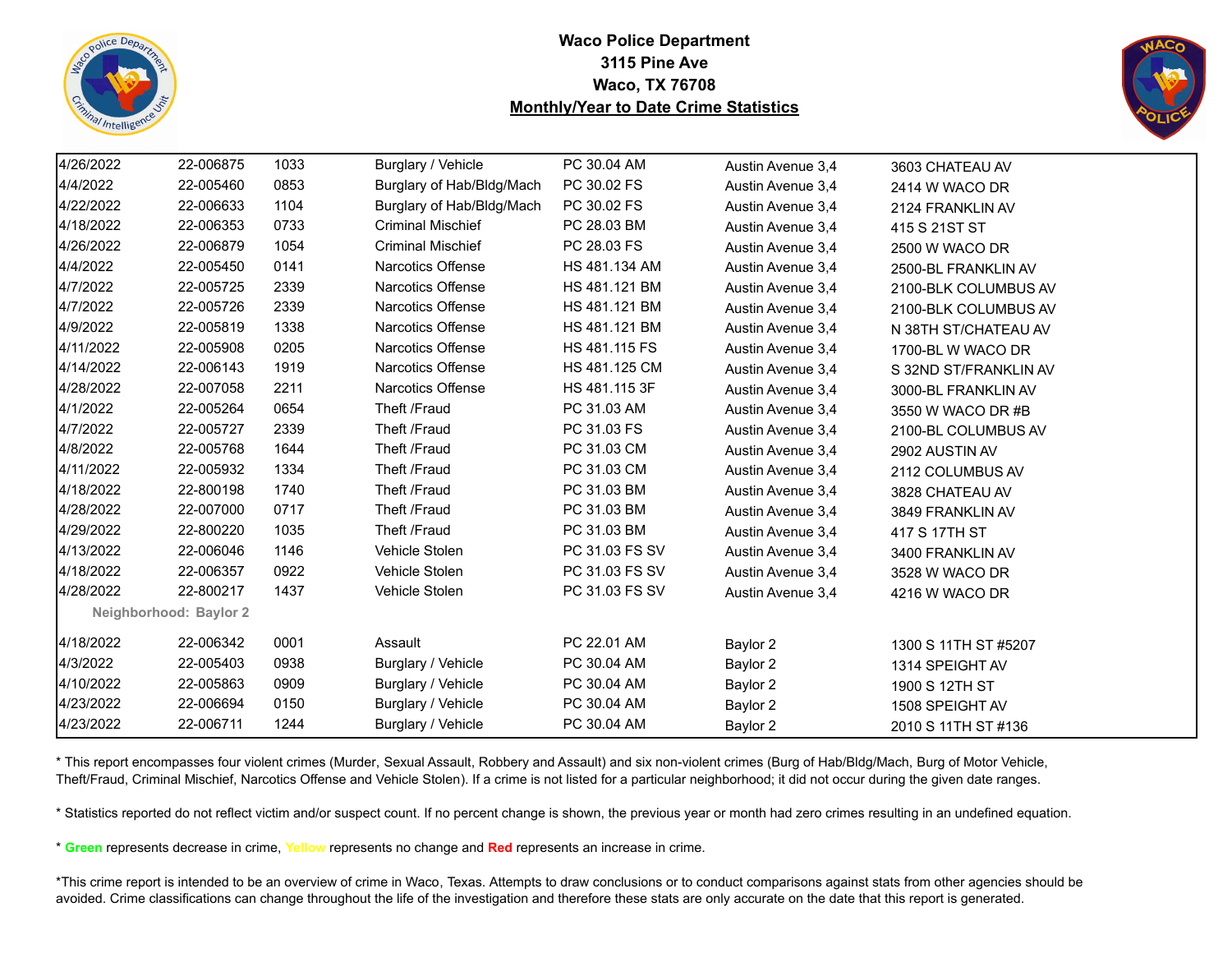



| 4/25/2022 | 22-800209                  | 1456 | Burglary / Vehicle        | PC 30.04 AM    | Baylor 2     | 1305 JAMES AV        |
|-----------|----------------------------|------|---------------------------|----------------|--------------|----------------------|
| 4/27/2022 | 22-006712                  | 2259 | Burglary / Vehicle        | PC 30.04 AM    | Baylor 2     | 1521 BAGBY AV #D     |
| 4/16/2022 | 22-006241                  | 0455 | Burglary of Hab/Bldg/Mach | PC 30.02 2F    | Baylor 2     | 2026 S 7TH ST #56    |
| 4/23/2022 | 22-006715                  | 1426 | Burglary of Hab/Bldg/Mach | PC 30.02 2F    | Baylor 2     | 1111 SPEIGHT AV #215 |
| 4/25/2022 | 22-006806                  | 0650 | Burglary of Hab/Bldg/Mach | PC 30.02 2F    | Baylor 2     | 1314 SPEIGHT AV #7   |
| 4/10/2022 | 22-800190                  | 2247 | <b>Criminal Mischief</b>  | PC 28.03 CM    | Baylor 2     | 1701 S 7TH ST        |
| 4/20/2022 | 22-006528                  | 1746 | <b>Criminal Mischief</b>  | PC 28.04 CM    | Baylor 2     | 1301 LA SALLE AV     |
| 4/22/2022 | 22-006657                  | 1619 | <b>Criminal Mischief</b>  | PC 28.03 3F    | Baylor 2     | 1001 SPEIGHT AV      |
| 4/25/2022 | 22-006794                  | 0009 | <b>Criminal Mischief</b>  | PC 28.03 BM    | Baylor 2     | 2024 S 9TH ST #A     |
| 4/27/2022 | 22-006968                  | 1638 | <b>Criminal Mischief</b>  | PC 28.03 CM    | Baylor 2     | 2000 S 1ST ST        |
| 4/3/2022  | 22-005395                  | 0325 | <b>Narcotics Offense</b>  | HS 481.116 FS  | Baylor 2     | 1300 S 11TH ST       |
| 4/1/2022  | 22-800167                  | 1151 | Theft /Fraud              | PC 31.03 BM    | Baylor 2     | 1102 SPEIGHT AV      |
| 4/4/2022  | 22-005473                  | 1043 | Theft /Fraud              | PC 31.03 AM    | Baylor 2     | 1300 S 11TH ST       |
| 4/5/2022  | 22-005530                  | 0334 | Theft /Fraud              | PC 31.03 FS    | Baylor 2     | 66 DAUGHTREY AV      |
| 4/14/2022 | 22-006117                  | 1540 | Theft /Fraud              | PC 31.03 CM    | Baylor 2     | 1123 S 8TH ST        |
| 4/22/2022 | 22-006626                  | 1026 | Theft /Fraud              | PC 31.03 CM    | Baylor 2     | 815 JAMES AV         |
| 4/22/2022 | 22-006676                  | 2125 | Theft /Fraud              | PC 31.03 FS    | Baylor 2     | 2011 S 11TH ST #A    |
| 4/25/2022 | 22-006853                  | 2005 | Theft /Fraud              | PC 31.03 BM    | Baylor 2     | 915 SPEIGHT AV #106  |
| 4/27/2022 | 22-800212                  | 1513 | Theft /Fraud              | PC 32.21 FS    | Baylor 2     | 1621 JAMES AV        |
|           | Neighborhood: Brook Oaks 4 |      |                           |                |              |                      |
| 4/1/2022  | 22-005286                  | 1252 | Assault                   | PC 22.02 1F FV | Brook Oaks 4 | 1910 N 5TH ST        |
| 4/8/2022  | 22-005744                  | 0947 | Assault                   | PC 22.01 CM FV | Brook Oaks 4 | 1724 MAPLE AV        |
| 4/14/2022 | 22-006121                  | 1459 | Assault                   | PC 22.02 1F FV | Brook Oaks 4 | <b>1015 WEST AV</b>  |
| 4/14/2022 | 22-006137                  | 1755 | Assault                   | PC 22.01 3F FV | Brook Oaks 4 | 625 COLCORD AV       |
| 4/15/2022 | 22-006233                  | 2354 | Assault                   | PC 22.01 AM FV | Brook Oaks 4 | 216 MARSHA CI        |
| 4/16/2022 | 22-006235                  | 0040 | Assault                   | PC 22.01 AM FV | Brook Oaks 4 | N 5TH ST/INDIANA AV  |
| 4/25/2022 | 22-006800                  | 0242 | Assault                   | PC 22.01 AM FV | Brook Oaks 4 | 1312 MORROW AV       |
| 4/26/2022 | 22-006867                  | 0715 | Assault                   | PC 22.01 AM FV | Brook Oaks 4 | 1100 N 6TH ST #P7    |

\* This report encompasses four violent crimes (Murder, Sexual Assault, Robbery and Assault) and six non-violent crimes (Burg of Hab/Bldg/Mach, Burg of Motor Vehicle, Theft/Fraud, Criminal Mischief, Narcotics Offense and Vehicle Stolen). If a crime is not listed for a particular neighborhood; it did not occur during the given date ranges.

\* Statistics reported do not reflect victim and/or suspect count. If no percent change is shown, the previous year or month had zero crimes resulting in an undefined equation.

\* **Green** represents decrease in crime, **Yellow** represents no change and **Red** represents an increase in crime.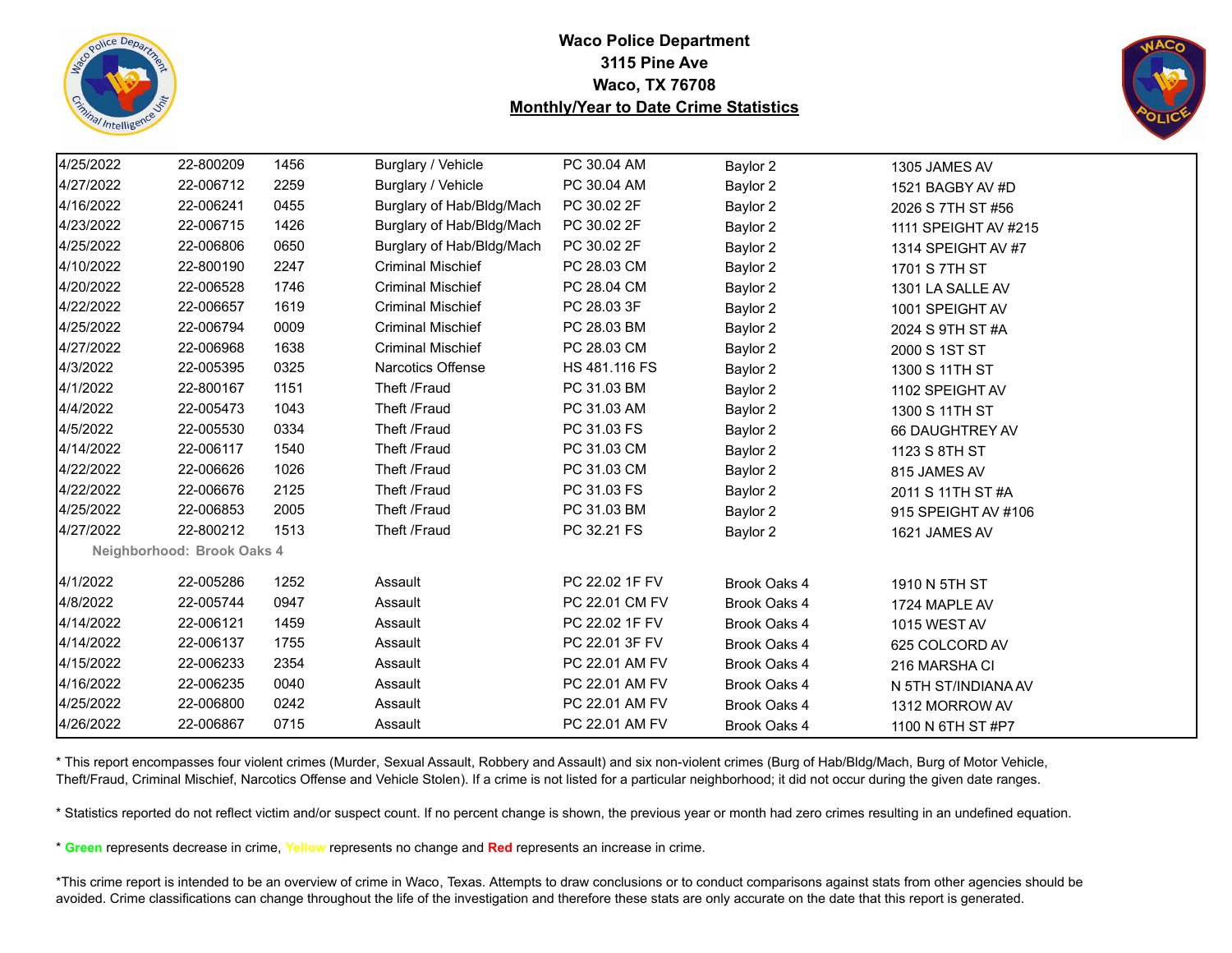



| 4/10/2022 | 22-005884                 | 1608 | Burglary / Vehicle        | PC 30.04 AM    | Brook Oaks 4 | 1701 N 4TH ST               |
|-----------|---------------------------|------|---------------------------|----------------|--------------|-----------------------------|
| 4/7/2022  | 22-005669                 | 1100 | Burglary of Hab/Bldg/Mach | PC 30.02 2F    | Brook Oaks 4 | 1501 N 9TH ST #C202         |
| 4/9/2022  | 22-005833                 | 1558 | Burglary of Hab/Bldg/Mach | PC 30.02 2F    | Brook Oaks 4 | 1206 WEST AV                |
| 4/18/2022 | 22-006404                 | 1908 | Burglary of Hab/Bldg/Mach | PC 30.02 2F    | Brook Oaks 4 | 1100 N 6TH ST #R8           |
| 4/30/2022 | 22-007154                 | 1042 | Burglary of Hab/Bldg/Mach | PC 30.02 2F    | Brook Oaks 4 | 1100 N 6TH ST #EE4          |
| 4/17/2022 | 22-006331                 | 1739 | <b>Criminal Mischief</b>  | PC 28.03 AM    | Brook Oaks 4 | 1625 N 15TH ST              |
| 4/25/2022 | 22-006836                 | 1647 | <b>Criminal Mischief</b>  | PC 28.04 CM    | Brook Oaks 4 | 1610 PROVIDENCE DR          |
| 4/9/2022  | 22-005824                 | 1528 | Murder                    | PC 19.02 1F    | Brook Oaks 4 | 1512 N 11TH ST              |
| 4/2/2022  | 22-005372                 | 2047 | <b>Narcotics Offense</b>  | HS 481.115 3F  | Brook Oaks 4 | 700-BL N 12TH ST            |
| 4/4/2022  | 22-005523                 | 2312 | Narcotics Offense         | HS 481.115 3F  | Brook Oaks 4 | 900-BL COLCORD AV           |
| 4/6/2022  | 22-005608                 | 1459 | Narcotics Offense         | HS 481.134 2F  | Brook Oaks 4 | N 18TH ST/COLCORD AV        |
| 4/28/2022 | 22-007065                 | 2355 | <b>Narcotics Offense</b>  | HS 481.116 FS  | Brook Oaks 4 | <b>KENTUCKY AV/N 4TH ST</b> |
| 4/1/2022  | 22-005311                 | 1856 | Robbery                   | PC 29.02 2F    | Brook Oaks 4 | 1116 N 6TH ST               |
| 4/17/2022 | 22-006300                 | 0549 | Robbery                   | PC 29.03 1F    | Brook Oaks 4 | 2008 N 7TH ST               |
| 4/4/2022  | 22-005443                 | 0022 | Theft /Fraud              | PC 31.03 AM    | Brook Oaks 4 | 1714 PROCTOR AV             |
| 4/12/2022 | 22-005985                 | 1255 | Theft /Fraud              | PC 31.03 AM    | Brook Oaks 4 | 1600 PROVIDENCE DR          |
| 4/12/2022 | 22-005988                 | 1330 | Theft /Fraud              | PC 31.03 AM    | Brook Oaks 4 | 925 N 9TH ST                |
| 4/16/2022 | 22-006281                 | 2013 | Theft /Fraud              | PC 31.03 BM    | Brook Oaks 4 | 1100 N 6TH ST #L1           |
| 4/19/2022 | 22-006445                 | 1057 | Theft /Fraud              | PC 31.03 AM    | Brook Oaks 4 | 817 N 4TH ST                |
| 4/22/2022 | 22-006647                 | 1334 | Theft /Fraud              | PC 31.03 FS    | Brook Oaks 4 | 1100 N 6TH ST #D1           |
| 4/25/2022 | 22-006844                 | 1839 | Theft /Fraud              | PC 32.315 FS   | Brook Oaks 4 | 1700 N 11TH ST              |
|           | Neighborhood: Brookview 4 |      |                           |                |              |                             |
| 4/4/2022  | 22-005504                 | 1402 | Assault                   | PC 22.01 AM FV | Brookview 4  | 900-BL N 38TH ST            |
| 4/5/2022  | 22-005565                 | 1942 | Assault                   | PC 22.02 2F FV | Brookview 4  | 901 N 31ST ST               |
| 4/6/2022  | 22-005625                 | 1646 | Assault                   | PC 22.01 AM    | Brookview 4  | 3712 GRIM AV                |
| 4/6/2022  | 22-005629                 | 1711 | Assault                   | PC 22.02 2F    | Brookview 4  | 1120 N 34TH ST #216         |
| 4/7/2022  | 22-005686                 | 1544 | Assault                   | PC 22.01 AM FV | Brookview 4  | 1316 WESTWOOD DR            |
| 4/14/2022 | 22-006155                 | 2137 | Assault                   | PC 22.01 AM    | Brookview 4  | 2705 FORT AV                |

\* This report encompasses four violent crimes (Murder, Sexual Assault, Robbery and Assault) and six non-violent crimes (Burg of Hab/Bldg/Mach, Burg of Motor Vehicle, Theft/Fraud, Criminal Mischief, Narcotics Offense and Vehicle Stolen). If a crime is not listed for a particular neighborhood; it did not occur during the given date ranges.

\* Statistics reported do not reflect victim and/or suspect count. If no percent change is shown, the previous year or month had zero crimes resulting in an undefined equation.

\* **Green** represents decrease in crime, **Yellow** represents no change and **Red** represents an increase in crime.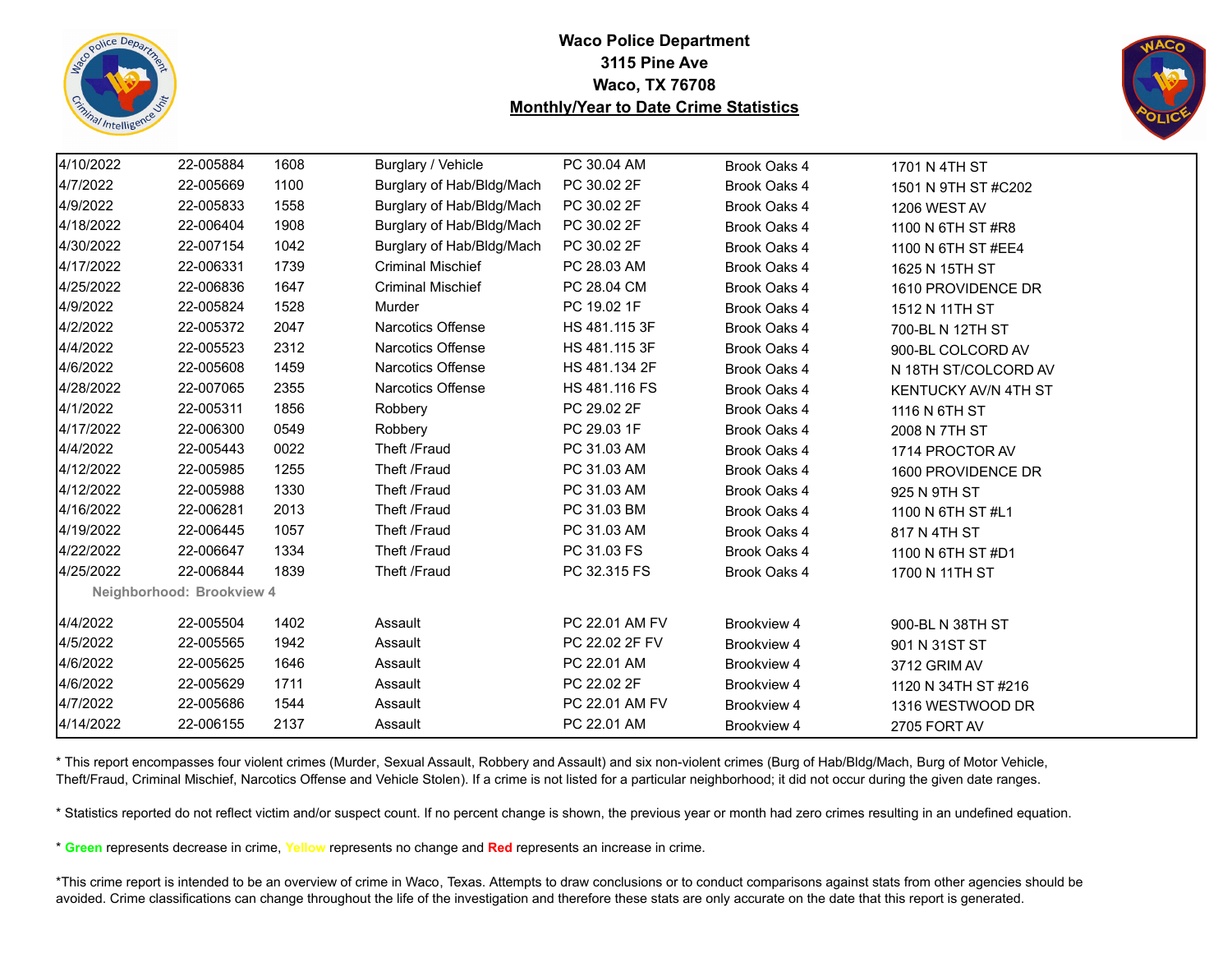



| 4/30/2022 | 22-007164                    | 1420 | Burglary / Vehicle        | PC 30.04 AM    |                       |                        |  |
|-----------|------------------------------|------|---------------------------|----------------|-----------------------|------------------------|--|
|           |                              |      |                           |                | Brookview 4           | 3609 GRIM AV           |  |
| 4/9/2022  | 22-005830                    | 1509 | Burglary of Hab/Bldg/Mach | PC 30.02 FS    | Brookview 4           | 4100 GRIM AV           |  |
| 4/2/2022  | 22-005350                    | 1146 | <b>Criminal Mischief</b>  | PC 28.03 BM    | Brookview 4           | 3824 WATT AV           |  |
| 4/2/2022  | 22-005375                    | 2057 | <b>Criminal Mischief</b>  | PC 28.03 AM    | Brookview 4           | 512 N 26TH ST          |  |
| 4/16/2022 | 22-006263                    | 1356 | <b>Criminal Mischief</b>  | PC 28.03 BM    | Brookview 4           | 701 N 33RD ST          |  |
| 4/24/2022 | 22-006779                    | 1720 | <b>Criminal Mischief</b>  | PC 28.04 CM    | Brookview 4           | 3303 W WACO DR         |  |
| 4/2/2022  | 22-005342                    | 0408 | Narcotics Offense         | HS 481.115 FS  | Brookview 4           | 4400-BL WATT AV        |  |
| 4/15/2022 | 22-006168                    | 0001 | <b>Narcotics Offense</b>  | HS 483.041 AM  | Brookview 4           | N 27TH ST/W WACO DR    |  |
| 4/20/2022 | 22-006484                    | 0450 | <b>Narcotics Offense</b>  | HS 481.116 2F  | Brookview 4           | 2625 W WACO DR         |  |
| 4/20/2022 | 22-006485                    | 0448 | <b>Narcotics Offense</b>  | HS 481.115 3F  | Brookview 4           | 2625 W WACO DR         |  |
| 4/7/2022  | 22-005665                    | 1055 | Sexual Assault            | PC 22.021 1F   | Brookview 4           | <b>Address Witheld</b> |  |
| 4/1/2022  | 22-800168                    | 1853 | Theft /Fraud              | PC 31.03 CM    | Brookview 4           | 575 N VALLEY MILLS DR  |  |
| 4/16/2022 | 22-006261                    | 1434 | Theft /Fraud              | PC 31.03 BM    | Brookview 4           | 575 N VALLEY MILLS DR  |  |
| 4/18/2022 | 22-006361                    | 1027 | Theft /Fraud              | PC 31.03 BM    | Brookview 4           | 3442 W BROOKVIEW DR    |  |
| 4/24/2022 | 22-800207                    | 1422 | Theft /Fraud              | PC 31.03 CM    | Brookview 4           | 3629 FORT AV           |  |
| 4/25/2022 | 22-006822                    | 1227 | Theft /Fraud              | PC 31.03 CM    | Brookview 4           | 4209 MORROW AV         |  |
| 4/28/2022 | 22-006991                    | 0023 | Vehicle Stolen            | PC 31.03 FS SV | Brookview 4           | 1316 WESTWOOD DR       |  |
| 4/29/2022 | 22-007076                    | 0826 | Vehicle Stolen            | PC 31.03 FS SV | Brookview 4           | 3708 GRIM AV           |  |
|           | Neighborhood: Cameron Park 1 |      |                           |                |                       |                        |  |
| 4/4/2022  | 22-005487                    | 1322 | Assault                   | PC 22.02 1F FV | Cameron Park 1        | 1817 MARSHALL AV       |  |
| 4/11/2022 | 22-005934                    | 1317 | Assault                   | PC 22.01 AM    | Cameron Park 1        | 3501 N 19TH ST         |  |
| 4/22/2022 | 22-006632                    | 1030 | Assault                   | PC 22.01 AM FV | Cameron Park 1        | 1615 MCFERRIN AV       |  |
| 4/28/2022 | 22-007027                    | 1639 | Assault                   | PC 22.01 CM    | Cameron Park 1        | 1111 HERRING AV        |  |
| 4/28/2022 | 22-007048                    | 1913 | Assault                   | PC 22.012 AM   | <b>Cameron Park 1</b> | 1111 HERRING AV        |  |
| 4/28/2022 | 22-007057                    | 2150 | Assault                   | PC 22.01 AM FV | Cameron Park 1        | 1624 MITCHELL AV       |  |
| 4/10/2022 | 22-005895                    | 1945 | Burglary / Vehicle        | PC 30.04 AM    | <b>Cameron Park 1</b> | 2401 STURGIS RD        |  |
| 4/21/2022 | 22-006567                    | 1155 | Burglary / Vehicle        | PC 30.04 AM    | <b>Cameron Park 1</b> | 2716 LINDSEY HOLLOW RD |  |
| 4/2/2022  | 22-005367                    | 1852 | Narcotics Offense         | HS 481.115 3F  | <b>Cameron Park 1</b> | 100 MT LOOKOUT DR      |  |

\* This report encompasses four violent crimes (Murder, Sexual Assault, Robbery and Assault) and six non-violent crimes (Burg of Hab/Bldg/Mach, Burg of Motor Vehicle, Theft/Fraud, Criminal Mischief, Narcotics Offense and Vehicle Stolen). If a crime is not listed for a particular neighborhood; it did not occur during the given date ranges.

\* Statistics reported do not reflect victim and/or suspect count. If no percent change is shown, the previous year or month had zero crimes resulting in an undefined equation.

\* **Green** represents decrease in crime, **Yellow** represents no change and **Red** represents an increase in crime.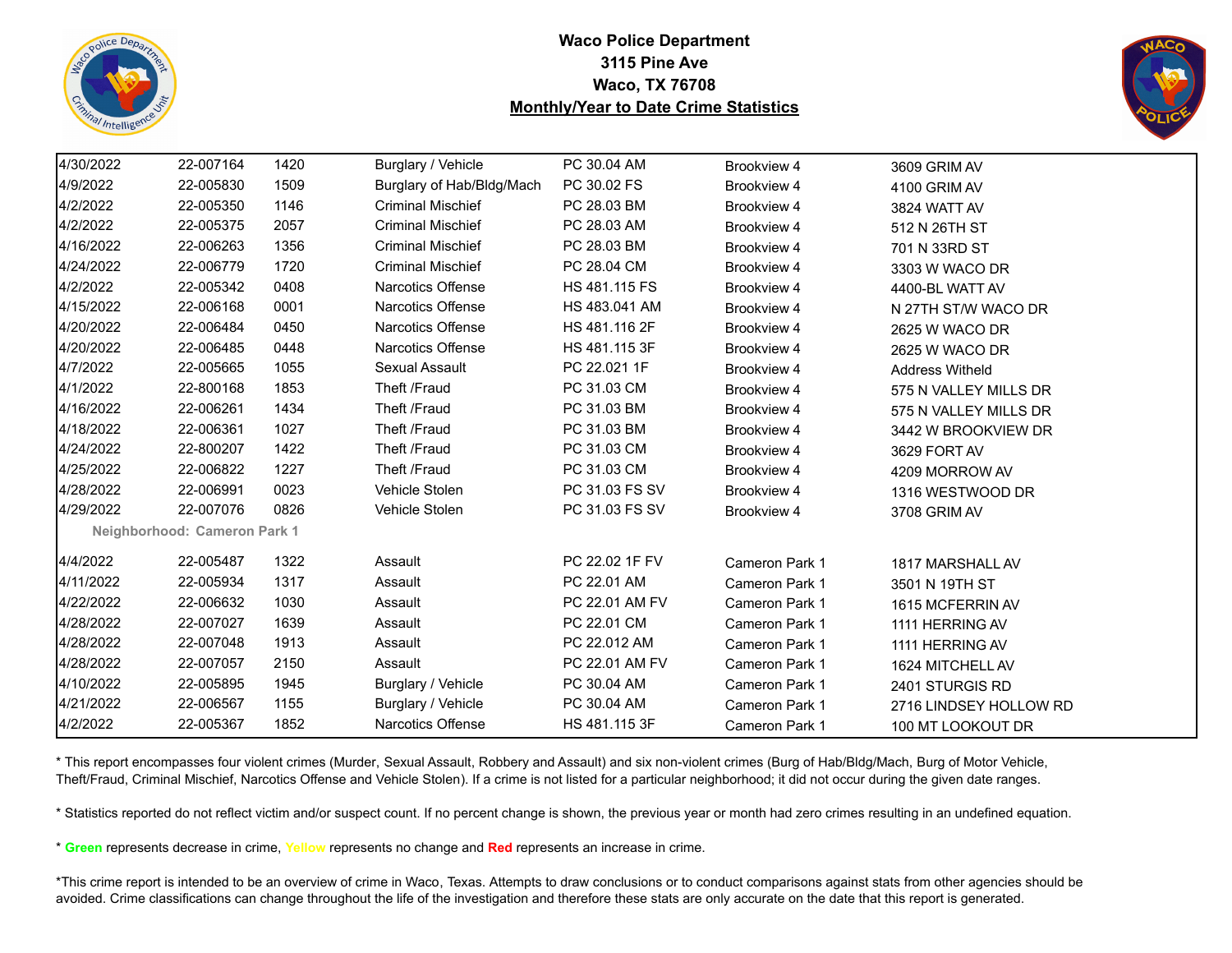



| 4/10/2022 | 22-005882              | 1553 | <b>Narcotics Offense</b> | HS 481.115 2F  | Cameron Park 1        | N 18TH ST/WILSON AV                   |
|-----------|------------------------|------|--------------------------|----------------|-----------------------|---------------------------------------|
| 4/13/2022 | 22-006020              | 0212 | Narcotics Offense        | HS 481.116 2F  | <b>Cameron Park 1</b> | 1200-BLK HERRING AV                   |
| 4/19/2022 | 22-006424              | 0158 | <b>Narcotics Offense</b> | HS 481.121 BM  | <b>Cameron Park 1</b> | 2400 CAMERON PARK DR                  |
| 4/10/2022 | 22-005879              | 1426 | Theft /Fraud             | PC 32.31 FS    | Cameron Park 1        | 704 PARK LAKE DR                      |
| 4/11/2022 | 22-005941              | 1441 | Theft /Fraud             | PC 32.21 FS    | <b>Cameron Park 1</b> | 3316 N 15TH ST                        |
| 4/18/2022 | 22-006400              | 2002 | Theft /Fraud             | PC 31.03 FS    | Cameron Park 1        | 623 DYER AV                           |
|           | Neighborhood: Carver 1 |      |                          |                |                       |                                       |
| 4/1/2022  | 22-005277              | 1020 | Assault                  | PC 22.01 CM FV | Carver 1              | 1728 DALLAS CI#C                      |
| 4/2/2022  | 22-005361              | 1747 | Assault                  | PC 22.01 AM    | Carver 1              | HARLEM AV/HOOD ST                     |
| 4/2/2022  | 22-005364              | 1813 | Assault                  | PC 22.02 2F FV | Carver 1              | DALLAS ST/FAULKNER LN                 |
| 4/3/2022  | 22-005405              | 1022 | Assault                  | PC 22.02 2F    | Carver 1              | 1204 CALUMET AV                       |
| 4/3/2022  | 22-005436              | 2149 | Assault                  | PC 22.04 3F FV | Carver 1              | 1725 N MARTIN LUTHER KING JR BL #206  |
| 4/7/2022  | 22-005710              | 2023 | Assault                  | PC 22.02 2F    | Carver 1              | 1040 DELANO AV                        |
| 4/10/2022 | 22-005852              | 0132 | Assault                  | PC 22.01 AM FV | Carver 1              | 921 DUNBAR AV                         |
| 4/14/2022 | 22-006132              | 1505 | Assault                  | PC 22.01 CM    | Carver 1              | 1100 E LAKE SHORE DR                  |
| 4/14/2022 | 22-006159              | 2230 | Assault                  | PC 22.01 AM FV | Carver 1              | 1204 CALUMET AV                       |
| 4/16/2022 | 22-006242              | 0507 | Assault                  | PC 22.02 2F    | Carver 1              | 1700 DALLAS ST                        |
| 4/17/2022 | 22-006343              | 2350 | Assault                  | PC 22.01 AM FV | Carver 1              | 3001 GHOLSON RD                       |
| 4/22/2022 | 22-006680              | 2205 | Assault                  | PC 22.041 2F   | Carver 1              | 1100 DELANO AV                        |
| 4/22/2022 | 22-006688              | 2322 | Assault                  | PC 22.01 CM    | Carver 1              | 1208 DELANO AV                        |
| 4/23/2022 | 22-006731              | 2034 | Assault                  | PC 22.02 1F    | Carver 1              | 1200-BL TEXAS ST                      |
| 4/24/2022 | 22-006756              | 1036 | Assault                  | PC 22.01 AM    | Carver 1              | 624 E WACO DR                         |
| 4/26/2022 | 22-006892              | 1444 | Assault                  | PC 22.04 3F    | Carver 1              | 529 CALUMET AV                        |
| 4/26/2022 | 22-006906              | 1912 | Assault                  | PC 22.02 2F FV | Carver 1              | 1800 N MARTIN LUTHER KING JR BL #3207 |
| 4/29/2022 | 22-007126              | 2219 | Assault                  | PC 22.02 1F FV | Carver 1              | E JAMES AV/HOOD ST                    |
| 4/4/2022  | 22-005498              | 1600 | Burglary / Vehicle       | PC 30.04 AM    | Carver 1              | 1728 DALLAS CI                        |
| 4/7/2022  | 22-005664              | 0852 | Burglary / Vehicle       | PC 30.04 AM    | Carver 1              | 1114 ADAMS ST                         |
| 4/10/2022 | 22-005894              | 1745 | Burglary / Vehicle       | PC 30.04 AM    | Carver 1              | 900 W LAKE SHORE DR                   |

\* This report encompasses four violent crimes (Murder, Sexual Assault, Robbery and Assault) and six non-violent crimes (Burg of Hab/Bldg/Mach, Burg of Motor Vehicle, Theft/Fraud, Criminal Mischief, Narcotics Offense and Vehicle Stolen). If a crime is not listed for a particular neighborhood; it did not occur during the given date ranges.

\* Statistics reported do not reflect victim and/or suspect count. If no percent change is shown, the previous year or month had zero crimes resulting in an undefined equation.

\* **Green** represents decrease in crime, **Yellow** represents no change and **Red** represents an increase in crime.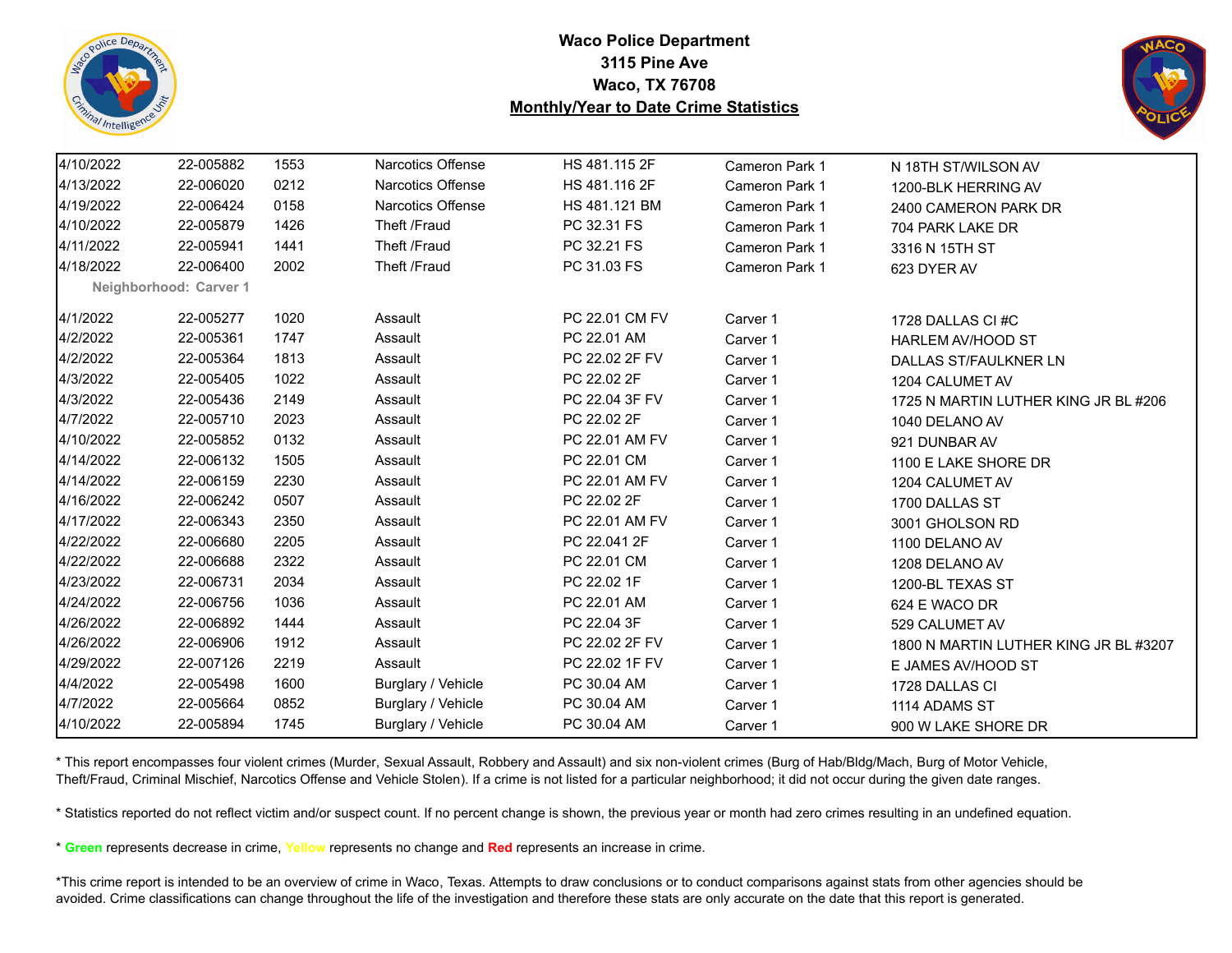



| 4/11/2022 | 22-005929 | 1150 | Burglary / Vehicle        | PC 30.04 AM    | Carver 1 | 1800 N MARTIN LUTHER KING JR BL #1304  |
|-----------|-----------|------|---------------------------|----------------|----------|----------------------------------------|
| 4/15/2022 | 22-006196 | 1245 | Burglary / Vehicle        | PC 30.04 AM    | Carver 1 | 500 DEARBORN AV                        |
| 4/18/2022 | 22-006393 | 1615 | Burglary / Vehicle        | PC 30.04 AM    | Carver 1 | 2498 N MARTIN LUTHER KING JR BL        |
| 4/21/2022 | 22-006568 | 1207 | Burglary / Vehicle        | PC 30.04 AM    | Carver 1 | 1756 DALLAS ST #D                      |
| 4/4/2022  | 22-005447 | 0126 | Burglary of Hab/Bldg/Mach | PC 30.02 FS    | Carver 1 | 1001 SHERMAN ST                        |
| 4/4/2022  | 22-005513 | 1928 | Burglary of Hab/Bldg/Mach | PC 30.02 2F    | Carver 1 | 1736 DALLAS CI#B                       |
| 4/9/2022  | 22-005818 | 1244 | Burglary of Hab/Bldg/Mach | PC 30.02 FS    | Carver 1 | 2200 GHOLSON RD                        |
| 4/10/2022 | 22-005860 | 0749 | Burglary of Hab/Bldg/Mach | PC 30.02 FS    | Carver 1 | 1209 N LOOP DR                         |
| 4/13/2022 | 22-006026 | 0706 | Burglary of Hab/Bldg/Mach | PC 30.02 FS    | Carver 1 | 2801 GHOLSON RD                        |
| 4/19/2022 | 22-006444 | 1043 | Burglary of Hab/Bldg/Mach | PC 30.02 2F    | Carver 1 | 1042 DELANO AV                         |
| 4/19/2022 | 22-006464 | 1823 | Burglary of Hab/Bldg/Mach | PC 30.02 2F FV | Carver 1 | 1119 DELANO AV                         |
| 4/23/2022 | 22-006726 | 1850 | Burglary of Hab/Bldg/Mach | PC 30.02 2F    | Carver 1 | 912 FAULKNER LN                        |
| 4/8/2022  | 22-005731 | 0248 | <b>Criminal Mischief</b>  | PC 28.03 AM    | Carver 1 | 600 FAULKNER LN                        |
| 4/9/2022  | 22-005790 | 0123 | <b>Criminal Mischief</b>  | PC 28.03 BM    | Carver 1 | 2224 FAULKNER LN                       |
| 4/9/2022  | 22-005811 | 0953 | <b>Criminal Mischief</b>  | PC 28.03 FS    | Carver 1 | 1229 ADAMS ST                          |
| 4/12/2022 | 22-005982 | 1255 | <b>Criminal Mischief</b>  | PC 28.03 BM    | Carver 1 | 417 MILL AV                            |
| 4/13/2022 | 22-006071 | 1847 | <b>Criminal Mischief</b>  | PC 28.03 FS    | Carver 1 | 2801 GHOLSON RD                        |
| 4/21/2022 | 22-006602 | 2006 | <b>Criminal Mischief</b>  | PC 28.03 AM    | Carver 1 | 900 W LAKE SHORE DR                    |
| 4/4/2022  | 22-005446 | 0135 | Narcotics Offense         | HS 483.041 AM  | Carver 1 | E HERRING AV/N MARTIN LUTHER KING JR E |
| 4/7/2022  | 22-005705 | 1904 | <b>Narcotics Offense</b>  | HS 481.121 BM  | Carver 1 | 1200-BL CLIFTON ST                     |
| 4/14/2022 | 22-006127 | 1636 | Narcotics Offense         | HS 481.134 3F  | Carver 1 | 200-BL E WACO DR                       |
| 4/15/2022 | 22-006220 | 1902 | <b>Narcotics Offense</b>  | HS 481.116 FS  | Carver 1 | 1700 DALLAS CI #1722                   |
| 4/21/2022 | 22-006592 | 1819 | <b>Narcotics Offense</b>  | HS 481.134 AM  | Carver 1 | DELANO AV/JJ FLEWELLEN RD              |
| 4/22/2022 | 22-006685 | 2205 | Narcotics Offense         | HS 481.115 3F  | Carver 1 | 1100 DELANO AV                         |
| 4/2/2022  | 22-005352 | 1334 | Sexual Assault            | PC 22.011 2F   | Carver 1 | <b>Address Witheld</b>                 |
| 4/3/2022  | 22-005421 | 1528 | Sexual Assault            | PC 22.011 2F   | Carver 1 | <b>Address Witheld</b>                 |
| 4/6/2022  | 22-005590 | 0946 | Theft /Fraud              | PC 31.03 BM    | Carver 1 | 1766 DALLAS CI#A                       |
| 4/7/2022  | 22-005713 | 2148 | Theft /Fraud              | PC 31.03 BM    | Carver 1 | 1725 N MARTIN LUTHER KING JR BL #1201  |
| 4/9/2022  | 22-005812 | 1038 | Theft /Fraud              | PC 31.03 AM    | Carver 1 | FAULKNER LN/GHOLSON RD                 |

\* This report encompasses four violent crimes (Murder, Sexual Assault, Robbery and Assault) and six non-violent crimes (Burg of Hab/Bldg/Mach, Burg of Motor Vehicle, Theft/Fraud, Criminal Mischief, Narcotics Offense and Vehicle Stolen). If a crime is not listed for a particular neighborhood; it did not occur during the given date ranges.

\* Statistics reported do not reflect victim and/or suspect count. If no percent change is shown, the previous year or month had zero crimes resulting in an undefined equation.

\* **Green** represents decrease in crime, **Yellow** represents no change and **Red** represents an increase in crime.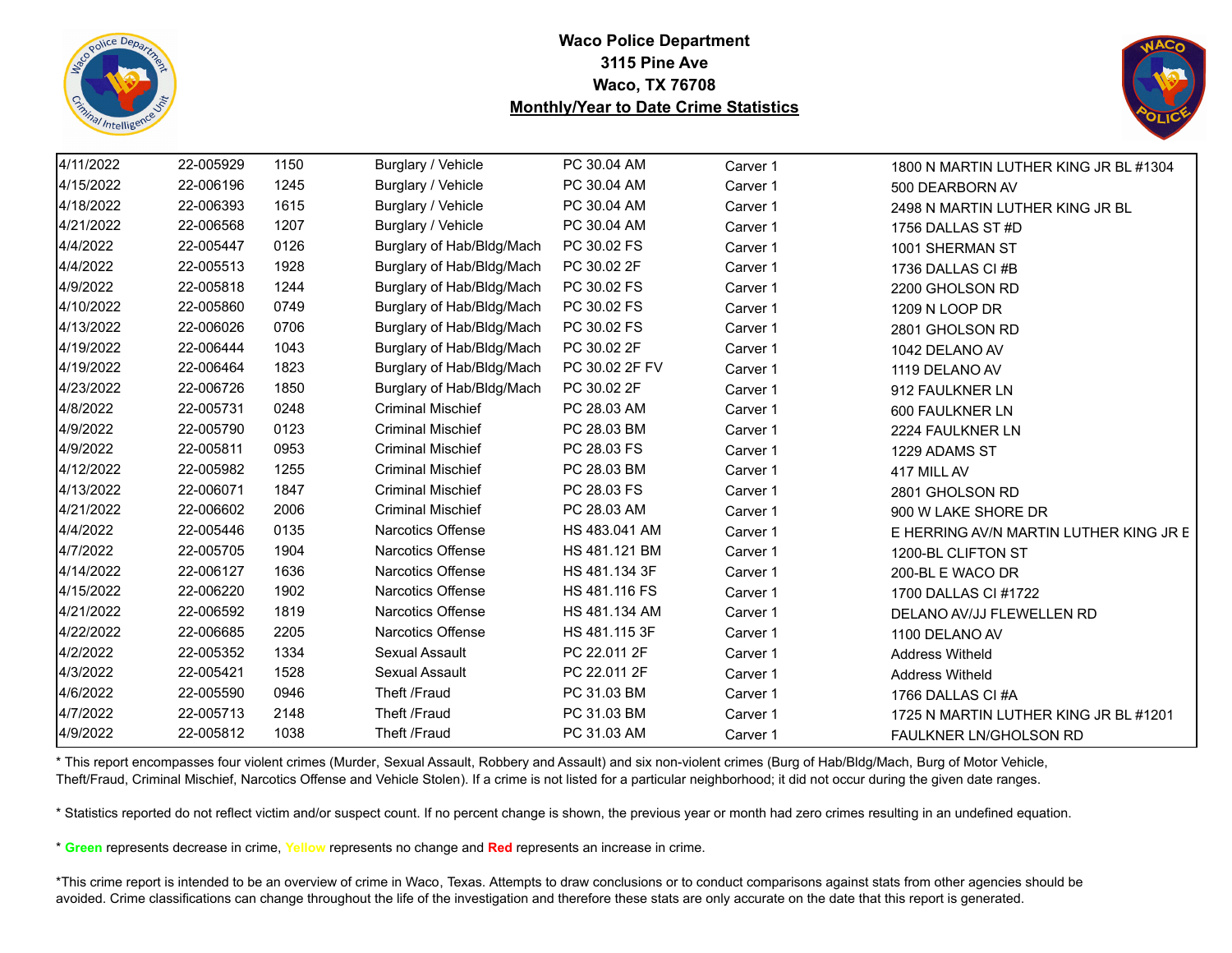



| 4/16/2022 | 22-006259                     | 1310 | Theft /Fraud             | PC 31.03 FS    | Carver 1        | 408 CARVER AV                         |
|-----------|-------------------------------|------|--------------------------|----------------|-----------------|---------------------------------------|
| 4/19/2022 | 22-006416                     | 0010 | Theft /Fraud             | PC 31.03 BM    | Carver 1        | 1213 ROSE ST                          |
| 4/19/2022 | 22-800201                     | 1917 | Theft /Fraud             | PC 31.03 CM    | Carver 1        | 1019 DELANO AV                        |
| 4/20/2022 | 22-006502                     | 1307 | Theft /Fraud             | PC 31.03 BM    | Carver 1        | 1707 JJ FLEWELLEN RD                  |
| 4/22/2022 | 22-800204                     | 1021 | Theft /Fraud             | PC 31.03 BM    | Carver 1        | 805 CARVER AV                         |
| 4/24/2022 | 22-006781                     | 1751 | Theft /Fraud             | PC 31.03 BM    | Carver 1        | 1718 DALLAS CI #A                     |
| 4/25/2022 | 22-006815                     | 0936 | Theft /Fraud             | PC 31.03 CM    | Carver 1        | 2224 FAULKNER LN                      |
| 4/25/2022 | 22-006821                     | 1202 | Theft /Fraud             | PC 31.03 BM    | Carver 1        | 1001 N MARTIN LUTHER KING JR BL #1703 |
| 4/28/2022 | 22-007012                     | 1204 | Theft /Fraud             | PC 31.03 BM    | Carver 1        | 1900 ARMSTRONG DR                     |
| 4/29/2022 | 22-007066                     | 0045 | Theft /Fraud             | PC 31.03 AM    | Carver 1        | 1100-BLK CALUMET AV                   |
| 4/3/2022  | 22-005432                     | 2011 | Vehicle Stolen           | PC 31.03 FS SV | Carver 1        | 1112 ADAMS ST                         |
| 4/18/2022 | 22-006363                     | 1117 | Vehicle Stolen           | PC 31.03 FS SV | Carver 1        | 2509 E LAKE SHORE DR                  |
| 4/19/2022 | 22-006433                     | 0849 | Vehicle Stolen           | PC 31.03 FS SV | Carver 1        | 101 CARVER AV                         |
|           | Neighborhood: Cedar Ridge 1,5 |      |                          |                |                 |                                       |
| 4/3/2022  | 22-005399                     | 0401 | Assault                  | PC 22.01 AM FV | Cedar Ridge 1,5 | 4208 MACARTHUR DR                     |
| 4/5/2022  | 22-005554                     | 1636 | Assault                  | PC 22.01 AM FV | Cedar Ridge 1,5 | 1500 W LAKE SHORE DR #701             |
| 4/18/2022 | 22-006410                     | 2140 | Assault                  | PC 22.01 AM FV | Cedar Ridge 1,5 | 3829 N 27TH ST                        |
| 4/4/2022  | 22-005472                     | 1045 | <b>Criminal Mischief</b> | PC 28.03 CM    | Cedar Ridge 1,5 | 3920 N 27TH ST                        |
| 4/5/2022  | 22-005559                     | 1619 | <b>Criminal Mischief</b> | PC 28.03 AM    | Cedar Ridge 1,5 | 3801 N 19TH ST                        |
| 4/18/2022 | 22-006389                     | 1553 | <b>Criminal Mischief</b> | PC 28.03 BM    | Cedar Ridge 1,5 | 3912 N 25TH ST                        |
| 4/22/2022 | 22-006610                     | 0128 | <b>Criminal Mischief</b> | PC 28.03 BM    | Cedar Ridge 1,5 | 3921 N 22ND ST                        |
| 4/15/2022 | 22-006225                     | 2106 | <b>Narcotics Offense</b> | HS 481.115 FS  | Cedar Ridge 1,5 | 1824 W LAKE SHORE DR                  |
| 4/4/2022  | 22-005458                     | 0819 | Theft /Fraud             | PC 31.03 AM    | Cedar Ridge 1,5 | 1824 W LAKE SHORE DR                  |
| 4/7/2022  | 22-005656                     | 0050 | Theft /Fraud             | PC 31.03 BM    | Cedar Ridge 1,5 | 4106 N 20TH ST                        |
| 4/7/2022  | 22-005690                     | 1607 | Theft /Fraud             | PC 31.03 BM    | Cedar Ridge 1,5 | 3801 N 19TH ST                        |
| 4/8/2022  | 22-005765                     | 1600 | Theft /Fraud             | PC 31.03 BM    | Cedar Ridge 1,5 | 4200 N 19TH ST #405                   |
| 4/10/2022 | 22-800189                     | 1801 | Theft /Fraud             | PC 31.03 AM    | Cedar Ridge 1,5 | 3103 PARK LAKE DR                     |
| 4/23/2022 | 22-006716                     | 1448 | Theft /Fraud             | PC 31.03 BM    | Cedar Ridge 1,5 | 3801 N 19TH ST                        |

\* This report encompasses four violent crimes (Murder, Sexual Assault, Robbery and Assault) and six non-violent crimes (Burg of Hab/Bldg/Mach, Burg of Motor Vehicle, Theft/Fraud, Criminal Mischief, Narcotics Offense and Vehicle Stolen). If a crime is not listed for a particular neighborhood; it did not occur during the given date ranges.

\* Statistics reported do not reflect victim and/or suspect count. If no percent change is shown, the previous year or month had zero crimes resulting in an undefined equation.

\* **Green** represents decrease in crime, **Yellow** represents no change and **Red** represents an increase in crime.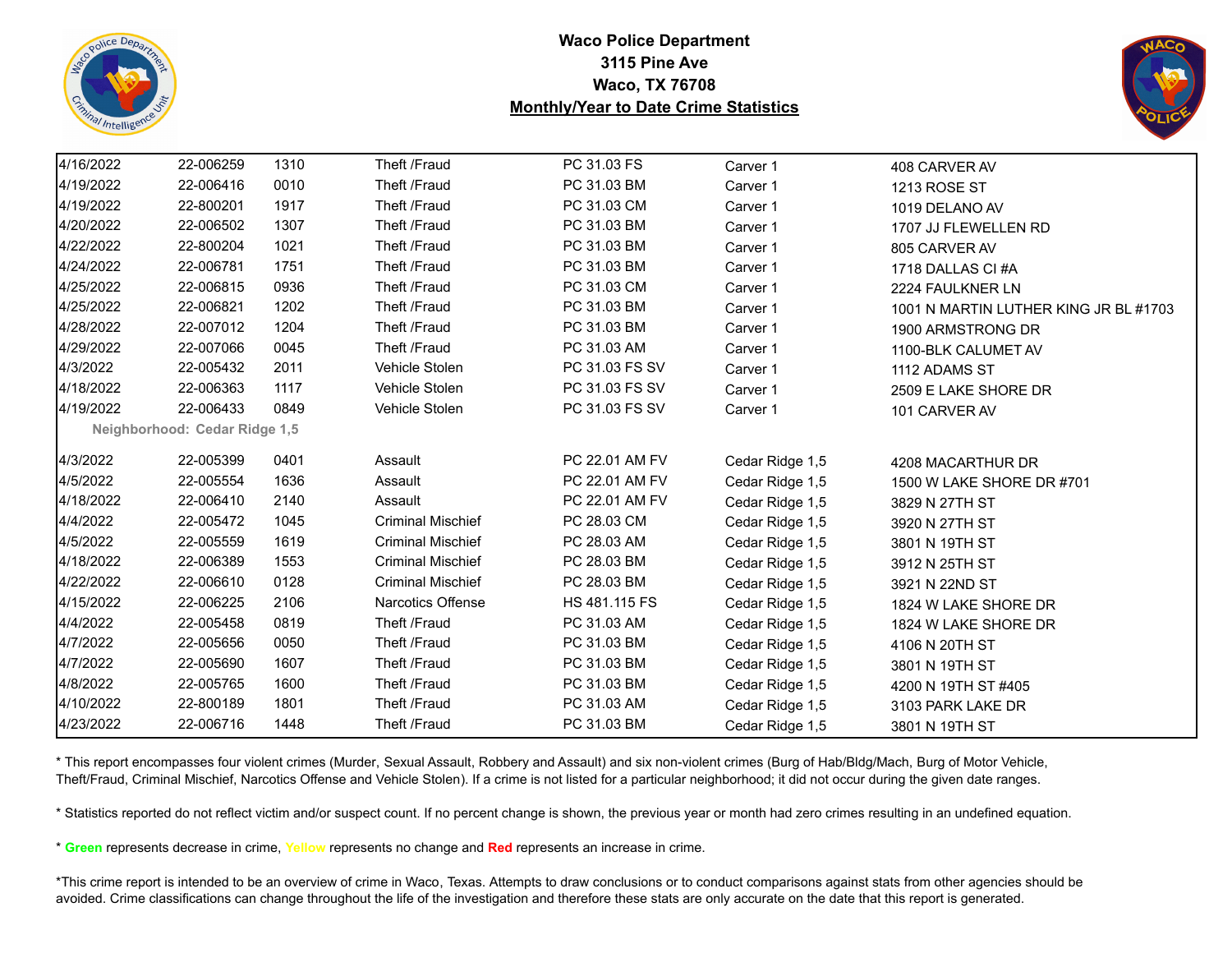



| 4/23/2022 | 22-006723                       | 1753 | Theft /Fraud              | PC 31.03 BM    | Cedar Ridge 1,5   | 4200 N 19TH ST             |
|-----------|---------------------------------|------|---------------------------|----------------|-------------------|----------------------------|
| 4/27/2022 | 22-006956                       | 1426 | Theft /Fraud              | PC 31.03 AM    | Cedar Ridge 1,5   | W LAKE SHORE DR/COLLEGE DR |
| 4/26/2022 | 22-006896                       | 1706 | Vehicle Stolen            | PC 31.03 FS SV | Cedar Ridge 1,5   | 4238 N 22ND ST             |
|           | Neighborhood: China Spring 5    |      |                           |                |                   |                            |
| 4/1/2022  | 22-005327                       | 2200 | Assault                   | PC 22.04 3F FV | China Spring 5    | 9812 IRONHORSE TL          |
| 4/5/2022  | 22-005557                       | 1646 | Assault                   | PC 22.01 AM FV | China Spring 5    | 10324 PEONY LN             |
| 4/18/2022 | 22-006412                       | 2201 | Assault                   | PC 22.01 CM FV | China Spring 5    | 9420 COLD SPRINGS DR       |
| 4/26/2022 | 22-007090                       | 1417 | Assault                   | PC 22.04 FS FV | China Spring 5    | 11405 GOOSE BAY DR #A      |
| 4/27/2022 | 22-006942                       | 0929 | Assault                   | PC 22.04 FS    | China Spring 5    | 11011 CORDOBA CT #A        |
| 4/27/2022 | 22-006963                       | 1510 | Assault                   | PC 22.01 CM FV | China Spring 5    | 197 SANDY LN               |
| 4/16/2022 | 22-006255                       | 1048 | Burglary / Vehicle        | PC 30.04 AM    | China Spring 5    | 10137 COLONY DR            |
| 4/30/2022 | 22-007174                       | 1755 | Burglary of Hab/Bldg/Mach | PC 30.02 FS    | China Spring 5    | 9409 CHINA SPRING RD #M10  |
| 4/24/2022 | 22-006784                       | 2056 | <b>Criminal Mischief</b>  | PC 28.04 CM    | China Spring 5    | 10236 LILAC LN #B          |
| 4/27/2022 | 22-006929                       | 0320 | Narcotics Offense         | HS 481.115 2F  | China Spring 5    | 10424 CHINA SPRING RD      |
| 4/1/2022  | 22-005303                       | 1725 | Theft /Fraud              | PC 31.03 CM    | China Spring 5    | 10500 LANGHAM DR           |
| 4/6/2022  | 22-005616                       | 1548 | Theft /Fraud              | PC 31.03 FS    | China Spring 5    | 7909 KARL MAY DR           |
| 4/15/2022 | 22-006223                       | 2045 | Theft /Fraud              | PC 31.03 BM    | China Spring 5    | 10145 BARTON CREEK DR      |
| 4/18/2022 | 22-006375                       | 1348 | Theft /Fraud              | PC 32.31 FS    | China Spring 5    | 10400 CONDOR LP            |
| 4/21/2022 | 22-006566                       | 1158 | Theft /Fraud              | PC 31.03 3F    | China Spring 5    | 7505 KARL MAY DR           |
| 4/22/2022 | 22-800203                       | 0924 | Theft /Fraud              | PC 31.03 BM    | China Spring 5    | 2001 RED SAGE DR           |
| 4/22/2022 | 22-006656                       | 1638 | Theft /Fraud              | PC 32.21 AM    | China Spring 5    | 11220 RAIDER DR            |
| 4/25/2022 | 22-800208                       | 1008 | Theft /Fraud              | PC 32.51 FS    | China Spring 5    | 26 WISTERIA ST             |
| 4/30/2022 | 22-007162                       | 1316 | Theft /Fraud              | PC 31.03 FS    | China Spring 5    | 7901 KARL MAY DR           |
|           | Neighborhood: Dean Highland 1,4 |      |                           |                |                   |                            |
| 4/1/2022  | 22-005322                       | 2036 | Assault                   | PC 22.01 AM    | Dean Highland 1,4 | 3008 REUTER AV             |
| 4/2/2022  | 22-005368                       | 1908 | Assault                   | PC 22.02 2F    | Dean Highland 1,4 | 1400 N 27TH ST             |
| 4/6/2022  | 22-005621                       | 1550 | Assault                   | PC 22.02 2F    | Dean Highland 1,4 | 1801 MCKENZIE AV           |
| 4/22/2022 | 22-006615                       | 0513 | Assault                   | PC 22.01 AM    | Dean Highland 1,4 | 2604 SUMMER AV             |

\* This report encompasses four violent crimes (Murder, Sexual Assault, Robbery and Assault) and six non-violent crimes (Burg of Hab/Bldg/Mach, Burg of Motor Vehicle, Theft/Fraud, Criminal Mischief, Narcotics Offense and Vehicle Stolen). If a crime is not listed for a particular neighborhood; it did not occur during the given date ranges.

\* Statistics reported do not reflect victim and/or suspect count. If no percent change is shown, the previous year or month had zero crimes resulting in an undefined equation.

\* **Green** represents decrease in crime, **Yellow** represents no change and **Red** represents an increase in crime.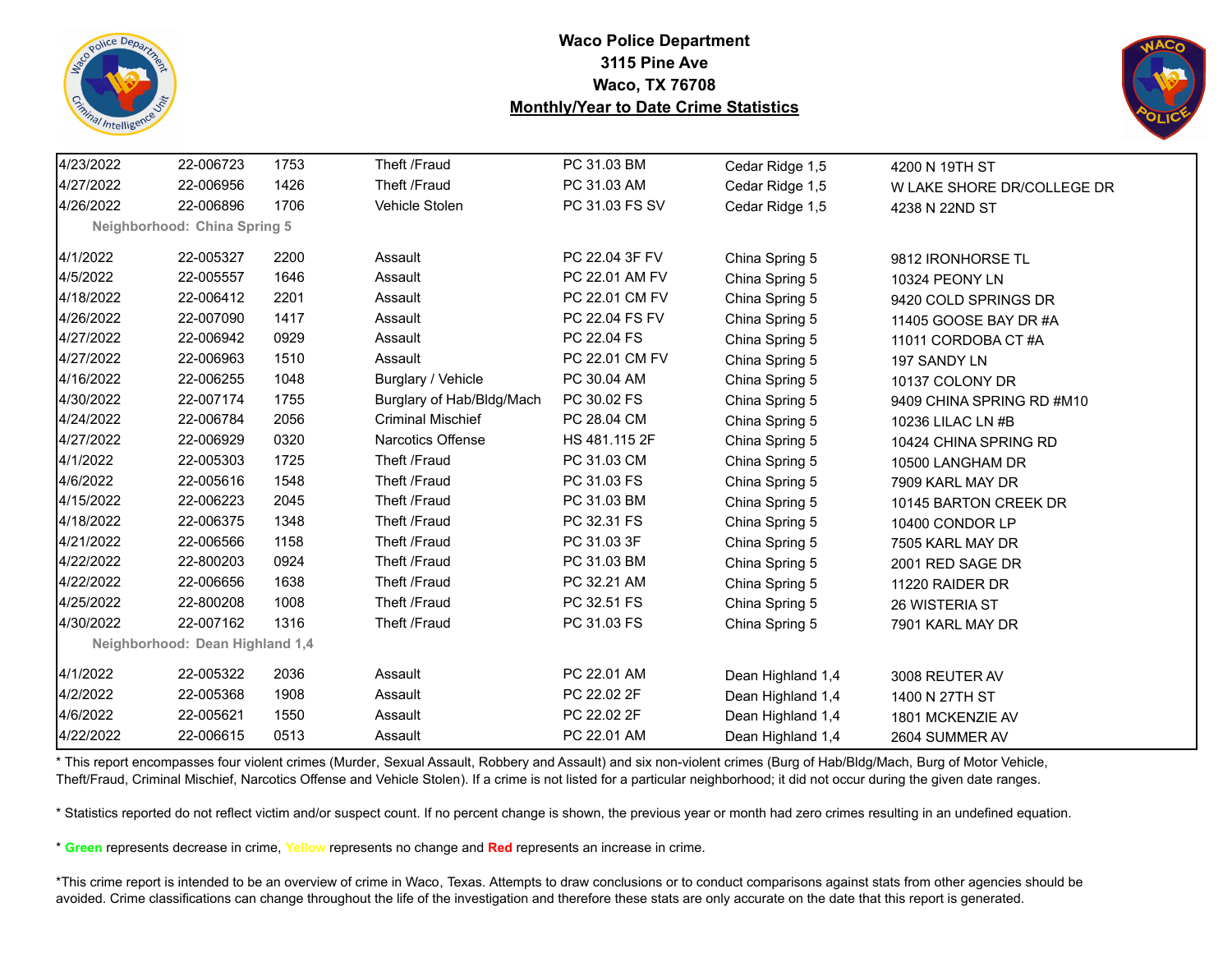



| 4/22/2022 | 22-006658                           | 1626 | Assault                   | PC 22.02 2F FV | Dean Highland 1,4     | 2500 SUMMER AV           |
|-----------|-------------------------------------|------|---------------------------|----------------|-----------------------|--------------------------|
| 4/23/2022 | 22-006739                           | 2246 | Assault                   | PC 22.01 CM FV | Dean Highland 1,4     | <b>2606 PINE AV</b>      |
| 4/28/2022 | 22-007052                           | 2105 | Assault                   | PC 22.01 AM FV | Dean Highland 1,4     | 2531 S 27TH ST           |
| 4/3/2022  | 22-005430                           | 1942 | Burglary / Vehicle        | PC 30.04 AM    | Dean Highland 1,4     | 2737 MITCHELL AV         |
| 4/5/2022  | 22-005538                           | 1145 | Burglary of Hab/Bldg/Mach | PC 30.02 2F    | Dean Highland 1,4     | 2624 ETHEL AV            |
| 4/13/2022 | 22-006044                           | 1050 | Burglary of Hab/Bldg/Mach | PC 30.02 2F    | Dean Highland 1,4     | 3205 PARROTT AV          |
| 4/17/2022 | 22-006317                           | 1219 | Burglary of Hab/Bldg/Mach | PC 30.02 2F    | Dean Highland 1,4     | 2911 COLCORD AV          |
| 4/21/2022 | 22-006579                           | 1200 | Burglary of Hab/Bldg/Mach | PC 30.02 2F    | Dean Highland 1,4     | 3225 ETHEL AV            |
| 4/16/2022 | 22-006252                           | 1005 | <b>Criminal Mischief</b>  | PC 28.03 AM    | Dean Highland 1,4     | 2726 PARROTT AV          |
| 4/2/2022  | 22-005359                           | 1641 | <b>Narcotics Offense</b>  | HS 481.115 FS  | Dean Highland 1,4     | 2604 SUMMER AV           |
| 4/8/2022  | 22-005730                           | 0135 | <b>Narcotics Offense</b>  | HS 481.116 2F  | Dean Highland 1,4     | MACARTHUR DR/MCFERRIN AV |
| 4/12/2022 | 22-005996                           | 1637 | Sexual Assault            | PC 22.021 1F   | Dean Highland 1,4     | <b>Address Witheld</b>   |
| 4/2/2022  | 22-005356                           | 1600 | Theft /Fraud              | PC 31.03 FS    | Dean Highland 1,4     | 2920 WINDSOR AV          |
| 4/12/2022 | 22-005979                           | 1139 | Theft /Fraud              | PC 31.03 FS    | Dean Highland 1,4     | 3020 MCFERRIN AV         |
| 4/14/2022 | 22-006108                           | 1411 | Theft /Fraud              | PC 32.51 FS    | Dean Highland 1,4     | 2915 COLCORD AV          |
| 4/22/2022 | 22-006638                           | 1202 | Theft /Fraud              | PC 32.21 FS    | Dean Highland 1,4     | 2500 SUMMER AV           |
| 4/29/2022 | 22-007124                           | 2241 | Theft /Fraud              | PC 31.03 FS    | Dean Highland 1,4     | 2925 ETHEL AV            |
| 4/30/2022 | 22-007155                           | 1155 | Theft /Fraud              | PC 31.03 3F    | Dean Highland 1,4     | 2501 MAPLE AV            |
| 4/4/2022  | 22-005506                           | 1704 | Vehicle Stolen            | PC 31.03 FS SV | Dean Highland 1,4     | 2721 HERRING AV          |
|           | Neighborhood: Downtown (Brazos) 2,5 |      |                           |                |                       |                          |
| 4/1/2022  | 22-005253                           | 0019 | Assault                   | PC 22.02 2F    | Downtown (Brazos) 2,5 | N 4TH ST/AUSTIN AV       |
| 4/6/2022  | 22-005581                           | 0120 | Assault                   | PC 22.02 2F FV | Downtown (Brazos) 2,5 | S 17TH ST/CLEVELAND AV   |
| 4/11/2022 | 22-005903                           | 0014 | Assault                   | PC 22.01 AM    | Downtown (Brazos) 2,5 | 320 S 2ND ST             |
| 4/12/2022 | 22-005938                           | 1400 | Assault                   | MC 99100       | Downtown (Brazos) 2,5 | 937 S 11TH ST            |
| 4/14/2022 | 22-006099                           | 0930 | Assault                   | PC 22.04 FS FV | Downtown (Brazos) 2,5 | 816 CLAY AV              |
| 4/20/2022 | 22-006526                           | 1718 | Assault                   | PC 22.01 CM    | Downtown (Brazos) 2,5 | 220 S 3RD ST             |
| 4/23/2022 | 22-006708                           | 1110 | Assault                   | PC 22.01 3F FV | Downtown (Brazos) 2,5 | 715 CLEVELAND AV #503T   |
| 4/26/2022 | 22-006864                           | 0258 | Assault                   | PC 22.04 3F    | Downtown (Brazos) 2,5 | 200-BL S 3RD ST          |

\* This report encompasses four violent crimes (Murder, Sexual Assault, Robbery and Assault) and six non-violent crimes (Burg of Hab/Bldg/Mach, Burg of Motor Vehicle, Theft/Fraud, Criminal Mischief, Narcotics Offense and Vehicle Stolen). If a crime is not listed for a particular neighborhood; it did not occur during the given date ranges.

\* Statistics reported do not reflect victim and/or suspect count. If no percent change is shown, the previous year or month had zero crimes resulting in an undefined equation.

\* **Green** represents decrease in crime, **Yellow** represents no change and **Red** represents an increase in crime.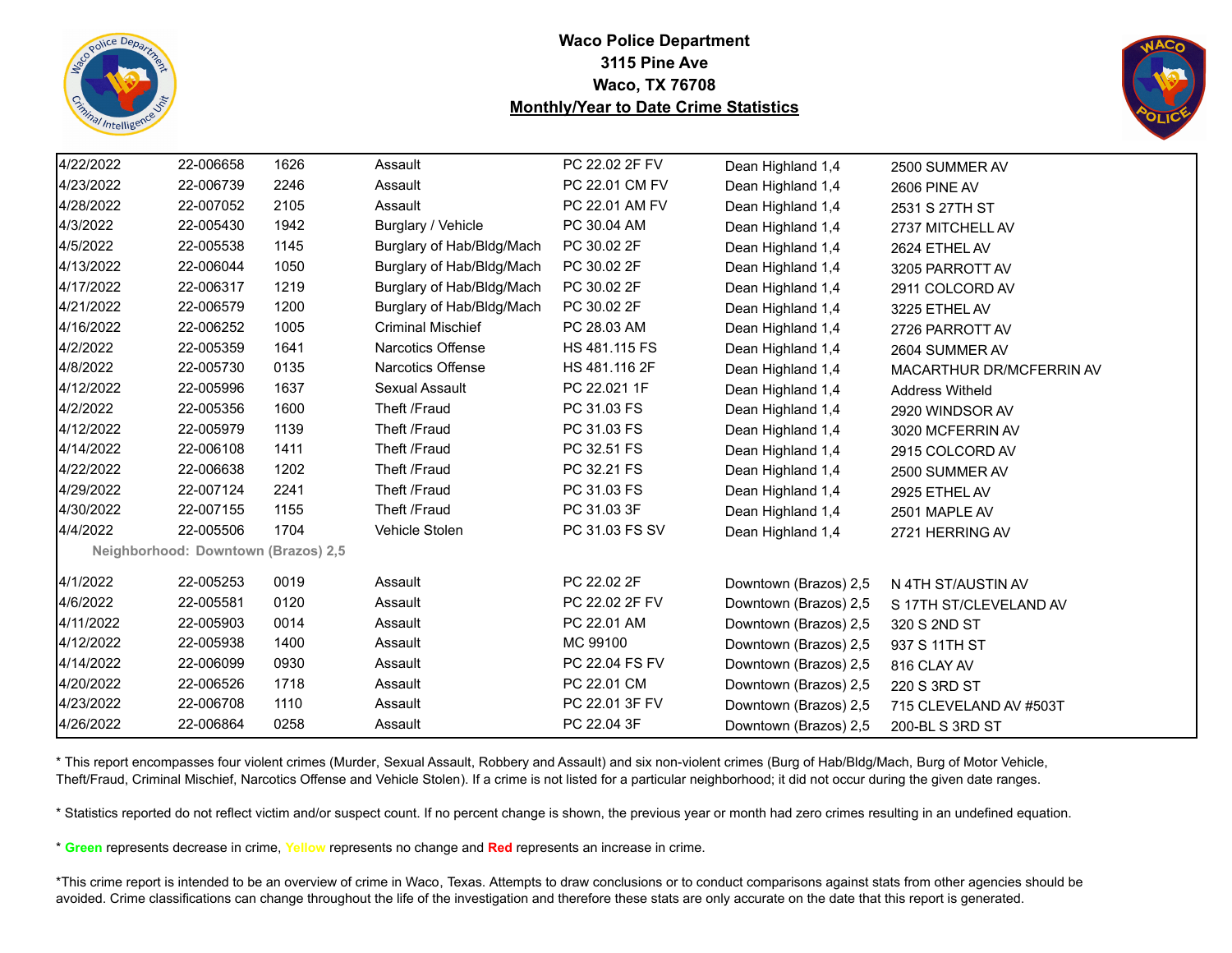



| 4/28/2022 | 22-007059 | 2226 | Assault                   | PC 22.01 AM FV | Downtown (Brazos) 2,5 | N 8TH ST/COLUMBUS AV  |
|-----------|-----------|------|---------------------------|----------------|-----------------------|-----------------------|
| 4/28/2022 | 22-007062 | 2223 | Assault                   | PC 22.041 3F   | Downtown (Brazos) 2,5 | 615 N 4TH ST #L       |
| 4/30/2022 | 22-007138 | 0307 | Assault                   | PC 22.01 AM FV | Downtown (Brazos) 2,5 | 620 N 5TH ST #127     |
| 4/30/2022 | 22-007169 | 1529 | Assault                   | PC 22.01 AM    | Downtown (Brazos) 2,5 | 1029 S 12A ST #1/2    |
| 4/30/2022 | 22-007180 | 1919 | Assault                   | PC 22.01 CM FV | Downtown (Brazos) 2,5 | 211 CLAY AV #409      |
| 4/30/2022 | 22-007192 | 2317 | Assault                   | PC 22.01 AM    | Downtown (Brazos) 2,5 | 220 S 2ND ST          |
| 4/1/2022  | 22-005261 | 0257 | Burglary / Vehicle        | PC 30.04 AM    | Downtown (Brazos) 2,5 | 911 S 10TH ST         |
| 4/3/2022  | 22-005400 | 0756 | Burglary / Vehicle        | PC 30.04 AM    | Downtown (Brazos) 2,5 | 500-BLK WASHINGTON AV |
| 4/4/2022  | 22-005455 | 0737 | Burglary / Vehicle        | PC 30.04 AM    | Downtown (Brazos) 2,5 | 222 CLAY AV #11       |
| 4/13/2022 | 22-006032 | 0856 | Burglary / Vehicle        | PC 30.04 AM    | Downtown (Brazos) 2,5 | 900 S 11TH ST         |
| 4/13/2022 | 22-006036 | 0944 | Burglary / Vehicle        | PC 30.04 AM    | Downtown (Brazos) 2,5 | 800 AUSTIN AV         |
| 4/18/2022 | 22-006364 | 1123 | Burglary / Vehicle        | PC 30.04 AM    | Downtown (Brazos) 2,5 | 215 WASHINGTON AV     |
| 4/18/2022 | 22-006369 | 1219 | Burglary / Vehicle        | PC 30.04 AM    | Downtown (Brazos) 2,5 | 720 S 5TH ST          |
| 4/24/2022 | 22-006757 | 1111 | Burglary / Vehicle        | PC 30.04 AM    | Downtown (Brazos) 2,5 | 525 S 10TH ST         |
| 4/30/2022 | 22-007150 | 1000 | Burglary / Vehicle        | PC 30.04 AM    | Downtown (Brazos) 2,5 | 101 WASHINGTON AV     |
| 4/8/2022  | 22-005753 | 1236 | Burglary of Hab/Bldg/Mach | PC 30.02 FS    | Downtown (Brazos) 2,5 | 1319 AUSTIN AV        |
| 4/22/2022 | 22-006623 | 0819 | Burglary of Hab/Bldg/Mach | PC 30.02 FS    | Downtown (Brazos) 2,5 | 420 S 5TH ST          |
| 4/22/2022 | 22-006662 | 1715 | Burglary of Hab/Bldg/Mach | PC 30.02 2F    | Downtown (Brazos) 2,5 | 215 WASHINGTON AV     |
| 4/27/2022 | 22-006957 | 1418 | Burglary of Hab/Bldg/Mach | PC 30.02 FS    | Downtown (Brazos) 2,5 | 220 S 2ND ST          |
| 4/10/2022 | 22-005885 | 1620 | <b>Criminal Mischief</b>  | PC 28.03 BM    | Downtown (Brazos) 2,5 | 1425 COLUMBUS AV      |
| 4/12/2022 | 22-005976 | 1022 | <b>Criminal Mischief</b>  | PC 28.08 FS    | Downtown (Brazos) 2,5 | 611 WASHINGTON AV     |
| 4/17/2022 | 22-006329 | 1538 | <b>Criminal Mischief</b>  | PC 28.03 AM    | Downtown (Brazos) 2,5 | 1319 AUSTIN AV        |
| 4/24/2022 | 22-006755 | 0923 | <b>Criminal Mischief</b>  | PC 28.03 BM    | Downtown (Brazos) 2,5 | 1513 DUTTON AV        |
| 4/3/2022  | 22-005417 | 1501 | <b>Narcotics Offense</b>  | HS 481.121 FS  | Downtown (Brazos) 2,5 | 301 S 8TH ST          |
| 4/3/2022  | 22-005437 | 2208 | Narcotics Offense         | HS 481.134 AM  | Downtown (Brazos) 2,5 | 900-BL S 8TH ST       |
| 4/6/2022  | 22-005591 | 0846 | Narcotics Offense         | HS 483.045 BM  | Downtown (Brazos) 2,5 | 820 S 5TH ST          |
| 4/6/2022  | 22-005597 | 1152 | Narcotics Offense         | HS 481.115 FS  | Downtown (Brazos) 2,5 | N 12TH ST/W WACO DR   |
| 4/11/2022 | 22-005911 | 0358 | Narcotics Offense         | HS 481.115 FS  | Downtown (Brazos) 2,5 | 1000-BL ROSS AV       |
| 4/12/2022 | 22-006014 | 2230 | Narcotics Offense         | HS 481.121 BM  | Downtown (Brazos) 2,5 | 500-BL WEBSTER AV     |

\* This report encompasses four violent crimes (Murder, Sexual Assault, Robbery and Assault) and six non-violent crimes (Burg of Hab/Bldg/Mach, Burg of Motor Vehicle, Theft/Fraud, Criminal Mischief, Narcotics Offense and Vehicle Stolen). If a crime is not listed for a particular neighborhood; it did not occur during the given date ranges.

\* Statistics reported do not reflect victim and/or suspect count. If no percent change is shown, the previous year or month had zero crimes resulting in an undefined equation.

\* **Green** represents decrease in crime, **Yellow** represents no change and **Red** represents an increase in crime.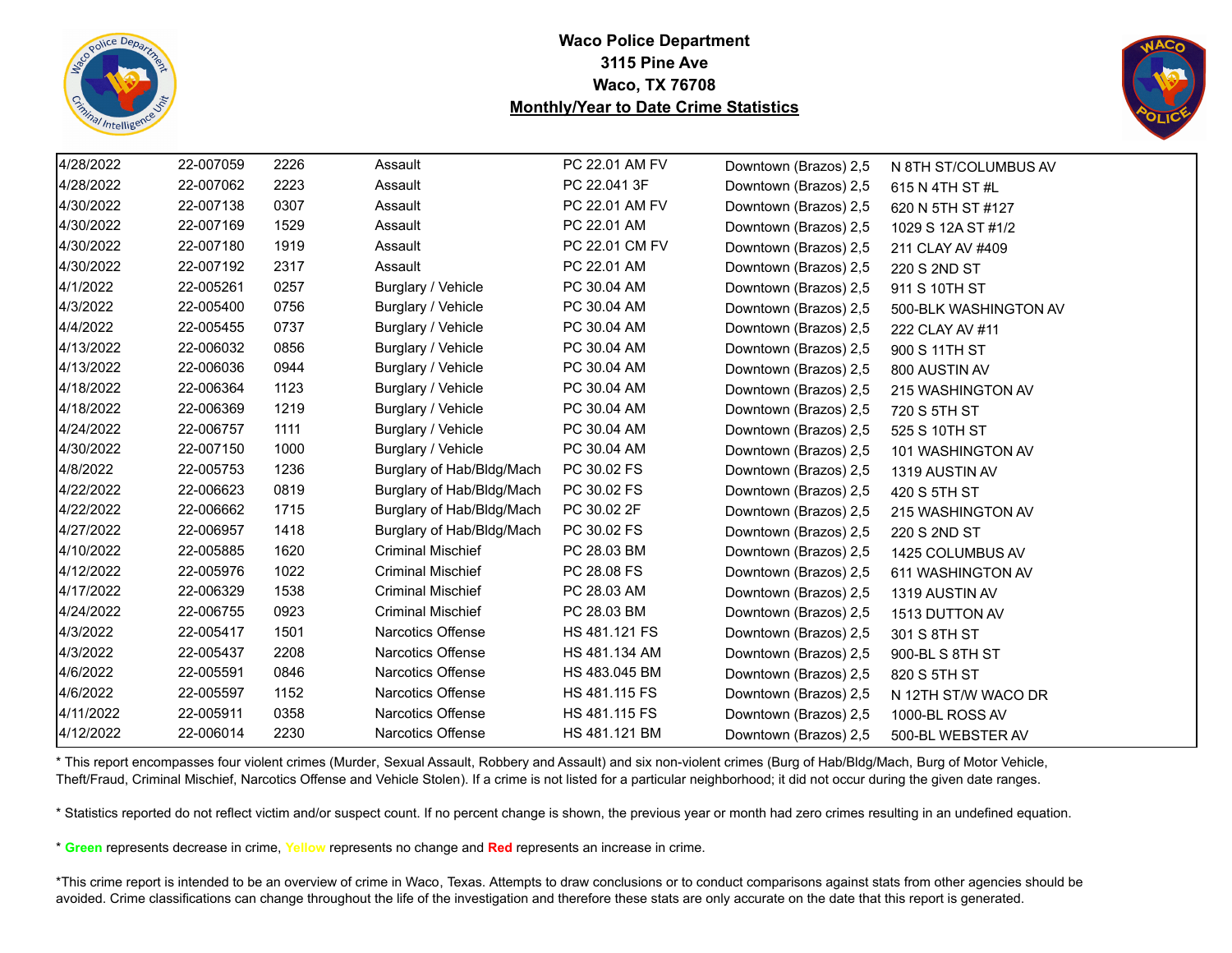



| 4/12/2022 | 22-006016                        | 2230 | <b>Narcotics Offense</b> | HS 481.121 BM  | Downtown (Brazos) 2,5 | 500-BL WEBSTER AV                   |
|-----------|----------------------------------|------|--------------------------|----------------|-----------------------|-------------------------------------|
| 4/14/2022 | 22-006163                        | 2354 | Narcotics Offense        | HS 481.115 FS  | Downtown (Brazos) 2,5 | WASHINGTON AV/N UNIVERSITY PARKS DR |
| 4/15/2022 | 22-006166                        | 0001 | Narcotics Offense        | HS 483.041 AM  | Downtown (Brazos) 2,5 | N 8TH ST/W WACO DR                  |
| 4/15/2022 | 22-006172                        | 0210 | <b>Narcotics Offense</b> | HS 481.115 FS  | Downtown (Brazos) 2,5 | 900-BL WEBSTER AV                   |
| 4/19/2022 | 22-006425                        | 0149 | <b>Narcotics Offense</b> | HS 481.115 2F  | Downtown (Brazos) 2,5 | S 6TH ST/CLEVELAND AV               |
| 4/25/2022 | 22-006797                        | 0109 | <b>Narcotics Offense</b> | HS 481.134 3F  | Downtown (Brazos) 2,5 | S 6TH ST/JACKSON AV                 |
| 4/28/2022 | 22-007029                        | 1628 | Robbery                  | PC 29.03 1F    | Downtown (Brazos) 2,5 | 211 MARY AV                         |
| 4/4/2022  | 22-005462                        | 0918 | Theft /Fraud             | PC 31.03 AM    | Downtown (Brazos) 2,5 | 815 COLUMBUS AV                     |
| 4/8/2022  | 22-005776                        | 1708 | Theft /Fraud             | PC 31.03 AM    | Downtown (Brazos) 2,5 | 600 AUSTIN AV                       |
| 4/12/2022 | 22-006000                        | 1702 | Theft /Fraud             | PC 31.03 AM    | Downtown (Brazos) 2,5 | 805 S 8TH ST                        |
| 4/14/2022 | 22-006165                        | 2354 | Theft /Fraud             | PC 32.315 FS   | Downtown (Brazos) 2,5 | WASHINGTON AV/N UNIVERSITY PARKS DR |
| 4/19/2022 | 22-006454                        | 1620 | Theft /Fraud             | PC 31.03 BM    | Downtown (Brazos) 2,5 | 200 CLAY AV                         |
| 4/20/2022 | 22-006523                        | 1627 | Theft /Fraud             | PC 31.03 CM    | Downtown (Brazos) 2,5 | 500 CLEVELAND AV                    |
| 4/21/2022 | 22-006555                        | 0848 | Theft /Fraud             | PC 31.03 BM    | Downtown (Brazos) 2,5 | 300 WEBSTER AV                      |
| 4/28/2022 | 22-007025                        | 1620 | Theft /Fraud             | PC 31.03 CM    | Downtown (Brazos) 2,5 | N 11TH ST/JEFFERSON AV              |
| 4/29/2022 | 22-007088                        | 1124 | Theft /Fraud             | PC 32.31 FS    | Downtown (Brazos) 2,5 | 1413 CLAY AV                        |
| 4/30/2022 | 22-007148                        | 0730 | Theft /Fraud             | PC 31.03 AM    | Downtown (Brazos) 2,5 | 113 S UNIVERSITY PARKS DR           |
| 4/4/2022  | 22-005481                        | 1318 | Vehicle Stolen           | PC 31.07 FS    | Downtown (Brazos) 2,5 | 1326 FRANKLIN AV                    |
|           | Neighborhood: Heart of Texas 3,4 |      |                          |                |                       |                                     |
| 4/4/2022  | 22-005518                        | 2046 | Assault                  | PC 22.01 CM    | Heart of Texas 3,4    | 1015 N VALLEY MILLS DR              |
| 4/7/2022  | 22-005704                        | 1815 | Assault                  | PC 22.01 AM    | Heart of Texas 3,4    | 3701 SLEEPER AV #10                 |
| 4/14/2022 | 22-006161                        | 2339 | Assault                  | PC 22.01 AM FV | Heart of Texas 3,4    | 1001 N VALLEY MILLS DR #141         |
| 4/23/2022 | 22-006730                        | 1949 | Assault                  | PC 22.01 CM    | Heart of Texas 3.4    | 4032 WINDSOR AV                     |
| 4/24/2022 | 22-006783                        | 1941 | Assault                  | PC 22.01 AM FV | Heart of Texas 3,4    | 3401 COLCORD AV                     |
| 4/26/2022 | 22-006917                        | 2148 | Assault                  | PC 22.01 CM FV | Heart of Texas 3,4    | 3720 HOMAN AV                       |
| 4/13/2022 | 22-006073                        | 2051 | Burglary / Vehicle       | PC 30.04 AM    | Heart of Texas 3,4    | 3913 FREDERICK AV                   |
| 4/21/2022 | 22-006596                        | 1942 | Burglary / Vehicle       | PC 30.04 AM    | Heart of Texas 3,4    | 733 CAMP DR                         |
| 4/22/2022 | 22-006644                        | 1258 | Burglary / Vehicle       | PC 30.04 AM    | Heart of Texas 3,4    | 4721 BOSQUE BL                      |

\* This report encompasses four violent crimes (Murder, Sexual Assault, Robbery and Assault) and six non-violent crimes (Burg of Hab/Bldg/Mach, Burg of Motor Vehicle, Theft/Fraud, Criminal Mischief, Narcotics Offense and Vehicle Stolen). If a crime is not listed for a particular neighborhood; it did not occur during the given date ranges.

\* Statistics reported do not reflect victim and/or suspect count. If no percent change is shown, the previous year or month had zero crimes resulting in an undefined equation.

\* **Green** represents decrease in crime, **Yellow** represents no change and **Red** represents an increase in crime.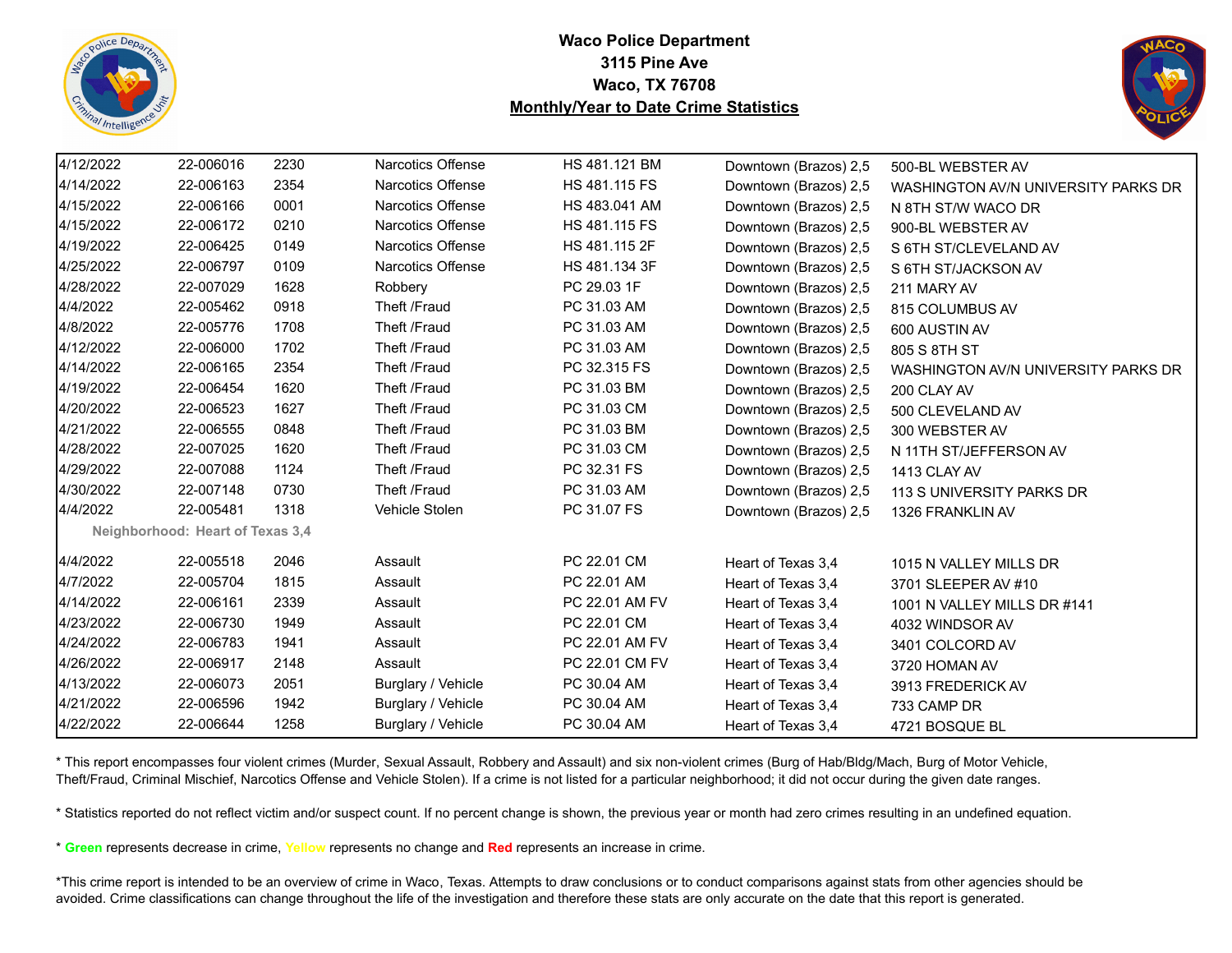



| 4/29/2022                  | 22-007130                       | 2352 | Burglary of Hab/Bldg/Mach | PC 30.02 2F    | Heart of Texas 3,4 | 3816 CUMBERLAND AV         |  |  |  |
|----------------------------|---------------------------------|------|---------------------------|----------------|--------------------|----------------------------|--|--|--|
| 4/5/2022                   | 22-005569                       | 1847 | <b>Criminal Mischief</b>  | PC 28.03 BM    | Heart of Texas 3,4 | 4009 SLEEPER AV            |  |  |  |
| 4/5/2022                   | 22-005570                       | 1847 | <b>Criminal Mischief</b>  | PC 28.03 AM    | Heart of Texas 3,4 | 4009 SLEEPER AV            |  |  |  |
| 4/7/2022                   | 22-005670                       | 1203 | <b>Criminal Mischief</b>  | PC 28.03 BM    | Heart of Texas 3,4 | 3810 KIMBERLY DR           |  |  |  |
| 4/8/2022                   | 22-005783                       | 2037 | <b>Criminal Mischief</b>  | PC 28.03 BM    | Heart of Texas 3,4 | 2130 N 33RD ST             |  |  |  |
| 4/11/2022                  | 22-005951                       | 1736 | <b>Criminal Mischief</b>  | PC 28.03 BM    | Heart of Texas 3,4 | 3409 LELAND AV             |  |  |  |
| 4/22/2022                  | 22-006642                       | 1149 | <b>Criminal Mischief</b>  | PC 28.03 BM    | Heart of Texas 3,4 | 4025 BOSQUE BL             |  |  |  |
| 4/23/2022                  | 22-006700                       | 0437 | <b>Criminal Mischief</b>  | PC 28.03 BM    | Heart of Texas 3,4 | 3624 LELAND AV             |  |  |  |
| 4/20/2022                  | 22-006476                       | 0115 | <b>Narcotics Offense</b>  | HS 481.121 BM  | Heart of Texas 3,4 | 3904 COLCORD AV            |  |  |  |
| 4/20/2022                  | 22-006481                       | 0115 | <b>Narcotics Offense</b>  | HS 481.116 2F  | Heart of Texas 3,4 | 3904 COLCORD AV            |  |  |  |
| 4/20/2022                  | 22-006545                       | 2321 | Narcotics Offense         | HS 481.121 BM  | Heart of Texas 3,4 | 1900-BL N 35TH ST          |  |  |  |
| 4/23/2022                  | 22-006696                       | 0244 | <b>Narcotics Offense</b>  | HS 481.115 FS  | Heart of Texas 3,4 | 1101 N VALLEY MILLS DR     |  |  |  |
| 4/25/2022                  | 22-006852                       | 2008 | Robbery                   | PC 29.03 1F    | Heart of Texas 3,4 | 4716 BOSQUE BL             |  |  |  |
| 4/11/2022                  | 22-005933                       | 1357 | Sexual Assault            | PC 22.011 3F   | Heart of Texas 3,4 | <b>Address Witheld</b>     |  |  |  |
| 4/3/2022                   | 22-005413                       | 1325 | Theft /Fraud              | PC 31.03 BM    | Heart of Texas 3,4 | 718 N NEW RD               |  |  |  |
| 4/4/2022                   | 22-005457                       | 0757 | Theft /Fraud              | PC 31.03 AM    | Heart of Texas 3,4 | 3821 ETHEL AV              |  |  |  |
| 4/18/2022                  | 22-006382                       | 1451 | Theft /Fraud              | PC 32.31 FS    | Heart of Texas 3,4 | 4100 BOSQUE BL             |  |  |  |
| 4/30/2022                  | 22-007191                       | 2230 | Theft /Fraud              | PC 31.03 CM    | Heart of Texas 3,4 | 3921 CUMBERLAND AV         |  |  |  |
| 4/23/2022                  | 22-006707                       | 1129 | Vehicle Stolen            | PC 31.03 FS SV | Heart of Texas 3,4 | 1225 DRAKE CT              |  |  |  |
|                            | Neighborhood: Hwy 84 Corridor 5 |      |                           |                |                    |                            |  |  |  |
| 4/29/2022                  | 22-007112                       | 1626 | Assault                   | PC 22.01 AM FV | Hwy 84 Corridor 5  | 410 SUNNYDALE DR           |  |  |  |
| 4/1/2022                   | 22-005291                       | 1358 | Theft /Fraud              | PC 31.03 AM    | Hwy 84 Corridor 5  | 500 RIVER PARK RD          |  |  |  |
| 4/2/2022                   | 22-005370                       | 2011 | Theft /Fraud              | PC 32.31 FS    | Hwy 84 Corridor 5  | 162 ELM GROVE CI           |  |  |  |
| 4/3/2022                   | 22-005415                       | 1406 | Theft /Fraud              | PC 32.31 FS    | Hwy 84 Corridor 5  | <b>119 WOODHAVEN TRAIL</b> |  |  |  |
| 4/5/2022                   | 22-005551                       | 1606 | Theft /Fraud              | PC 31.03 FS    | Hwy 84 Corridor 5  | 25930 HWY 84               |  |  |  |
| 4/6/2022                   | 22-800179                       | 1342 | Theft /Fraud              | PC 31.03 FS    | Hwy 84 Corridor 5  | 508 RIVER PARK RD          |  |  |  |
| 4/18/2022                  | 22-006381                       | 1445 | Theft /Fraud              | PC 31.03 FS    | Hwy 84 Corridor 5  | 508 MEADOWLAND DR          |  |  |  |
| Neighborhood: Kendrick 2,3 |                                 |      |                           |                |                    |                            |  |  |  |

\* This report encompasses four violent crimes (Murder, Sexual Assault, Robbery and Assault) and six non-violent crimes (Burg of Hab/Bldg/Mach, Burg of Motor Vehicle, Theft/Fraud, Criminal Mischief, Narcotics Offense and Vehicle Stolen). If a crime is not listed for a particular neighborhood; it did not occur during the given date ranges.

\* Statistics reported do not reflect victim and/or suspect count. If no percent change is shown, the previous year or month had zero crimes resulting in an undefined equation.

\* **Green** represents decrease in crime, **Yellow** represents no change and **Red** represents an increase in crime.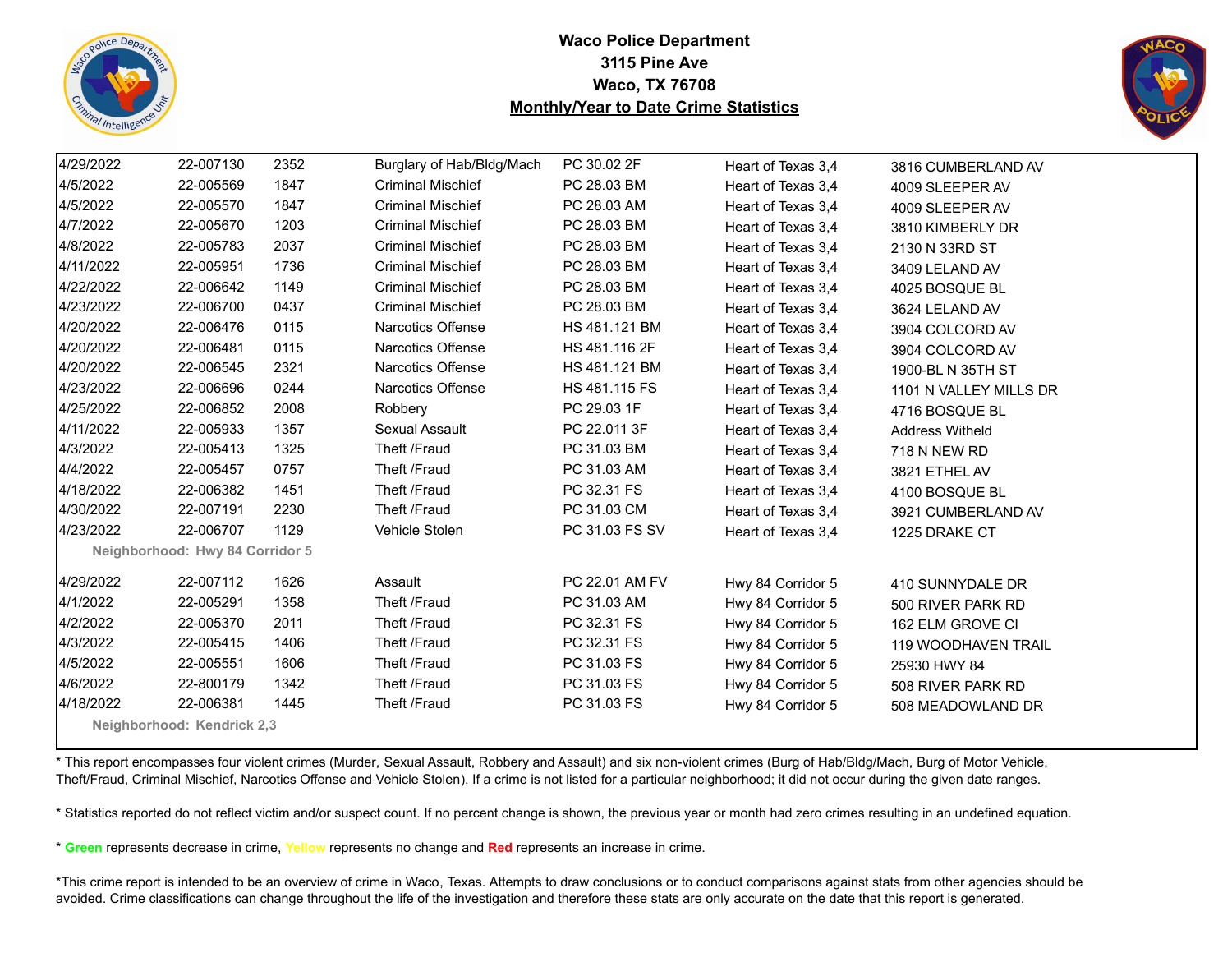



| 4/2/2022  | 22-005337 | 0117 | Assault                  | PC 22.01 AM FV | Kendrick 2,3 | 3501 BAGBY AV                     |
|-----------|-----------|------|--------------------------|----------------|--------------|-----------------------------------|
| 4/2/2022  | 22-005344 | 0611 | Assault                  | PC 22.01 AM FV | Kendrick 2,3 | 1901 RICHTER ST #5104             |
| 4/2/2022  | 22-005377 | 2124 | Assault                  | PC 22.01 AM    | Kendrick 2,3 | 5931 CROSSLAKE PK                 |
| 4/4/2022  | 22-005526 | 2328 | Assault                  | PC 22.02 1F FV | Kendrick 2,3 | 3805 JAMES AV                     |
| 4/4/2022  | 22-005527 | 2328 | Assault                  | PC 22.01 AM FV | Kendrick 2,3 | 3805 JAMES AV                     |
| 4/13/2022 | 22-006059 | 1633 | Assault                  | PC 22.04 3F FV | Kendrick 2,3 | 3520 SHELBY AV                    |
| 4/18/2022 | 22-006407 | 2057 | Assault                  | PC 22.01 AM FV | Kendrick 2,3 | 1805 MARQUITA ST #B               |
| 4/20/2022 | 22-006524 | 1625 | Assault                  | PC 22.01 CM    | Kendrick 2,3 | 3617 HAY AV                       |
| 4/22/2022 | 22-006586 | 1453 | Assault                  | PC 22.041 FS   | Kendrick 2,3 | 3805 JAMES AV                     |
| 4/22/2022 | 22-006617 | 0538 | Assault                  | PC 22.01 AM FV | Kendrick 2,3 | 1509 LEXINGTON ST                 |
| 4/25/2022 | 22-006818 | 1040 | Assault                  | PC 22.01 AM FV | Kendrick 2,3 | 3808 JAMES AV                     |
| 4/4/2022  | 22-800173 | 1038 | Burglary / Vehicle       | PC 30.04 AM    | Kendrick 2,3 | 2100 S NEW RD                     |
| 4/7/2022  | 22-005666 | 0955 | Burglary / Vehicle       | PC 30.04 AM    | Kendrick 2,3 | 1904 CONNALLY ST                  |
| 4/8/2022  | 22-005735 | 0718 | Burglary / Vehicle       | PC 30.04 AM    | Kendrick 2,3 | 1305 HOLLY VISTA ST               |
| 4/9/2022  | 22-005825 | 1542 | Burglary / Vehicle       | PC 30.04 AM    | Kendrick 2,3 | 2501 MARKETPLACE DR               |
| 4/11/2022 | 22-005907 | 0143 | Burglary / Vehicle       | PC 30.04 AM    | Kendrick 2,3 | 6532 COLD WATER DR                |
| 4/11/2022 | 22-005949 | 1717 | Burglary / Vehicle       | PC 30.04 AM    | Kendrick 2,3 | 1817 TRAVIS ST                    |
| 4/14/2022 | 22-800195 | 1206 | Burglary / Vehicle       | PC 30.04 AM    | Kendrick 2,3 | 1821 S VALLEY MILLS DR EB         |
| 4/18/2022 | 22-006417 | 2345 | Burglary / Vehicle       | PC 30.04 AM    | Kendrick 2,3 | 5210 BAGBY AV                     |
| 4/1/2022  | 22-005288 | 1327 | <b>Criminal Mischief</b> | PC 28.03 BM    | Kendrick 2,3 | 3712 CHARLTON AV                  |
| 4/2/2022  | 22-005169 | 0314 | <b>Criminal Mischief</b> | PC 28.03 AM    | Kendrick 2,3 | 3708 HAY AV                       |
| 4/6/2022  | 22-005641 | 2036 | <b>Criminal Mischief</b> | PC 28.03 BM FV | Kendrick 2,3 | 6504 DEMING DR                    |
| 4/13/2022 | 22-006035 | 0930 | <b>Criminal Mischief</b> | PC 28.03 BM    | Kendrick 2,3 | 3413 ROLANDO AV                   |
| 4/19/2022 | 22-006449 | 1203 | <b>Criminal Mischief</b> | PC 28.03 CM    | Kendrick 2,3 | 2500 MARKETPLACE DR #924          |
| 4/26/2022 | 22-006878 | 1015 | <b>Criminal Mischief</b> | PC 28.03 FS    | Kendrick 2,3 | 810 N IH 35                       |
| 4/1/2022  | 22-005263 | 0332 | Narcotics Offense        | HS 481.115 FS  | Kendrick 2,3 | BAGBY AV/W LOOP 340 FRONTAGE RD W |
| 4/28/2022 | 22-007036 | 1821 | Narcotics Offense        | HS 481.121 BM  | Kendrick 2,3 | 1901 RICHTER ST                   |
| 4/30/2022 | 22-007185 | 2121 | Narcotics Offense        | HS 481.121 BM  | Kendrick 2,3 | 100 HILLCREST MEDICAL BL          |
| 4/24/2022 | 22-006758 | 1056 | Robbery                  | PC 29.02 2F    | Kendrick 2,3 | 5701 LEGENDLAKE PK                |

\* This report encompasses four violent crimes (Murder, Sexual Assault, Robbery and Assault) and six non-violent crimes (Burg of Hab/Bldg/Mach, Burg of Motor Vehicle, Theft/Fraud, Criminal Mischief, Narcotics Offense and Vehicle Stolen). If a crime is not listed for a particular neighborhood; it did not occur during the given date ranges.

\* Statistics reported do not reflect victim and/or suspect count. If no percent change is shown, the previous year or month had zero crimes resulting in an undefined equation.

\* **Green** represents decrease in crime, **Yellow** represents no change and **Red** represents an increase in crime.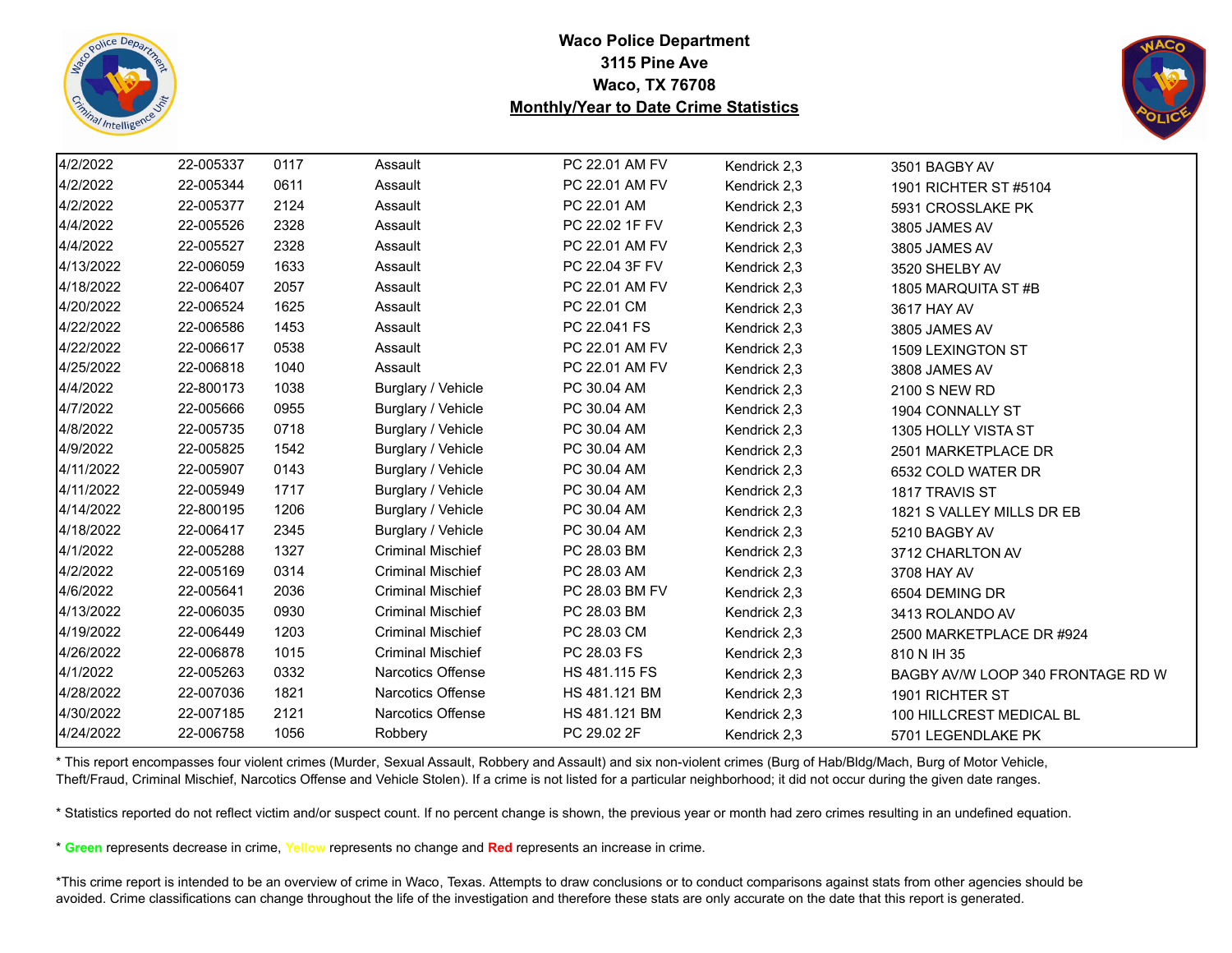



| 4/4/2022  | 22-005463                       | 0932 | Theft /Fraud              | PC 31.03 BM    | Kendrick 2,3      | 1901 RICHTER ST #3105          |
|-----------|---------------------------------|------|---------------------------|----------------|-------------------|--------------------------------|
| 4/8/2022  | 22-005761                       | 1440 | Theft /Fraud              | PC 31.03 BM    | Kendrick 2,3      | 1901 RICHTER ST                |
| 4/9/2022  | 22-005816                       | 1137 | Theft /Fraud              | PC 31.03 AM    | Kendrick 2,3      | 932 HOLT AV                    |
| 4/10/2022 | 22-005888                       | 1703 | Theft /Fraud              | PC 31.03 AM    | Kendrick 2,3      | 2400 CREEKVIEW DR              |
| 4/12/2022 | 22-005978                       | 1038 | Theft /Fraud              | PC 31.03 FS    | Kendrick 2,3      | 2301 W LOOP 340 FRONTAGE RD E  |
| 4/15/2022 | 22-006203                       | 1543 | Theft /Fraud              | PC 31.03 BM    | Kendrick 2,3      | 1821 S VALLEY MILLS DR EB      |
| 4/16/2022 | 22-006246                       | 0728 | Theft /Fraud              | PC 31.03 AM    | Kendrick 2,3      | <b>2410 S NEW RD</b>           |
| 4/17/2022 | 22-800196                       | 1143 | Theft /Fraud              | PC 31.03 CM    | Kendrick 2,3      | <b>2409 S NEW RD</b>           |
| 4/18/2022 | 22-006371                       | 1301 | Theft /Fraud              | PC 31.03 AM    | Kendrick 2,3      | <b>2410 S NEW RD</b>           |
| 4/18/2022 | 22-006376                       | 1323 | Theft /Fraud              | PC 31.03 FS    | Kendrick 2,3      | 5620 LEGEND LAKE PK            |
| 4/20/2022 | 22-006486                       | 0521 | Theft /Fraud              | PC 31.03 FS    | Kendrick 2,3      | 2408 MARKETPLACE DR            |
| 4/22/2022 | 22-006641                       | 1232 | Theft /Fraud              | PC 31.03 BM    | Kendrick 2,3      | 2508 W LOOP 340 FRONTAGE RD WB |
| 4/25/2022 | 22-006842                       | 1750 | Theft /Fraud              | PC 31.03 FS    | Kendrick 2,3      | 2301 W LOOP 340 FRONTAGE RD E  |
| 4/25/2022 | 22-006850                       | 1948 | Theft /Fraud              | PC 31.03 BM    | Kendrick 2,3      | 1808 CONNALLY ST               |
| 4/26/2022 | 22-006886                       | 1346 | Theft /Fraud              | PC 31.03 AM    | Kendrick 2,3      | 2400 CREEKVIEW DR              |
| 4/29/2022 | 22-007239                       | 1300 | Theft /Fraud              | PC 31.03 3F    | Kendrick 2,3      | 2301 W LOOP 340 FRONTAGE RD E  |
| 4/18/2022 | 22-006406                       | 2106 | Vehicle Stolen            | PC 31.03 FS SV | Kendrick 2,3      | 2410 S NEW RD                  |
|           | Neighborhood: Landon Branch 1,5 |      |                           |                |                   |                                |
| 4/3/2022  | 22-005404                       | 1009 | Assault                   | PC 22.01 AM FV | Landon Branch 1,5 | 4117 COBBS DR                  |
| 4/4/2022  | 22-005512                       | 1921 | Assault                   | PC 22.01 AM    | Landon Branch 1,5 | 4502 W LAKE SHORE DR #319      |
| 4/17/2022 | 22-006221                       | 2019 | Assault                   | PC 22.01 AM FV | Landon Branch 1.5 | 4216 W LAKE SHORE DR           |
| 4/28/2022 | 22-007009                       | 1126 | Assault                   | PC 22.01 AM FV | Landon Branch 1.5 | 4502 W LAKE SHORE DR #723      |
| 4/30/2022 | 22-007137                       | 0127 | Assault                   | PC 22.01 CM FV | Landon Branch 1,5 | 4213 LAKE SHORE VILLA DR #213  |
| 4/12/2022 | 22-005972                       | 0833 | Burglary / Vehicle        | PC 30.04 FS    | Landon Branch 1.5 | 3363 CHIMNEY PLACE DR          |
| 4/13/2022 | 22-006038                       | 1012 | Burglary / Vehicle        | PC 30.04 AM    | Landon Branch 1,5 | 3320 N 32ND ST                 |
| 4/17/2022 | 22-006306                       | 0754 | Burglary of Hab/Bldg/Mach | PC 30.02 FS    | Landon Branch 1,5 | 3701 N 27TH ST                 |
| 4/29/2022 | 22-007123                       | 2028 | Burglary of Hab/Bldg/Mach | PC 30.02 1F FV | Landon Branch 1,5 | 3301 LYLE AV                   |
| 4/2/2022  | 22-005383                       | 2210 | <b>Criminal Mischief</b>  | PC 28.03 CM    | Landon Branch 1,5 | 2304 LANDON BRANCH RD          |

\* This report encompasses four violent crimes (Murder, Sexual Assault, Robbery and Assault) and six non-violent crimes (Burg of Hab/Bldg/Mach, Burg of Motor Vehicle, Theft/Fraud, Criminal Mischief, Narcotics Offense and Vehicle Stolen). If a crime is not listed for a particular neighborhood; it did not occur during the given date ranges.

\* Statistics reported do not reflect victim and/or suspect count. If no percent change is shown, the previous year or month had zero crimes resulting in an undefined equation.

\* **Green** represents decrease in crime, **Yellow** represents no change and **Red** represents an increase in crime.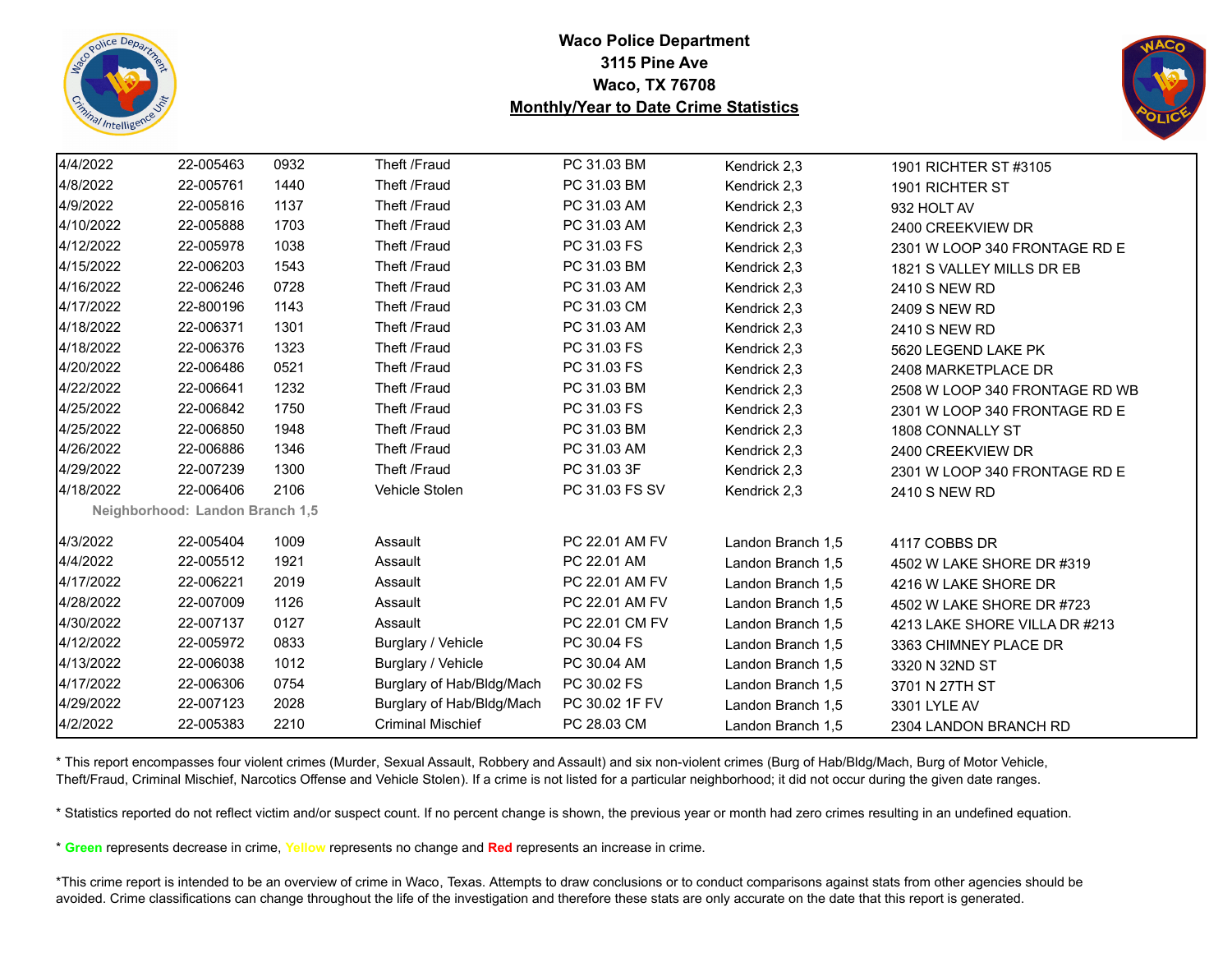



| 4/8/2022<br>22-005772<br>1732<br><b>Criminal Mischief</b><br>PC 28.03 CM<br>Landon Branch 1,5<br>3325 CHIMNEY PLACE DR<br>4/16/2022<br>Narcotics Offense<br>22-006244<br>0529<br>HS 481.117 AM<br>Landon Branch 1,5<br>2200 N 41ST ST<br>4/3/2022<br>22-005420<br>1629<br>Theft /Fraud<br>PC 31.03 CM<br>Landon Branch 1,5<br>4408 VILLAGE OAK DR<br>4/9/2022<br>1530<br>Theft /Fraud<br>22-005831<br>PC 31.03 AM<br>Landon Branch 1,5<br>4394 W LAKE SHORE DR #A<br>4/17/2022<br>1107<br>Theft /Fraud<br>22-006313<br>PC 31.03 BM<br>Landon Branch 1,5<br>4/23/2022<br>22-006725<br>1918<br>Theft /Fraud<br>PC 32.31 FS<br>Landon Branch 1,5<br>4/27/2022<br>22-006937<br>0829<br>Theft /Fraud<br>PC 31.03 BM<br>Landon Branch 1.5<br>4/27/2022<br>22-006944<br>1027<br>Theft /Fraud<br>PC 31.03 CM<br>Landon Branch 1.5<br>3107 N 30TH ST<br>4/8/2022<br>22-005737<br>0809<br>Vehicle Stolen<br>PC 31.03 FS SV<br>Landon Branch 1,5<br>4372 W LAKE SHORE DR<br><b>Neighborhood: Mountainview 5</b><br>4/4/2022<br>22-005502<br>1544<br>Burglary / Vehicle<br>PC 30.04 AM<br>Mountainview 5<br>2835 SAVANNAH CT<br>4/4/2022<br>Burglary / Vehicle<br>PC 30.04 AM<br>22-005520<br>2208<br>Mountainview 5<br>2943 SAVANNAH CT<br>4/14/2022<br>0929<br>Burglary / Vehicle<br>22-006098<br>PC 30.04 AM<br>Mountainview 5<br>5625 OAKVIEW DR<br>4/12/2022<br>22-005991<br>1516<br>Burglary of Hab/Bldg/Mach<br>PC 30.02 2F<br>Mountainview 5<br>5719 LAKEMONT DR<br>4/8/2022<br>1347<br><b>Criminal Mischief</b><br>PC 28.03 AM<br>22-005759<br>Mountainview 5<br>5301 BOSQUE BL #180<br><b>Criminal Mischief</b><br>4/20/2022<br>22-006531<br>1825<br>PC 28.03 AM<br>Mountainview 5<br>2000 HANOVER DR<br>4/5/2022<br>1518<br>Theft /Fraud<br>PC 31.03 FS<br>22-005547<br>Mountainview 5<br>4816 LOCH LOMOND DR<br>4/5/2022<br>22-005556<br>1707<br>Theft /Fraud<br>PC 31.03 FS<br>Mountainview 5<br>5401 BOSQUE BL<br>4/8/2022<br>1441<br>Theft /Fraud<br>22-800183<br>PC 31.03 BM<br>Mountainview 5<br>5201 BOSQUE BL<br>4/13/2022<br>1759<br>Theft /Fraud<br>22-006068<br>PC 32.47 BM<br>Mountainview 5<br>5401 BOSQUE BL<br>4/14/2022<br>1449<br>Theft /Fraud<br>PC 32.31 FS<br>22-006113<br>Mountainview 5<br>2128 LAKE JAMES DR<br>4/23/2022<br>22-006702<br>1013<br>Theft /Fraud<br>PC 31.03 FS<br>Mountainview 5<br>2749 CEDAR POINT DR<br>4/16/2022<br>22-006249<br>0910<br>Vehicle Stolen<br>PC 31.03 FS SV<br>Mountainview 5<br>5301 BOSQUE BL #320<br>Neighborhood: North East Riverside 1<br>4/2/2022<br>22-005341<br>0400<br>PC 22.01 AM<br>Assault<br>North East Riverside 1<br>800-BLK ORCHARD LN<br>4/4/2022<br>22-005480<br>1220<br>PC 22.01 AM FV<br>Assault<br>North East Riverside 1<br>1411 E CALHOUN AV<br>4/6/2022<br>22-005580<br>0121<br>PC 22.02 2F<br>Assault<br>North East Riverside 1<br>416 SPRING ST<br>4/12/2022<br>22-005994<br>1559<br>PC 22.04 3F<br>Assault<br>North East Riverside 1<br>1020 ELM AV |  |  |  |                            |
|----------------------------------------------------------------------------------------------------------------------------------------------------------------------------------------------------------------------------------------------------------------------------------------------------------------------------------------------------------------------------------------------------------------------------------------------------------------------------------------------------------------------------------------------------------------------------------------------------------------------------------------------------------------------------------------------------------------------------------------------------------------------------------------------------------------------------------------------------------------------------------------------------------------------------------------------------------------------------------------------------------------------------------------------------------------------------------------------------------------------------------------------------------------------------------------------------------------------------------------------------------------------------------------------------------------------------------------------------------------------------------------------------------------------------------------------------------------------------------------------------------------------------------------------------------------------------------------------------------------------------------------------------------------------------------------------------------------------------------------------------------------------------------------------------------------------------------------------------------------------------------------------------------------------------------------------------------------------------------------------------------------------------------------------------------------------------------------------------------------------------------------------------------------------------------------------------------------------------------------------------------------------------------------------------------------------------------------------------------------------------------------------------------------------------------------------------------------------------------------------------------------------------------------------------------------------------------------------------------------------------------------------------------------------------------------------------------------------------------------------------------------------------------------------------------------------------------------------------------------------------------------------------------------------------------------|--|--|--|----------------------------|
|                                                                                                                                                                                                                                                                                                                                                                                                                                                                                                                                                                                                                                                                                                                                                                                                                                                                                                                                                                                                                                                                                                                                                                                                                                                                                                                                                                                                                                                                                                                                                                                                                                                                                                                                                                                                                                                                                                                                                                                                                                                                                                                                                                                                                                                                                                                                                                                                                                                                                                                                                                                                                                                                                                                                                                                                                                                                                                                                        |  |  |  |                            |
|                                                                                                                                                                                                                                                                                                                                                                                                                                                                                                                                                                                                                                                                                                                                                                                                                                                                                                                                                                                                                                                                                                                                                                                                                                                                                                                                                                                                                                                                                                                                                                                                                                                                                                                                                                                                                                                                                                                                                                                                                                                                                                                                                                                                                                                                                                                                                                                                                                                                                                                                                                                                                                                                                                                                                                                                                                                                                                                                        |  |  |  |                            |
|                                                                                                                                                                                                                                                                                                                                                                                                                                                                                                                                                                                                                                                                                                                                                                                                                                                                                                                                                                                                                                                                                                                                                                                                                                                                                                                                                                                                                                                                                                                                                                                                                                                                                                                                                                                                                                                                                                                                                                                                                                                                                                                                                                                                                                                                                                                                                                                                                                                                                                                                                                                                                                                                                                                                                                                                                                                                                                                                        |  |  |  |                            |
|                                                                                                                                                                                                                                                                                                                                                                                                                                                                                                                                                                                                                                                                                                                                                                                                                                                                                                                                                                                                                                                                                                                                                                                                                                                                                                                                                                                                                                                                                                                                                                                                                                                                                                                                                                                                                                                                                                                                                                                                                                                                                                                                                                                                                                                                                                                                                                                                                                                                                                                                                                                                                                                                                                                                                                                                                                                                                                                                        |  |  |  |                            |
|                                                                                                                                                                                                                                                                                                                                                                                                                                                                                                                                                                                                                                                                                                                                                                                                                                                                                                                                                                                                                                                                                                                                                                                                                                                                                                                                                                                                                                                                                                                                                                                                                                                                                                                                                                                                                                                                                                                                                                                                                                                                                                                                                                                                                                                                                                                                                                                                                                                                                                                                                                                                                                                                                                                                                                                                                                                                                                                                        |  |  |  | 4372 W LAKE SHORE DR #4240 |
|                                                                                                                                                                                                                                                                                                                                                                                                                                                                                                                                                                                                                                                                                                                                                                                                                                                                                                                                                                                                                                                                                                                                                                                                                                                                                                                                                                                                                                                                                                                                                                                                                                                                                                                                                                                                                                                                                                                                                                                                                                                                                                                                                                                                                                                                                                                                                                                                                                                                                                                                                                                                                                                                                                                                                                                                                                                                                                                                        |  |  |  | 4502 W LAKE SHORE DR #314  |
|                                                                                                                                                                                                                                                                                                                                                                                                                                                                                                                                                                                                                                                                                                                                                                                                                                                                                                                                                                                                                                                                                                                                                                                                                                                                                                                                                                                                                                                                                                                                                                                                                                                                                                                                                                                                                                                                                                                                                                                                                                                                                                                                                                                                                                                                                                                                                                                                                                                                                                                                                                                                                                                                                                                                                                                                                                                                                                                                        |  |  |  | 4502 W LAKE SHORE DR #220  |
|                                                                                                                                                                                                                                                                                                                                                                                                                                                                                                                                                                                                                                                                                                                                                                                                                                                                                                                                                                                                                                                                                                                                                                                                                                                                                                                                                                                                                                                                                                                                                                                                                                                                                                                                                                                                                                                                                                                                                                                                                                                                                                                                                                                                                                                                                                                                                                                                                                                                                                                                                                                                                                                                                                                                                                                                                                                                                                                                        |  |  |  |                            |
|                                                                                                                                                                                                                                                                                                                                                                                                                                                                                                                                                                                                                                                                                                                                                                                                                                                                                                                                                                                                                                                                                                                                                                                                                                                                                                                                                                                                                                                                                                                                                                                                                                                                                                                                                                                                                                                                                                                                                                                                                                                                                                                                                                                                                                                                                                                                                                                                                                                                                                                                                                                                                                                                                                                                                                                                                                                                                                                                        |  |  |  |                            |
|                                                                                                                                                                                                                                                                                                                                                                                                                                                                                                                                                                                                                                                                                                                                                                                                                                                                                                                                                                                                                                                                                                                                                                                                                                                                                                                                                                                                                                                                                                                                                                                                                                                                                                                                                                                                                                                                                                                                                                                                                                                                                                                                                                                                                                                                                                                                                                                                                                                                                                                                                                                                                                                                                                                                                                                                                                                                                                                                        |  |  |  |                            |
|                                                                                                                                                                                                                                                                                                                                                                                                                                                                                                                                                                                                                                                                                                                                                                                                                                                                                                                                                                                                                                                                                                                                                                                                                                                                                                                                                                                                                                                                                                                                                                                                                                                                                                                                                                                                                                                                                                                                                                                                                                                                                                                                                                                                                                                                                                                                                                                                                                                                                                                                                                                                                                                                                                                                                                                                                                                                                                                                        |  |  |  |                            |
|                                                                                                                                                                                                                                                                                                                                                                                                                                                                                                                                                                                                                                                                                                                                                                                                                                                                                                                                                                                                                                                                                                                                                                                                                                                                                                                                                                                                                                                                                                                                                                                                                                                                                                                                                                                                                                                                                                                                                                                                                                                                                                                                                                                                                                                                                                                                                                                                                                                                                                                                                                                                                                                                                                                                                                                                                                                                                                                                        |  |  |  |                            |
|                                                                                                                                                                                                                                                                                                                                                                                                                                                                                                                                                                                                                                                                                                                                                                                                                                                                                                                                                                                                                                                                                                                                                                                                                                                                                                                                                                                                                                                                                                                                                                                                                                                                                                                                                                                                                                                                                                                                                                                                                                                                                                                                                                                                                                                                                                                                                                                                                                                                                                                                                                                                                                                                                                                                                                                                                                                                                                                                        |  |  |  |                            |
|                                                                                                                                                                                                                                                                                                                                                                                                                                                                                                                                                                                                                                                                                                                                                                                                                                                                                                                                                                                                                                                                                                                                                                                                                                                                                                                                                                                                                                                                                                                                                                                                                                                                                                                                                                                                                                                                                                                                                                                                                                                                                                                                                                                                                                                                                                                                                                                                                                                                                                                                                                                                                                                                                                                                                                                                                                                                                                                                        |  |  |  |                            |
|                                                                                                                                                                                                                                                                                                                                                                                                                                                                                                                                                                                                                                                                                                                                                                                                                                                                                                                                                                                                                                                                                                                                                                                                                                                                                                                                                                                                                                                                                                                                                                                                                                                                                                                                                                                                                                                                                                                                                                                                                                                                                                                                                                                                                                                                                                                                                                                                                                                                                                                                                                                                                                                                                                                                                                                                                                                                                                                                        |  |  |  |                            |
|                                                                                                                                                                                                                                                                                                                                                                                                                                                                                                                                                                                                                                                                                                                                                                                                                                                                                                                                                                                                                                                                                                                                                                                                                                                                                                                                                                                                                                                                                                                                                                                                                                                                                                                                                                                                                                                                                                                                                                                                                                                                                                                                                                                                                                                                                                                                                                                                                                                                                                                                                                                                                                                                                                                                                                                                                                                                                                                                        |  |  |  |                            |
|                                                                                                                                                                                                                                                                                                                                                                                                                                                                                                                                                                                                                                                                                                                                                                                                                                                                                                                                                                                                                                                                                                                                                                                                                                                                                                                                                                                                                                                                                                                                                                                                                                                                                                                                                                                                                                                                                                                                                                                                                                                                                                                                                                                                                                                                                                                                                                                                                                                                                                                                                                                                                                                                                                                                                                                                                                                                                                                                        |  |  |  |                            |
|                                                                                                                                                                                                                                                                                                                                                                                                                                                                                                                                                                                                                                                                                                                                                                                                                                                                                                                                                                                                                                                                                                                                                                                                                                                                                                                                                                                                                                                                                                                                                                                                                                                                                                                                                                                                                                                                                                                                                                                                                                                                                                                                                                                                                                                                                                                                                                                                                                                                                                                                                                                                                                                                                                                                                                                                                                                                                                                                        |  |  |  |                            |
|                                                                                                                                                                                                                                                                                                                                                                                                                                                                                                                                                                                                                                                                                                                                                                                                                                                                                                                                                                                                                                                                                                                                                                                                                                                                                                                                                                                                                                                                                                                                                                                                                                                                                                                                                                                                                                                                                                                                                                                                                                                                                                                                                                                                                                                                                                                                                                                                                                                                                                                                                                                                                                                                                                                                                                                                                                                                                                                                        |  |  |  |                            |
|                                                                                                                                                                                                                                                                                                                                                                                                                                                                                                                                                                                                                                                                                                                                                                                                                                                                                                                                                                                                                                                                                                                                                                                                                                                                                                                                                                                                                                                                                                                                                                                                                                                                                                                                                                                                                                                                                                                                                                                                                                                                                                                                                                                                                                                                                                                                                                                                                                                                                                                                                                                                                                                                                                                                                                                                                                                                                                                                        |  |  |  |                            |
|                                                                                                                                                                                                                                                                                                                                                                                                                                                                                                                                                                                                                                                                                                                                                                                                                                                                                                                                                                                                                                                                                                                                                                                                                                                                                                                                                                                                                                                                                                                                                                                                                                                                                                                                                                                                                                                                                                                                                                                                                                                                                                                                                                                                                                                                                                                                                                                                                                                                                                                                                                                                                                                                                                                                                                                                                                                                                                                                        |  |  |  |                            |
|                                                                                                                                                                                                                                                                                                                                                                                                                                                                                                                                                                                                                                                                                                                                                                                                                                                                                                                                                                                                                                                                                                                                                                                                                                                                                                                                                                                                                                                                                                                                                                                                                                                                                                                                                                                                                                                                                                                                                                                                                                                                                                                                                                                                                                                                                                                                                                                                                                                                                                                                                                                                                                                                                                                                                                                                                                                                                                                                        |  |  |  |                            |
|                                                                                                                                                                                                                                                                                                                                                                                                                                                                                                                                                                                                                                                                                                                                                                                                                                                                                                                                                                                                                                                                                                                                                                                                                                                                                                                                                                                                                                                                                                                                                                                                                                                                                                                                                                                                                                                                                                                                                                                                                                                                                                                                                                                                                                                                                                                                                                                                                                                                                                                                                                                                                                                                                                                                                                                                                                                                                                                                        |  |  |  |                            |
|                                                                                                                                                                                                                                                                                                                                                                                                                                                                                                                                                                                                                                                                                                                                                                                                                                                                                                                                                                                                                                                                                                                                                                                                                                                                                                                                                                                                                                                                                                                                                                                                                                                                                                                                                                                                                                                                                                                                                                                                                                                                                                                                                                                                                                                                                                                                                                                                                                                                                                                                                                                                                                                                                                                                                                                                                                                                                                                                        |  |  |  |                            |
|                                                                                                                                                                                                                                                                                                                                                                                                                                                                                                                                                                                                                                                                                                                                                                                                                                                                                                                                                                                                                                                                                                                                                                                                                                                                                                                                                                                                                                                                                                                                                                                                                                                                                                                                                                                                                                                                                                                                                                                                                                                                                                                                                                                                                                                                                                                                                                                                                                                                                                                                                                                                                                                                                                                                                                                                                                                                                                                                        |  |  |  |                            |
|                                                                                                                                                                                                                                                                                                                                                                                                                                                                                                                                                                                                                                                                                                                                                                                                                                                                                                                                                                                                                                                                                                                                                                                                                                                                                                                                                                                                                                                                                                                                                                                                                                                                                                                                                                                                                                                                                                                                                                                                                                                                                                                                                                                                                                                                                                                                                                                                                                                                                                                                                                                                                                                                                                                                                                                                                                                                                                                                        |  |  |  |                            |
|                                                                                                                                                                                                                                                                                                                                                                                                                                                                                                                                                                                                                                                                                                                                                                                                                                                                                                                                                                                                                                                                                                                                                                                                                                                                                                                                                                                                                                                                                                                                                                                                                                                                                                                                                                                                                                                                                                                                                                                                                                                                                                                                                                                                                                                                                                                                                                                                                                                                                                                                                                                                                                                                                                                                                                                                                                                                                                                                        |  |  |  |                            |
|                                                                                                                                                                                                                                                                                                                                                                                                                                                                                                                                                                                                                                                                                                                                                                                                                                                                                                                                                                                                                                                                                                                                                                                                                                                                                                                                                                                                                                                                                                                                                                                                                                                                                                                                                                                                                                                                                                                                                                                                                                                                                                                                                                                                                                                                                                                                                                                                                                                                                                                                                                                                                                                                                                                                                                                                                                                                                                                                        |  |  |  |                            |

\* This report encompasses four violent crimes (Murder, Sexual Assault, Robbery and Assault) and six non-violent crimes (Burg of Hab/Bldg/Mach, Burg of Motor Vehicle, Theft/Fraud, Criminal Mischief, Narcotics Offense and Vehicle Stolen). If a crime is not listed for a particular neighborhood; it did not occur during the given date ranges.

\* Statistics reported do not reflect victim and/or suspect count. If no percent change is shown, the previous year or month had zero crimes resulting in an undefined equation.

\* **Green** represents decrease in crime, **Yellow** represents no change and **Red** represents an increase in crime.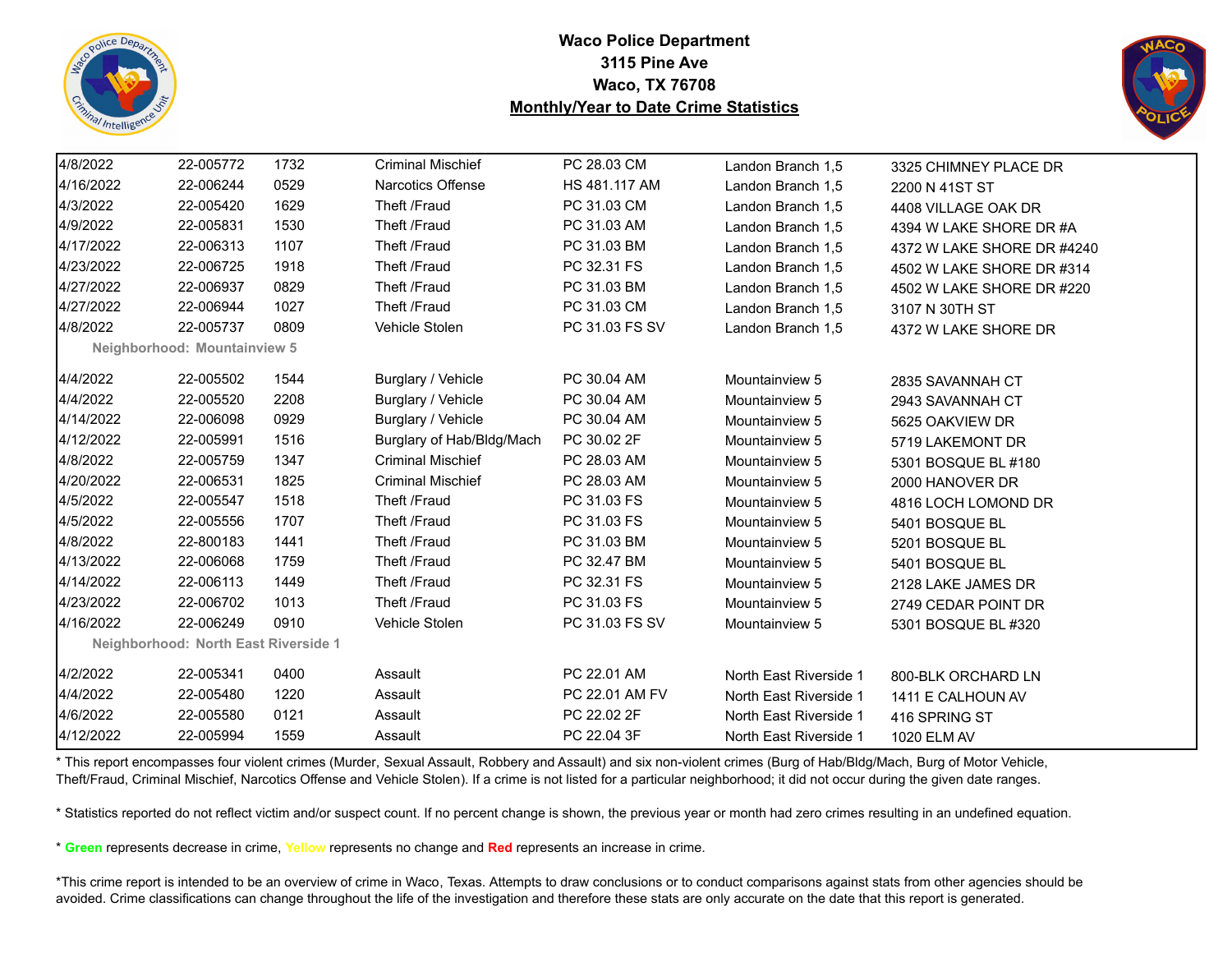



| 4/15/2022 | 22-006207 | 1532 | Assault                   | PC 22.01 AM FV | North East Riverside 1 | 800 FORREST ST                         |
|-----------|-----------|------|---------------------------|----------------|------------------------|----------------------------------------|
| 4/16/2022 | 22-006275 | 1733 | Assault                   | PC 22.01 AM FV | North East Riverside 1 | 1601 S MARTIN LUTHER KING JR BL #104   |
| 4/23/2022 | 22-006727 | 1849 | Assault                   | PC 22.04 3F    | North East Riverside 1 | 411 LOTTIE AV                          |
| 4/27/2022 | 22-006973 | 1747 | Assault                   | PC 22.02 2F    | North East Riverside 1 | DALLAS ST/CHESTNUT AV                  |
| 4/27/2022 | 22-006975 | 1818 | Assault                   | PC 22.01 CM FV | North East Riverside 1 | 1404 E CLAY AV                         |
| 4/28/2022 | 22-007039 | 1818 | Assault                   | PC 22.01 3F FV | North East Riverside 1 | 1600 S MARTIN LUTHER KING JR BL #170   |
| 4/29/2022 | 22-007068 | 0032 | Assault                   | PC 22.01 CM FV | North East Riverside 1 | 802 E CALHOUN AV                       |
| 4/30/2022 | 22-007189 | 2218 | Assault                   | PC 22.01 AM    | North East Riverside 1 | 701 E WACO DR                          |
| 4/10/2022 | 22-005843 | 0508 | Burglary / Vehicle        | PC 30.04 AM    | North East Riverside 1 | N JACK KULTGEN EX/S MARTIN LUTHER KIN  |
| 4/11/2022 | 22-005918 | 0809 | Burglary of Hab/Bldg/Mach | PC 30.02 FS    | North East Riverside 1 | 625 PEACH ST                           |
| 4/10/2022 | 22-005869 | 1012 | <b>Criminal Mischief</b>  | PC 28.03 CM    | North East Riverside 1 | 308 ROSE ST                            |
| 4/24/2022 | 22-006769 | 1422 | <b>Criminal Mischief</b>  | PC 28.03 AM    | North East Riverside 1 | TAYLOR ST/N JACK KULTGEN EX SB         |
| 4/29/2022 | 22-007117 | 1934 | <b>Criminal Mischief</b>  | PC 28.03 BM    | North East Riverside 1 | 1425 CHATTANOOGA ST                    |
| 4/6/2022  | 22-005634 | 1758 | Narcotics Offense         | HS 481.115 3F  | North East Riverside 1 | 700-BLK OLIVE ST                       |
| 4/6/2022  | 22-005642 | 2033 | Narcotics Offense         | HS 481.115 3F  | North East Riverside 1 | 1300 ORCHARD LN                        |
| 4/6/2022  | 22-005685 | 1758 | Narcotics Offense         | HS 481.121 BM  | North East Riverside 1 | EDGEWAY DR/KELLUM AV                   |
| 4/28/2022 | 22-007060 | 2258 | Narcotics Offense         | HS 481.115 FS  | North East Riverside 1 | <b>CLIFTON ST/CHESTNUT AV</b>          |
| 4/9/2022  | 22-005810 | 0925 | Sexual Assault            | PC 22.011 2F   | North East Riverside 1 | <b>Address Witheld</b>                 |
| 4/1/2022  | 22-005282 | 1150 | Theft /Fraud              | PC 32.51 FS    | North East Riverside 1 | 1609 CHERRY ST                         |
| 4/1/2022  | 22-005316 | 2010 | Theft /Fraud              | PC 32.51 3F    | North East Riverside 1 | ORCHARD LN/PEACH ST                    |
| 4/4/2022  | 22-800175 | 1313 | Theft /Fraud              | PC 31.03 BM    | North East Riverside 1 | S MARTIN LUTHER KING JR BL/FRANKLIN AV |
| 4/13/2022 | 22-006040 | 1111 | Theft /Fraud              | PC 31.03 AM    | North East Riverside 1 | 1208 PAYNE AV                          |
| 4/17/2022 | 22-006322 | 1343 | Theft /Fraud              | PC 31.03 FS    | North East Riverside 1 | 1001 S MARTIN LUTHER KING JR BL        |
| 4/27/2022 | 22-006946 | 1048 | Theft /Fraud              | PC 32.31 FS    | North East Riverside 1 | 101 APPLEGROVE CI                      |
| 4/28/2022 | 22-007054 | 2126 | Theft /Fraud              | PC 32.51 FS    | North East Riverside 1 | 720 S MARTIN LUTHER KING JR BL         |
| 4/30/2022 | 22-007153 | 1019 | Theft /Fraud              | PC 31.03 AM    | North East Riverside 1 | 1601 SPRING ST #133                    |
| 4/8/2022  | 22-005742 | 0949 | Vehicle Stolen            | PC 31.03 FS SV | North East Riverside 1 | 313 E WACO DR                          |
| 4/28/2022 | 22-007055 | 2126 | Vehicle Stolen            | PC 31.07 FS    | North East Riverside 1 | 720 S MARTIN LUTHER KING JR BL         |
| 4/30/2022 | 22-007161 | 1312 | Vehicle Stolen            | PC 31.03 FS SV | North East Riverside 1 | 1404 TAYLOR ST                         |

\* This report encompasses four violent crimes (Murder, Sexual Assault, Robbery and Assault) and six non-violent crimes (Burg of Hab/Bldg/Mach, Burg of Motor Vehicle, Theft/Fraud, Criminal Mischief, Narcotics Offense and Vehicle Stolen). If a crime is not listed for a particular neighborhood; it did not occur during the given date ranges.

\* Statistics reported do not reflect victim and/or suspect count. If no percent change is shown, the previous year or month had zero crimes resulting in an undefined equation.

\* **Green** represents decrease in crime, **Yellow** represents no change and **Red** represents an increase in crime.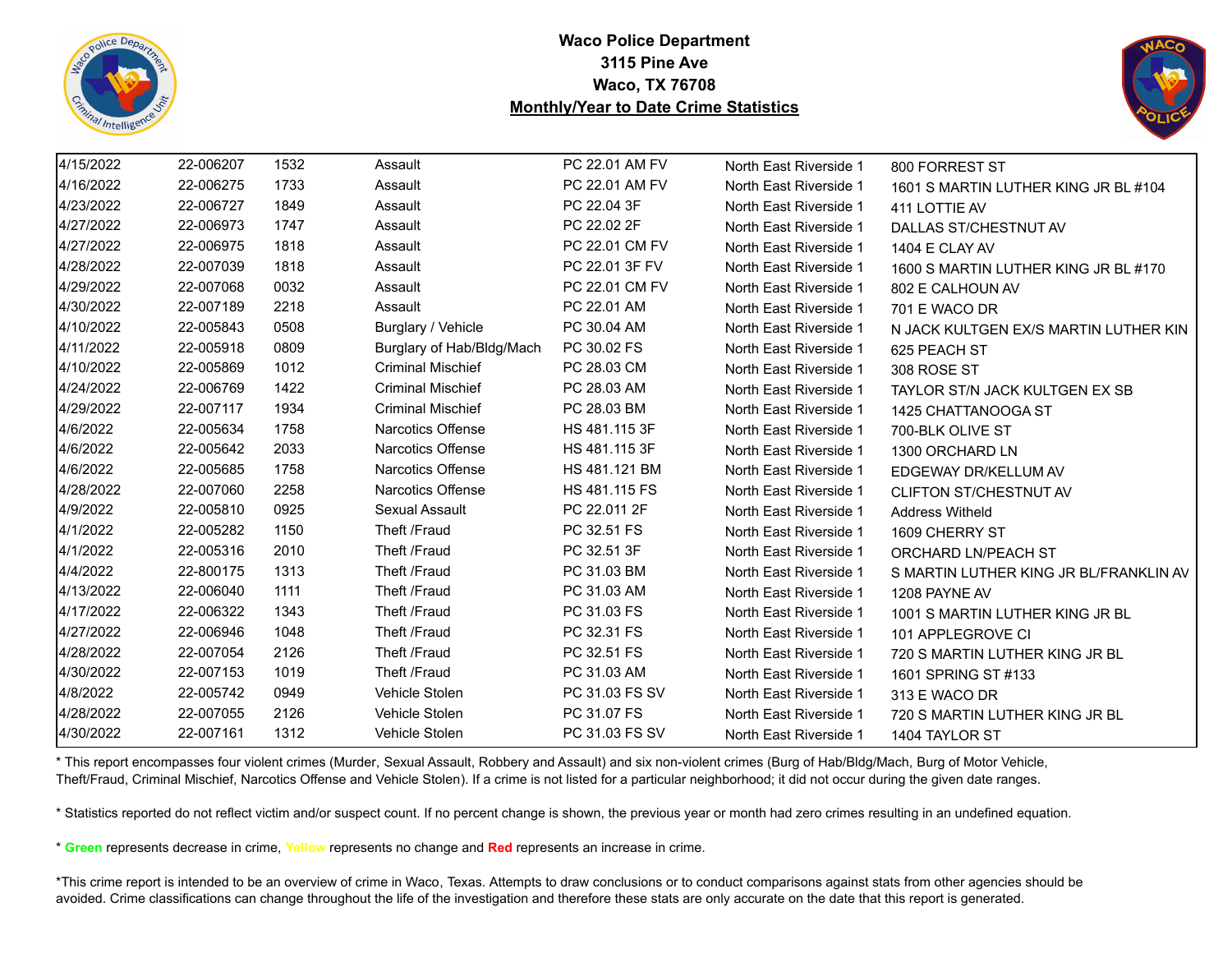



|           | Neighborhood: North Lake Waco 5 |      |                           |                |                   |                        |
|-----------|---------------------------------|------|---------------------------|----------------|-------------------|------------------------|
| 4/26/2022 | 22-006922                       | 2222 | Assault                   | PC 22.01 CM FV | North Lake Waco 5 | 323 STATION CREEK DR   |
| 4/16/2022 | 22-006272                       | 1709 | Burglary / Vehicle        | PC 30.04 AM    | North Lake Waco 5 | 4900 STEINBECK BEND DR |
| 4/20/2022 | 22-006543                       | 2116 | <b>Criminal Mischief</b>  | PC 28.03 BM    | North Lake Waco 5 | 323 STATION CREEK DR   |
| 4/18/2022 | 22-006359                       | 0946 | Theft /Fraud              | PC 32.51 FS    | North Lake Waco 5 | 601 INDIAN SPRINGS DR  |
| 4/18/2022 | 22-006395                       | 1737 | Theft /Fraud              | PC 32.51 FS    | North Lake Waco 5 | 6600 EMERALD DR        |
|           | Neighborhood: North Waco 1,4    |      |                           |                |                   |                        |
| 4/4/2022  | 22-005514                       | 1944 | Assault                   | PC 22.02 2F FV | North Waco 1,4    | 2905 N 25TH ST         |
| 4/6/2022  | 22-005579                       | 0049 | Assault                   | PC 22.01 CM FV | North Waco 1,4    | 2107 MCFERRIN AV       |
| 4/7/2022  | 22-005677                       | 1351 | Assault                   | PC 22.012 AM   | North Waco 1.4    | 2102 N 23RD ST         |
| 4/17/2022 | 22-006298                       | 0320 | Assault                   | PC 22.01 AM FV | North Waco 1,4    | 2213 MCFERRIN AV       |
| 4/18/2022 | 22-006344                       | 0020 | Assault                   | PC 22.02 1F FV | North Waco 1,4    | 3509 N 22ND ST         |
| 4/19/2022 | 22-006427                       | 0322 | Assault                   | PC 22.01 CM FV | North Waco 1,4    | 1823 REUTER AV         |
| 4/20/2022 | 22-006479                       | 0109 | Assault                   | MC 99100       | North Waco 1,4    | N 20TH ST/LYLE AV      |
| 4/21/2022 | 22-006590                       | 1703 | Assault                   | PC 22.01 CM FV | North Waco 1,4    | 1812 N 21ST ST         |
| 4/28/2022 | 22-007033                       | 1738 | Assault                   | PC 22.01 AM FV | North Waco 1.4    | 2318 REUTER AV         |
| 4/23/2022 | 22-006710                       | 1215 | Burglary of Hab/Bldg/Mach | PC 30.02 FS    | North Waco 1,4    | 2100 LYLE AV           |
| 4/17/2022 | 22-006297                       | 0302 | <b>Criminal Mischief</b>  | PC 28.03 BM    | North Waco 1,4    | 3300 N 20TH ST         |
| 4/25/2022 | 22-006820                       | 1121 | <b>Criminal Mischief</b>  | PC 28.03 BM    | North Waco 1,4    | 2125 WINDSOR AV        |
| 4/29/2022 | 22-007081                       | 0956 | <b>Criminal Mischief</b>  | PC 28.03 BM    | North Waco 1,4    | 2225 WINDSOR AV        |
| 4/19/2022 | 22-006440                       | 0956 | Narcotics Offense         | HS 481.121 BM  | North Waco 1,4    | N 18TH ST/SUMMER AV    |
| 4/29/2022 | 22-007073                       | 0626 | Narcotics Offense         | HS 481.134 1F  | North Waco 1,4    | 2226 HERRING AV        |
| 4/4/2022  | 22-005524                       | 2339 | Theft /Fraud              | PC 31.03 CM    | North Waco 1,4    | 2124 LYLE AV           |
| 4/24/2022 | 22-006771                       | 1509 | Vehicle Stolen            | PC 31.03 FS SV | North Waco 1,4    | 2121 MAPLE AV          |
|           | Neighborhood: Oakwood 1         |      |                           |                |                   |                        |
| 4/4/2022  | 22-005515                       | 2015 | Assault                   | PC 22.01 AM FV | Oakwood 1         | 1109 CHURCH AV         |
| 4/15/2022 | 22-006179                       | 0319 | Assault                   | PC 22.02 2F FV | Oakwood 1         | 2726 S 14TH ST         |
|           |                                 |      |                           |                |                   |                        |

\* This report encompasses four violent crimes (Murder, Sexual Assault, Robbery and Assault) and six non-violent crimes (Burg of Hab/Bldg/Mach, Burg of Motor Vehicle, Theft/Fraud, Criminal Mischief, Narcotics Offense and Vehicle Stolen). If a crime is not listed for a particular neighborhood; it did not occur during the given date ranges.

\* Statistics reported do not reflect victim and/or suspect count. If no percent change is shown, the previous year or month had zero crimes resulting in an undefined equation.

\* **Green** represents decrease in crime, **Yellow** represents no change and **Red** represents an increase in crime.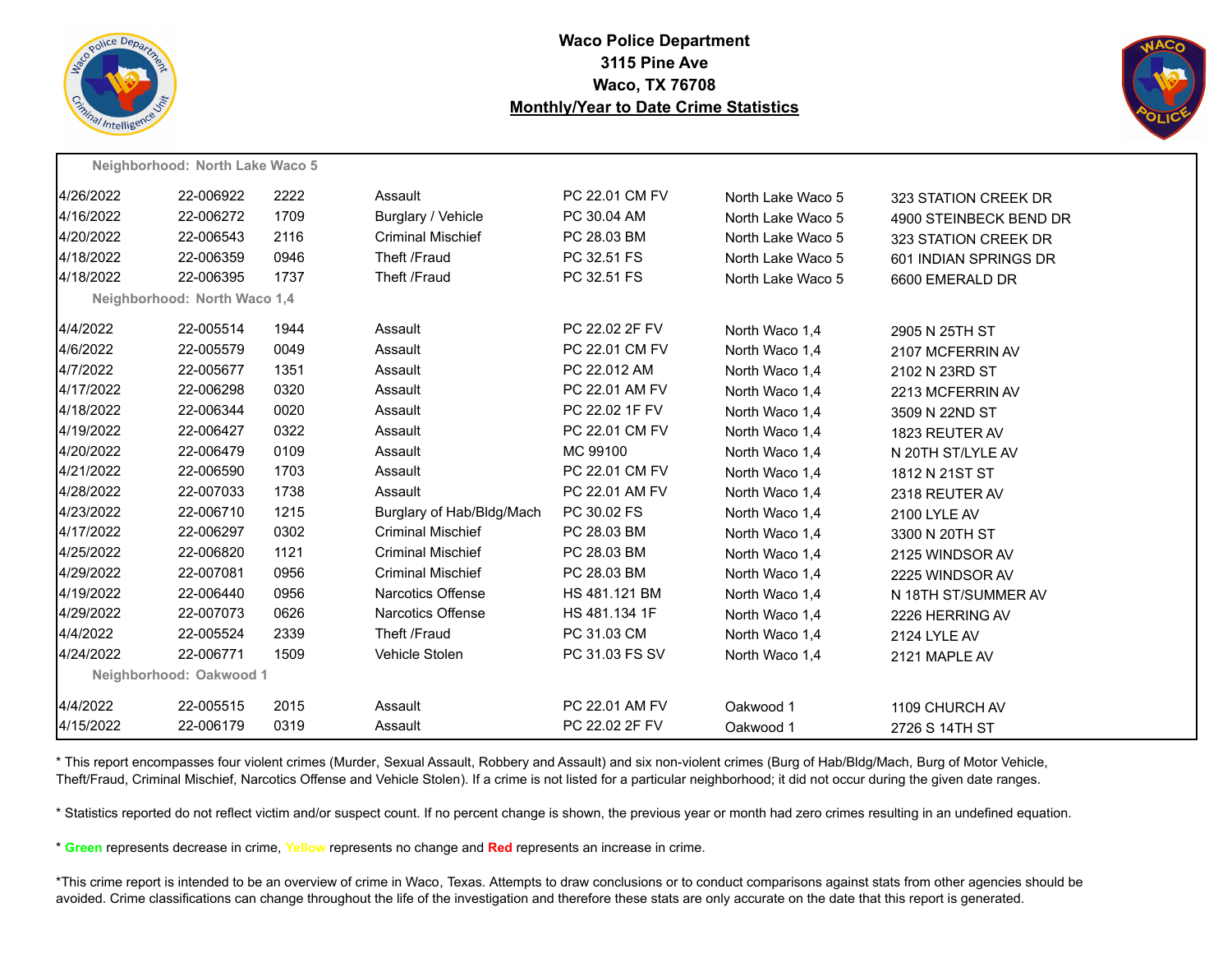



| 4/17/2022 | 22-006291 | 0053 | Assault                   | PC 22.01 AM FV | Oakwood 1 | 2605 S 14TH ST                   |
|-----------|-----------|------|---------------------------|----------------|-----------|----------------------------------|
| 4/27/2022 | 22-006978 | 1851 | Assault                   | PC 22.01 3F    | Oakwood 1 | 2800-BLK S 12TH ST               |
| 4/27/2022 | 22-006979 | 1851 | Assault                   | PC 22.01 3F    | Oakwood 1 | 1004 CHURCH AV                   |
| 4/5/2022  | 22-005532 | 0720 | Burglary / Vehicle        | PC 30.04 AM    | Oakwood 1 | 1415 BENTON DR                   |
| 4/15/2022 | 22-006215 | 1501 | Burglary / Vehicle        | PC 30.04 AM    | Oakwood 1 | 2829 GRADUATE                    |
| 4/19/2022 | 22-006430 | 0726 | Burglary / Vehicle        | PC 30.04 AM    | Oakwood 1 | 2501 S UNIVERSITY PARKS DR       |
| 4/19/2022 | 22-006437 | 0842 | Burglary / Vehicle        | PC 30.04 AM    | Oakwood 1 | 2410 S 2ND ST #101               |
| 4/19/2022 | 22-006447 | 1143 | Burglary / Vehicle        | PC 30.04 AM    | Oakwood 1 | 2410 S 2ND ST #307               |
| 4/26/2022 | 22-006884 | 1307 | Burglary / Vehicle        | PC 30.04 AM    | Oakwood 1 | 2501 S UNIVERSITY PARKS DR       |
| 4/5/2022  | 22-005566 | 2020 | Burglary of Hab/Bldg/Mach | PC 30.02 2F    | Oakwood 1 | 2255 S UNIVERSITY PARKS DR #22B  |
| 4/4/2022  | 22-800176 | 1357 | <b>Criminal Mischief</b>  | PC 28.03 BM    | Oakwood 1 | 2318 S 4TH ST                    |
| 4/4/2022  | 22-800177 | 1402 | <b>Criminal Mischief</b>  | PC 28.03 BM    | Oakwood 1 | 2404 S 4TH ST                    |
| 4/10/2022 | 22-005847 | 0025 | <b>Criminal Mischief</b>  | PC 28.03 BM    | Oakwood 1 | 904 GARDEN DR                    |
| 4/10/2022 | 22-005867 | 1024 | <b>Criminal Mischief</b>  | PC 28.03 CM    | Oakwood 1 | 2415 S UNIVERSITY PARKS DR #3305 |
| 4/11/2022 | 22-005939 | 1428 | <b>Criminal Mischief</b>  | PC 28.03 BM    | Oakwood 1 | 1409 BENTON DR                   |
| 4/19/2022 | 22-006455 | 1603 | <b>Criminal Mischief</b>  | PC 28.04 CM    | Oakwood 1 | 1516 GURLEY LN                   |
| 4/22/2022 | 22-006665 | 1747 | <b>Criminal Mischief</b>  | PC 28.03 CM    | Oakwood 1 | 1516 GURLEY LN #3102             |
| 4/28/2022 | 22-007042 | 1856 | <b>Criminal Mischief</b>  | PC 28.03 AM    | Oakwood 1 | 2418 S UNIVERSITY PARKS DR #2A   |
| 4/30/2022 | 22-007173 | 1726 | <b>Criminal Mischief</b>  | PC 28.03 BM    | Oakwood 1 | 2724 S 14TH ST                   |
| 4/3/2022  | 22-005391 | 0218 | <b>Murder</b>             | PC 19.02 1F    | Oakwood 1 | 2300 S 2ND ST                    |
| 4/11/2022 | 22-005942 | 1330 | <b>Narcotics Offense</b>  | HS 481.121 BM  | Oakwood 1 | 2400-BL S 16TH ST                |
| 4/4/2022  | 22-005459 | 0844 | Theft /Fraud              | PC 31.03 FS    | Oakwood 1 | 1516 GURLEY LN                   |
| 4/11/2022 | 22-800193 | 1526 | Theft /Fraud              | PC 31.03 BM    | Oakwood 1 | 2826 S UNIVERSITY PARKS DR       |
| 4/14/2022 | 22-006094 | 0801 | Theft /Fraud              | PC 31.03 FS    | Oakwood 1 | 2623 S 2ND ST                    |
| 4/16/2022 | 22-006248 | 0820 | Theft /Fraud              | PC 31.03 AM    | Oakwood 1 | 2631 S 2ND ST                    |
| 4/16/2022 | 22-006254 | 0726 | Theft /Fraud              | PC 31.03 FS    | Oakwood 1 | S 3RD ST/S UNIVERSITY PARKS DR   |
| 4/17/2022 | 22-006294 | 0114 | Theft /Fraud              | PC 31.03 3F    | Oakwood 1 | 200-BLK GARDEN DR                |
| 4/27/2022 | 22-006960 | 1604 | Theft /Fraud              | PC 31.03 AM    | Oakwood 1 | 2825 S UNIVERSITY PARKS DR #4302 |
| 4/30/2022 | 22-007168 | 1450 | Theft /Fraud              | PC 31.03 BM    | Oakwood 1 | 1109 CHURCH AV                   |

\* This report encompasses four violent crimes (Murder, Sexual Assault, Robbery and Assault) and six non-violent crimes (Burg of Hab/Bldg/Mach, Burg of Motor Vehicle, Theft/Fraud, Criminal Mischief, Narcotics Offense and Vehicle Stolen). If a crime is not listed for a particular neighborhood; it did not occur during the given date ranges.

\* Statistics reported do not reflect victim and/or suspect count. If no percent change is shown, the previous year or month had zero crimes resulting in an undefined equation.

\* **Green** represents decrease in crime, **Yellow** represents no change and **Red** represents an increase in crime.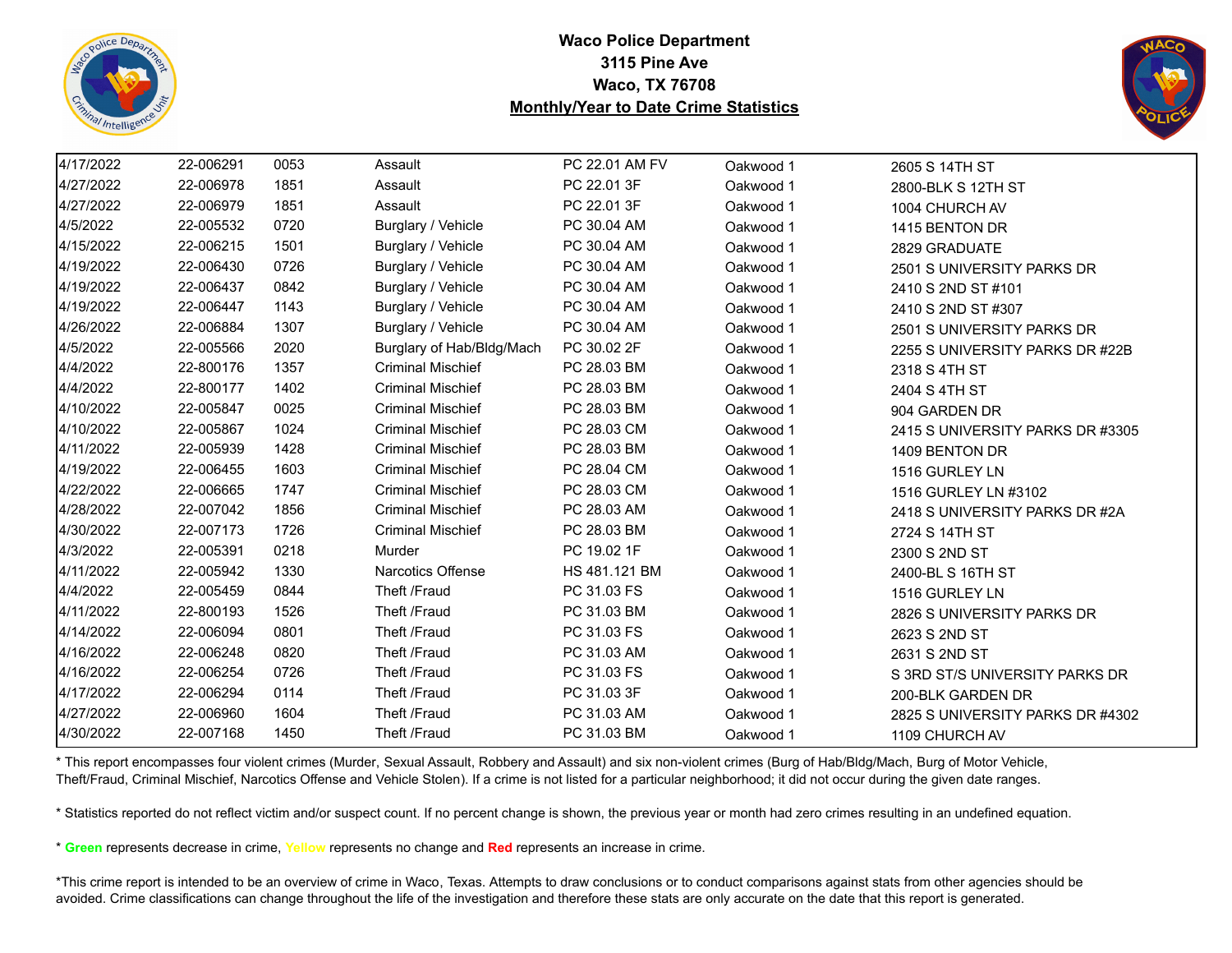



| 4/13/2022 | 22-006037                                 | 0945 | Vehicle Stolen            | PC 31.03 FS SV  | Oakwood 1                                      | 2227 S 3RD ST                                        |
|-----------|-------------------------------------------|------|---------------------------|-----------------|------------------------------------------------|------------------------------------------------------|
| 4/15/2022 | 22-006169                                 | 0216 | Vehicle Stolen            | PC 31.03 FS SV  | Oakwood 1                                      | 2801 GRADUATE                                        |
| 4/19/2022 | 22-006432                                 | 0831 | Vehicle Stolen            | PC 31.03 FS SV  | Oakwood 1                                      | 2821 GRADUATE                                        |
| 4/23/2022 | 22-006738                                 | 2313 | Vehicle Stolen            | PC 31.03 FS SV  | Oakwood 1                                      | LYNDON CI/S 12TH ST                                  |
|           | Neighborhood: Parkdale / Viking Hills 3,5 |      |                           |                 |                                                |                                                      |
| 4/4/2022  | 22-005525                                 | 2342 | Assault                   | PC 22.01 AM     | Parkdale / Viking Hills 3,5 806 RAMBLER DR #13 |                                                      |
| 4/10/2022 | 22-005850                                 | 0057 | Assault                   | PC 22.01 AM FV  | Parkdale / Viking Hills 3,5 719 N 58TH ST      |                                                      |
| 4/15/2022 | 22-006212                                 | 1713 | Assault                   | PC 22.01 CM FV  | Parkdale / Viking Hills 3,5 5819 EDMOND AV     |                                                      |
| 4/19/2022 | 22-006421                                 | 0045 | Assault                   | PC 22.01 AM     | Parkdale / Viking Hills 3,5 6901 MEDICAL PK    |                                                      |
| 4/19/2022 | 22-006472                                 | 2241 | Assault                   | PC 22.01 AM     |                                                | Parkdale / Viking Hills 3,5 301 LONDONDERRY DR       |
| 4/20/2022 | 22-006537                                 | 2016 | Assault                   | PC 22.01 CM     |                                                | Parkdale / Viking Hills 3,5 301 LONDONDERRY DR       |
| 4/30/2022 | 22-007149                                 | 0914 | Assault                   | PC 22.01 AM FV  |                                                | Parkdale / Viking Hills 3,5 225 LONDONDERRY DR #108  |
| 4/19/2022 | 22-006429                                 | 0655 | Burglary / Vehicle        | PC 30.04 AM     | Parkdale / Viking Hills 3,5 6505 MAY DR        |                                                      |
| 4/20/2022 | 22-006492                                 | 0937 | Burglary of Hab/Bldg/Mach | PC 30.02 2F     | Parkdale / Viking Hills 3,5 814 RAMBLER DR #7  |                                                      |
| 4/21/2022 | 22-006577                                 | 1412 | Burglary of Hab/Bldg/Mach | PC 30.02 FS     | Parkdale / Viking Hills 3,5 1331 N 61ST ST     |                                                      |
| 4/30/2022 | 22-007140                                 | 0350 | Burglary of Hab/Bldg/Mach | PC 30.02 1F FV  | Parkdale / Viking Hills 3,5 812 RAMBLER DR #7  |                                                      |
| 4/4/2022  | 22-005470                                 | 1005 | <b>Criminal Mischief</b>  | PC 28.03 CM     |                                                | Parkdale / Viking Hills 3,5 301 LONDONDERRY DR       |
| 4/13/2022 | 22-006049                                 | 1221 | <b>Criminal Mischief</b>  | PC 28.04 CM     | Parkdale / Viking Hills 3,5 808 RAMBLER DR     |                                                      |
| 4/20/2022 | 22-006496                                 | 1033 | <b>Criminal Mischief</b>  | PC 28.03 FS     | Parkdale / Viking Hills 3,5 7000 OXFORD DR     |                                                      |
| 4/16/2022 | 22-006269                                 | 1611 | Narcotics Offense         | HS 481.121 BM   |                                                | Parkdale / Viking Hills 3,5 EDMOND AV/N 57TH ST      |
| 4/19/2022 | 22-006434                                 | 0905 | Narcotics Offense         | HS 483.045 AM   |                                                | Parkdale / Viking Hills 3,5 1700 W HWY 6 FRONTAGE RD |
| 4/22/2022 | 22-006681                                 | 2015 | <b>Narcotics Offense</b>  | HS 481.134 AM   | Parkdale / Viking Hills 3,5 3201 W HWY 6       |                                                      |
| 4/24/2022 | 22-006748                                 | 0248 | <b>Narcotics Offense</b>  | HS 481.121 BM   | Parkdale / Viking Hills 3,5 6300 COBBS DR      |                                                      |
| 4/12/2022 | 22-005947                                 | 1452 | Sexual Assault            | PC 22.021 1F FV | Parkdale / Viking Hills 3,5 Address Witheld    |                                                      |
| 4/4/2022  | 22-005510                                 | 1800 | Theft /Fraud              | PC 31.03 BM     | Parkdale / Viking Hills 3,5 6800 HARVEY DR     |                                                      |
| 4/5/2022  | 22-005546                                 | 1447 | Theft /Fraud              | PC 32.21 FS     | Parkdale / Viking Hills 3,5 6201 SANGER AV     |                                                      |
| 4/7/2022  | 22-005667                                 | 1035 | Theft /Fraud              | PC 31.03 AM     | Parkdale / Viking Hills 3,5 1900 N HWY 6 #311  |                                                      |
| 4/19/2022 | 22-006443                                 | 1028 | Theft /Fraud              | PC 31.03 CM     |                                                | Parkdale / Viking Hills 3,5 6614 SANGER AV #100      |

\* This report encompasses four violent crimes (Murder, Sexual Assault, Robbery and Assault) and six non-violent crimes (Burg of Hab/Bldg/Mach, Burg of Motor Vehicle, Theft/Fraud, Criminal Mischief, Narcotics Offense and Vehicle Stolen). If a crime is not listed for a particular neighborhood; it did not occur during the given date ranges.

\* Statistics reported do not reflect victim and/or suspect count. If no percent change is shown, the previous year or month had zero crimes resulting in an undefined equation.

\* **Green** represents decrease in crime, **Yellow** represents no change and **Red** represents an increase in crime.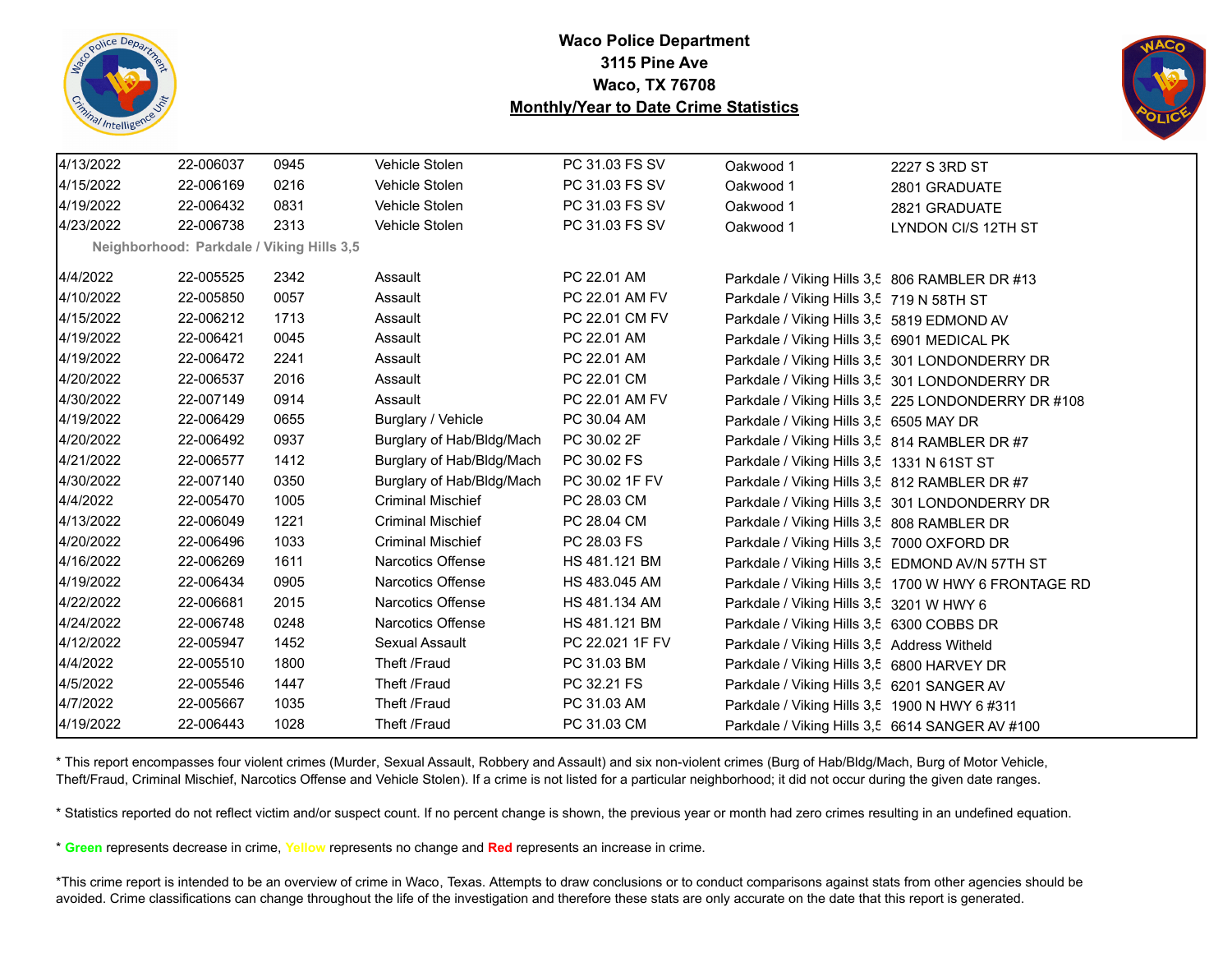



| 4/23/2022 | 22-006728                             | 1930 | Theft /Fraud              | PC 32.31 FS    |                                             | Parkdale / Viking Hills 3,5 6633 LANDMARK DR #A |
|-----------|---------------------------------------|------|---------------------------|----------------|---------------------------------------------|-------------------------------------------------|
| 4/27/2022 | 22-006950                             | 1307 | Theft /Fraud              | PC 31.03 AM    | Parkdale / Viking Hills 3,5 6901 MEDICAL PK |                                                 |
|           | <b>Neighborhood: Richland Hills 3</b> |      |                           |                |                                             |                                                 |
| 4/2/2022  | 22-005379                             | 2108 | Assault                   | PC 22.02 2F    | <b>Richland Hills 3</b>                     | 618 WESTVIEW DR                                 |
| 4/4/2022  | 22-005511                             | 1842 | Assault                   | PC 22.01 AM FV | <b>Richland Hills 3</b>                     | 4208 FRANKLIN AV                                |
| 4/6/2022  | 22-005638                             | 1816 | Assault                   | PC 22.041 FS   | <b>Richland Hills 3</b>                     | 1006 BROWNING AV                                |
| 4/7/2022  | 22-005649                             | 0050 | Assault                   | PC 22.01 3F FV | Richland Hills 3                            | 912 LAKE AIR DR #16                             |
| 4/8/2022  | 22-005739                             | 0858 | Assault                   | PC 22.01 AM FV | <b>Richland Hills 3</b>                     | 334 RICHLAND DR #332A                           |
| 4/9/2022  | 22-005800                             | 0256 | Assault                   | PC 22.04 3F    | <b>Richland Hills 3</b>                     | 700 WESTVIEW DR #5                              |
| 4/11/2022 | 22-005958                             | 1757 | Assault                   | PC 22.01 AM    | <b>Richland Hills 3</b>                     | 5921 W WACO DR                                  |
| 4/12/2022 | 22-005986                             | 1424 | Assault                   | PC 22.01 CM    | <b>Richland Hills 3</b>                     | 4721 W WACO DR                                  |
| 4/14/2022 | 22-006107                             | 1320 | Assault                   | PC 22.01 AM FV | <b>Richland Hills 3</b>                     | 4320 FRANKLIN AV                                |
| 4/15/2022 | 22-006202                             | 1450 | Assault                   | PC 22.01 BM FV | <b>Richland Hills 3</b>                     | 5101 HAWTHORNE DR #122                          |
| 4/17/2022 | 22-006290                             | 0039 | Assault                   | PC 22.01 AM FV | <b>Richland Hills 3</b>                     | 408 N VALLEY MILLS DR #412A                     |
| 4/18/2022 | 22-006413                             | 2237 | Assault                   | MC 99100       | <b>Richland Hills 3</b>                     | 4320 FRANKLIN AV                                |
| 4/24/2022 | 22-006744                             | 0145 | Assault                   | PC 22.02 2F    | <b>Richland Hills 3</b>                     | 4601 HODDE DR                                   |
| 4/26/2022 | 22-006862                             | 0122 | Assault                   | PC 22.01 3F FV | <b>Richland Hills 3</b>                     | JEFFREY DR/TENNYSON DR                          |
| 4/28/2022 | 22-007018                             | 1324 | Assault                   | PC 22.01 AM FV | <b>Richland Hills 3</b>                     | 6001 W WACO DR                                  |
| 4/3/2022  | 22-005424                             | 1729 | Burglary / Vehicle        | PC 30.04 AM    | <b>Richland Hills 3</b>                     | 6001 W WACO DR                                  |
| 4/4/2022  | 22-005476                             | 1150 | Burglary / Vehicle        | PC 30.04 AM    | <b>Richland Hills 3</b>                     | 300 N VALLEY MILLS DR                           |
| 4/4/2022  | 22-005477                             | 1141 | Burglary / Vehicle        | PC 30.04 AM    | Richland Hills 3                            | 5605 W WACO DR                                  |
| 4/12/2022 | 22-005977                             | 1059 | Burglary / Vehicle        | PC 30.04 AM    | <b>Richland Hills 3</b>                     | 901 WOODED ACRES DR                             |
| 4/21/2022 | 22-006554                             | 0636 | Burglary / Vehicle        | PC 30.04 AM    | <b>Richland Hills 3</b>                     | 300 N VALLEY MILLS DR                           |
| 4/25/2022 | 22-006819                             | 1058 | Burglary / Vehicle        | PC 30.04 AM    | <b>Richland Hills 3</b>                     | 5605 W WACO DR                                  |
| 4/29/2022 | 22-007102                             | 1600 | Burglary / Vehicle        | PC 30.04 AM    | <b>Richland Hills 3</b>                     | 828 N VALLEY MILLS DR                           |
| 4/4/2022  | 22-800174                             | 1140 | Burglary of Hab/Bldg/Mach | PC 30.03 AM    | <b>Richland Hills 3</b>                     | 4320 FRANKLIN AV                                |
| 4/4/2022  | 22-005507                             | 1402 | Burglary of Hab/Bldg/Mach | PC 30.02 FS    | <b>Richland Hills 3</b>                     | 308 N INDUSTRIAL DR                             |
| 4/7/2022  | 22-005659                             | 0418 | Burglary of Hab/Bldg/Mach | PC 30.02 FS    | <b>Richland Hills 3</b>                     | 1210 N VALLEY MILLS DR                          |

\* This report encompasses four violent crimes (Murder, Sexual Assault, Robbery and Assault) and six non-violent crimes (Burg of Hab/Bldg/Mach, Burg of Motor Vehicle, Theft/Fraud, Criminal Mischief, Narcotics Offense and Vehicle Stolen). If a crime is not listed for a particular neighborhood; it did not occur during the given date ranges.

\* Statistics reported do not reflect victim and/or suspect count. If no percent change is shown, the previous year or month had zero crimes resulting in an undefined equation.

\* **Green** represents decrease in crime, **Yellow** represents no change and **Red** represents an increase in crime.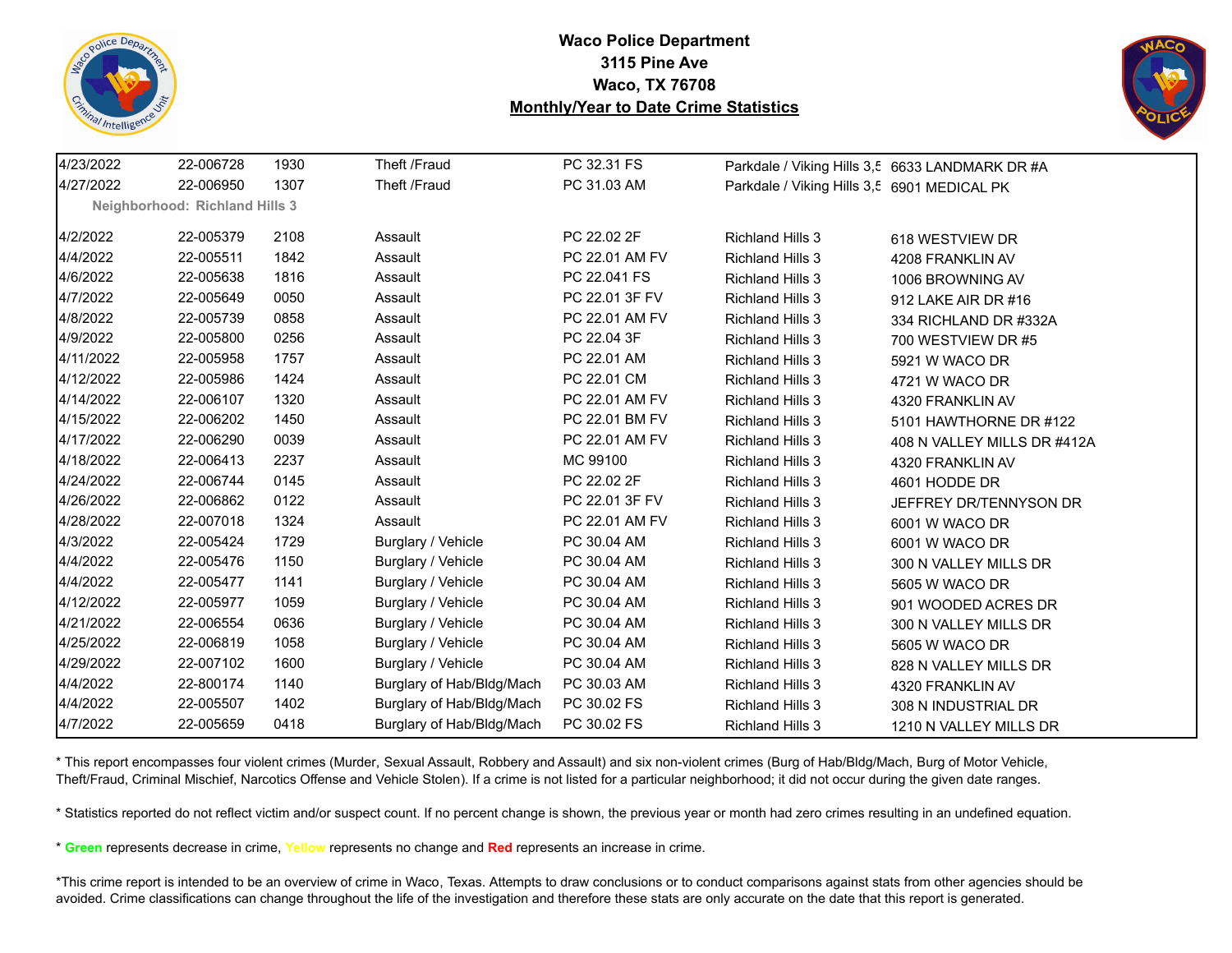



| 4/9/2022  | 22-005798 | 0238 | Burglary of Hab/Bldg/Mach | PC 30.02 FS    | <b>Richland Hills 3</b> | 4500 FRANKLIN AV        |
|-----------|-----------|------|---------------------------|----------------|-------------------------|-------------------------|
| 4/11/2022 | 22-005914 | 0745 | Burglary of Hab/Bldg/Mach | PC 30.02 FS    | <b>Richland Hills 3</b> | 334 TOWNE OAKS DR       |
| 4/12/2022 | 22-006006 | 1951 | Burglary of Hab/Bldg/Mach | PC 30.02 FS    | <b>Richland Hills 3</b> | 523 PRECISION DR        |
| 4/20/2022 | 22-006504 | 1335 | Burglary of Hab/Bldg/Mach | PC 30.02 FS    | <b>Richland Hills 3</b> | 308 N INDUSTRIAL DR     |
| 4/7/2022  | 22-005700 | 1753 | <b>Criminal Mischief</b>  | PC 28.04 CM    | <b>Richland Hills 3</b> | 5000 SANGER AV #1211    |
| 4/9/2022  | 22-005820 | 1354 | <b>Criminal Mischief</b>  | PC 28.03 BM    | <b>Richland Hills 3</b> | <b>107 S NEW RD</b>     |
| 4/11/2022 | 22-005928 | 0922 | <b>Criminal Mischief</b>  | PC 28.03 CM    | <b>Richland Hills 3</b> | 5000 SANGER AV #1211    |
| 4/16/2022 | 22-006234 | 0006 | <b>Criminal Mischief</b>  | PC 28.03 BM    | <b>Richland Hills 3</b> | 912 LAKE AIR DR #28     |
| 4/22/2022 | 22-006622 | 0754 | <b>Criminal Mischief</b>  | PC 28.03 BM FV | <b>Richland Hills 3</b> | 5100 HAWTHORNE DR #611  |
| 4/25/2022 | 22-006817 | 1030 | <b>Criminal Mischief</b>  | PC 28.03 AM    | <b>Richland Hills 3</b> | 5100 HAWTHORNE DR #1006 |
| 4/28/2022 | 22-007022 | 1439 | <b>Criminal Mischief</b>  | PC 28.04 CM    | <b>Richland Hills 3</b> | 5000 SANGER AV #6       |
| 4/29/2022 | 22-007129 | 2351 | <b>Criminal Mischief</b>  | PC 28.03 BM    | <b>Richland Hills 3</b> | 616 N NEW RD            |
| 4/1/2022  | 22-005318 | 2026 | <b>Narcotics Offense</b>  | HS 481.115 3F  | <b>Richland Hills 3</b> | 4320 FRANKLIN AV        |
| 4/8/2022  | 22-005789 | 2329 | Narcotics Offense         | HS 481.116 FS  | <b>Richland Hills 3</b> | 5101 HAWTHORNE DR       |
| 4/14/2022 | 22-006157 | 2222 | <b>Narcotics Offense</b>  | HS 481.121 FS  | <b>Richland Hills 3</b> | 800-BL LAKE AIR DR      |
| 4/21/2022 | 22-006560 | 0725 | <b>Narcotics Offense</b>  | HS 481.117 AM  | <b>Richland Hills 3</b> | 5101 HAWTHORNE DR #112  |
| 4/24/2022 | 22-006790 | 2303 | <b>Narcotics Offense</b>  | HS 481.115 2F  | <b>Richland Hills 3</b> | 641 RUBY AV             |
| 4/24/2022 | 22-006791 | 2303 | Narcotics Offense         | HS 481.118 2F  | <b>Richland Hills 3</b> | 641 RUBY AV             |
| 4/11/2022 | 22-005946 | 1638 | Robbery                   | PC 29.03 1F    | <b>Richland Hills 3</b> | 4201 FRANKLIN AV        |
| 4/21/2022 | 22-006557 | 0725 | Sexual Assault            | PC 22.011 2F   | <b>Richland Hills 3</b> | <b>Address Witheld</b>  |
| 4/24/2022 | 22-006786 | 2049 | Sexual Assault            | PC 22.011 3F   | <b>Richland Hills 3</b> | <b>Address Witheld</b>  |
| 4/1/2022  | 22-005275 | 1039 | Theft /Fraud              | PC 31.03 BM    | <b>Richland Hills 3</b> | <b>201 N NEW RD</b>     |
| 4/1/2022  | 22-005279 | 1111 | Theft /Fraud              | PC 31.03 BM    | <b>Richland Hills 3</b> | 6218 HADEN DR           |
| 4/1/2022  | 22-005285 | 1220 | Theft /Fraud              | PC 31.03 AM    | <b>Richland Hills 3</b> | 6001 W WACO DR          |
| 4/1/2022  | 22-005273 | 1038 | Theft /Fraud              | PC 31.03 BM    | <b>Richland Hills 3</b> | <b>201 N NEW RD</b>     |
| 4/1/2022  | 22-005255 | 0140 | Theft /Fraud              | PC 31.03 AM    | <b>Richland Hills 3</b> | 5100 HAWTHORNE DR       |
| 4/1/2022  | 22-005312 | 1951 | Theft /Fraud              | PC 31.03 AM    | <b>Richland Hills 3</b> | 6001 W WACO DR          |
| 4/1/2022  | 22-005317 | 2026 | Theft /Fraud              | PC 31.03 FS    | <b>Richland Hills 3</b> | 4320 FRANKLIN AV        |
| 4/4/2022  | 22-005475 | 1140 | Theft /Fraud              | PC 32.51 FS    | <b>Richland Hills 3</b> | 6313 WIETHORN DR        |

\* This report encompasses four violent crimes (Murder, Sexual Assault, Robbery and Assault) and six non-violent crimes (Burg of Hab/Bldg/Mach, Burg of Motor Vehicle, Theft/Fraud, Criminal Mischief, Narcotics Offense and Vehicle Stolen). If a crime is not listed for a particular neighborhood; it did not occur during the given date ranges.

\* Statistics reported do not reflect victim and/or suspect count. If no percent change is shown, the previous year or month had zero crimes resulting in an undefined equation.

\* **Green** represents decrease in crime, **Yellow** represents no change and **Red** represents an increase in crime.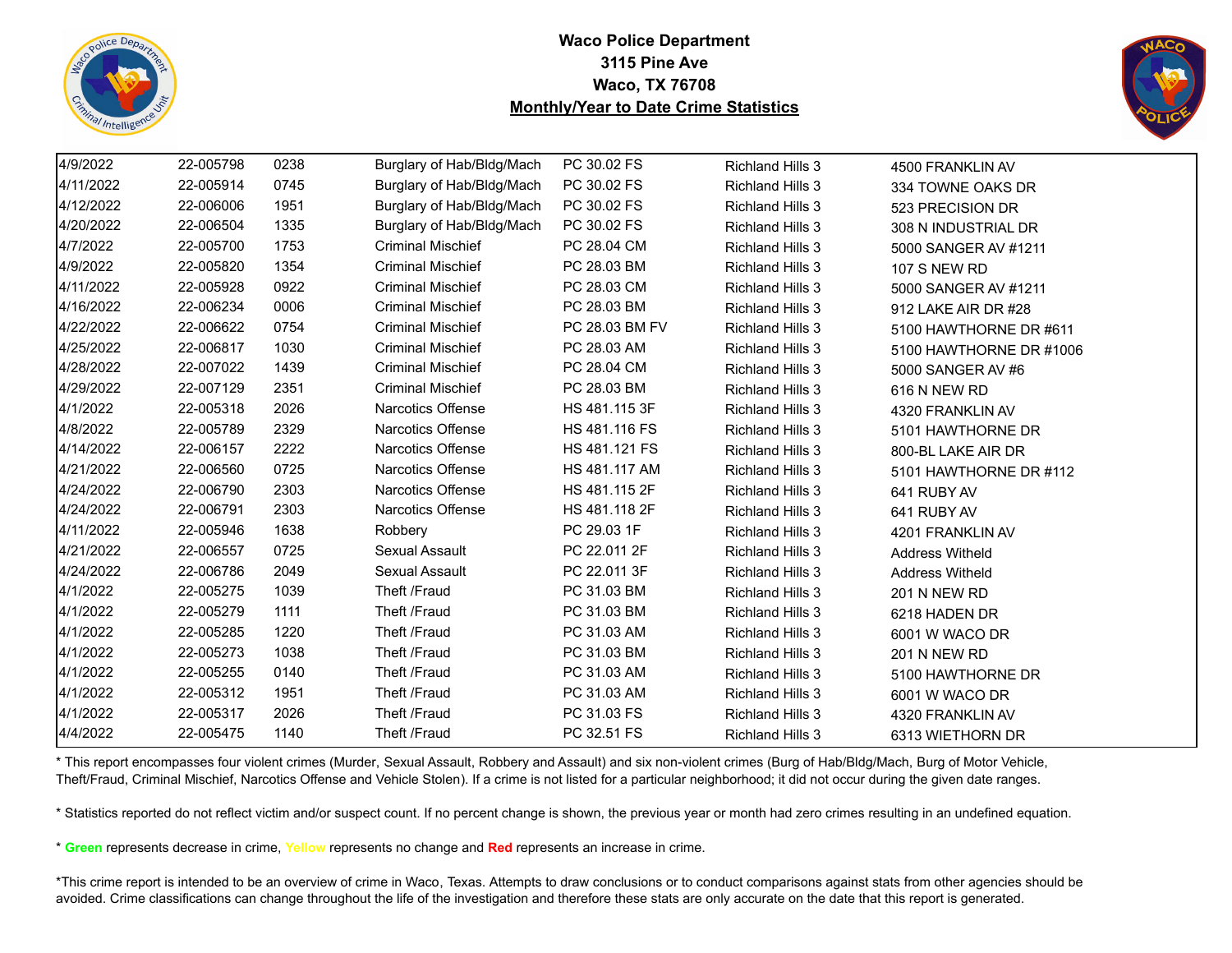



| 4/4/2022  | 22-005503 | 1643 | Theft /Fraud | PC 31.03 AM | <b>Richland Hills 3</b> | 1009 WOODED ACRES DR  |
|-----------|-----------|------|--------------|-------------|-------------------------|-----------------------|
| 4/5/2022  | 22-800178 | 1106 | Theft /Fraud | PC 31.03 BM | <b>Richland Hills 3</b> | 6001 W WACO DR #316   |
| 4/5/2022  | 22-005545 | 1332 | Theft /Fraud | PC 31.03 CM | <b>Richland Hills 3</b> | 5605 W WACO DR        |
| 4/6/2022  | 22-005610 | 1449 | Theft /Fraud | PC 31.03 BM | <b>Richland Hills 3</b> | 300 N VALLEY MILLS DR |
| 4/6/2022  | 22-005611 | 1449 | Theft /Fraud | PC 31.03 FS | <b>Richland Hills 3</b> | 300 N VALLEY MILLS DR |
| 4/6/2022  | 22-005631 | 1753 | Theft /Fraud | PC 31.03 BM | <b>Richland Hills 3</b> | 4320 FRANKLIN AV      |
| 4/6/2022  | 22-005632 | 1754 | Theft /Fraud | PC 31.03 FS | <b>Richland Hills 3</b> | 4320 FRANKLIN AV      |
| 4/7/2022  | 22-005678 | 1357 | Theft /Fraud | PC 31.03 FS | <b>Richland Hills 3</b> | 4320 FRANKLIN AV      |
| 4/8/2022  | 22-005740 | 0900 | Theft /Fraud | PC 31.03 BM | <b>Richland Hills 3</b> | 5000 SANGER AV #916   |
| 4/8/2022  | 22-005778 | 1735 | Theft /Fraud | PC 31.03 BM | <b>Richland Hills 3</b> | 4320 FRANKLIN AV      |
| 4/10/2022 | 22-005864 | 0929 | Theft /Fraud | PC 31.03 BM | <b>Richland Hills 3</b> | 5000 SANGER AV #717   |
| 4/10/2022 | 22-005878 | 1426 | Theft /Fraud | PC 31.03 BM | <b>Richland Hills 3</b> | 816 N VALLEY MILLS DR |
| 4/11/2022 | 22-005930 | 1158 | Theft /Fraud | PC 31.03 CM | <b>Richland Hills 3</b> | 4320 FRANKLIN AV      |
| 4/11/2022 | 22-005953 | 1815 | Theft /Fraud | PC 31.03 CM | <b>Richland Hills 3</b> | 4320 FRANKLIN AV      |
| 4/13/2022 | 22-006054 | 1436 | Theft /Fraud | PC 31.03 FS | <b>Richland Hills 3</b> | 6001 W WACO DR        |
| 4/14/2022 | 22-006134 | 1817 | Theft /Fraud | PC 31.03 FS | <b>Richland Hills 3</b> | 921 LAKE AIR DR #C    |
| 4/14/2022 | 22-006138 | 1843 | Theft /Fraud | PC 31.03 FS | <b>Richland Hills 3</b> | 6001 W WACO DR        |
| 4/15/2022 | 22-006190 | 1125 | Theft /Fraud | PC 31.03 CM | <b>Richland Hills 3</b> | 5605 W WACO DR        |
| 4/15/2022 | 22-006214 | 1800 | Theft /Fraud | PC 31.03 AM | <b>Richland Hills 3</b> | 901 WOODED ACRES DR   |
| 4/15/2022 | 22-006222 | 2027 | Theft /Fraud | PC 31.03 BM | <b>Richland Hills 3</b> | 4905 W WACO DR        |
| 4/16/2022 | 22-006278 | 1834 | Theft /Fraud | PC 31.03 FS | <b>Richland Hills 3</b> | 4320 FRANKLIN AV      |
| 4/16/2022 | 22-006283 | 2114 | Theft /Fraud | PC 31.03 CM | <b>Richland Hills 3</b> | 4320 FRANKLIN AV      |
| 4/18/2022 | 22-006378 | 1409 | Theft /Fraud | PC 32.31 FS | <b>Richland Hills 3</b> | 724 NEIL DR #212      |
| 4/18/2022 | 22-006398 | 1934 | Theft /Fraud | PC 31.03 CM | <b>Richland Hills 3</b> | 4320 FRANKLIN AV      |
| 4/18/2022 | 22-006399 | 1935 | Theft /Fraud | PC 31.03 CM | <b>Richland Hills 3</b> | 4320 FRANKLIN AV      |
| 4/19/2022 | 22-006431 | 0750 | Theft /Fraud | PC 31.03 FS | <b>Richland Hills 3</b> | 5101 SANGER AV        |
| 4/19/2022 | 22-006463 | 1811 | Theft /Fraud | PC 31.03 CM | <b>Richland Hills 3</b> | 4320 FRANKLIN AV      |
| 4/20/2022 | 22-006497 | 1052 | Theft /Fraud | PC 32.31 FS | <b>Richland Hills 3</b> | 6001 W WACO DR        |
| 4/20/2022 | 22-006517 | 1527 | Theft /Fraud | PC 31.03 AM | <b>Richland Hills 3</b> | <b>201 N NEW RD</b>   |

\* This report encompasses four violent crimes (Murder, Sexual Assault, Robbery and Assault) and six non-violent crimes (Burg of Hab/Bldg/Mach, Burg of Motor Vehicle, Theft/Fraud, Criminal Mischief, Narcotics Offense and Vehicle Stolen). If a crime is not listed for a particular neighborhood; it did not occur during the given date ranges.

\* Statistics reported do not reflect victim and/or suspect count. If no percent change is shown, the previous year or month had zero crimes resulting in an undefined equation.

\* **Green** represents decrease in crime, **Yellow** represents no change and **Red** represents an increase in crime.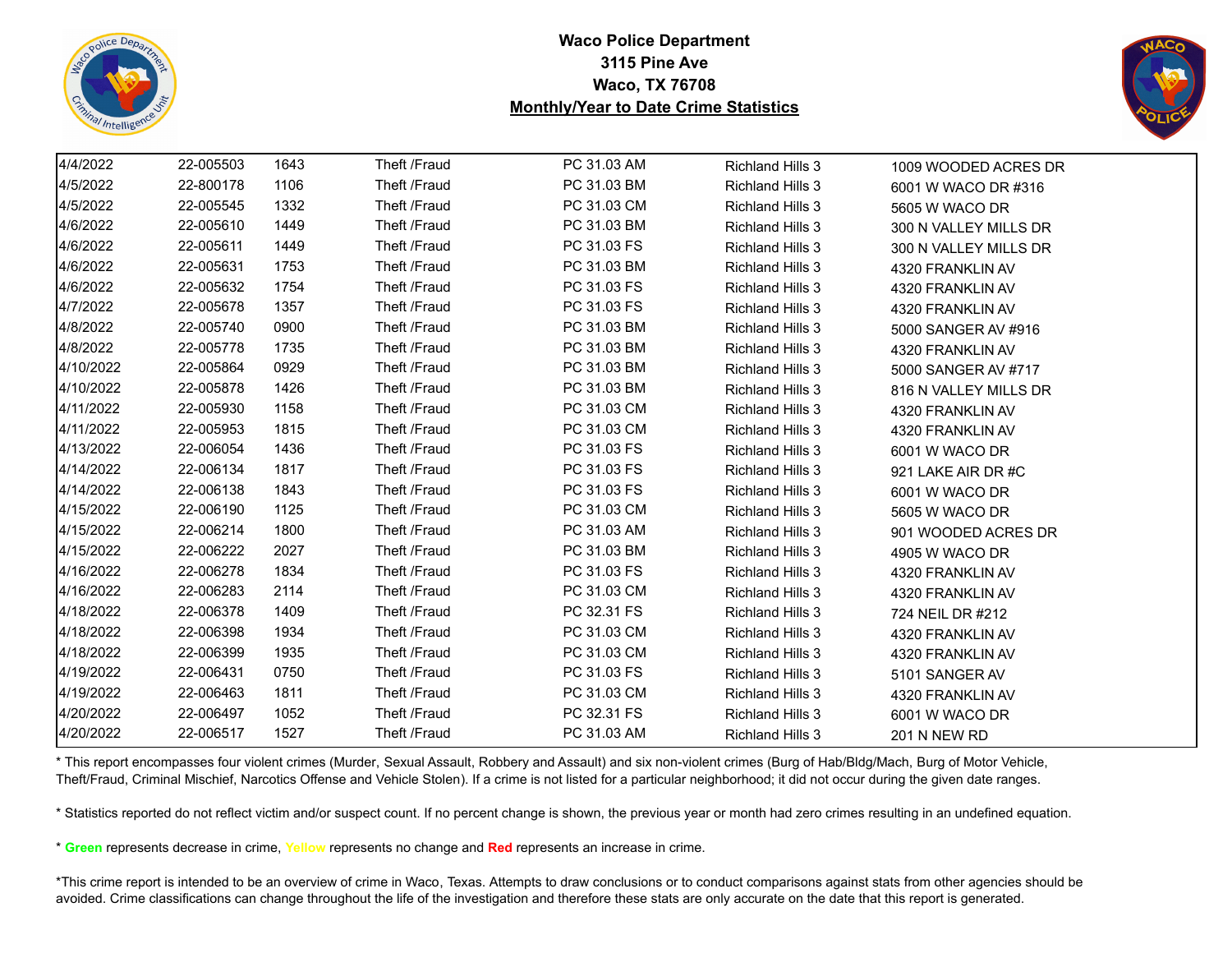



| 4/21/2022 | 22-006575                      | 1400 | Theft /Fraud   | PC 31.03 CM    | <b>Richland Hills 3</b> | 4320 FRANKLIN AV        |
|-----------|--------------------------------|------|----------------|----------------|-------------------------|-------------------------|
| 4/22/2022 | 22-006649                      | 1418 | Theft /Fraud   | PC 31.03 BM    | <b>Richland Hills 3</b> | 4320 FRANKLIN AV        |
| 4/22/2022 | 22-006652                      | 1418 | Theft /Fraud   | PC 31.03 CM    | <b>Richland Hills 3</b> | 4320 FRANKLIN AV        |
| 4/22/2022 | 22-006653                      | 1608 | Theft /Fraud   | PC 31.03 BM    | <b>Richland Hills 3</b> | 5100 HAWTHORNE DR #1013 |
| 4/23/2022 | 22-006687                      | 0007 | Theft /Fraud   | PC 31.03 BM    | <b>Richland Hills 3</b> | 4320 FRANKLIN AV        |
| 4/26/2022 | 22-006903                      | 1810 | Theft /Fraud   | PC 31.03 BM    | <b>Richland Hills 3</b> | 4320 FRANKLIN AV        |
| 4/26/2022 | 22-800211                      | 1537 | Theft /Fraud   | PC 31.03 AM    | <b>Richland Hills 3</b> | 4320 FRANKLIN AV        |
| 4/27/2022 | 22-006935                      | 0813 | Theft /Fraud   | PC 31.03 FS    | <b>Richland Hills 3</b> | 724 NEIL DR #201        |
| 4/27/2022 | 22-006952                      | 1332 | Theft /Fraud   | PC 31.03 AM    | <b>Richland Hills 3</b> | 6001 W WACO DR          |
| 4/27/2022 | 22-006990                      | 2325 | Theft /Fraud   | PC 31.03 FS    | <b>Richland Hills 3</b> | 5101 SANGER AV          |
| 4/27/2022 | 22-800221                      | 2121 | Theft /Fraud   | PC 31.03 CM    | <b>Richland Hills 3</b> | 619 ESTHER ST           |
| 4/28/2022 | 22-007003                      | 0840 | Theft /Fraud   | PC 31.03 FS    | <b>Richland Hills 3</b> | 5101 SANGER AV #1201    |
| 4/28/2022 | 22-800216                      | 0934 | Theft /Fraud   | PC 31.03 AM    | <b>Richland Hills 3</b> | 5109 TENNYSON DR        |
| 4/28/2022 | 22-007028                      | 1618 | Theft /Fraud   | PC 31.03 AM    | <b>Richland Hills 3</b> | 4320 FRANKLIN AV        |
| 4/29/2022 | 22-007077                      | 0913 | Theft /Fraud   | PC 31.03 CM    | <b>Richland Hills 3</b> | 5929 W WACO DR          |
| 4/29/2022 | 22-007103                      | 1455 | Theft /Fraud   | PC 32.315 FS   | <b>Richland Hills 3</b> | 4310 FRANKLIN AV        |
| 4/29/2022 | 22-007125                      | 2302 | Theft /Fraud   | PC 31.03 BM    | <b>Richland Hills 3</b> | 4320 FRANKLIN AV        |
| 4/30/2022 | 22-007176                      | 1831 | Theft /Fraud   | PC 31.03 BM    | <b>Richland Hills 3</b> | 4320 FRANKLIN AV        |
| 4/30/2022 | 22-800235                      | 1308 | Theft /Fraud   | PC 31.03 BM    | <b>Richland Hills 3</b> | 6001 W WACO DR          |
| 4/4/2022  | 22-005491                      | 1420 | Vehicle Stolen | PC 31.03 FS SV | <b>Richland Hills 3</b> | 5900 FRANKLIN AV        |
| 4/5/2022  | 22-005561                      | 1819 | Vehicle Stolen | PC 31.03 FS SV | <b>Richland Hills 3</b> | 528 N NEW RD            |
| 4/8/2022  | 22-005777                      | 1659 | Vehicle Stolen | PC 31.03 FS SV | <b>Richland Hills 3</b> | 4320 FRANKLIN AV        |
| 4/15/2022 | 22-006191                      | 1102 | Vehicle Stolen | PC 31.03 FS SV | <b>Richland Hills 3</b> | 815 LAKE AIR DR         |
| 4/18/2022 | 22-006386                      | 1550 | Vehicle Stolen | PC 31.03 FS SV | <b>Richland Hills 3</b> | 6001 W WACO DR          |
| 4/24/2022 | 22-006788                      | 2215 | Vehicle Stolen | PC 31.03 FS SV | <b>Richland Hills 3</b> | 600 N VALLEY MILLS DR   |
|           | Neighborhood: Sanger Heights 4 |      |                |                |                         |                         |
| 4/2/2022  | 22-005353                      | 1444 | Assault        | PC 22.02 1F FV | Sanger Heights 4        | 1208 TRICE AV           |
| 4/4/2022  | 22-005442                      | 0003 | Assault        | PC 22.02 2F FV | Sanger Heights 4        | 2208 SANGER AV #3       |

\* This report encompasses four violent crimes (Murder, Sexual Assault, Robbery and Assault) and six non-violent crimes (Burg of Hab/Bldg/Mach, Burg of Motor Vehicle, Theft/Fraud, Criminal Mischief, Narcotics Offense and Vehicle Stolen). If a crime is not listed for a particular neighborhood; it did not occur during the given date ranges.

\* Statistics reported do not reflect victim and/or suspect count. If no percent change is shown, the previous year or month had zero crimes resulting in an undefined equation.

\* **Green** represents decrease in crime, **Yellow** represents no change and **Red** represents an increase in crime.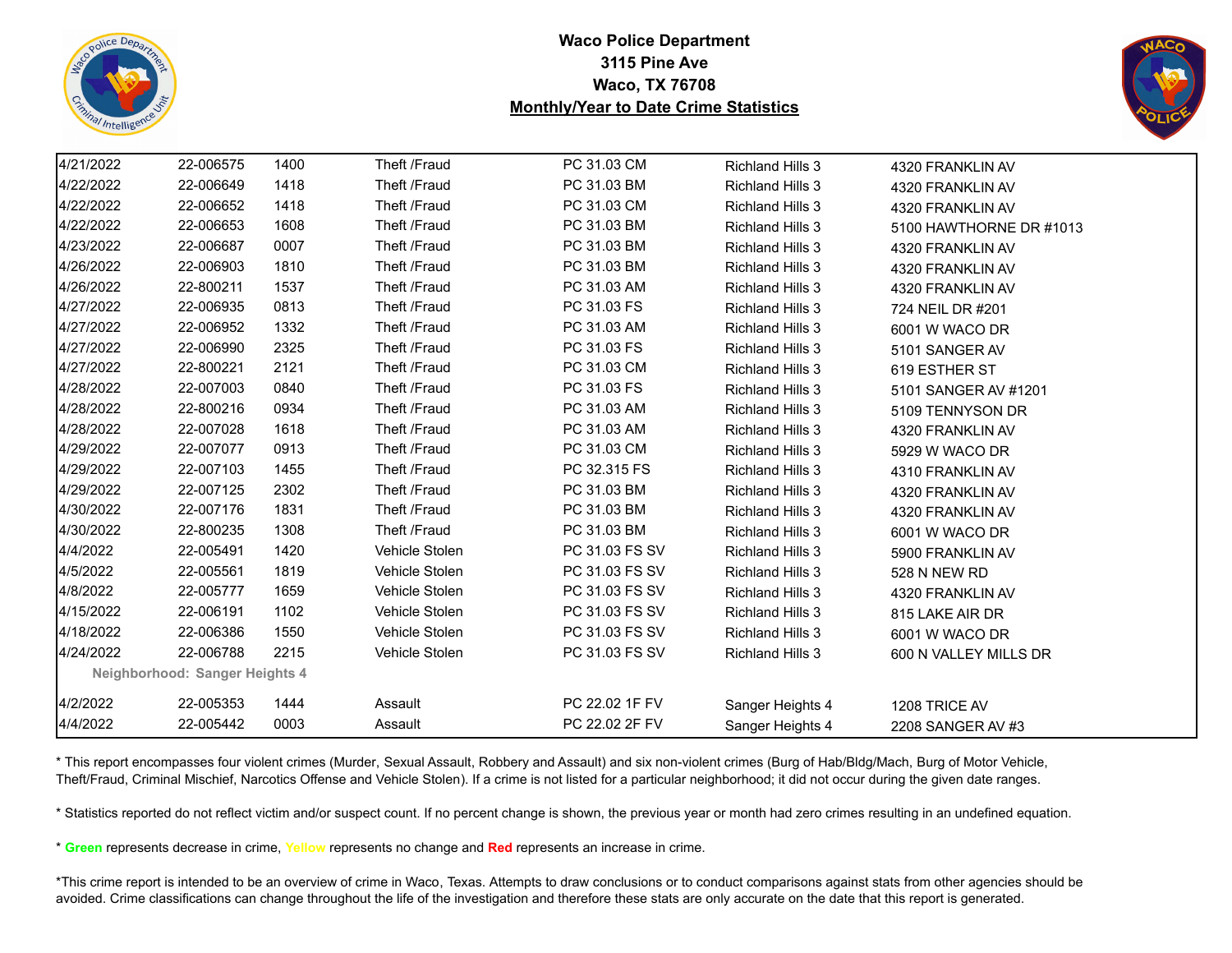



| 4/7/2022  | 22-005716 | 2307 | Assault                   | PC 22.01 AM     | Sanger Heights 4 | 2023 COLCORD AV #A  |
|-----------|-----------|------|---------------------------|-----------------|------------------|---------------------|
| 4/8/2022  | 22-005738 | 0818 | Assault                   | PC 22.01 CM FV  | Sanger Heights 4 | 2005 AVONDALE AV    |
| 4/10/2022 | 22-005886 | 1631 | Assault                   | PC 22.01 AM FV  | Sanger Heights 4 | 1817 SENECA AV      |
| 4/11/2022 | 22-005905 | 0053 | Assault                   | PC 22.04 FS FV  | Sanger Heights 4 | 2513 LASKER AV      |
| 4/13/2022 | 22-006027 | 0754 | Assault                   | PC 22.01 AM     | Sanger Heights 4 | 1212 N 25TH ST      |
| 4/17/2022 | 22-006296 | 0302 | Assault                   | PC 22.02 2F     | Sanger Heights 4 | 1723 W WACO DR      |
| 4/18/2022 | 22-006354 | 0813 | Assault                   | PC 22.04 FS     | Sanger Heights 4 | 1521 HOMAN AV       |
| 4/21/2022 | 22-006583 | 1552 | Assault                   | PC 22.01 3F FV  | Sanger Heights 4 | 418 N 23RD ST       |
| 4/23/2022 | 22-006697 | 0309 | Assault                   | PC 22.02 1F FV  | Sanger Heights 4 | 2201 COLONIAL AV #A |
| 4/28/2022 | 22-007023 | 1532 | Assault                   | PC 22.04 3F FV  | Sanger Heights 4 | 1521 HOMAN AV       |
| 4/30/2022 | 22-007182 | 1947 | Assault                   | PC 22.04 3F FV  | Sanger Heights 4 | 606 N 16TH ST       |
| 4/3/2022  | 22-005409 | 1201 | Burglary / Vehicle        | PC 30.04 AM     | Sanger Heights 4 | 1926 COLCORD AV #4  |
| 4/7/2022  | 22-005653 | 0022 | Burglary of Hab/Bldg/Mach | PC 30.02 FS     | Sanger Heights 4 | 600 N 18TH ST       |
| 4/10/2022 | 22-005890 | 1720 | Burglary of Hab/Bldg/Mach | PC 30.02 2F     | Sanger Heights 4 | 2112 SANGER AV      |
| 4/18/2022 | 22-006377 | 1326 | Burglary of Hab/Bldg/Mach | PC 30.02 2F     | Sanger Heights 4 | 2225 MORROW AV      |
| 4/30/2022 | 22-007147 | 0834 | Burglary of Hab/Bldg/Mach | PC 30.02 2F     | Sanger Heights 4 | 2117 JEFFERSON AV   |
| 4/3/2022  | 22-005389 | 0128 | <b>Criminal Mischief</b>  | PC 28.03 BM     | Sanger Heights 4 | 1723 W WACO DR      |
| 4/15/2022 | 22-006216 | 1848 | <b>Criminal Mischief</b>  | PC 28.03 AM     | Sanger Heights 4 | 2401 HOMAN AV       |
| 4/17/2022 | 22-006302 | 0632 | <b>Criminal Mischief</b>  | PC 28.03 BM     | Sanger Heights 4 | 2310 MORROW AV      |
| 4/17/2022 | 22-006309 | 1018 | <b>Criminal Mischief</b>  | PC 28.03 BM     | Sanger Heights 4 | 2116 MAPLE AV       |
| 4/20/2022 | 22-006495 | 1010 | <b>Criminal Mischief</b>  | PC 28.03 BM     | Sanger Heights 4 | 2011 MORROW AV      |
| 4/21/2022 | 22-006551 | 0136 | <b>Criminal Mischief</b>  | PC 28.04 CM     | Sanger Heights 4 | N 15TH ST/MORROW AV |
| 4/15/2022 | 22-006174 | 0206 | Narcotics Offense         | HS 481.115 3F   | Sanger Heights 4 | 2429 W WACO DR      |
| 4/27/2022 | 22-006972 | 1736 | Narcotics Offense         | HS 481.134 AM   | Sanger Heights 4 | 1001 N 18A ST       |
| 4/4/2022  | 22-005494 | 1453 | Robbery                   | PC 29.02 2F     | Sanger Heights 4 | 2429 W WACO DR      |
| 4/29/2022 | 22-007335 | 0800 | <b>Sexual Assault</b>     | PC 22.021 1F FV | Sanger Heights 4 | Address Witheld     |
| 4/9/2022  | 22-005808 | 0852 | Theft /Fraud              | PC 31.03 BM     | Sanger Heights 4 | 713 N 18TH ST       |
| 4/14/2022 | 22-006129 | 1626 | Theft /Fraud              | PC 31.03 BM     | Sanger Heights 4 | 800-BL N 23RD ST    |
| 4/15/2022 | 22-006181 | 0206 | Theft /Fraud              | PC 32.51 FS     | Sanger Heights 4 | 2429 W WACO DR      |

\* This report encompasses four violent crimes (Murder, Sexual Assault, Robbery and Assault) and six non-violent crimes (Burg of Hab/Bldg/Mach, Burg of Motor Vehicle, Theft/Fraud, Criminal Mischief, Narcotics Offense and Vehicle Stolen). If a crime is not listed for a particular neighborhood; it did not occur during the given date ranges.

\* Statistics reported do not reflect victim and/or suspect count. If no percent change is shown, the previous year or month had zero crimes resulting in an undefined equation.

\* **Green** represents decrease in crime, **Yellow** represents no change and **Red** represents an increase in crime.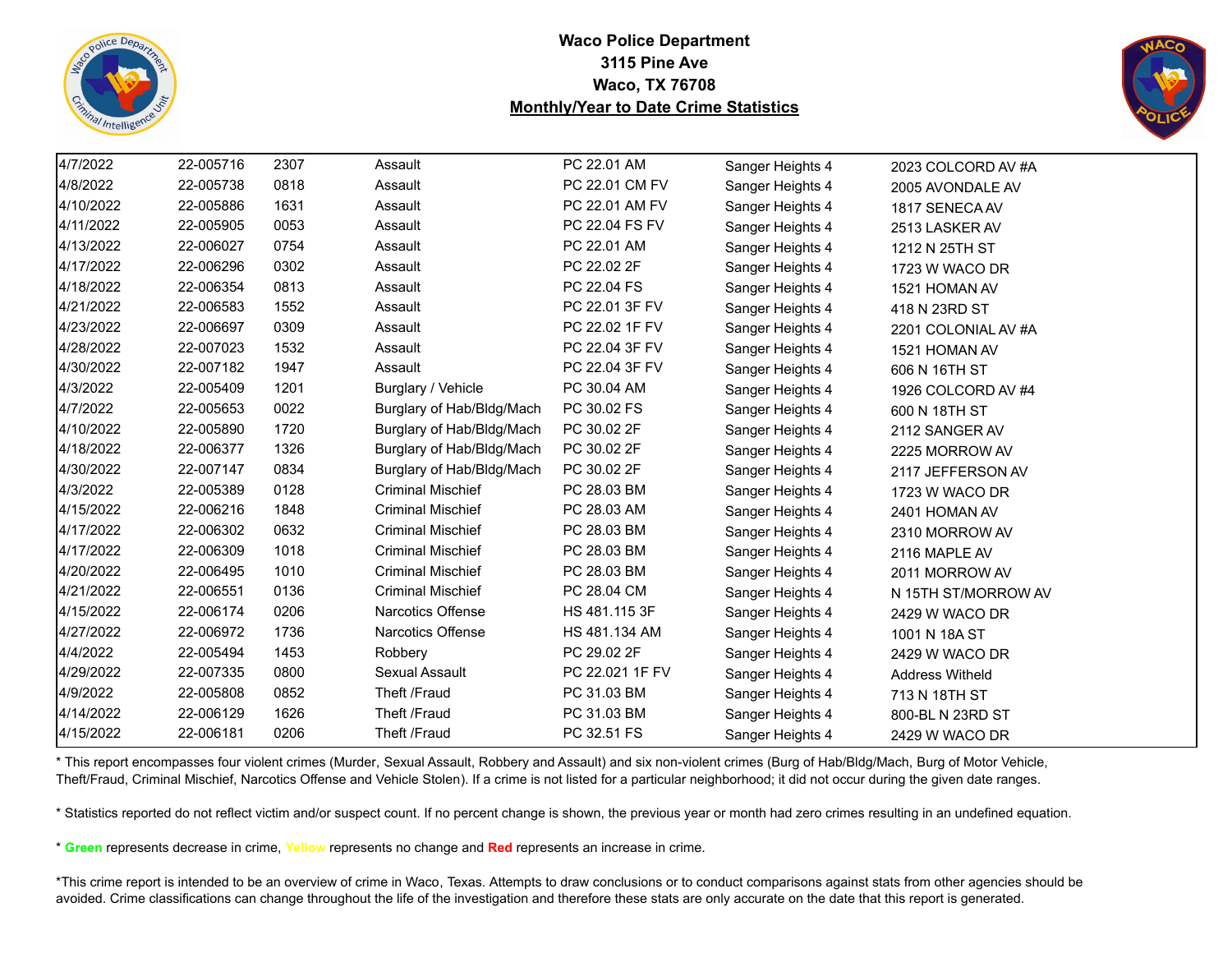



| 4/16/2022 | 22-006245                          | 0658 | Theft /Fraud              | PC 31.03 CM    | Sanger Heights 4     | 2326 ETHEL AV               |
|-----------|------------------------------------|------|---------------------------|----------------|----------------------|-----------------------------|
| 4/25/2022 | 22-006795                          | 0010 | Theft /Fraud              | PC 31.03 BM    | Sanger Heights 4     | 1723 W WACO DR              |
| 4/23/2022 | 22-006704                          | 1055 | Vehicle Stolen            | PC 31.03 FS SV | Sanger Heights 4     | 1902 ETHEL AV               |
|           | Neighborhood: Technology Village 1 |      |                           |                |                      |                             |
| 4/13/2022 | 22-006065                          | 1726 | Theft /Fraud              | PC 31.03 AM    | Technology Village 1 | 100 AVIATION PK             |
|           | Neighborhood: Timbercrest 1        |      |                           |                |                      |                             |
| 4/11/2022 | 22-005960                          | 2104 | Assault                   | PC 22.01 AM FV | Timbercrest 1        | 2812 KENDALL LN             |
| 4/15/2022 | 22-006217                          | 1849 | Assault                   | PC 22.02 2F    | Timbercrest 1        | E LOOP 340/ORCHARD LN       |
| 4/29/2022 | 22-007118                          | 2014 | Assault                   | PC 22.01 AM FV | Timbercrest 1        | 2614 CHAPPEL HILL RD        |
| 4/11/2022 | 22-005926                          | 1023 | Burglary / Vehicle        | PC 30.04 AM    | Timbercrest 1        | 4501 TIMBERCREST LN         |
| 4/27/2022 | 22-006930                          | 0659 | Burglary / Vehicle        | PC 30.04 AM    | Timbercrest 1        | 1320 N JACK KULTGEN EX      |
| 4/5/2022  | 22-005553                          | 1458 | Burglary of Hab/Bldg/Mach | PC 30.02 FS    | Timbercrest 1        | 3802 CENTERFIRE RD          |
| 4/15/2022 | 22-006198                          | 1229 | Burglary of Hab/Bldg/Mach | PC 30.02 FS    | Timbercrest 1        | 2004 OLD MARLIN RD          |
| 4/15/2022 | 22-006183                          | 0606 | Murder                    | PC 19.02 1F    | Timbercrest 1        | 3105 PIPKIN LN              |
| 4/7/2022  | 22-005693                          | 1630 | Theft /Fraud              | PC 31.03 BM    | Timbercrest 1        | 1212 BERKSHIRE DR           |
| 4/19/2022 | 22-800199                          | 1342 | Theft /Fraud              | PC 31.03 BM    | Timbercrest 1        | 1320 N JACK KULTGEN EX #309 |
| 4/22/2022 | 22-006636                          | 1111 | Theft /Fraud              | PC 31.03 BM    | Timbercrest 1        | 3305 S I-35 SB              |
| 4/26/2022 | 22-006902                          | 1817 | Theft /Fraud              | PC 31.03 FS    | Timbercrest 1        | 1320 N JACK KULTGEN EX      |
|           | Neighborhood: University 1,2       |      |                           |                |                      |                             |
| 4/1/2022  | 22-005306                          | 1817 | Assault                   | PC 22.02 2F    | University 1,2       | 1620 S 18TH ST              |
| 4/7/2022  | 22-005663                          | 0914 | Assault                   | PC 22.02 1F FV | University 1,2       | 1704 CONNOR AV              |
| 4/7/2022  | 22-005671                          | 1308 | Assault                   | PC 22.01 CM    | University 1,2       | 2601 CIRCLE RD              |
| 4/9/2022  | 22-005832                          | 1655 | Assault                   | PC 22.01 AM FV | University 1,2       | 1700 S JACK KULTGEN EX #206 |
| 4/9/2022  | 22-005834                          | 1655 | Assault                   | PC 22.01 AM    | University 1,2       | 1700 S JACK KULTGEN EX #206 |
| 4/10/2022 | 22-005880                          | 1522 | Assault                   | PC 22.01 AM FV | University 1,2       | 2320 CONNOR AV              |
| 4/12/2022 | 22-005968                          | 0027 | Assault                   | PC 22.02 2F    | University 1,2       | S 18TH ST/CLAY AV           |
| 4/20/2022 | 22-006541                          | 2058 | Assault                   | PC 22.02 2F    | University 1,2       | 1904 BURNETT AV             |

\* This report encompasses four violent crimes (Murder, Sexual Assault, Robbery and Assault) and six non-violent crimes (Burg of Hab/Bldg/Mach, Burg of Motor Vehicle, Theft/Fraud, Criminal Mischief, Narcotics Offense and Vehicle Stolen). If a crime is not listed for a particular neighborhood; it did not occur during the given date ranges.

\* Statistics reported do not reflect victim and/or suspect count. If no percent change is shown, the previous year or month had zero crimes resulting in an undefined equation.

\* **Green** represents decrease in crime, **Yellow** represents no change and **Red** represents an increase in crime.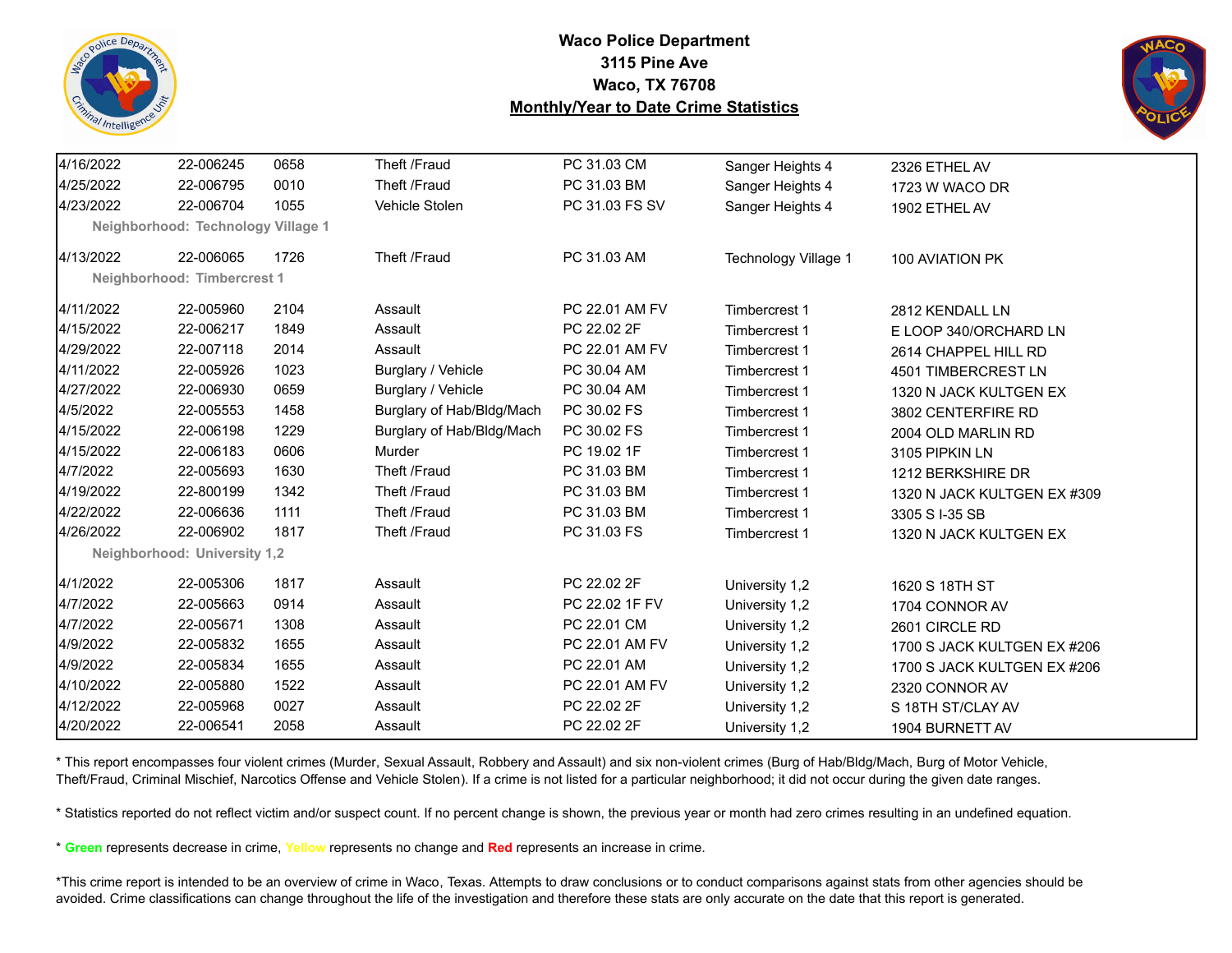



| 4/24/2022 | 22-006780 | 1747 | Assault                   | PC 22.01 AM FV | University 1,2 | 1813 S 19TH ST                 |
|-----------|-----------|------|---------------------------|----------------|----------------|--------------------------------|
| 4/25/2022 | 22-006801 | 0312 | Assault                   | PC 22.01 AM FV | University 1,2 | 2714 CLEVELAND AV              |
| 4/25/2022 | 22-006802 | 0312 | Assault                   | PC 22.01 AM FV | University 1,2 | 2714 CLEVELAND AV              |
| 4/25/2022 | 22-006857 | 2154 | Assault                   | PC 22.01 3F FV | University 1,2 | 1908 WEBSTER AV                |
| 4/30/2022 | 22-007171 | 1541 | Assault                   | PC 22.02 2F    | University 1,2 | 2822 FLINT AV                  |
| 4/18/2022 | 22-006352 | 0646 | Burglary / Vehicle        | PC 30.04 AM    | University 1,2 | 2317 PARK AV                   |
| 4/18/2022 | 22-006368 | 1203 | Burglary / Vehicle        | PC 30.04 AM    | University 1,2 | 2812 DUTTON AV                 |
| 4/21/2022 | 22-006572 | 1238 | Burglary / Vehicle        | PC 30.04 AM    | University 1,2 | 2406 CONNOR AV                 |
| 4/23/2022 | 22-006713 | 1301 | Burglary / Vehicle        | PC 30.04 AM    | University 1,2 | 1700-BLK CLAY AV               |
| 4/1/2022  | 22-005314 | 1925 | Burglary of Hab/Bldg/Mach | PC 30.02 2F    | University 1,2 | 2615 GURLEY AV                 |
| 4/1/2022  | 22-005323 | 2139 | Burglary of Hab/Bldg/Mach | PC 30.02 2F    | University 1,2 | 2205 PARK AV                   |
| 4/15/2022 | 22-006180 | 0400 | Burglary of Hab/Bldg/Mach | PC 30.02 FS    | University 1,2 | 2000-BL SPEIGHT AV             |
| 4/15/2022 | 22-006197 | 1207 | Burglary of Hab/Bldg/Mach | PC 30.02 2F    | University 1,2 | 2500 CLAY AV                   |
| 4/28/2022 | 22-007031 | 1713 | Burglary of Hab/Bldg/Mach | PC 30.02 2F    | University 1,2 | 2500 CLAY AV                   |
| 4/18/2022 | 22-006418 | 2359 | <b>Criminal Mischief</b>  | PC 28.03 BM    | University 1,2 | 1721 S 19TH ST #A              |
| 4/7/2022  | 22-005703 | 1909 | Narcotics Offense         | HS 481.112 FS  | University 1,2 | BAGBY AV/S VALLEY MILLS DR WB  |
| 4/10/2022 | 22-005899 | 2246 | Narcotics Offense         | HS 481.115 FS  | University 1,2 | S 22ND ST/LA SALLE AV          |
| 4/15/2022 | 22-006231 | 2330 | Narcotics Offense         | HS 481.121 BM  | University 1,2 | S 17TH ST/S JACK KULTGEN EX SB |
| 4/16/2022 | 22-006277 | 1847 | Narcotics Offense         | HS 481.115 2F  | University 1,2 | 1925 SPEIGHT AV                |
| 4/8/2022  | 22-005781 | 1912 | Robbery                   | PC 29.02 2F    | University 1,2 | 1822 CONNOR AV                 |
| 4/12/2022 | 22-005983 | 1219 | Theft /Fraud              | PC 31.03 CM    | University 1,2 | 1921 S 20TH ST                 |
| 4/15/2022 | 22-006195 | 1133 | Theft /Fraud              | PC 32.46 CM    | University 1,2 | 2706 DUTTON AV                 |
| 4/18/2022 | 22-006367 | 1202 | Theft /Fraud              | PC 31.03 CM    | University 1,2 | 2812 DUTTON AV                 |
| 4/18/2022 | 22-006372 | 1336 | Theft /Fraud              | PC 31.03 BM    | University 1,2 | 1912 S 18TH ST                 |
| 4/27/2022 | 22-006934 | 0805 | Theft /Fraud              | PC 31.03 AM    | University 1,2 | 2500 BAGBY AV                  |
| 4/27/2022 | 22-006955 | 1417 | Theft /Fraud              | PC 31.03 CM    | University 1,2 | 2712 WEBSTER AV                |
| 4/2/2022  | 22-005349 | 0927 | Vehicle Stolen            | PC 31.03 FS SV | University 1,2 | 1025 S 18TH ST                 |
| 4/2/2022  | 22-005374 | 2114 | Vehicle Stolen            | PC 31.03 FS SV | University 1,2 | 1936 BURNETT AV                |
| 4/11/2022 | 22-005927 | 0935 | Vehicle Stolen            | PC 31.07 FS    | University 1,2 | 600 S 18TH ST                  |
|           |           |      |                           |                |                |                                |

\* This report encompasses four violent crimes (Murder, Sexual Assault, Robbery and Assault) and six non-violent crimes (Burg of Hab/Bldg/Mach, Burg of Motor Vehicle, Theft/Fraud, Criminal Mischief, Narcotics Offense and Vehicle Stolen). If a crime is not listed for a particular neighborhood; it did not occur during the given date ranges.

\* Statistics reported do not reflect victim and/or suspect count. If no percent change is shown, the previous year or month had zero crimes resulting in an undefined equation.

\* **Green** represents decrease in crime, **Yellow** represents no change and **Red** represents an increase in crime.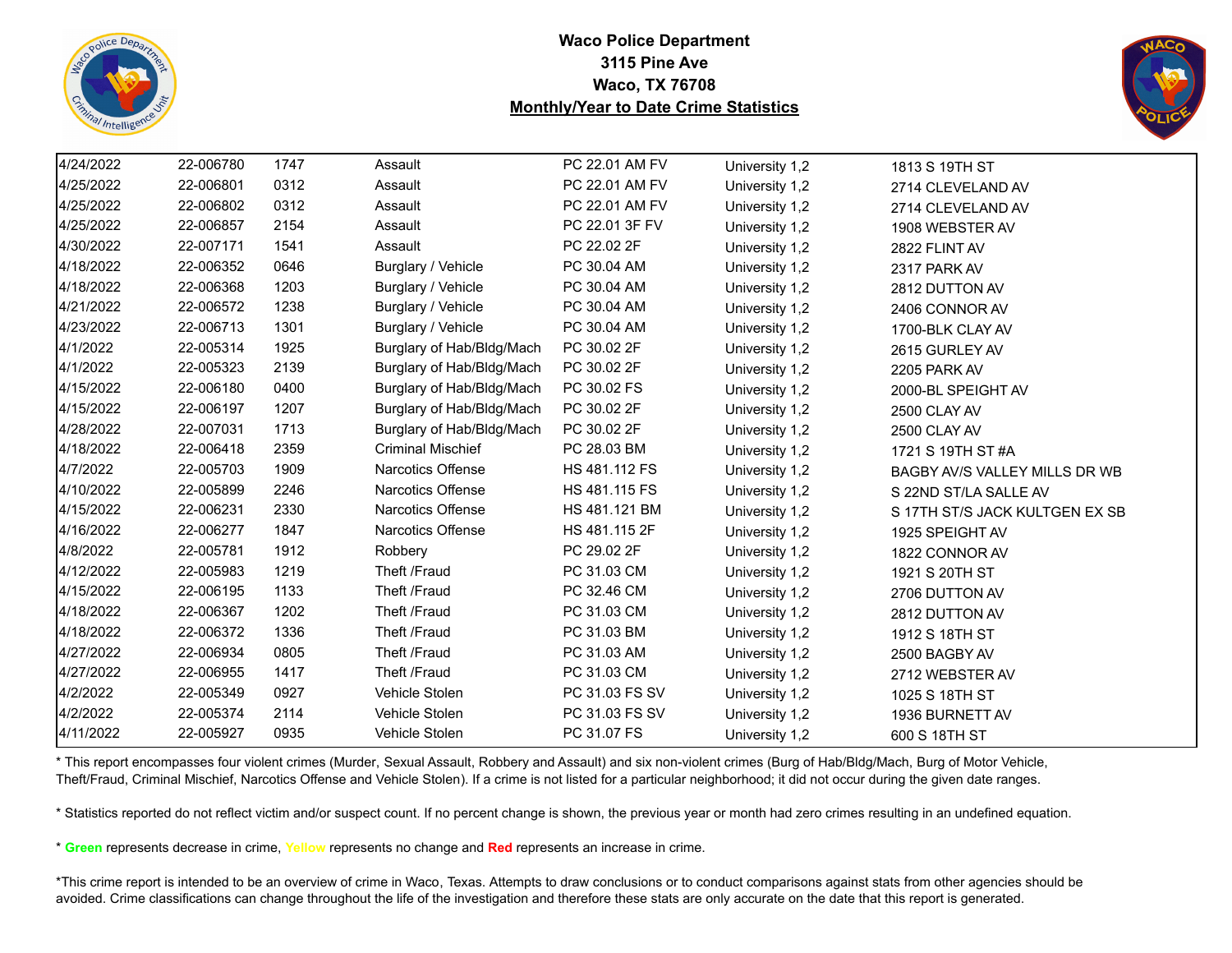



| 4/11/2022 | 22-005948                 | 1703 | Vehicle Stolen            | PC 31.03 FS SV | University 1,2 | 1804 BAGBY AV                       |
|-----------|---------------------------|------|---------------------------|----------------|----------------|-------------------------------------|
| 4/12/2022 | 22-006077                 | 2155 | Vehicle Stolen            | PC 31.03 FS SV | University 1,2 | 1025 S 18TH ST                      |
|           | Neighborhood: West Waco 3 |      |                           |                |                |                                     |
| 4/7/2022  | 22-005712                 | 2104 | Assault                   | PC 22.01 CM    | West Waco 3    | 117 PAINTED HORSE                   |
| 4/19/2022 | 22-006461                 | 1745 | Assault                   | PC 22.01 AM    | West Waco 3    | 9821 CHAPEL RD #2314                |
| 4/28/2022 | 22-007011                 | 1100 | Assault                   | PC 22.04 FS FV | West Waco 3    | 10609 HIAWATHA DR                   |
| 4/28/2022 | 22-800215                 | 0902 | Burglary / Vehicle        | PC 30.04 AM    | West Waco 3    | 2001 CENTURY DR                     |
| 4/4/2022  | 22-005461                 | 0906 | Burglary of Hab/Bldg/Mach | PC 30.02 2F    | West Waco 3    | 11216 PALLASITE DR                  |
| 4/4/2022  | 22-005464                 | 0947 | Burglary of Hab/Bldg/Mach | PC 30.02 FS    | West Waco 3    | 11200 PALLASITE DR                  |
| 4/4/2022  | 22-005465                 | 0947 | Burglary of Hab/Bldg/Mach | PC 30.02 FS    | West Waco 3    | 11132 PALLASITE DR                  |
| 4/4/2022  | 22-005466                 | 0947 | Burglary of Hab/Bldg/Mach | PC 30.02 FS    | West Waco 3    | 11128 PALLASITE DR                  |
| 4/4/2022  | 22-005467                 | 0947 | Burglary of Hab/Bldg/Mach | PC 30.02 FS    | West Waco 3    | 11204 PALLASITE DR                  |
| 4/25/2022 | 22-006811                 | 0843 | Burglary of Hab/Bldg/Mach | PC 30.02 2F    | West Waco 3    | 11200 PALLASITE DR                  |
| 4/25/2022 | 22-006812                 | 0843 | Burglary of Hab/Bldg/Mach | PC 30.02 2F    | West Waco 3    | 11208 PALLASITE DR                  |
| 4/25/2022 | 22-006813                 | 0844 | Burglary of Hab/Bldg/Mach | PC 30.02 2F    | West Waco 3    | 11204 PALLASITE DR                  |
| 4/23/2022 | 22-006742                 | 2325 | <b>Criminal Mischief</b>  | PC 28.03 BM FV | West Waco 3    | 9000 CHAPEL RD #22202               |
| 4/29/2022 | 22-007082                 | 1020 | <b>Criminal Mischief</b>  | PC 28.03 CM    | West Waco 3    | <b>IMPERIAL DR/TEXAS CENTRAL PK</b> |
| 4/16/2022 | 22-006268                 | 1549 | Narcotics Offense         | HS 481.115 3F  | West Waco 3    | 600 HEWITT DR                       |
| 4/30/2022 | 22-007151                 | 0946 | Robbery                   | PC 29.02 2F    | West Waco 3    | 600 HEWITT DR                       |
| 4/1/2022  | 22-005278                 | 1110 | Theft /Fraud              | PC 31.03 CM    | West Waco 3    | 600 HEWITT DR                       |
| 4/3/2022  | 22-005422                 | 1543 | Theft /Fraud              | PC 31.03 BM    | West Waco 3    | 905 HEWITT DR                       |
| 4/5/2022  | 22-005535                 | 1106 | Theft /Fraud              | PC 32.31 FS    | West Waco 3    | 6400 W HWY 84                       |
| 4/5/2022  | 22-005544                 | 1254 | Theft /Fraud              | PC 31.03 CM    | West Waco 3    | 600 HEWITT DR                       |
| 4/6/2022  | 22-005627                 | 1738 | Theft /Fraud              | PC 31.03 BM    | West Waco 3    | 905 HEWITT DR                       |
| 4/6/2022  | 22-005630                 | 1748 | Theft /Fraud              | PC 31.03 BM    | West Waco 3    | 10708 PANTHER WY                    |
| 4/7/2022  | 22-800181                 | 1111 | Theft /Fraud              | PC 31.03 BM    | West Waco 3    | 6800 IMPERIAL DR                    |
| 4/8/2022  | 22-005747                 | 1104 | Theft /Fraud              | PC 32.31 FS    | West Waco 3    | 1006 CHAPEL VIEW DR                 |
| 4/8/2022  | 22-800184                 | 1228 | Theft /Fraud              | PC 31.03 BM    | West Waco 3    | 8014 W HWY 84                       |

\* This report encompasses four violent crimes (Murder, Sexual Assault, Robbery and Assault) and six non-violent crimes (Burg of Hab/Bldg/Mach, Burg of Motor Vehicle, Theft/Fraud, Criminal Mischief, Narcotics Offense and Vehicle Stolen). If a crime is not listed for a particular neighborhood; it did not occur during the given date ranges.

\* Statistics reported do not reflect victim and/or suspect count. If no percent change is shown, the previous year or month had zero crimes resulting in an undefined equation.

\* **Green** represents decrease in crime, **Yellow** represents no change and **Red** represents an increase in crime.